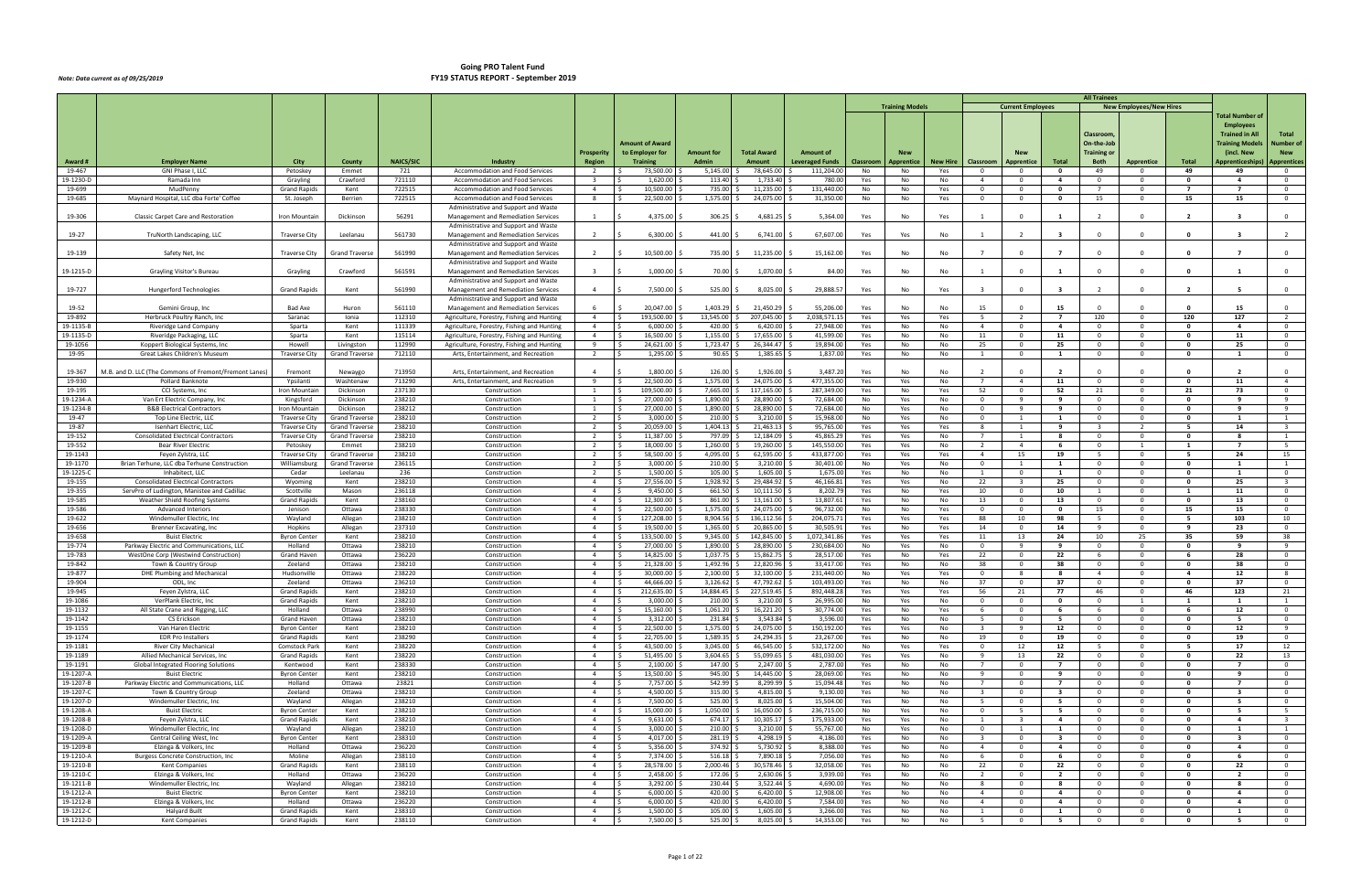|                        |                                                                          |                                  |                        |                            |                                                                               |                                                    |                         |                          |                         |                                   |                  |                        |                       |                                                    |                                                    |                                  | <b>All Trainees</b>                     |                                |                                |                                   |                                  |
|------------------------|--------------------------------------------------------------------------|----------------------------------|------------------------|----------------------------|-------------------------------------------------------------------------------|----------------------------------------------------|-------------------------|--------------------------|-------------------------|-----------------------------------|------------------|------------------------|-----------------------|----------------------------------------------------|----------------------------------------------------|----------------------------------|-----------------------------------------|--------------------------------|--------------------------------|-----------------------------------|----------------------------------|
|                        |                                                                          |                                  |                        |                            |                                                                               |                                                    |                         |                          |                         |                                   |                  | <b>Training Models</b> |                       |                                                    | <b>Current Employees</b>                           |                                  |                                         | <b>New Employees/New Hires</b> |                                | <b>Total Number o</b>             |                                  |
|                        |                                                                          |                                  |                        |                            |                                                                               |                                                    |                         |                          |                         |                                   |                  |                        |                       |                                                    |                                                    |                                  |                                         |                                |                                | <b>Employees</b>                  |                                  |
|                        |                                                                          |                                  |                        |                            |                                                                               |                                                    |                         |                          |                         |                                   |                  |                        |                       |                                                    |                                                    |                                  | Classroom                               |                                |                                | Trained in All                    | Total                            |
|                        |                                                                          |                                  |                        |                            |                                                                               |                                                    | <b>Amount of Award</b>  |                          |                         |                                   |                  |                        |                       |                                                    |                                                    |                                  | On-the-Job                              |                                |                                | <b>Fraining Model</b>             | Number of                        |
|                        |                                                                          |                                  |                        |                            |                                                                               | <b>Prosperity</b>                                  | to Employer for         | Amount for               | <b>Total Award</b>      | <b>Amount of</b>                  |                  |                        |                       |                                                    |                                                    |                                  | Training or                             |                                |                                | (incl. New                        | <b>New</b>                       |
| Award #<br>19-1212-E   | <b>Employer Name</b><br>Sobie Company                                    | City<br>Caledonia                | County<br>Kent         | <b>NAICS/SIC</b><br>238210 | Industry<br>Construction                                                      | Region<br>$\overline{4}$                           | Training<br>3,000.00    | <b>Admin</b><br>210.00   | Amount<br>3,210.00      | <b>Leveraged Funds</b><br>5,954.0 | Classroom<br>Yes | Apprentice<br>No       | <b>New Hire</b><br>No | Classroom<br>$\overline{2}$                        | Apprentice<br>$\Omega$                             | Total<br>$\overline{2}$          | <b>Both</b><br>$\overline{0}$           | <b>Apprentice</b><br>$\Omega$  | Total<br>$\mathbf{0}$          | Apprenticeships<br>$\overline{2}$ | Apprentices<br>$\overline{0}$    |
| 19-1212-F              | <b>Triangle Associates</b>                                               | <b>Grand Rapids</b>              | Kent                   | 2362                       | Construction                                                                  | $\overline{4}$                                     | 3,000.00                | 210.00                   | 3,210.00                | 7,674.00                          | Yes              | No                     | No                    | $\overline{2}$                                     | $\overline{\mathbf{0}}$                            | $\overline{2}$                   | $\overline{0}$                          | $\Omega$                       | $\mathbf{0}$                   | $\overline{2}$                    | $\overline{0}$                   |
| 19-1212-0              | <b>Wolverine Building Group</b>                                          | <b>Grand Rapids</b>              | Kent                   | 236                        | Construction                                                                  | $\overline{4}$                                     | 7,500.00                | 525.00                   | 8,025.00                | 13,512.00                         | Yes              | No                     | No                    |                                                    | $\Omega$                                           | - 5                              | $\overline{0}$                          | $\Omega$                       | $\mathbf{0}$                   | -5                                | $\Omega$                         |
| $19 - 1213 - 1$        | Dykhouse Construction Inc                                                | <b>Byron Center</b>              | Kent                   | 236220                     | Construction                                                                  | $\overline{4}$                                     | 6,000.00                | 420.00                   | 6,420.00                | 11,784.0                          | Yes              | No                     | No                    | $\overline{4}$                                     | $\overline{\mathbf{0}}$                            | 4                                | $\overline{0}$                          | $\mathbf 0$                    | 0                              | -4                                | $\overline{0}$                   |
| 19-1213-E              | Elzinga & Volkers, Inc.                                                  | Holland                          | Ottawa                 | 236220<br>238110           | Construction                                                                  | $\overline{4}$                                     | 4,500.00<br>12,000.00   | 315.00<br>840.00         | 4,815.00<br>12,840.00   | 6,089.0<br>26,258.00              | Yes              | No                     | No                    | $\overline{\mathbf{3}}$                            | $\Omega$                                           | $\mathbf{3}$                     | $\overline{0}$                          | $\overline{0}$                 | $\mathbf{0}$<br>0              | $\overline{\mathbf{3}}$           | $\overline{0}$<br>$\overline{0}$ |
| 19-1213-<br>19-1213-D  | <b>Kent Companies</b><br>Sobie Company                                   | <b>Grand Rapids</b><br>Caledonia | Kent<br>Kent           | 238210                     | Construction<br>Construction                                                  | $\overline{4}$<br>$\overline{4}$                   | 3,000.00                | 210.00                   | 3,210.00                | 5,926.00                          | Yes<br>Yes       | No<br>No               | No<br>No              | 8<br>$\overline{2}$                                | $\mathbf 0$<br>$\overline{\mathbf{0}}$             | -8<br>$\overline{2}$             | $\overline{0}$<br>$\overline{0}$        | $^{\circ}$<br>$^{\circ}$       | 0                              | - 2                               | $\overline{0}$                   |
| 19-1213-1              | <b>Triangle Associates</b>                                               | <b>Grand Rapids</b>              | Kent                   | 2362                       | Construction                                                                  | $\overline{4}$                                     | 4,500.00                | 315.00                   | 4,815.00                | 9,793.0                           | Yes              | No                     | No                    | $\overline{3}$                                     | $\overline{\mathbf{0}}$                            | $\overline{\mathbf{3}}$          | $\overline{0}$                          | $\Omega$                       | $\mathbf{0}$                   | $\mathbf{3}$                      | $\Omega$                         |
| 19-350                 | 11DeShano Companies, Inc                                                 | Gladwin                          | Gladwin                | 236220                     | Construction                                                                  | 5                                                  | 10,538.00               | 737.66                   | 11,275.66               | 11,112.0                          | Yes              | No                     | Yes                   | 11                                                 | $\overline{\mathbf{0}}$                            | 11                               | $\overline{2}$                          | $\mathbf 0$                    | $\overline{2}$                 | 13                                | $\overline{0}$                   |
| 19-406                 | Freeland Steel Erectors, Inc                                             | Midland                          | Midland                | 238120                     | Construction                                                                  | -5                                                 | 22,870.00               | 1.600.90                 | 24,470.90               | 58,217.00                         | Yes              | No                     | No                    | 33                                                 | $\Omega$                                           | 33                               | $\overline{0}$                          | $\Omega$                       | $\mathbf{0}$                   | 33                                | $\overline{0}$                   |
| 19-461<br>19-478       | J. Ranck Electric<br><b>Sugar Construction</b>                           | Mount Pleasan<br>Midland         | Isabella<br>Midland    | 238210<br>236210           | Construction<br>Construction                                                  | - 5<br>5                                           | 68,616.00<br>28,167.00  | 4,803.12<br>1,971.69     | 73,419.12<br>30,138.69  | 106,926.0<br>38,185.0             | Yes<br>Yes       | No<br>No               | Yes<br>Yes            | 91<br>34                                           | $\mathbf{0}$<br>$\Omega$                           | 91<br>34                         | <sup>1</sup><br>$\overline{\mathbf{3}}$ | $^{\circ}$<br>$\Omega$         | - 3                            | 92<br>37                          | $\overline{0}$<br>$\Omega$       |
| 19-520                 | Pumford Construction, Inc.                                               | Saginaw                          | Saginaw                | 236220                     | Construction                                                                  | 5                                                  | 9,810.00                | 686.70                   | 10,496.70               | 36,000.0                          | Yes              | No                     | Yes                   | 80                                                 | $\mathbf{0}$                                       | 80                               | 10                                      | $^{\circ}$                     | 10                             | 90                                | $\overline{0}$                   |
| 19-523                 | McBride Heating & Cooling Inc.                                           | Standish                         | Arenac                 | 238220                     | Construction                                                                  | 5                                                  | 2,794.00                | 195.58                   | 2,989.58                | 3,930.00                          | Yes              | No                     | No                    | $\overline{2}$                                     | $\Omega$                                           | $\overline{2}$                   | $\overline{0}$                          | $\Omega$                       | $\mathbf{0}$                   | $\overline{\phantom{a}}$          | $\Omega$                         |
| 19-534                 | <b>ESCON Group, Inc</b>                                                  | <b>Bay City</b>                  | Bay                    | 238210                     | Construction                                                                  | $5^{\circ}$                                        | 18,375.00               | 1,286.25                 | 19,661.25               | 38,819.0                          | Yes              | No                     | Yes                   | 54                                                 | $\overline{\mathbf{0}}$                            | 54                               | 1                                       | $^{\circ}$                     | $\blacksquare$                 | 55                                | $\overline{0}$                   |
| 19-615                 | Town & Country Group<br><b>GE Insulation Co</b>                          | Ithaca<br>Sanford                | Gratiot<br>Midland     | 238210<br>238310           | Construction                                                                  | 5<br>-5                                            | 9,000.00                | 630.00<br>1,148.91       | 9,630.00                | 22,763.0<br>83,844.00             | Yes              | No                     | No                    | - 6<br>59                                          | $\overline{\mathbf{0}}$<br>- 0                     | - 6                              | $\overline{\mathbf{0}}$<br>- 5          | $^{\circ}$<br>$\Omega$         | 0<br>- 5                       | - 6<br>64                         | $\overline{0}$<br>$\Omega$       |
| 19-828<br>19-871       | J.E. Johnson, Inc Mechanical Contractors                                 | Midland                          | Midland                | 236330                     | Construction<br>Construction                                                  | -5                                                 | 16,413.00<br>23,417.00  | 1,639.19                 | 17,561.91<br>25,056.19  | 25,893.0                          | Yes<br>Yes       | No<br>Yes              | Yes<br>Yes            | 11                                                 | $\mathbf{1}$                                       | 59<br>12                         | $\mathbf{1}$                            | -3                             | 4                              | 16                                | $\overline{4}$                   |
| 19-884                 | <b>Three Rivers Corporation</b>                                          | Midland                          | Midland                | 236220                     | Construction                                                                  | $-5$                                               | 187,093.00              | 13.096.51                | 200,189.51              | 1,404,554.0                       | Yes              | Yes                    | No                    | 343                                                | 21                                                 | 364                              | $\overline{0}$                          | 10                             | 10                             | 374                               | 31                               |
| 19-23                  | Goyette Mechanical Co, Inc.                                              | Flint                            | Genesee                | 238220                     | Construction                                                                  | - 6                                                | 97,714.00               | 6,839.98                 | 104,553.98              | 302,551.0                         | Yes              | Yes                    | Yes                   | 56                                                 | 2                                                  | 58                               | 16                                      | -3                             | 19                             | 77                                | 5                                |
| 19-34                  | Wolverine Fire Protection Co                                             | Mt. Morris                       | Genesee                | 238220                     | Construction                                                                  | -6                                                 | 17,559.00               | 1,229.13                 | 18,788.13               | 63,961.0                          | Yes              | Yes                    | No                    | 11                                                 |                                                    | 13                               | $\overline{0}$                          | $\Omega$                       | $\mathbf{0}$                   | 13                                | $\overline{2}$                   |
| 19-151                 | <b>Consolidated Electrical Contractors</b>                               | Davison                          | Genesee                | 238210<br>238210           | Construction                                                                  | - 6                                                | 23,882.00<br>12.000.00  | 1,671.74<br>840.00       | 25,553.74               | 35,500.4                          | Yes              | Yes                    | No                    | $\overline{7}$                                     | -6                                                 | 13                               | $\overline{\mathbf{0}}$                 | $^{\circ}$                     | 0<br>$\mathbf{0}$              | 13<br>$\overline{a}$              | 6<br>$\overline{4}$              |
| 19-204<br>19-207       | Brenner Contracting dba Brenner Electric, LLC<br>Halligan Electric, Inc. | Marine City<br>Flint             | St. Clair<br>Genesee   | 238210                     | Construction<br>Construction                                                  | 6<br>6                                             | 39,577.00               | 2,770.39 \$              | 12,840.00<br>42,347.39  | 69,680.0<br>79,038.9              | No<br>Yes        | Yes<br>No              | No<br>Yes             | $\overline{0}$<br>30                               | $\overline{4}$<br>$\Omega$                         | $\overline{4}$<br>30             | $\overline{0}$<br>50                    | $\overline{0}$<br>$\Omega$     | 50                             | 80                                | $\Omega$                         |
| 19-38                  | JC Electric, LLC                                                         | St. Johns                        | Clinton                | 238210                     | Construction                                                                  | $\overline{7}$                                     | 17,175.00               | 1,202.25                 | 18,377.25               | 52,205.19                         | Yes              | Yes                    | No                    | 10                                                 |                                                    | 12                               | $\overline{\mathbf{0}}$                 | $^{\circ}$                     | 0                              | 12                                | $\overline{2}$                   |
| 19-161                 | <b>Consolidated Electrical Contractors</b>                               | Lansing                          | Clinton                | 238210                     | Construction                                                                  | $7^{\circ}$                                        | 41,164.00               | 2,881.48                 | 44,045.48               | 43,875.80                         | Yes              | Yes                    | No                    | 26                                                 | $\overline{4}$                                     | 30                               | $\overline{\mathbf{0}}$                 | 1                              | $\mathbf{1}$                   | 31                                | $5^{\circ}$                      |
| 19-422                 | Quality Air Service, Inc                                                 | Kalamazoo                        | Kalamazoo              | 238990                     | Construction                                                                  | 8                                                  | 10,252.00               | 717.64                   | 10,969.64               | 17,344.3                          | Yes              | No                     | No                    | 12                                                 | $\Omega$                                           | 12                               | $\overline{\mathbf{0}}$                 | $\Omega$                       | $\mathbf{0}$                   | 12                                | $\overline{0}$                   |
| 19-856<br>19-890       | Compton, Inc<br>Pro Services, Inc                                        | South Haven<br>Portage           | Van buren<br>Kalamazoo | 23711<br>238990            | Construction<br>Construction                                                  | 8<br>8                                             | 18,000.00<br>172,500.00 | 1,260.00<br>12,075.00    | 19,260.00<br>184,575.00 | 132,786.00<br>1,108,400.0         | Yes<br>Yes       | No<br>Yes              | Yes<br>Yes            | 42                                                 | $\Omega$<br>-9                                     | $\overline{7}$<br>51             | - 5<br>18                               | $\Omega$<br>28                 | - 5<br>46                      | 12<br>97                          | $\Omega$<br>37                   |
| 19-944                 | A Plus Electric, Inc                                                     | Clarklake                        | Jackson                | 238210                     | Construction                                                                  | 9                                                  | 11,200.00               | 784.00                   | 11,984.00               | 1,836.8                           | Yes              | No                     | No                    | 8                                                  | $\Omega$                                           | -8                               | $\overline{0}$                          | $\Omega$                       | $\mathbf{0}$                   | -8                                | $\Omega$                         |
| 19-947                 | A.F. Smith Electric                                                      | Ypsilanti                        | Washtenaw              | 238210                     | Construction                                                                  | 9                                                  | 9,000.00                | 630.00                   | 9,630.00                | 80,898.0                          | Yes              | No                     | No                    | - 6                                                | $\Omega$                                           | - 6                              | $\overline{\mathbf{0}}$                 | $^{\circ}$                     | $\Omega$                       |                                   | $\overline{0}$                   |
| 19-977                 | Huron Valley Electric                                                    | Ann Arbor                        | Washtenaw              | 238210                     | Construction                                                                  | 9                                                  | 49,500.00               | 3,465.00                 | 52,965.00 \$            | 465,695.0                         | Yes              | Yes                    | No                    | 23                                                 | -5                                                 | 28                               | $\overline{\mathbf{0}}$                 | $\mathbf 0$                    | 0                              | 28                                | 5                                |
| 19-1001                | R.W. Mercer, Co                                                          | Jackson                          | Jackson                | 236220                     | Construction                                                                  | 9                                                  | 21,283.00               | 1,489.81                 | 22,772.81               | 82,255.0                          | Yes              | Yes                    | Yes                   | 15                                                 |                                                    | 16                               | $\overline{2}$                          | 1                              | - 3                            | 19                                | $\overline{2}$                   |
| 19-1011<br>19-1013     | <b>Tri-County Electric</b><br><b>Turner Electric</b>                     | Saline<br>Dexter                 | Washtenaw<br>Washtenaw | 236220<br>238210           | Construction<br>Construction                                                  | 9<br>9                                             | 10,500.00<br>9,000.00   | 735.00<br>630.00         | 11,235.00<br>9,630.00   | 78,886.0<br>69,566.00             | Yes<br>Yes       | No<br>No               | No<br>No              | 8<br>6                                             | $\mathbf{0}$<br>$\Omega$                           | -8<br>- 6                        | $\overline{0}$<br>$\overline{0}$        | $\mathbf{0}$<br>$\Omega$       | 0<br>$\Omega$                  | - 8<br>- 6                        | $\overline{0}$<br>$\overline{0}$ |
| 19-236                 | Trilogiq USA Corporation                                                 | Livonia                          | Wayne                  | 238290                     | Construction                                                                  | 10                                                 | 36,927.00               | 2,584.89                 | 39,511.89               | 40,061.5                          | Yes              | No                     | Yes                   | 28                                                 | $\mathbf{0}$                                       | 28                               | $7^{\circ}$                             | $^{\circ}$                     |                                | 35                                | $\overline{0}$                   |
| 19-298                 | <b>DTE Energy</b>                                                        | Detroit                          | Wayne                  | 237130                     | Construction                                                                  | 10                                                 | 506,100.00              | 35,427.00 \$             | 541,527.00              | 1,077,016.0                       | No               | Yes                    | Yes                   | $\overline{0}$                                     | $\Omega$                                           | $\mathbf{0}$                     | 198                                     | 70                             | 268                            | 268                               | 70                               |
| 19-299                 | Douglas Electric Company, Inc.                                           | Wyandotte                        | Wayne                  | 238210                     | Construction                                                                  | 10                                                 | 29,425.00               | 2,059.75                 | 31,484.75               | 235,950.0                         | Yes              | Yes                    | No                    | $\overline{7}$                                     | -5                                                 | 12                               | $\overline{0}$                          | - 2                            | - 2                            | 14                                | $\overline{7}$                   |
| 19-301<br>19-314       | Midwest Illumination, Inc.<br>O'Donnell Electric, LLC                    | Clarkston<br>Whitmore Lake       | Oakland<br>Washtenaw   | 238210<br>238210           | Construction<br>Construction                                                  | 10<br>10                                           | 20.400.00<br>12,000.00  | 1,428.00<br>840.00       | 21,828.00<br>12,840.00  | 105,765.00<br>24,952.0            | Yes<br>No        | Yes                    | No<br>No              | $\overline{4}$<br>$\overline{0}$                   | $\Omega$<br>$\overline{a}$                         | $\overline{a}$<br>$\overline{4}$ | $\overline{0}$<br>$\overline{0}$        | -6<br>$\Omega$                 | -6<br>$\mathbf{0}$             | 10<br>$\mathbf{a}$                | -6<br>$\overline{4}$             |
| 19-324                 | Schumacher Electric, Inc.                                                | Ortonville                       | Oakland                | 238210                     | Construction                                                                  | 10                                                 | 24,000.00               | 1,680.00                 | 25,680.00               | 218,321.0                         | No               | Yes<br>Yes             | No                    | $\overline{0}$                                     | $\overline{4}$                                     | 4                                | $\overline{\mathbf{0}}$                 | $\overline{4}$                 | -4                             | - 8                               | 8                                |
| 19-620                 | Motor City Electric Co                                                   | Detroit                          | Wayne                  | 238210                     | Construction                                                                  | 10                                                 | 279,480.00              | 19,563.60 \$             | 299,043.60              | 3,703,945.7                       | Yes              | Yes                    | No                    | 91                                                 | -8                                                 | 99                               | $\overline{0}$                          | 40                             | 40                             | 139                               | 48                               |
| 19-634                 | Rotor Electric of Michigan Inc                                           | Detroit                          | Wayne                  | 238210                     | Construction                                                                  | 10                                                 | 10,000.00               | 700.00                   | 10,700.00               | 190,323.0                         | Yes              | Yes                    | No                    | - 6                                                | -1                                                 | $\overline{7}$                   | $\overline{0}$                          | $^{\circ}$                     | - 0                            | $\overline{7}$                    |                                  |
| 19-639                 | Williams Electrical and Telecommunications Company                       | Detroit                          | Wayne                  | 238210                     | Construction                                                                  | 10                                                 | 6,000.00                | 420.00                   | 6,420.00                | 15,397.0                          | Yes              | No                     | No                    | $\overline{4}$                                     | $\Omega$                                           | $\overline{a}$                   | $\overline{0}$                          | $\Omega$                       | - 0                            | $\mathbf{A}$                      | $\overline{0}$                   |
| 19-720<br>19-1082      | GD Top Notch Cleaning Service In<br>Flo-Aire Heating & Cooling           | Detroit<br>Southgate             | Wayne<br>Wayne         | 236220<br>238220           | Construction<br>Construction                                                  | 10<br>10                                           | 15,000.00<br>4.500.00   | 1,050.00<br>315.00       | 16,050.00<br>4,815.00   | 24,600.00<br>4,500.0              | No<br>Yes        | No<br>No               | Yes<br>No             | $\overline{\mathbf{0}}$<br>$\overline{\mathbf{3}}$ | $\mathbf 0$<br>$\Omega$                            | $\mathbf{0}$<br>-3               | 10<br>$\Omega$                          | $^{\circ}$<br>$\Omega$         | 10<br>$\Omega$                 | 10                                | $\overline{0}$<br>$\overline{0}$ |
| 19-1101                | Wm. Molnar Roofing, Inc.                                                 | Riverview                        | Wayne                  | 238160                     | Construction                                                                  | 10                                                 | 36,000.00               | 2,520.00                 | 38,520.00               | 34,441.20                         | Yes              | Yes                    | No                    |                                                    |                                                    | 14                               | $\mathbf{0}$                            |                                |                                | 16                                | $\alpha$                         |
| 19-1153                | HighPoint Electric                                                       | Belmont                          | Kent                   | 611513                     | <b>Educational Services</b>                                                   | $\overline{4}$                                     | 13,500.00               | 945.00 \$                | 14,445.00               | 74,154.00                         | Yes              | Yes                    | Yes                   | $\overline{2}$                                     | $\mathbf{1}$                                       | $\overline{\mathbf{3}}$          | $\overline{1}$                          | $\overline{2}$                 | $\overline{\mathbf{3}}$        | - 6                               | $\overline{\mathbf{3}}$          |
| 19-1211-A              | <b>HighPoint Electric</b>                                                | Belmont                          | Kent                   | 611513                     | <b>Educational Services</b>                                                   | $\overline{4}$                                     | 1,247.00                | $87.29$ \$               | 1,334.29                | 1,706.00                          | Yes              | No                     | No                    | $\overline{\mathbf{3}}$                            | $\overline{0}$                                     | $\overline{\mathbf{3}}$          | $\overline{0}$                          | $\mathbf{0}$                   | $\mathbf 0$                    | $\overline{\mathbf{3}}$           | $\overline{0}$                   |
| 19-274                 | NEXUS QSD GROUP, LLC                                                     | Flint                            | Genesee                | 611430                     | <b>Educational Services</b>                                                   | 6                                                  | 60,000.00 \$<br>- S     | 4,200.00 \$              | 64,200.00 \$            | 178,400.00                        | No               | Yes                    | No                    | $\overline{0}$                                     | $\mathbf{0}$                                       | $\bullet$                        | $\overline{0}$                          | 20                             | 20<br>$\mathbf 0$              | 20                                | 20                               |
| 19-790                 | Vehicles for Change                                                      | Detroit                          | Wayne                  | 611513                     | <b>Educational Services</b>                                                   | 10                                                 | 2,150.00                | 150.50                   | $2,300.50$ \$           | 11,220.00                         | Yes              | No                     | No                    | $\overline{\mathbf{3}}$                            | $\overline{0}$                                     | $\overline{\mathbf{3}}$          | $\overline{0}$                          | $\mathbf{0}$                   |                                | $\overline{\mathbf{3}}$           | $\overline{0}$                   |
| 19-695                 | oscommon Insurance Agency dba Grayling Insurance Agency                  | Grayling                         | Crawford               | 524210                     | Finance and Insurance                                                         | $\overline{\mathbf{3}}$                            | 1,510.00                | 105.70                   | 1,615.70                | 4,514.00                          | Yes              | No                     | No                    | $\overline{4}$                                     | $\Omega$                                           | $\overline{a}$                   | $\overline{0}$                          | $\Omega$                       | $\Omega$                       | $\overline{a}$                    | $\overline{0}$                   |
| 19-778                 | Roscommon Insurance Agency                                               | Roscommon                        | Roscommon              | 524210                     | Finance and Insurance                                                         | $\overline{\mathbf{3}}$                            | 3,978.00                | 278.46                   | 4,256.46                | 8,335.00                          | Yes              | No                     | No                    | 6                                                  | $\overline{\mathbf{0}}$                            | - 6                              | $\overline{0}$                          | $^{\circ}$                     | $\mathbf 0$                    | - 6                               | $\overline{0}$                   |
| 19-1215-C              | Northern Initiatives                                                     | Grayling                         | Crawford               | 522291                     | Finance and Insurance                                                         | $\overline{\mathbf{3}}$                            | 1,000.00                | 70.00 \$                 | 1,070.00 \$             | 198.00                            | Yes              | No                     | No                    | $\mathbf{1}$                                       | $\overline{0}$                                     | 1                                | $\overline{0}$                          | $\mathbf{0}$                   | $\mathbf{o}$                   | $\mathbf{1}$                      | $\overline{0}$                   |
| 19-1190<br>19-522      | Member First Mortgage<br>Isabella Bank                                   | Grand Rapids<br>Mount Pleasant   | Kent<br>Isabella       | 522292<br>52211            | Finance and Insurance<br>Finance and Insurance                                | $\overline{4}$<br>5 <sup>5</sup>                   | 7,064.00<br>45,000.00   | 494.48 \$<br>3,150.00    | 7,558.48<br>48,150.00   | 13,003.00<br>74,630.00            | Yes<br>Yes       | No<br>No               | No<br>No              | - 6<br>30                                          | $\mathbf 0$<br>$\overline{\mathbf{0}}$             | 6<br>30                          | $\overline{0}$<br>$\overline{0}$        | $^{\circ}$<br>$^{\circ}$       | $\mathbf{0}$<br>$\mathbf{0}$   | - 6<br>30                         | $\overline{0}$<br>$\overline{0}$ |
| 19-114                 | Dart Bank                                                                | Mason                            | Ingham                 | 522110                     | Finance and Insurance                                                         | $7^{\circ}$                                        | 24,025.00               | 1,681.75                 | 25,706.75               | 20,871.0                          | Yes              | No                     | Yes                   | 25                                                 | $\overline{\mathbf{0}}$                            | 25                               | 10                                      | $\mathbf 0$                    | 10                             | 35                                | $\overline{0}$                   |
| 19-597                 | <b>Consumers Credit Union</b>                                            | Kalamazoo                        | Kalamazoo              | 522130                     | Finance and Insurance                                                         | 8                                                  | 87,500.00<br>- S        | $6,125.00$ \$            | $93,625.00$ \$          | 233,749.00                        | Yes              | No                     | Yes                   | 104                                                | $\overline{\mathbf{0}}$                            | 104                              | 15                                      | $\overline{0}$                 | 15                             | 119                               | $\overline{0}$                   |
| 19-168                 | Tahqua-Tots Learning Center                                              | Newberry                         | Luce                   | 624410                     | Health Care and Social Assistance                                             | $\mathbf{1}$                                       | 5,271.00                | 368.97                   | 5,639.97                | 9,155.1                           | Yes              | No                     | No                    | $\overline{7}$                                     | $\Omega$                                           | $\overline{7}$                   | $\overline{0}$                          | $\Omega$                       | $\mathbf{0}$                   | $\overline{7}$                    | $\overline{0}$                   |
| 19-184                 | The John Fornetti Dental Center                                          | Iron Mountain                    | Dickinson              | 621210                     | Health Care and Social Assistance                                             | 1                                                  | 4,870.00                | 340.90                   | 5,210.90                | 22,703.00                         | Yes              | No                     | Yes                   | $\overline{\mathbf{3}}$                            | $\overline{\mathbf{0}}$                            | $\mathbf{3}$                     | $\overline{2}$                          | $^{\circ}$                     | $\overline{2}$<br>$\mathbf{0}$ | - 5                               | $\overline{0}$                   |
| 19-1215-E<br>19-1223-B | Crawford AuSable Daycare<br><b>Ogemaw County EMS Authority</b>           | Grayling<br>West Branch          | Crawford<br>Ogemaw     | 624410<br>621910           | <b>Health Care and Social Assistance</b><br>Health Care and Social Assistance | $\overline{\mathbf{3}}$<br>$\overline{\mathbf{3}}$ | 1,000.00<br>13,755.00   | 70.00<br>$962.85$ \$     | 1,070.00<br>14,717.85   | 78.00<br>8,120.00                 | Yes<br>Yes       | No<br>No               | No<br>No              | $\mathbf{1}$<br>35                                 | $\overline{0}$<br>$\overline{\phantom{0}}$         | 1<br>35                          | $\overline{0}$<br>$\overline{0}$        | $\overline{0}$<br>$\mathbf{0}$ | $\mathbf 0$                    | $\mathbf{1}$<br>35                | $\overline{0}$<br>$\overline{0}$ |
| 19-606                 | Mary Free Bed Rehabilitation Hospital                                    | <b>Grand Rapids</b>              | Kent                   | 622310                     | Health Care and Social Assistance                                             | $\overline{4}$                                     | 100,754.00<br>S.        | 7,052.78 \$              | 107,806.78 \$           | 202,798.32                        | Yes              | No                     | Yes                   | 36                                                 | $\Omega$                                           | 36                               | 50                                      | $\mathbf{0}$                   | 50                             | 86                                | $\overline{0}$                   |
| 19-723                 | Health Net of West Michigan                                              | Grand Rapids                     | Kent                   | 621999                     | Health Care and Social Assistance                                             | $\overline{4}$                                     | 10,460.00               | 732.20                   | 11,192.20               | 13,110.00                         | Yes              | No                     | Yes                   | 1                                                  | $\overline{\mathbf{0}}$                            | 1                                | 6                                       | $\mathbf 0$                    | - 6                            | $\overline{7}$                    | $\overline{0}$                   |
| 19-769                 | Mercy Health (Grand Rapids)                                              | Grand Rapids                     | Kent                   | 622110                     | Health Care and Social Assistance                                             | $\overline{4}$                                     | 60,000.00               | 4,200.00                 | 64,200.00               | 287,592.00                        | No               | Yes                    | Yes                   | $\overline{0}$                                     | - 3                                                | $\overline{\mathbf{3}}$          | 20                                      | $\overline{7}$                 | 27                             | 30                                | 10                               |
| 19-770                 | Mercy Health (Muskegon)<br>Seminole Shores Living Center                 | Muskegon                         | Muskegon<br>Muskegon   | 622110<br>623311           | Health Care and Social Assistance                                             | $\overline{4}$<br>$\overline{4}$                   | 52,500.00<br>5,400.00   | 3,675.00 \$<br>378.00 \$ | 56,175.00<br>5,778.00   | 272,708.00<br>9,724.00            | No               | Yes                    | Yes                   | $\overline{0}$                                     |                                                    | $\overline{\mathbf{3}}$          | 17<br>$\overline{4}$                    | 6<br>$\mathbf 0$               | 23<br>$\overline{a}$           | 26<br>$\overline{a}$              | - 9<br>$\overline{0}$            |
| 19-851<br>19-852       | Sheldon Meadows Assisted Living Center                                   | Norton Shores<br>Hudsonville     | Ottawa                 | 623311                     | Health Care and Social Assistance<br>Health Care and Social Assistance        | $\overline{4}$                                     | 5,400.00                | 378.00                   | 5,778.00                | 9,724.00                          | No<br>No         | No<br>No               | Yes<br>Yes            | $\overline{0}$<br>$\overline{0}$                   | $\overline{\mathbf{0}}$<br>$\overline{\mathbf{0}}$ | $\mathbf{0}$<br>$\mathbf{0}$     | $\overline{4}$                          | $\mathbf 0$                    | $\overline{a}$                 | $\overline{a}$                    | $\overline{0}$                   |
| 19-859                 | Railside Assisted Living Center                                          | Grand Haven                      | Ottawa                 | 623311                     | Health Care and Social Assistance                                             | $\overline{4}$                                     | 5,400.00                | 378.00 \$                | 5,778.00                | 9,724.00                          | No               | No                     | Yes                   | $\overline{\mathbf{0}}$                            | $\mathbf{0}$                                       | $\mathbf{0}$                     | $\overline{4}$                          | $\mathbf 0$                    | $\overline{a}$                 | $\overline{a}$                    | $\overline{0}$                   |
| 19-876                 | Grand Pines Assisted Living Center                                       | Grand Haven                      | Ottawa                 | 623311                     | Health Care and Social Assistance                                             | $\overline{4}$                                     | 5,400.00                | 378.00                   | 5,778.00                | 9,724.00                          | No               | No                     | Yes                   | $\overline{0}$                                     | $\Omega$                                           | $\mathbf{0}$                     | $\overline{4}$                          | $^{\circ}$                     | $\overline{a}$                 | $\overline{a}$                    | $\overline{0}$                   |
| 19-885                 | Ely Manor Nursing & Rehabilitation Center                                | Allegan                          | Allegan                | 623110                     | Health Care and Social Assistance                                             | $\overline{4}$                                     | 21,570.00<br>- Ś        | 1,509.90 \$              | 23,079.90 \$            | 21,144.00                         | Yes              | No                     | Yes                   | $\overline{2}$                                     | $\overline{0}$                                     | $\overline{2}$                   | 14                                      | $\mathbf{0}$                   | 14                             | 16                                | $\overline{0}$                   |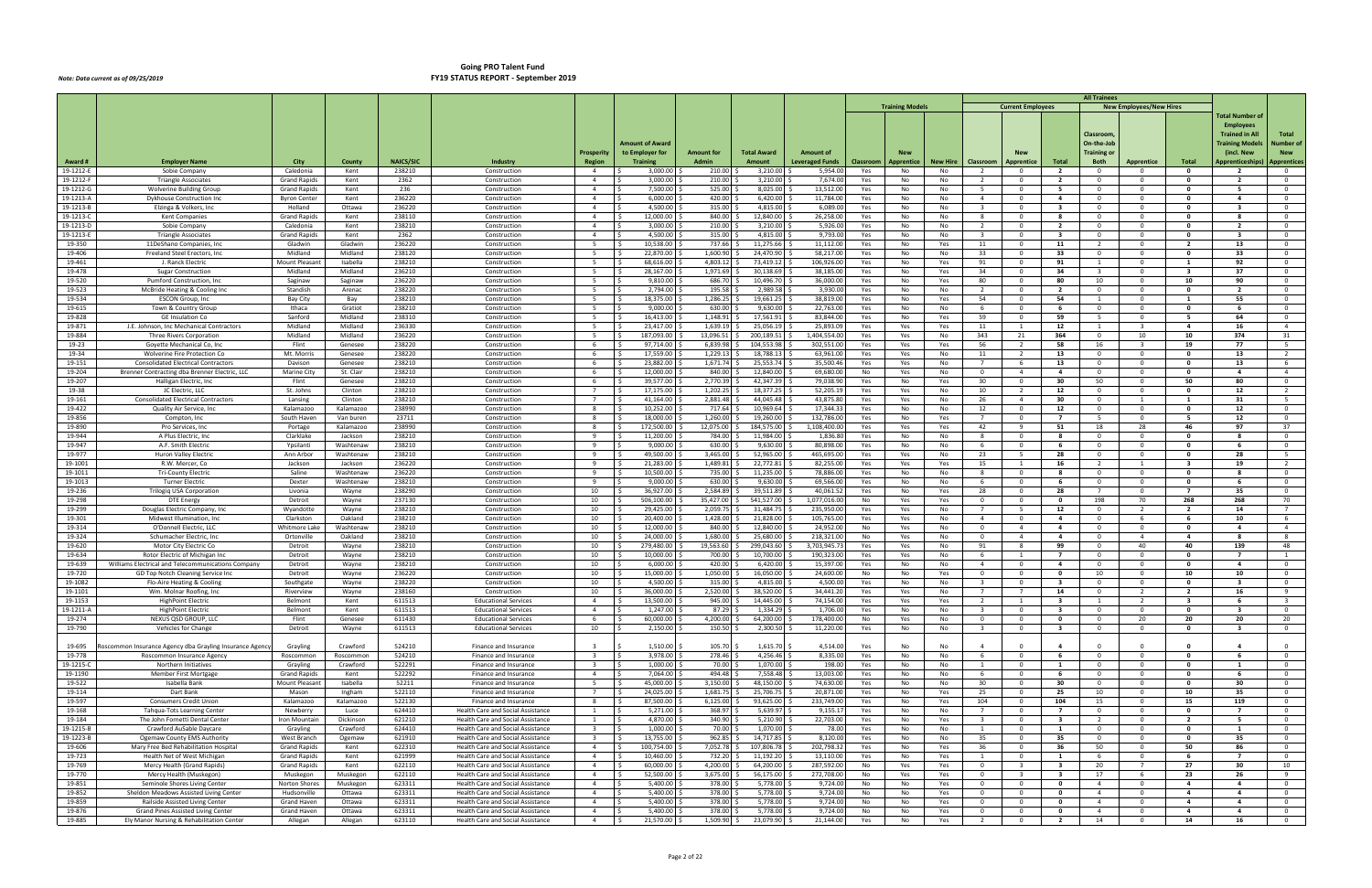|                        |                                                                                         |                                            |                        |                    |                                                                                      |                                   |                                   |                              |                          |                        |            |                        |                 |                                           |                                                    |                                | <b>All Trainees</b>                       |                                         |                                           |                                               |                                  |
|------------------------|-----------------------------------------------------------------------------------------|--------------------------------------------|------------------------|--------------------|--------------------------------------------------------------------------------------|-----------------------------------|-----------------------------------|------------------------------|--------------------------|------------------------|------------|------------------------|-----------------|-------------------------------------------|----------------------------------------------------|--------------------------------|-------------------------------------------|-----------------------------------------|-------------------------------------------|-----------------------------------------------|----------------------------------|
|                        |                                                                                         |                                            |                        |                    |                                                                                      |                                   |                                   |                              |                          |                        |            | <b>Training Models</b> |                 |                                           | <b>Current Employees</b>                           |                                |                                           | <b>New Employees/New Hires</b>          |                                           | Total Number o                                |                                  |
|                        |                                                                                         |                                            |                        |                    |                                                                                      |                                   |                                   |                              |                          |                        |            |                        |                 |                                           |                                                    |                                |                                           |                                         |                                           | <b>Employees</b>                              |                                  |
|                        |                                                                                         |                                            |                        |                    |                                                                                      |                                   | <b>Amount of Award</b>            |                              |                          |                        |            |                        |                 |                                           |                                                    |                                | Classroom<br>On-the-Job                   |                                         |                                           | <b>Trained in All</b><br><b>Training Mode</b> | Total<br>Number of               |
|                        |                                                                                         |                                            |                        |                    |                                                                                      | <b>Prosperity</b>                 | to Employer for                   | <b>Amount for</b>            | <b>Total Award</b>       | Amount of              |            |                        |                 |                                           |                                                    |                                | Training or                               |                                         |                                           | (incl. New                                    | <b>New</b>                       |
| Award #                | <b>Employer Name</b>                                                                    | City                                       | County                 | <b>NAICS/SIC</b>   | Industry                                                                             | Region                            | <b>Training</b>                   | <b>Admin</b>                 | Amount                   | <b>Leveraged Funds</b> | Classroom  | Apprentice             | <b>New Hire</b> | Classroom                                 | Apprentice                                         | <b>Total</b>                   | <b>Both</b>                               | <b>Apprentice</b>                       | Total                                     | Apprenticeship:                               | <b>Apprentices</b>               |
| 19-933<br>19-938       | Spectrum Health<br>Cherry Street Services, Inc (dba Cherry Health)                      | <b>Grand Rapids</b><br><b>Grand Rapids</b> | Kent<br>Kent           | 622110<br>621111   | Health Care and Social Assistance<br>Health Care and Social Assistance               | $\overline{a}$<br>$\overline{4}$  | 268,905.00<br>151,875.00<br>-S    | 18,823.35<br>$10,631.25$ \$  | 287,728.35<br>162,506.25 | 594,284.3<br>328,666.3 | Yes<br>No  | Yes<br>Yes             | Yes<br>Yes      | 61<br>$\overline{0}$                      | 10<br>$\overline{4}$                               | 71<br>4                        | 114<br>95                                 | $\mathbf 0$<br>$\Omega$                 | 114<br>95                                 | 185<br>99                                     | 10<br>$\overline{4}$             |
| 19-986                 | Hulst Jepsen Physical Therapy, Inc                                                      | <b>Grand Rapids</b>                        | Kent                   | 62134              | Health Care and Social Assistance                                                    | $\overline{4}$                    | 57,678.00                         | 4,037.46 \$                  | 61,715.46                | 96,379.0               | Yes        | No                     | Yes             | 45                                        | $\Omega$                                           | 45                             | 10                                        | $\Omega$                                | 10                                        | 55                                            | $\Omega$                         |
| 19-1054                | Rest Haven Homes                                                                        | <b>Grand Rapids</b>                        | Kent                   | 623311             | Health Care and Social Assistance                                                    | $\overline{4}$                    | 11,200.00                         | 784.00                       | 11,984.00                | 13,791.0               | Yes        | No                     | Yes             | $\overline{4}$                            | $\mathbf{0}$                                       | 4                              | $\overline{4}$                            | $\mathbf 0$                             | 4                                         |                                               | $\overline{0}$                   |
| 19-1096<br>19-1102     | Trilogy- The Oaks at Cascade<br>Alliance Home Health Care Services, Inc                 | <b>Grand Rapids</b><br>Holland             | Kent<br>Ottawa         | 623110<br>621610   | <b>Health Care and Social Assistance</b><br>Health Care and Social Assistance        | $\overline{4}$<br>$\overline{4}$  | 6,000.00<br>37,500.00             | 420.00<br>2,625.00 \$        | 6,420.00<br>40,125.00    | 16,423.2<br>40,738.0   | No<br>No   | Yes<br>No              | No<br>Yes       | $\overline{0}$<br>$\overline{0}$          | $\overline{2}$<br>$\mathbf 0$                      | $\overline{2}$<br>$\mathbf{0}$ | $\overline{0}$<br>25                      | $\Omega$<br>$^{\circ}$                  | $\mathbf{0}$<br>25                        | $\overline{2}$<br>25                          | $\overline{2}$<br>$\mathbf{0}$   |
| 19-1104                | <b>Holland Hospital</b>                                                                 | Holland                                    | Ottawa                 | 622110             | <b>Health Care and Social Assistance</b>                                             | $\overline{4}$                    | 122,290.00                        | 8,560.30                     | 130,850.30               | 210,280.8              | Yes        | Yes                    | Yes             | 79                                        |                                                    | 80                             | 65                                        | $^{\circ}$                              | 65                                        | 145                                           |                                  |
| 19-1156                | Appledorn Assisted Living Center South                                                  | Holland                                    | Ottawa                 | 623311             | Health Care and Social Assistance                                                    | $\overline{4}$                    | 5,400.00                          | 378.00                       | 5,778.00                 | 9,724.0                | No         | No                     | Yes             | $\overline{0}$                            | $\mathbf{0}$                                       | $\mathbf{0}$                   | $\overline{4}$                            | $\Omega$                                | $\overline{\mathbf{4}}$                   | $\overline{a}$                                | $\overline{0}$                   |
| 19-1158<br>19-1162     | Appledorn Assisted Living Center North                                                  | Holland                                    | Ottawa                 | 623311<br>623110   | <b>Health Care and Social Assistance</b>                                             | $\overline{4}$<br>$\overline{4}$  | 5,400.00<br>6,000.00              | 378.00<br>420.00             | 5,778.00<br>6,420.00     | 9,724.0<br>9,790.0     | No         | No                     | Yes             | $\overline{0}$<br>$\overline{0}$          | $\mathbf{0}$<br>$\Omega$                           | $\mathbf{0}$<br>$\Omega$       | $\overline{4}$<br>$\overline{4}$          | $\Omega$<br>$\Omega$                    | $\overline{\mathbf{4}}$<br>$\mathbf{A}$   | $\overline{a}$<br>$\overline{a}$              | $\mathbf 0$<br>$\Omega$          |
| 19-1163                | Metron of Lamont<br>HealthBridge                                                        | Lamont<br>Wyoming                          | Kent<br>Kent           | 623110             | Health Care and Social Assistance<br>Health Care and Social Assistance               | $\overline{4}$                    | 15,000.00                         | 1,050.00                     | 16,050.00                | 23,076.0               | No<br>No   | No<br>No               | Yes<br>Yes      | $\overline{0}$                            | $\mathbf 0$                                        | $\mathbf{0}$                   | 10                                        | $^{\circ}$                              | 10                                        | 10                                            | $\mathbf{0}$                     |
| 19-1167                | Metron of Greenville                                                                    | Greenville                                 | Montcalm               | 623110             | <b>Health Care and Social Assistance</b>                                             | $\overline{4}$                    | 12,000.00                         | 840.00                       | 12,840.00                | 18,558.0               | No         | No                     | Yes             | $\overline{0}$                            | $\Omega$                                           | $\mathbf{0}$                   | 8                                         | $\Omega$                                | -8                                        | -8                                            | $\Omega$                         |
| 19-1176                | Metron of Cedar Springs                                                                 | Cedar Springs                              | Kent                   | 623110             | <b>Health Care and Social Assistance</b>                                             | $\overline{4}$                    | 15,000.00                         | 1,050.00                     | 16,050.00                | 22,520.0               | No         | No                     | Yes             | $\overline{0}$                            | $\mathbf{0}$                                       | $\mathbf{0}$                   | 10                                        | $^{\circ}$                              | 10                                        | 10                                            | $\mathbf{0}$                     |
| 19-1177<br>19-1182     | Metron of Big Rapids<br>Metron of Belding                                               | <b>Big Rapids</b><br>Belding               | Mecosta<br>Ionia       | 623110<br>623110   | Health Care and Social Assistance<br>Health Care and Social Assistance               | $\overline{4}$<br>$\overline{4}$  | 15,000.00<br>21,000.00            | $1,050.00$ \$<br>1,470.00    | 16,050.00<br>22,470.00   | 23,020.0<br>32,809.00  | No<br>No   | No<br>No               | Yes<br>Yes      | $\overline{0}$<br>$\Omega$                | $\Omega$<br>$\mathbf{0}$                           | $\mathbf{o}$<br>$\mathbf{0}$   | 10<br>14                                  | $\Omega$<br>$^{\circ}$                  | 10<br>14                                  | 10<br>14                                      | $\Omega$<br>$\Omega$             |
| 19-294                 | Arnold Center Inc                                                                       | Gladwin                                    | Gladwin                | 624310             | <b>Health Care and Social Assistance</b>                                             | 5                                 | 6,566.00                          | 459.62                       | 7,025.62                 | 19,965.0               | Yes        | No                     | No              | 6                                         | $\mathbf{0}$                                       | - 6                            | $\overline{\mathbf{0}}$                   | $\mathbf 0$                             | $\mathbf{0}$                              | - 6                                           | $\mathbf{0}$                     |
|                        | Water and Woods Field Service Council, Boy Scouts of                                    |                                            |                        |                    |                                                                                      |                                   |                                   |                              |                          |                        |            |                        |                 |                                           |                                                    |                                |                                           |                                         |                                           |                                               |                                  |
| 19-627<br>19-714       | America<br>CareBuilders at Home                                                         | Auburn<br>Midland                          | Bay<br>Midland         | 624110<br>621610   | <b>Health Care and Social Assistance</b><br><b>Health Care and Social Assistance</b> | -5<br>5                           | 17,350.00<br>5.330.00             | 1,214.50<br>373.10           | 18,564.50<br>5,703.10    | 21,871.8<br>2,068.0    | Yes<br>Yes | No<br>No               | No<br>No        | 16<br>10                                  | - 0<br>$\Omega$                                    | 16<br>10                       | $\Omega$<br>$\overline{0}$                | $\Omega$<br>$\Omega$                    | $\mathbf{0}$                              | 16<br>10                                      | $\Omega$<br>$\Omega$             |
| 19-113                 | Right at Home of Central Michigan                                                       | <b>Brighton</b>                            | Livingston             | 624120             | Health Care and Social Assistance                                                    | 6                                 | 46,500.00                         | $3,255.00$ \$                | 49,755.00                | 88,800.0               | Yes        | No                     | Yes             | 24                                        | $\mathbf 0$                                        | 24                             | 15                                        | $^{\circ}$                              | 15                                        | 39                                            | $\mathbf{O}$                     |
| 19-269                 | Sanilac Medical Care Family                                                             | Sandusky                                   | Sanilac                | 6239               | <b>Health Care and Social Assistance</b>                                             | -6                                | 13,376.00                         | 936.32                       | 14,312.32                | 141,665.0              | Yes        | No                     | Yes             | 19                                        | $\Omega$                                           | 19                             | 5                                         | $\Omega$                                | -5                                        | 24                                            | $\Omega$                         |
| 19-1080                | Trilogy- The Oaks at Woodfield                                                          | <b>Grand Bland</b>                         | Genesee                | 623110             | <b>Health Care and Social Assistance</b>                                             | - 6                               | 12,000.00                         | 840.00                       | 12,840.00                | 25,739.20              | No         | Yes                    | No              | $\overline{0}$                            | $\overline{4}$                                     | 4                              | $\overline{\mathbf{0}}$                   | $\mathbf 0$                             | 0                                         | -4                                            | $\overline{4}$                   |
| 19-1090<br>19-463      | Trilogy - Stonegate Health Campus<br>Capital Internal Medicine Associates, PC           | Lapeer<br>Lansing                          | Lapeer<br>Ingham       | 623110<br>621111   | Health Care and Social Assistance<br>Health Care and Social Assistance               | 6<br>$7^{\circ}$                  | 18,000.00<br>9,576.00             | 1,260.00 \$<br>$670.32$ \$   | 19,260.00<br>10,246.32   | 42,534.0<br>14,402.8   | No<br>Yes  | Yes<br>No              | No<br>No        | $\overline{0}$<br>17                      | $\Omega$<br>$\mathbf{0}$                           | $\mathbf{o}$<br>17             | $\overline{0}$<br>$\overline{\mathbf{0}}$ | 6<br>$\Omega$                           | - 6<br>$\mathbf{0}$                       | - 6<br>17                                     | 6<br>$\mathbf{0}$                |
| 19-465                 | Hospice of Lansing, Inc.                                                                | Lansing                                    | Ingham                 | 621610             | <b>Health Care and Social Assistance</b>                                             | $\overline{7}$                    | 6,766.00                          | 473.62                       | 7,239.62                 | 8,928.0                | Yes        | No                     | No              | 23                                        | $\mathbf{0}$                                       | 23                             | $\overline{\mathbf{0}}$                   | $\Omega$                                | 0                                         | 23                                            | $\Omega$                         |
| 19-500                 | Sparrow Health System                                                                   | Lansing                                    | Ingham                 | 622210             | Health Care and Social Assistance                                                    | $7^{\circ}$                       | 109,500.00                        | 7,665.00                     | 117,165.00               | 245,090.0              | No         | Yes                    | Yes             | $\overline{0}$                            | 12                                                 | 12                             | 49                                        | $^{\circ}$                              | 49                                        | 61                                            | 12                               |
| 19-647<br>19-1075      | Origami Brain Injury Rehabilitation Center-URA<br>Trilogy - The Willows at East Lansing | Mason<br>Lansing                           | Ingham<br>Ingham       | 623990<br>623110   | <b>Health Care and Social Assistance</b><br>Health Care and Social Assistance        | $\overline{7}$<br>$7\overline{ }$ | 14,930.00<br>15,000.00<br>$\zeta$ | 1.045.10<br>$1,050.00$ \$    | 15,975.10<br>16,050.00   | 17,213.0<br>32,770.00  | Yes<br>No  | No<br>Yes              | Yes<br>No       | $\overline{\mathbf{3}}$<br>$\overline{0}$ | $\Omega$<br>.5                                     | -3<br>-5                       | 13<br>$\overline{0}$                      | $\Omega$<br>$\Omega$                    | 13<br>$\Omega$                            | 16                                            | $\mathbf{0}$<br>- 5              |
| 19-1081                | Trilogy- The Willows at Okemos                                                          | Okemos                                     | Ingham                 | 623110             | Health Care and Social Assistance                                                    | $7^{\circ}$                       | 12,000.00                         | 840.00                       | 12,840.00                | 26,561.3               | No         | Yes                    | No              | $\overline{0}$                            | - 6                                                | - 6                            | $\overline{0}$                            | $^{\circ}$                              | 0                                         |                                               | 6                                |
| 19-860                 | Cass County Council on Aging (COA)                                                      | Cassopolis                                 | Cass                   | 624120             | <b>Health Care and Social Assistance</b>                                             | 8                                 | 22,078.00                         | 1,545.46                     | 23,623.46                | 25,690.0               | Yes        | No                     | Yes             | 16                                        | $\Omega$                                           | 16                             | 8                                         | $\Omega$                                | -8                                        | 24                                            | $\Omega$                         |
| 19-899<br>19-1020      | Grace Health<br>White Oaks Assisted Living                                              | <b>Battle Creek</b><br>Lawton              | Calhoun<br>Van Buren   | 621498<br>623110   | Health Care and Social Assistance<br>Health Care and Social Assistance               | 8<br>8                            | 66,000.00<br>20,425.00<br>IS.     | 4,620.00<br>$1,429.75$ \$    | 70,620.00<br>21,854.75   | 126,505.0<br>407.0     | Yes<br>Yes | Yes<br>No              | No<br>Yes       | 15<br>2                                   | $\overline{2}$<br>$\mathbf{0}$                     | 17<br>$\overline{2}$           | $\overline{0}$<br>15                      | 12<br>$^{\circ}$                        | 12<br>15                                  | 29<br>17                                      | 14<br>$\mathbf 0$                |
| 19-1076                | Trilogy - The Oaks At Northpointe Wood:                                                 | <b>Battle Creek</b>                        | Calhoun                | 623110             | Health Care and Social Assistance                                                    | 8                                 | 9,000.00                          | 630.00                       | 9,630.00                 | 22,022.40              | No         | Yes                    | No              | $\overline{0}$                            | - 5                                                | - 5                            | $\overline{0}$                            | $\Omega$                                | $\mathbf{0}$                              | -5                                            | 5 <sup>5</sup>                   |
| 19-1123                | Senior Care Partners P.A.C.E                                                            | <b>Battle Creek</b>                        | Calhoun                | 62                 | <b>Health Care and Social Assistance</b>                                             | - 8                               | 192,476.00                        | $13,473.32$ \$               | 205,949.32               | 38,495.0               | Yes        | No                     | Yes             | 180                                       | $\mathbf{0}$                                       | 180                            | 47                                        | $\mathbf 0$                             | 47                                        | 227                                           | $\mathbf 0$                      |
| 19-1126                | YMCA of Southwest Michigan                                                              | Niles                                      | Berrien                | 624110             | Health Care and Social Assistance                                                    | $\mathbf{R}$                      | 13,500.00                         | 945.00                       | 14,445.00                | 62,450.00              | No         | Yes                    | Yes             | $\overline{0}$                            | ્ર                                                 | $\mathbf{R}$                   | $\mathbf{R}$                              | $\mathbf{0}$                            | $\overline{\mathbf{3}}$                   | -6                                            | $\mathbf{R}$                     |
| 19-1222-A<br>19-1222-E | New Genesis, Inc<br>YWCA Kalamazoo                                                      | Kalamazoo<br>Kalamazoo                     | Kalamazoo<br>Kalamazoo | 624410<br>624410   | Health Care and Social Assistance<br>Health Care and Social Assistance               | 8<br>8                            | 15,000.00<br>18,000.00            | 1,050.00<br>1,260.00 \$      | 16,050.00<br>19,260.00   | 36,500.0<br>47,640.0   | No<br>No   | Yes<br>Yes             | No<br>No        | $\overline{0}$<br>$\overline{0}$          | $\overline{4}$                                     | -3<br>$\overline{4}$           | $\overline{\mathbf{0}}$<br>$\overline{0}$ | $\overline{2}$<br>$\overline{2}$        | $\overline{\mathbf{2}}$<br>$\overline{2}$ | - 6                                           | - 5<br>6                         |
| 19-1222-0              | <b>Reiber Family Daycare</b>                                                            | Schoolcraft                                | Kalamazoo              | 624410             | Health Care and Social Assistance                                                    | - 8                               | 3,000.00                          | $210.00$ \$                  | 3,210.00                 | 9,320.0                | No         | Yes                    | No              | $\overline{0}$                            | -1                                                 | 1                              | $\overline{0}$                            | $^{\circ}$                              | 0                                         | - 1                                           | -1                               |
| 19-1222-D              | Youth Development Company/PAL                                                           | South Haven                                | Van Buren              | 624410             | Health Care and Social Assistance                                                    | $\mathbf{R}$                      | 48,000.00                         | 3,360.00                     | 51,360.00                | 120,561.0              | No         | Yes                    | No              | $\overline{0}$                            |                                                    | $\overline{7}$                 | $\overline{0}$                            | $\mathbf{q}$                            | q                                         | 16                                            | 16                               |
| 19-909<br>19-976       | St. Joseph Mercy Ann Arbor<br>Henry Ford Allegiance Health                              | Ypsilanti<br>Jackson                       | Washtenaw<br>Jackson   | 62211100<br>622110 | Health Care and Social Assistance<br>Health Care and Social Assistance               | 9<br>9                            | 6,000.00<br>90,000.00<br>IS.      | 420.00<br>$6,300.00$ \$      | 6,420.00<br>96,300.00    | 45,810.0<br>299,460.0  | No<br>No   | No<br>No               | Yes<br>Yes      | $\overline{0}$<br>$\overline{0}$          | $\Omega$<br>$\overline{\mathbf{0}}$                | $\mathbf{0}$<br>$\mathbf{0}$   | $\overline{4}$<br>60                      | $\Omega$<br>$\mathbf 0$                 | $\mathbf{A}$<br>60                        | $\mathbf{a}$<br>60                            | $\Omega$<br>$\overline{0}$       |
| 19-999                 | Our Family Friend, LLC                                                                  | Somerset Center                            | Hillsdale              | 621610             | Health Care and Social Assistance                                                    | 9                                 | 16,130.00<br>IS.                  | $1,129.10$ \$                | 17,259.10                | 6,874.0                | Yes        | No                     | Yes             | - 6                                       | $\Omega$                                           | - 6                            | $\overline{7}$                            | $\Omega$                                | $\mathbf{z}$                              | 13                                            | $\mathbf 0$                      |
| 19-1085                | Trilogy - Ridgecrest Health Campus                                                      | Jackson                                    | Jackson                | 623110             | <b>Health Care and Social Assistance</b>                                             | 9                                 | 9,000.00                          | 630.00                       | 9,630.00                 | 20,161.20              | No         | Yes                    | No              | $\overline{0}$                            |                                                    | 3                              | $\overline{0}$                            | $^{\circ}$                              | - 0                                       | -3                                            | $\overline{\mathbf{3}}$          |
| 19-1093<br>19-1        | Trilogy - The Willows at Howell<br>Rapid Response EMS                                   | Howell<br>Romulus                          | Livingston<br>Wayne    | 623110<br>621910   | Health Care and Social Assistance<br><b>Health Care and Social Assistance</b>        | 9<br>10                           | 18,000.00<br>46,750.00            | 1,260.00<br>3,272.50         | 19,260.00<br>50,022.50   | 40,906.0<br>97,468.0   | No<br>Yes  | Yes<br>No              | No<br>Yes       | $\overline{0}$<br>2                       | -6<br>$\mathbf 0$                                  | - 6<br>$\overline{2}$          | $\overline{0}$<br>30                      | $\Omega$<br>$^{\circ}$                  | - 0<br>30                                 | -6<br>32                                      | 6<br>$\mathbf 0$                 |
| 19-117                 | Michigan Peer Review Organization (dba: MPRO)                                           | Farmington Hills                           | Oakland                | 624190             | Health Care and Social Assistance                                                    | 10                                | 24.947.00                         | 1,746.29 \$                  | 26,693.29                | 20,517.0               | Yes        | No                     | No              | 19                                        | $\Omega$                                           | 19                             | $\Omega$                                  | $\Omega$                                | $\Omega$                                  | 19                                            | $\overline{0}$                   |
| 19-378                 | Matrix Human Services                                                                   | Detroit                                    | Wayne                  | 624410             | <b>Health Care and Social Assistance</b>                                             | 10                                | 130,500.00<br>IS.                 | 9,135.00                     | 139,635.00               | 86,675.0               | Yes        | No                     | Yes             | 27                                        | - 0                                                | 27                             |                                           | $\Omega$                                |                                           | 32                                            | $\Omega$                         |
| 19-540                 | Henry Ford Health System<br>Trilogy- The Lakes of Novi                                  | Waterford                                  | Oakland<br>Oakland     | 621999             | Health Care and Social Assistance                                                    | 10                                | 30,000.00<br>I\$                  | $2,100.00$ \$                | 32,100.00<br>12,840.00   | 97,864.00              | No         | Yes                    | No              | $\overline{0}$<br>$\overline{0}$          | $\overline{7}$<br>-6                               | $\overline{7}$<br>- 6          | $\overline{0}$<br>$\overline{0}$          | $\overline{\mathbf{3}}$<br>$\mathbf{0}$ | $\overline{\mathbf{3}}$<br>$\mathbf{0}$   | 10<br>- 6                                     | 10                               |
| 19-1072<br>19-1084     | Trilogy - Orchard Grove Health Campus                                                   | Novi<br>Romeo                              | Macomb                 | 623110<br>623110   | Health Care and Social Assistance<br>Health Care and Social Assistance               | 10<br>10                          | 12,000.00<br>15,000.00<br>I\$     | $840.00$ \$<br>$1,050.00$ \$ | $16,050.00$ \$           | 27,965.3<br>32,770.00  | No<br>No   | Yes<br>Yes             | No<br>No        | $\overline{0}$                            | 5                                                  | 5                              | $\overline{0}$                            | $\mathbf 0$                             | $\mathbf 0$                               | 5                                             | 6<br>5                           |
| 19-1088                | Trilogy - Shelby Crossing Health Campus                                                 | Shelby Township                            | Macomb                 | 623110             | Health Care and Social Assistance                                                    | 10                                | I\$<br>21,000.00                  | $1,470.00$ \$                | 22,470.00                | 50,462.0               | No         | Yes                    | No              | $\overline{0}$                            | $\overline{7}$                                     | $\overline{7}$                 | $\overline{0}$                            | $\mathbf{0}$                            | $\mathbf 0$                               | $\overline{7}$                                | $7^{\circ}$                      |
| 19-1091                | Trilogy - Westlake Health Campus                                                        | Commerce                                   | Oakland                | 623110             | Health Care and Social Assistance                                                    | 10                                | 15,000.00<br>IS.                  | $1,050.00$ \$                | 16,050.00                | 36,160.0               | No         | Yes                    | No              | $\overline{0}$                            | 5                                                  | 5                              | $\overline{0}$                            | $\mathbf 0$                             | $\mathbf 0$                               | - 5                                           | 5                                |
| 19-1237-A<br>19-1237-E | Detroit Area Agency on Aging<br>Amens Care, Inc.                                        | Detroit<br>Redford                         | Wayne<br>Wayne         | 624120<br>624120   | Health Care and Social Assistance<br>Health Care and Social Assistance               | 10<br>10                          | 2,750.00<br>2,200.00              | 192.50 \$<br>154.00 \$       | 2,942.50<br>2,354.00     | 3,559.80<br>1,125.0    | Yes<br>Yes | No<br>No               | No<br>No        | 10<br>8                                   | $\mathbf{0}$<br>$\overline{\mathbf{0}}$            | 10<br>8                        | $\overline{0}$<br>$\overline{0}$          | $\mathbf{0}$<br>$^{\circ}$              | $\mathbf{0}$<br>$\mathbf 0$               | 10<br>8                                       | $\overline{0}$<br>$\overline{0}$ |
| 19-1237-C              | Annie Lee Adult Family Services, LLC                                                    | <b>Farmington Hills</b>                    | Oakland                | 624120             | Health Care and Social Assistance                                                    | 10                                | 1,100.00<br>ΙŚ                    | 77.00 \$                     | 1,177.00                 | 606.0                  | Yes        | No                     | No              | $\overline{4}$                            | $\overline{\mathbf{0}}$                            | $\overline{4}$                 | $\overline{0}$                            | $\mathbf{0}$                            | $\mathbf{0}$                              | $\overline{4}$                                | $\overline{0}$                   |
| 19-1237-D              | Caring Hearts Home Care, Inc                                                            | Southfield                                 | Oakland                | 624120             | Health Care and Social Assistance                                                    | 10                                | 1,650.00                          | $115.50$ \$                  | 1,765.50                 | 864.00                 | Yes        | No                     | No              | 6                                         | $\mathbf 0$                                        | 6                              | $\overline{0}$                            | $\mathbf{0}$                            | $\mathbf 0$                               | - 6                                           | $\overline{0}$                   |
| 19-1237-E<br>19-1237-F | Choice Care Services, Inc.<br>Home Health Care Services, LLC                            | Eastpointe<br>Dearborn                     | Macomb<br>Wayne        | 624120<br>624120   | Health Care and Social Assistance<br>Health Care and Social Assistance               | 10<br>10                          | 1,375.00<br>275.00                | 96.25<br>19.25               | 1,471.25<br>294.25       | 1,728.00<br>180.0      | Yes<br>Yes | No<br>No               | No<br>No        | 12<br>1                                   | $\overline{\mathbf{0}}$<br>$\overline{\mathbf{0}}$ | 12<br>$\mathbf{1}$             | $\overline{0}$<br>$\overline{0}$          | $^{\circ}$<br>$^{\circ}$                | $\mathbf{0}$<br>0                         | 12<br>$\mathbf{1}$                            | $\overline{0}$<br>$\overline{0}$ |
| 19-1237-G              | L&L Adult Day Care                                                                      | Detroit                                    | Wayne                  | 624120             | Health Care and Social Assistance                                                    | 10                                | 550.00<br>I\$                     | $38.50$ \$                   | 588.50                   | 240.00                 | Yes        | No                     | No              | $\overline{2}$                            | $\overline{\mathbf{0}}$                            | $\overline{2}$                 | $\overline{0}$                            | $\overline{0}$                          | $\mathbf 0$                               | $\overline{\mathbf{2}}$                       | $\overline{0}$                   |
| 19-1237-H              | Passion for People, LLC                                                                 | Redford                                    | Wayne                  | 624120             | Health Care and Social Assistance                                                    | 10                                | 1,100.00<br>I S.                  | 77.00 \$                     | 1,177.00                 | 492.00                 | Yes        | No                     | No              | $\overline{4}$                            | $\Omega$                                           | $\overline{a}$                 | $\overline{0}$                            | $\Omega$                                | $\mathbf{0}$                              | $\overline{a}$                                | $\overline{0}$                   |
| 19-1237-               | People's Community Services                                                             | Detroit<br>Detroit                         | Wayne                  | 624120<br>624120   | Health Care and Social Assistance                                                    | 10                                | 550.00                            | 38.50                        | 588.50                   | 720.00                 | Yes        | No                     | No              | $\overline{2}$<br>5                       | $\mathbf{0}$<br>$\overline{0}$                     | $\overline{2}$                 | $\overline{\mathbf{0}}$                   | $^{\circ}$                              | 0<br>$\mathbf{0}$                         | $\overline{2}$<br>5                           | $\overline{0}$<br>$\overline{0}$ |
| 19-1237-J<br>19-1237-k | Tender Hearts Quality Care Services, LLC<br>Precious Care Group Home, Inc.              | Eastpointe                                 | Wayne<br>Macomb        | 624120             | Health Care and Social Assistance<br>Health Care and Social Assistance               | 10<br>10                          | 1,375.00<br>1,100.00<br>ΙS        | $96.25$ \$<br>77.00 \$       | 1,471.25<br>1,177.00     | 576.00                 | Yes<br>Yes | No<br>No               | No<br>No        | $\overline{4}$                            | $\overline{\phantom{0}}$                           | 5<br>4                         | $\overline{0}$<br>$\overline{0}$          | $\overline{0}$<br>$\mathbf{0}$          | $\mathbf 0$                               | $\overline{a}$                                | $\overline{0}$                   |
| 19-1237-L              | Elsmar Home Health Care                                                                 | Detroit                                    | Wayne                  | 624120             | Health Care and Social Assistance                                                    | 10                                | 275.00<br>I S.                    | $19.25$ \$                   | 294.25 \$                |                        | Yes        | No                     | No              | 1                                         | $\Omega$                                           | 1                              | $\overline{0}$                            | $\mathbf{0}$                            | $\mathbf{0}$                              | $\mathbf{1}$                                  | $\mathbf{0}$                     |
| 19-1237-M              | Total Home Health Aide Services, Inc                                                    | Southfield                                 | Oakland                | 624120             | Health Care and Social Assistance                                                    | 10                                | 4,125.00                          | 288.75                       | 4,413.75                 | 2,338.00               | Yes        | No                     | No              | 15                                        | $\overline{\mathbf{0}}$                            | 15                             | $\overline{\mathbf{0}}$                   | $\mathbf 0$                             | $\mathbf 0$                               | 15                                            | $\overline{0}$                   |
| 19-1237-N<br>19-1238-A | St Patrick Senior Center, Inc<br>Sunrise Senior Living                                  | Detroit<br>Plymouth                        | Wayne<br>Wayne         | 624120<br>623312   | Health Care and Social Assistance<br>Health Care and Social Assistance               | 10<br>10                          | 825.00<br>21,960.00               | 57.75 \$<br>1,537.20 \$      | 882.75<br>23,497.20      | 730.0<br>5,162.0       | Yes<br>Yes | No<br>No               | No<br>No        | $\overline{\mathbf{3}}$<br>40             | $\overline{\mathbf{0}}$<br>$\Omega$                | $\overline{\mathbf{3}}$<br>40  | $\overline{0}$<br>$\overline{0}$          | $\mathbf{0}$<br>$\mathbf{0}$            | $\mathbf 0$<br>$\mathbf 0$                | $\overline{\mathbf{3}}$<br>40                 | $\overline{0}$<br>$\mathbf 0$    |
| 19-1238-B              | <b>Visiting Angels Detroit</b>                                                          | Detroit                                    | Wayne                  | 624120             | Health Care and Social Assistance                                                    | 10                                | 10,431.00<br>IS.                  | 730.17 \$                    | 11,161.17                | 1,020.0                | Yes        | No                     | No              | 19                                        | $\overline{\mathbf{0}}$                            | 19                             | $\overline{0}$                            | $\mathbf{0}$                            | $\mathbf 0$                               | 19                                            | $\overline{0}$                   |
| 19-142                 | Northern Michigan Review dba Petoskey News-Review                                       | Petoskey                                   | Emmet                  | 511                | Information                                                                          | $\overline{2}$                    | I\$<br>10,450.00                  | 731.50 \$                    | 11,181.50                | 27,750.0               | Yes        | No                     | No              | 11                                        | $\overline{\mathbf{0}}$                            | 11                             | $\overline{0}$                            | $\mathbf 0$                             | $\mathbf 0$                               | 11                                            | $\overline{0}$                   |
| 19-105<br>19-707       | SyncWave, LLC<br><b>Element Four</b>                                                    | Scottville<br>Kentwood                     | Mason<br>Kent          | 517210<br>515210   | Information<br>Information                                                           | $\overline{4}$<br>$\overline{4}$  | 9,285.00<br>ΙS<br>13,500.00       | $649.95$ \$<br>945.00%       | 9,934.95<br>14,445.00    | 8,806.0<br>25,890.00   | Yes<br>Yes | No<br>No               | No<br>Yes       | $\overline{7}$<br>- 6                     | $\mathbf 0$<br>$\Omega$                            | $\overline{7}$<br>- 6          | $\overline{0}$<br>$\overline{\mathbf{3}}$ | $\mathbf 0$<br>$\Omega$                 | $\mathbf 0$<br>$\overline{\mathbf{3}}$    | $\overline{7}$<br>-9                          | $\overline{0}$<br>$\overline{0}$ |
| 19-722                 | <b>Townsquare Media</b>                                                                 | Grand Rapids                               | Kent                   | 515112             | Information                                                                          | $\overline{4}$                    | 5,390.00<br>ΙŚ                    | 377.30 \$                    | 5,767.30                 | 7,431.00               | Yes        | No                     | No              | $\overline{\mathbf{3}}$                   | $\overline{0}$                                     | $\mathbf{3}$                   | $\overline{0}$                            | $\mathbf 0$                             | $\mathbf 0$                               | $\mathbf{3}$                                  | $\overline{0}$                   |
|                        |                                                                                         |                                            |                        |                    |                                                                                      |                                   |                                   |                              |                          |                        |            |                        |                 |                                           |                                                    |                                |                                           |                                         |                                           |                                               |                                  |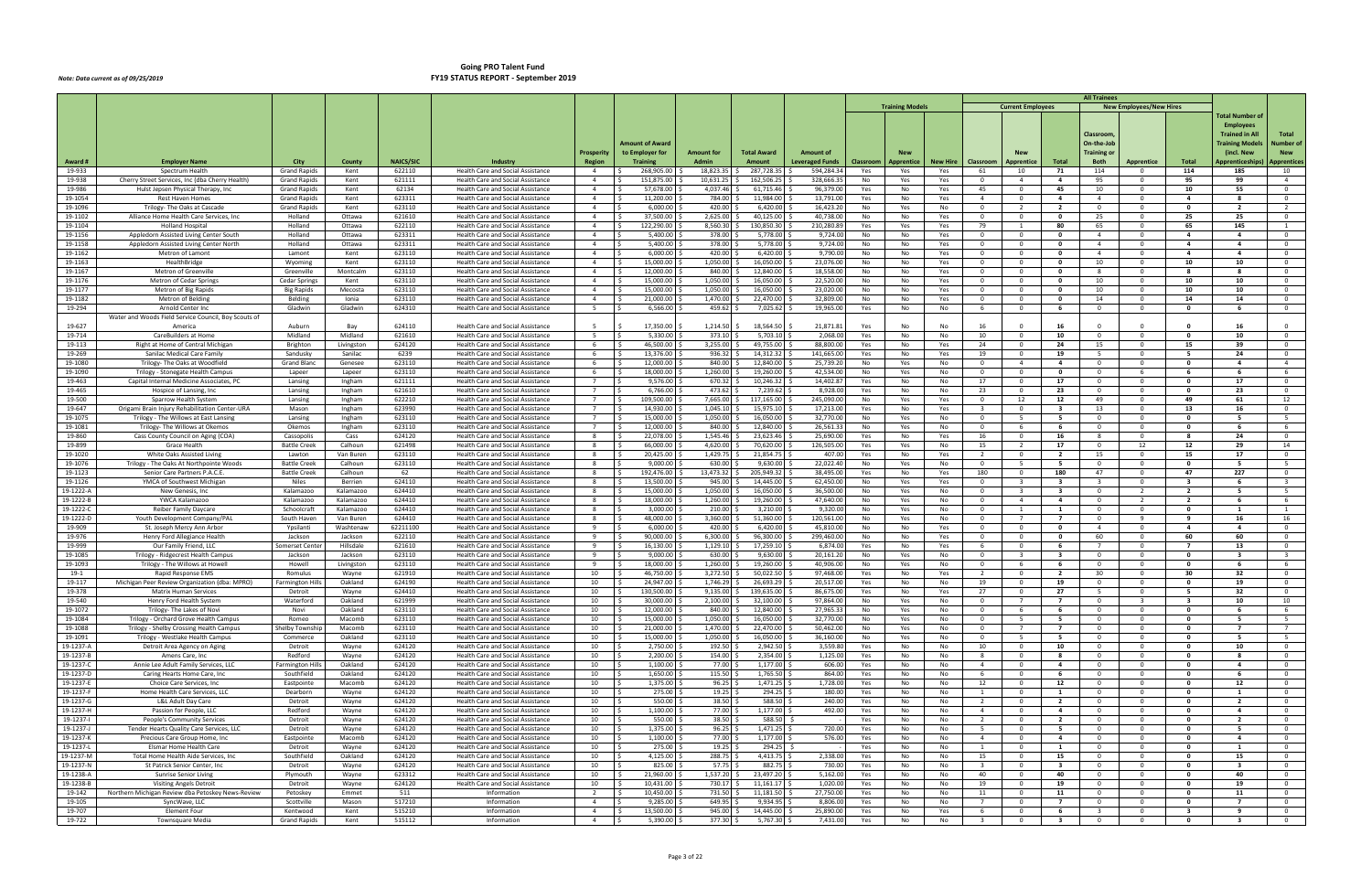|                     |                                                 |                                 |                                |                  |                                                                                    |                                    |                                        |                                   |                                     |                                            |            |                        |                 |                |                            |                | <b>All Trainees</b>               |                                |                         |                                           |                                  |
|---------------------|-------------------------------------------------|---------------------------------|--------------------------------|------------------|------------------------------------------------------------------------------------|------------------------------------|----------------------------------------|-----------------------------------|-------------------------------------|--------------------------------------------|------------|------------------------|-----------------|----------------|----------------------------|----------------|-----------------------------------|--------------------------------|-------------------------|-------------------------------------------|----------------------------------|
|                     |                                                 |                                 |                                |                  |                                                                                    |                                    |                                        |                                   |                                     |                                            |            | <b>Training Models</b> |                 |                | <b>Current Employees</b>   |                |                                   | <b>New Employees/New Hires</b> |                         | <b>Total Number of</b>                    |                                  |
|                     |                                                 |                                 |                                |                  |                                                                                    |                                    |                                        |                                   |                                     |                                            |            |                        |                 |                |                            |                | Classroom                         |                                |                         | <b>Employees</b><br><b>Trained in All</b> | Total                            |
|                     |                                                 |                                 |                                |                  |                                                                                    |                                    | <b>Amount of Award</b>                 |                                   |                                     |                                            |            |                        |                 |                |                            |                | On-the-Job                        |                                |                         | <b>Training Models</b>                    | <b>Number of</b>                 |
| Award #             | <b>Employer Name</b>                            | City                            | County                         | <b>NAICS/SIC</b> | <b>Industry</b>                                                                    | <b>Prosperity</b><br><b>Region</b> | to Employer for<br><b>Training</b>     | <b>Amount for</b><br><b>Admin</b> | <b>Total Award</b><br><b>Amount</b> | <b>Amount of</b><br><b>Leveraged Funds</b> | Classroom  | <b>Apprentice</b>      | <b>New Hire</b> | Classroom      | <b>Apprentice</b>          | Total          | <b>Training or</b><br><b>Both</b> | <b>Apprentice</b>              | Total                   | (incl. New<br><b>Apprenticeships</b>      | <b>New</b><br><b>Apprentices</b> |
| 19-991              | Bloomingdale Telephone Company, Inc             | Bloomingdale                    | Van Buren                      | 517311           | Information                                                                        | 8                                  | 3,500.00<br>l S                        | 245.00                            | 3,745.00                            | 6,554.0                                    | Yes        | No                     | No              | $5^{\circ}$    | $\overline{\mathbf{0}}$    | 5              | $\overline{0}$                    | $\mathbf{0}$                   | $\mathbf 0$             | 5                                         | $\overline{0}$                   |
| 19-787<br>19-1220-A | Yamasaki, Inc<br>Munson Healthcare              | Detroit<br><b>Traverse City</b> | Wayne<br><b>Grand Traverse</b> | 51431<br>551114  | Information<br>Management of Companies and Enterprises                             | 10<br>$\overline{2}$               | I \$<br>9,415.00<br>1,500.00<br>l ś    | 659.05<br>105.00                  | 10,074.05<br>1,605.00               | 13,952.00<br>4,327.0                       | Yes<br>Yes | No<br>No               | Yes<br>No       | 6<br>1         | $\Omega$<br>$\overline{0}$ | 6<br>1         | $\mathbf{1}$<br>$\mathbf{0}$      | $\Omega$<br>$^{\circ}$         | 1<br>$\mathbf 0$        | $\overline{7}$<br>1                       | $\overline{0}$<br>$\overline{0}$ |
| 19-1225-E           | Munson Healthcare (Corporate Office)            | <b>Traverse City</b>            | <b>Grand Traverse</b>          | 551114           | Management of Companies and Enterprises                                            | $\overline{2}$                     | 3,000.00<br>ΙŚ                         | 210.00                            | 3,210.00                            | 4,358.0                                    | Yes        | No                     | No              | $\overline{2}$ | $^{\circ}$                 | $\overline{2}$ | $\overline{\mathbf{0}}$           | $\Omega$                       | $\mathbf{o}$            | $\overline{2}$                            | $\overline{0}$                   |
| 19-724<br>19-750    | Spartan Motors<br>ICM Products, Inc.            | Charlotte<br>Cassopolis         | Eaton<br>Cass                  | 551112<br>551112 | Management of Companies and Enterprises<br>Management of Companies and Enterprises | 7<br>8                             | 119,853.00<br>I\$<br>I \$<br>25,267.00 | 8,389.71<br>1,768.69              | 128,242.71<br>27,035.69             | 130,976.00<br>27,152.00                    | Yes<br>Yes | No<br>No               | Yes<br>Yes      | 95<br>25       | $\mathbf 0$<br>$\Omega$    | 95<br>25       | 14<br>$\overline{4}$              | $^{\circ}$<br>$\overline{0}$   | 14<br>$\overline{4}$    | 109<br>29                                 | $\overline{0}$<br>$\overline{0}$ |
|                     |                                                 |                                 |                                |                  | Manufacturing - Food, Beverage, Tobacco,                                           |                                    |                                        |                                   |                                     |                                            |            |                        |                 |                |                            |                |                                   |                                |                         |                                           |                                  |
| 19-167              | Iron Fish Distillery LLC                        | Thompsonville                   | Manistee                       | 312140           | Textiles, Apparel, Leather<br>Manufacturing - Food, Beverage, Tobacco,             | $\overline{2}$                     | 6,000.00                               | 420.00                            | 6,420.00                            | 57,207.00                                  | No         | Yes                    | No              | $\Omega$       |                            | $\overline{2}$ | $\Omega$                          | $\Omega$                       | - 0                     | $\overline{\phantom{a}}$                  | $\overline{2}$                   |
| 19-488              | Petoskey Farms Vineyard & Winery, LLC           | Petoskey                        | Emmet                          | 312130           | Textiles, Apparel, Leather                                                         | $\overline{2}$                     | 3,685.00                               | 257.95                            | 3,942.95                            | 24,924.00                                  | Yes        | Yes                    | No              |                |                            | $\overline{2}$ | $\Omega$                          | $\Omega$                       | $\mathbf{0}$            | $\overline{2}$                            |                                  |
| 19-802              | Kilwins Quality Confections                     | Petoskey                        | Emmet                          | 311330           | Manufacturing - Food, Beverage, Tobacco,<br>Textiles, Apparel, Leather             | $\overline{2}$                     | 30,491.00                              | 2,134.37                          | 32,625.37                           | 175,572.00                                 | Yes        | No                     | Yes             | 20             | 0                          | 20             | 10                                | $\Omega$                       | 10                      | 30                                        | $\overline{0}$                   |
| 19-1220-0           | Shoreline Fruit, LLC                            | <b>Traverse City</b>            | <b>Grand Traverse</b>          | 311423           | Manufacturing - Food, Beverage, Tobacco,<br>Textiles, Apparel, Leather             | $\overline{2}$                     | 1,500.00                               | 105.00                            | 1,605.00                            | 4,080.00                                   | Yes        | No                     | No              | $\overline{1}$ | $\Omega$                   | $\mathbf{1}$   | $\Omega$                          | $\Omega$                       | $\mathbf{0}$            | $\mathbf{1}$                              | $\overline{0}$                   |
|                     |                                                 |                                 |                                |                  | Manufacturing - Food, Beverage, Tobacco,                                           |                                    |                                        |                                   |                                     |                                            |            |                        |                 |                |                            |                |                                   |                                |                         |                                           |                                  |
| 19-387              | Peterson Farms, Inc                             | Shelby                          | Oceana                         | 2037/311411      | Textiles, Apparel, Leather<br>Manufacturing - Food, Beverage, Tobacco,             | $\overline{4}$                     | 31,341.00                              | 2,193.87                          | 33,534.87                           | 77,002.00                                  | Yes        | No                     | No              | 39             | $\Omega$                   | 39             |                                   | $\Omega$                       | - 0                     | 39                                        | $\mathbf 0$                      |
| 19-415              | Michigan Freeze Pack, LLC                       | Hart                            | Oceana                         | 311411           | Textiles, Apparel, Leather                                                         | $\overline{4}$                     | 19,736.00                              | 1,381.52                          | 21,117.52                           | 19,295.75                                  | Yes        | No                     | No              | 21             | $\Omega$                   | 21             | $\Omega$                          | $\Omega$                       | $\mathbf 0$             | 21                                        | $\overline{0}$                   |
| 19-495              | Arctic Foods, Inc                               | Hart                            | Oceana                         | 311411           | Manufacturing - Food, Beverage, Tobacco,<br>Textiles, Apparel, Leather             | $\overline{4}$                     | 1,500.00                               | $105.00$ \$                       | 1,605.00                            | 1,200.00                                   | Yes        | No                     | No              |                | $\Omega$                   | -1             | $\Omega$                          | $\Omega$                       | $\Omega$                |                                           | $\mathbf{0}$                     |
|                     |                                                 |                                 |                                |                  | Manufacturing - Food, Beverage, Tobacco,                                           |                                    |                                        |                                   |                                     |                                            |            |                        |                 |                |                            |                |                                   |                                |                         |                                           |                                  |
| 19-713              | Founders Brewing Company                        | <b>Grand Rapids</b>             | Kent                           | 312120           | Textiles, Apparel, Leather<br>Manufacturing - Food, Beverage, Tobacco,             | $\overline{4}$                     | 18,000.00                              | 1,260.00                          | 19,260.00                           | 225,455.00                                 | Yes        | Yes                    | Yes             |                | $\Omega$                   | $\mathbf{q}$   |                                   |                                | $\overline{2}$          | 11                                        |                                  |
| 19-773              | Nestle - Gerber Products                        | Fremont                         | Newaygo                        | 311422           | Textiles, Apparel, Leather                                                         | $\overline{4}$                     | 99,000.00<br>- S                       | $6,930.00$ \$                     | 105,930.00                          | 322,985.00                                 | Yes        | Yes                    | No              | 58             |                            | 59             | $\Omega$                          | $\overline{3}$                 | - 3                     | 62                                        | $\overline{4}$                   |
| 19-812              | West Thomas Partners, LLC (dba Gluten Free Bar) | <b>Grand Rapids</b>             | Kent                           | 311340           | Manufacturing - Food, Beverage, Tobacco,<br>Textiles, Apparel, Leather             | $\overline{4}$                     | 30,450.00                              | 2,131.50                          | 32,581.50                           | 49,834.00                                  | Yes        | No                     | Yes             | - 8            | $\Omega$                   | - 8            | 14                                | $\Omega$                       | 14                      | 22                                        | $\overline{0}$                   |
| 19-823              |                                                 |                                 | Kent                           | 311812           | Manufacturing - Food, Beverage, Tobacco,                                           | $\overline{4}$                     | 90,000.00                              | $6,300.00$ \$                     | 96,300.00                           | 231,590.00                                 | Yes        | Yes                    | Yes             | 43             | $\overline{a}$             | 47             | 9                                 | $\Omega$                       | - 9                     | 56                                        | $\overline{4}$                   |
|                     | Roskam Baking Company                           | Kentwood                        |                                |                  | Textiles, Apparel, Leather<br>Manufacturing - Food, Beverage, Tobacco,             |                                    |                                        |                                   |                                     |                                            |            |                        |                 |                |                            |                |                                   |                                |                         |                                           |                                  |
| 19-1002             | Hearthside Food Solutions, LLC                  | <b>Grand Rapids</b>             | Kent                           | 311821           | Textiles, Apparel, Leather<br>Manufacturing - Food, Beverage, Tobacco,             | $\overline{4}$                     | 26,000.00                              | 1,820.00                          | 27,820.00                           | 70,940.00                                  | Yes        | No                     | Yes             | 12             | $\Omega$                   | 12             | 10                                | $\Omega$                       | 10                      | 22                                        | $\overline{0}$                   |
| 19-1009             | Hearthside Food Services, LLC                   | Kentwood                        | Kent                           | 311821           | Textiles, Apparel, Leather                                                         | $\overline{4}$                     | 43,800.00                              | 3,066.00                          | 46,866.00                           | 127,925.00                                 | Yes        | Yes                    | Yes             | 34             |                            | 35             | 15                                | $\Omega$                       | 15                      | 50                                        |                                  |
| 19-1063             | Michigan Turkey Producers                       | <b>Grand Rapids</b>             | Kent                           | 311615           | Manufacturing - Food, Beverage, Tobacco,<br>Textiles, Apparel, Leather             | $\overline{4}$                     | 109,199.00                             | 7,643.93 \$                       | 116,842.93                          | 627,482.95                                 | Yes        | No                     | Yes             | 54             | $\Omega$                   | 54             | 20                                | $\Omega$                       | 20                      | 74                                        | $\mathbf{0}$                     |
|                     |                                                 |                                 |                                |                  | Manufacturing - Food, Beverage, Tobacco,                                           |                                    |                                        |                                   |                                     |                                            |            |                        |                 |                |                            |                |                                   |                                |                         |                                           |                                  |
| 19-1150             | La Colombe                                      | Muskegon                        | Muskegon                       | 312111           | Textiles, Apparel, Leather<br>Manufacturing - Food, Beverage, Tobacco,             | $\overline{4}$                     | 34,248.00                              | 2,397.36                          | 36,645.36                           | 43,817.00                                  | Yes        | No                     | Yes             | 20             | $\Omega$                   | 20             | 10                                | $\Omega$                       | 10                      | 30                                        | $\Omega$                         |
| 19-1166             | Lavoi Corporation dba Epi Breads                | Muskegon                        | Muskegon                       | 311812           | Textiles, Apparel, Leather                                                         | $\overline{4}$                     | 44,520.00                              | 3,116.40                          | 47,636.40                           | 55,153.00                                  | Yes        | Yes                    | Yes             | 25             | $\Omega$                   | 25             | 10                                |                                | 11                      | 36                                        |                                  |
| 19-1135-A           | Riveridge Cider Company                         | Sparta                          | Kent                           | 311421           | Manufacturing - Food, Beverage, Tobacco,<br>Textiles, Apparel, Leather             | $\overline{4}$                     | 7,500.00                               | 525.00                            | 8,025.00                            | 22,055.00                                  | Yes        | No                     | No              | -5             | $\Omega$                   | - 5            | $\Omega$                          | $\Omega$                       | - 0                     | - 5                                       | $\overline{0}$                   |
| 19-1135-E           | Rasch Brothers Apple Storage                    | <b>Grand Rapids</b>             | Kent                           | 311991           | Manufacturing - Food, Beverage, Tobacco,<br>Textiles, Apparel, Leather             | $\overline{4}$                     | 10,500.00                              | 735.00 \$                         | 11,235.00                           | 20,430.45                                  | Yes        | No                     | No              | $\overline{7}$ | $\Omega$                   | $\overline{7}$ | $\overline{0}$                    | $\Omega$                       | $\mathbf{0}$            | $\overline{7}$                            | $\overline{0}$                   |
|                     |                                                 |                                 |                                |                  | Manufacturing - Food, Beverage, Tobacco,                                           |                                    |                                        |                                   |                                     |                                            |            |                        |                 |                |                            |                |                                   |                                |                         |                                           |                                  |
| 19-427              | Michigan Sugar Company                          | Bay City                        | Bay                            | 311313           | Textiles, Apparel, Leather<br>Manufacturing - Food, Beverage, Tobacco,             | -5                                 | 158,450.00                             | 11,091.50                         | 169,541.5                           | 300,000.00                                 | Yes        | Yes                    | No              | 223            |                            | 230            |                                   | $\Omega$                       |                         | 230                                       | $\overline{7}$                   |
| 19-444              | Hausbeck Pickle Co                              | Saginaw                         | Saginaw                        | 311421           | Textiles, Apparel, Leather                                                         | 5 <sup>5</sup>                     | 25,500.00<br>l \$                      | 1,785.00 \$                       | 27,285.00                           | 40,643.00                                  | Yes        | No                     | No              | 17             | $^{\circ}$                 | 17             | $\mathbf{0}$                      | $\overline{0}$                 | $\mathbf{0}$            | 17                                        | $\overline{0}$                   |
| 19-704              | Mr. Chips, Inc                                  | Pinconning                      | Bay                            | 311421           | Manufacturing - Food, Beverage, Tobacco,<br>Textiles, Apparel, Leather             | 5                                  | I\$<br>25,250.00 \$                    | 1,767.50 \$                       | 27,017.50                           | 57,310.00                                  | Yes        | No                     | No              | 21             | $\Omega$                   | 21             | $\mathbf 0$                       | $\overline{0}$                 | $\mathbf 0$             | 21                                        | $\overline{0}$                   |
| 19-1221-G           | JRB Personnel, LLC                              | Saginaw                         | Saginaw                        | 313320           | Manufacturing - Food, Beverage, Tobacco,<br>Textiles, Apparel, Leather             | 5                                  | 25,605.00<br>∣ <                       | $1,792.35$ \$                     | 27,397.35                           | 65,069.00                                  | Yes        |                        | No              | 27             | $\Omega$                   | 27             | $\Omega$                          | $\Omega$                       | $\mathbf{0}$            | 27                                        | $\overline{0}$                   |
|                     |                                                 |                                 |                                |                  | Manufacturing - Food, Beverage, Tobacco,                                           |                                    |                                        |                                   |                                     |                                            |            | No                     |                 |                |                            |                |                                   |                                |                         |                                           |                                  |
| 19-1221-H           | Midland Brewing Company                         | Midland                         | Midland                        | 31212            | Textiles, Apparel, Leather<br>Manufacturing - Food, Beverage, Tobacco,             | $5^{\circ}$                        | 4,345.00                               | $304.15$ \$                       | 4,649.15                            | 5,873.00                                   | Yes        | No                     | No              | 11             | $\Omega$                   | 11             | $\Omega$                          | $\Omega$                       | $\Omega$                | 11                                        | $\overline{0}$                   |
| 19-85               | LogoFit, LLC                                    | Flint                           | Genesee                        | 315990           | Textiles, Apparel, Leather                                                         | 6                                  | 10,475.00<br>I S                       | 733.25 \$                         | 11,208.25                           | 7,788.00                                   | Yes        | No                     | Yes             | 13             | $\Omega$                   | 13             | $\overline{2}$                    | $\Omega$                       | $\overline{2}$          | 15                                        | $\overline{0}$                   |
| 19-200              | Dairy Farmers of America, Cass City Plant       | Cass City                       | Tuscola                        | 311511           | Manufacturing - Food, Beverage, Tobacco,<br>Textiles, Apparel, Leather             | 6                                  | 19,480.00<br>- Ś                       | $1,363.60$ \$                     | 20,843.60                           | 12,063.00                                  | Yes        | No                     | Yes             | 14             | $\Omega$                   | 14             | $\overline{\mathbf{3}}$           | $\Omega$                       | $\overline{\mathbf{3}}$ | 17                                        | $\overline{0}$                   |
|                     |                                                 |                                 |                                |                  | Manufacturing - Food, Beverage, Tobacco,                                           |                                    |                                        |                                   |                                     |                                            |            |                        |                 | $\Omega$       |                            | $\mathbf{0}$   |                                   | $\Omega$                       |                         |                                           |                                  |
| 19-539              | Peckham Diversified, Inc                        | Lansing                         | Ingham                         | 3152             | Textiles, Apparel, Leather<br>Manufacturing - Food, Beverage, Tobacco,             | $7^{\circ}$                        | 29,600.00                              | 2,072.00 \$                       | 31,672.00                           | 149,938.00                                 | No         | No                     | Yes             |                | $\Omega$                   |                | 20                                |                                | 20                      | 20                                        | $\overline{0}$                   |
| 19-846              | Peckham, Inc                                    | Lansing                         | Ingham                         | 3152             | Textiles, Apparel, Leather<br>Manufacturing - Food, Beverage, Tobacco,             | $7^{\circ}$                        | 122,020.00 \$<br>Ιś                    |                                   | 8,541.40 \$ 130,561.40              | 204,280.53                                 | Yes        | Yes                    | Yes             | 62             | -9                         | 71             | 30                                | $\Omega$                       | 30                      | 101                                       | 9                                |
| 19-109              | <b>Abbott Nutrition</b>                         | Sturgis                         | St. Joseph                     | 311514           | Textiles, Apparel, Leather                                                         | 8                                  | 54,509.00 \$<br>l \$                   | $3,815.63$ \$                     | 58,324.63                           | 173,421.00                                 | Yes        | No                     | Yes             | 43             | $\overline{0}$             | 43             | $\overline{2}$                    | $\overline{0}$                 | $\overline{2}$          | 45                                        | $\overline{0}$                   |
| 19-323              | Post Consumer Brands - Battle Creek             | <b>Battle Creek</b>             | Calhoun                        | 311230           | Manufacturing - Food, Beverage, Tobacco,<br>Textiles, Apparel, Leather             | 8                                  | 52,923.00                              | $3,704.61$ \$                     | 56,627.61                           | 214,080.00                                 | Yes        | No                     | Yes             | 31             | $\Omega$                   | 31             | 20                                | $\Omega$                       | 20                      | 51                                        | $\overline{0}$                   |
|                     |                                                 |                                 |                                |                  | Manufacturing - Food, Beverage, Tobacco,                                           |                                    |                                        |                                   |                                     |                                            |            |                        |                 |                |                            |                |                                   |                                |                         |                                           |                                  |
| 19-332              | National Flavors, LLC                           | Kalamazoo                       | Kalamazoo                      | 311942           | Textiles, Apparel, Leather<br>Manufacturing - Food, Beverage, Tobacco,             | 8                                  | 19,365.00                              | $1,355.55$ \$                     | 20,720.55                           | 58,220.00                                  | Yes        | No                     | Yes             | 13             | $\Omega$                   | 13             |                                   | $\Omega$                       |                         | 19                                        | $\overline{0}$                   |
| 19-717              | Coca-Cola North America - Paw Paw               | Paw Paw                         | Van Buren                      | 311411           | Textiles, Apparel, Leather                                                         | 8                                  | 128,658.00<br>∣ <                      | $9,006.06$ \$                     | 137,664.06                          | 228,866.00                                 | Yes        | No                     | Yes             | 72             | $\Omega$                   | 72             | 40                                | $\Omega$                       | 40                      | 112                                       | $\overline{0}$                   |
| 19-872              | Knouse Foods                                    | Paw Paw                         | Van Buren                      | 311421           | Manufacturing - Food, Beverage, Tobacco,<br>Textiles, Apparel, Leather             | 8                                  | 27,666.00                              | $1,936.62$ \$                     | 29,602.62                           | 60,122.00                                  | Yes        | No                     | Yes             | 22             | $\Omega$                   | 22             |                                   | $\Omega$                       |                         | 25                                        | $\overline{0}$                   |
| 19-922              | St. Julian Wine Co Inc                          | Paw Paw                         | Van Buren                      | 312130           | Manufacturing - Food, Beverage, Tobacco,<br>Textiles, Apparel, Leather             | 8                                  | 59,020.00 \$<br>l \$                   | $4,131.40$ \$                     | 63,151.40                           | 65,573.00                                  | Yes        | No                     | Yes             | 38             | $\Omega$                   | 38             |                                   | $\Omega$                       |                         | 41                                        | $\overline{0}$                   |
|                     |                                                 |                                 |                                |                  |                                                                                    |                                    |                                        |                                   |                                     |                                            |            |                        |                 |                |                            |                |                                   |                                |                         |                                           |                                  |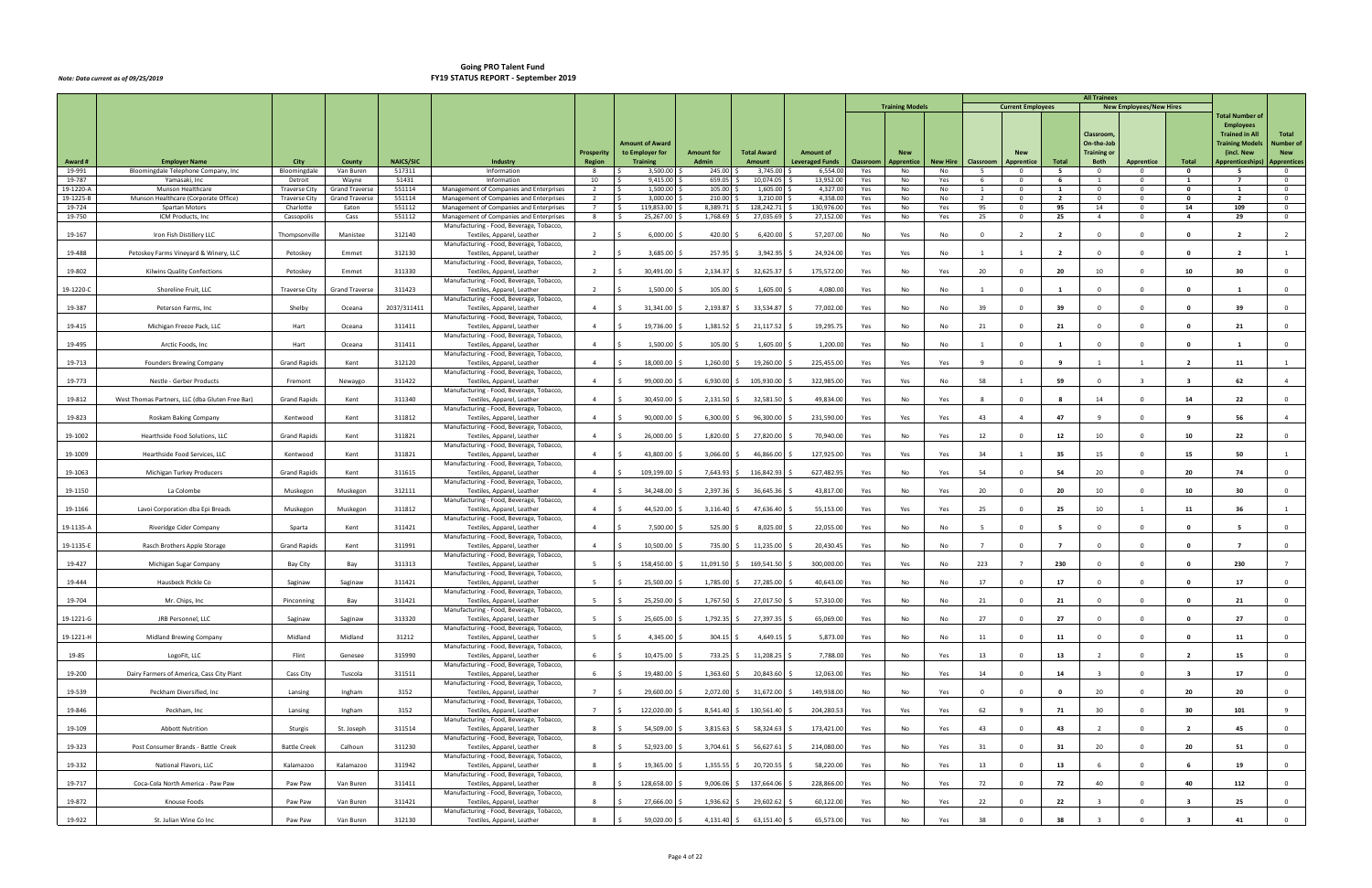|         |                                       |                      |                       |                  |                                                                        |                   |                                           |                   |                    |                        |           | <b>Training Models</b> |                 |                | <b>Current Employees</b> |                | <b>All Trainees</b>              | <b>New Employees/New Hires</b> |                         |                                           |                         |
|---------|---------------------------------------|----------------------|-----------------------|------------------|------------------------------------------------------------------------|-------------------|-------------------------------------------|-------------------|--------------------|------------------------|-----------|------------------------|-----------------|----------------|--------------------------|----------------|----------------------------------|--------------------------------|-------------------------|-------------------------------------------|-------------------------|
|         |                                       |                      |                       |                  |                                                                        |                   |                                           |                   |                    |                        |           |                        |                 |                |                          |                |                                  |                                |                         | <b>Total Number of</b>                    |                         |
|         |                                       |                      |                       |                  |                                                                        |                   |                                           |                   |                    |                        |           |                        |                 |                |                          |                | Classroom                        |                                |                         | <b>Employees</b><br><b>Trained in All</b> | Total                   |
|         |                                       |                      |                       |                  |                                                                        | <b>Prosperity</b> | <b>Amount of Award</b><br>to Employer for | <b>Amount for</b> | <b>Total Award</b> | <b>Amount of</b>       |           | <b>New</b>             |                 |                |                          |                | On-the-Job<br><b>Training or</b> |                                |                         | <b>Training Models</b><br>(incl. New      | Number of<br><b>New</b> |
| Award#  | <b>Employer Name</b>                  | City                 | County                | <b>NAICS/SIC</b> | Industry                                                               | <b>Region</b>     | <b>Training</b>                           | Admin             | Amount             | <b>Leveraged Funds</b> | Classroom | Apprentice             | <b>New Hire</b> | Classroom      | Apprentice               | Total          | <b>Both</b>                      | Apprentice                     | Total                   | Apprenticeships)                          | <b>Apprentices</b>      |
| 19-1044 | Journeyman Distillery                 | Three Oaks           | Berrien               | 31214            | Manufacturing - Food, Beverage, Tobacco,<br>Textiles, Apparel, Leather |                   | 36,862.00                                 | 2,580.34          | 39,442.34          | 65,070.00              | Yes       | No                     | Yes             | 30             |                          | 30             | 15                               | $\Omega$                       | 15                      | 45                                        | $\Omega$                |
| 19-1016 | Acme Mills, LLC Fairway Products      | Hillsdale            | Hillsdale             | 314999           | Manufacturing - Food, Beverage, Tobacco,<br>Textiles, Apparel, Leather | 9                 | 31,480.00                                 | 2,203.60          | 33,683.60          | 31,912.00              | Yes       | No                     | Yes             | 11             | $\Omega$                 | 11             | 10                               | $\Omega$                       | 10                      | 21                                        | $\overline{0}$          |
| 19-1051 | <b>GKI Foods LLC</b>                  | Brighton             | Livingston            | 311352           | Manufacturing - Food, Beverage, Tobacco,<br>Textiles, Apparel, Leather | 9                 | 1,169.00                                  | 81.83             | 1,250.83           | 1,775.00               | Yes       | No                     | No              |                | $\Omega$                 |                | $\Omega$                         | $\Omega$                       | $\Omega$                |                                           | $\overline{0}$          |
|         |                                       |                      |                       |                  | Manufacturing - Food, Beverage, Tobacco,                               |                   |                                           |                   |                    |                        |           |                        |                 |                |                          |                |                                  |                                |                         |                                           |                         |
| 19-279  | Ackroyd's Scottish Bakery             | Redford              | Wayne                 | 311811           | Textiles, Apparel, Leather<br>Manufacturing - Food, Beverage, Tobacco, | 10                | 13,875.00                                 | 971.25            | 14,846.25          | 34,380.18              | Yes       | No                     | Yes             |                | $\Omega$                 | $\overline{7}$ | $\overline{4}$                   | $\Omega$                       | $\overline{a}$          | 11                                        | $\Omega$                |
| 19-296  | Safie Specialty Foods Inc             | Chesterfield         | Macomb                | 311421           | Textiles, Apparel, Leather<br>Manufacturing - Food, Beverage, Tobacco, | 10                | 123,000.00                                | 8,610.00          | 131,610.00         | 146,251.00             | Yes       | No                     | Yes             | 51             | $\Omega$                 | 51             | 31                               | $\Omega$                       | 31                      | 82                                        | $\overline{0}$          |
| 19-297  | Betterform, Inc                       | Ferndale             | Oakland               | 316210           | Textiles, Apparel, Leather<br>Manufacturing - Food, Beverage, Tobacco, | 10                | 7,500.00                                  | 525.00            | 8,025.00           | 14,500.00              | Yes       | No                     | No              | - 5            | $\Omega$                 | - 5            | $\Omega$                         | $\mathbf{0}$                   | $\mathbf{o}$            |                                           | $\overline{0}$          |
| 19-489  | Happy Howie's, LLC                    | Detroit              | Wayne                 | 31110            | Textiles, Apparel, Leather                                             | 10                | 23,229.00                                 | 1,626.03          | 24,855.03          | 36,467.59              | Yes       | No                     | Yes             | 14             | $\Omega$                 | 14             | 5                                | $\Omega$                       | -5                      | 19                                        | $\Omega$                |
| 19-905  | Avalon International Breads           | Detroit              | Wayne                 | 7722511          | Manufacturing - Food, Beverage, Tobacco,<br>Textiles, Apparel, Leather | 10                | 17,450.00                                 | 1,221.50          | 18,671.50          | 17,889.00              | Yes       | No                     | No              | 15             | $\Omega$                 | 15             | $\Omega$                         | $\Omega$                       | - 0                     | 15                                        | $\Omega$                |
| 19-14   | Advanced Blending Solutions, LLC      | Wallace              | Menominee             | 33249            | Manufacturing - Primary Metal & all related,<br>Miscellaneous          |                   | 38,750.00                                 | 2,712.50          | 41,462.50          | 103,302.38             | Yes       | No                     | Yes             | 19             | $\Omega$                 | 19             |                                  | $\Omega$                       | $\overline{7}$          | 26                                        | $\overline{0}$          |
| 19-17   | Northern Fab & Machine, LLC           | Menominee            | Menominee             | 332999           | Manufacturing - Primary Metal & all related,<br>Miscellaneous          | 1                 | 17,437.00                                 | 1,220.59          | 18,657.59          | 18,591.00              | Yes       | No                     | Yes             | 15             | $\Omega$                 | 15             | $\overline{2}$                   | $\Omega$                       | $\overline{2}$          | 17                                        | $\Omega$                |
|         | Stewart Manufacturing, LLC            |                      |                       |                  | Manufacturing - Primary Metal & all related,<br>Miscellaneous          |                   |                                           |                   |                    |                        |           |                        |                 |                | $\Omega$                 | 21             | 25                               | $\Omega$                       | 25                      | 46                                        | $\overline{0}$          |
| 19-25   |                                       | Hermansville         | Menominee             | 332710           | Manufacturing - Primary Metal & all related,                           |                   | 56,209.00                                 | 3,934.63          | 60,143.63          | 220,830.0              | Yes       | No                     | Yes             | 21             |                          |                |                                  |                                |                         |                                           |                         |
| 19-74   | Marbles Gun Sights, Inc (Marble Arms) | Gladstone            | Delta                 | 332210           | Miscellaneous<br>Manufacturing - Primary Metal & all related,          |                   | 58,900.00                                 | 4,123.00          | 63,023.00          | 838,293.00             | Yes       | No                     | Yes             | 28             | $\Omega$                 | 28             | 13                               | $\Omega$                       | 13                      | 41                                        | $\overline{0}$          |
| 19-75   | Race Ramps, LLC                       | Escanaba             | Delta                 | 336390           | Miscellaneous<br>Manufacturing - Primary Metal & all related,          | 1                 | 35,500.00                                 | 2,485.00          | 37,985.00          | 27,160.00              | Yes       | No                     | Yes             | 18             | $\Omega$                 | 18             | $\overline{7}$                   | $\Omega$                       | $\overline{7}$          | 25                                        | $\overline{0}$          |
| 19-78   | Superior Extrusion, Inc               | Gwinn                | Marquette             | 331310           | Miscellaneous<br>Manufacturing - Primary Metal & all related,          | 1                 | 62,160.00                                 | 4,351.20          | 66,511.20          | 5,065,709.00           | Yes       | No                     | Yes             | $\overline{2}$ | $\overline{0}$           | $\overline{2}$ | 40                               | $\mathbf{0}$                   | 40                      | 42                                        | $\overline{0}$          |
| 19-94   | <b>Systems Control</b>                | Iron Mountain        | Dickinson             | 335313           | Miscellaneous                                                          |                   | 143,571.00                                | 10,049.97         | 153,620.97         | 627,045.29             | Yes       | No                     | Yes             | 31             | $\Omega$                 | 31             | 72                               | $\Omega$                       | 72                      | 103                                       | $\overline{0}$          |
| 19-99   | Northern Wings Repair                 | Newberry             | Luce                  | 336413           | Manufacturing - Primary Metal & all related,<br>Miscellaneous          | $\mathbf{1}$      | 6,900.00                                  | 483.00            | 7,383.00           | 17,482.00              | Yes       | No                     | No              |                | $\Omega$                 | - 5            | $\Omega$                         | $\Omega$                       | $\mathbf{0}$            | -5                                        | $\overline{0}$          |
| 19-182  | White Pine Copper Refinery, Inc       | White Pine           | Ontonagon             | 331410           | Manufacturing - Primary Metal & all related,<br>Miscellaneous          | 1                 | 18,000.00                                 | 1,260.00          | 19,260.00          | 46,387.00              | No        | No                     | Yes             | $\Omega$       | $\Omega$                 | $\mathbf 0$    | 13                               | $\Omega$                       | 13                      | 13                                        | $\overline{0}$          |
| 19-277  | Extreme Tool & Engineering            | Wakefield            | Gogebic               | 333514           | Manufacturing - Primary Metal & all related,<br>Miscellaneous          | 1                 | 20,650.00                                 | 1,445.50          | 22,095.50          | 254,121.00             | Yes       | Yes                    | Yes             |                | $\overline{a}$           | 10             |                                  | $\Omega$                       | - 3                     | 13                                        | $\overline{4}$          |
| 19-429  | <b>Burton Industries</b>              | Ironwood             | Gogebic               | 334418           | Manufacturing - Primary Metal & all related,<br>Miscellaneous          |                   | 47,342.00                                 | 3,313.94          | 50,655.94          | 19,272.00              | Yes       | No                     | Yes             | 28             | $\Omega$                 | 28             | 14                               | $\Omega$                       | 14                      | 42                                        | $\overline{0}$          |
|         |                                       |                      |                       |                  | Manufacturing - Primary Metal & all related,                           |                   |                                           |                   |                    |                        |           |                        |                 |                |                          |                |                                  |                                |                         |                                           |                         |
| 19-508  | RTI Surgical                          | Marquette            | Marquette             | 339113           | Miscellaneous<br>Manufacturing - Primary Metal & all related,          | 1                 | 78,000.00                                 | 5,460.00          | 83,460.00          | 193,900.00             | Yes       | No                     | Yes             | 43             | $\Omega$                 | 43             | 34                               | $\Omega$                       | 34                      | 77                                        | $\overline{0}$          |
| 19-1116 | Pettibone Traverse Lift, LLC          | Baraga               | Baraga                | 3331             | Miscellaneous<br>Manufacturing - Primary Metal & all related,          | 1                 | 22,696.00                                 | 1,588.72 \$       | 24,284.72          | 60,786.00              | Yes       | No                     | Yes             | 15             | $\Omega$                 | 15             | - 5                              | $\Omega$                       | - 5                     | 20                                        | $\overline{0}$          |
| 19-40   | United Engineered Tooling             | <b>Traverse City</b> | <b>Grand Traverse</b> | 332710           | Miscellaneous<br>Manufacturing - Primary Metal & all related,          | $\overline{2}$    | 28,500.00                                 | 1,995.00          | 30,495.00          | 95,003.62              | Yes       | No                     | Yes             | 18             | $\Omega$                 | 18             | $\overline{z}$                   | $\Omega$                       | - 2                     | 20                                        | $\Omega$                |
| 19-92   | EJ.                                   | East Jordan          | Antrim                | 331111           | Miscellaneous                                                          | $\overline{2}$    | 49,959.00<br>S.                           | $3,497.13$ \$     | 53,456.13 \$       | 4,284,370.00           | Yes       | No                     | Yes             | 25             | $\Omega$                 | 25             | 15                               | $\mathbf{0}$                   | 15                      | 40                                        | $\overline{0}$          |
| 19-253  | <b>Century Specialties</b>            | <b>Traverse City</b> | <b>Grand Traverse</b> | 333514210990     | Manufacturing - Primary Metal & all related,<br>Miscellaneous          | $\overline{2}$    | 130,625.00                                | $9,143.75$ \$     | 139,768.75 \$      | 370,224.77             | Yes       | No                     | Yes             | 88             | $\Omega$                 | 88             |                                  | $\mathbf{0}$                   | $\overline{7}$          | 95                                        | $\overline{0}$          |
| 19-282  | Lear Corporation                      | <b>Traverse City</b> | <b>Grand Traverse</b> | 335931           | Manufacturing - Primary Metal & all related,<br>Miscellaneous          | 2                 | 10,077.00                                 | 705.39 \$         | 10,782.39          | 215,646.00             | Yes       | Yes                    | No              | $\overline{4}$ |                          | 5              | $\Omega$                         | $\overline{1}$                 | $\mathbf{1}$            |                                           | $\overline{2}$          |
| 19-288  | <b>Bay Motor Products</b>             | <b>Traverse City</b> | <b>Grand Traverse</b> | 335312           | Manufacturing - Primary Metal & all related,<br>Miscellaneous          |                   | 7,500.00                                  | 525.00            | 8,025.00           | 27,811.00              | Yes       | No                     | No              |                | $\Omega$                 |                | $\Omega$                         | $\Omega$                       | $\mathbf{0}$            |                                           | $\mathbf 0$             |
| 19-316  | Century Sun Metal Treating            | <b>Traverse City</b> | <b>Grand Traverse</b> | 332811           | Manufacturing - Primary Metal & all related,<br>Miscellaneous          | 2                 | 82,500.00                                 | 5,775.00 \$       | 88,275.00          | 176,715.00             | Yes       | No                     | No              | 60             | $\Omega$                 | 60             | $\Omega$                         | $\Omega$                       | $\mathbf{0}$            | 60                                        | $\overline{0}$          |
|         |                                       |                      |                       |                  | Manufacturing - Primary Metal & all related,                           |                   |                                           |                   |                    |                        |           |                        |                 |                | $\Omega$                 |                |                                  | $\Omega$                       |                         | $\overline{a}$                            |                         |
| 19-356  | Saber Tool                            | Cadillac             | Wexford               | 332710           | Miscellaneous<br>Manufacturing - Primary Metal & all related,          | 2                 | 4,750.00                                  | 332.50            | 5,082.50           | 73,475.00              | Yes       | No                     | Yes             | $\overline{2}$ |                          | $\overline{2}$ | $\overline{2}$                   |                                | $\overline{2}$          |                                           | $\mathbf 0$             |
| 19-357  | AlcoTec Wire Corporation              | <b>Traverse City</b> | <b>Grand Traverse</b> | 333992           | Miscellaneous<br>Manufacturing - Primary Metal & all related,          | $\overline{2}$    | 22,560.00                                 | 1,579.20          | 24,139.20          | 44,456.00              | Yes       | No                     | Yes             | 27             | $\Omega$                 | 27             |                                  | $\Omega$                       | $\mathbf{1}$            | 28                                        | $\overline{0}$          |
| 19-386  | Cadillac Fabrication                  | Cadillac             | Wexford               | 332313           | Miscellaneous<br>Manufacturing - Primary Metal & all related,          | $\overline{2}$    | 21,814.00<br>ς.                           | $1,526.98$ \$     | 23,340.98          | 28,536.00              | Yes       | No                     | No              | 26             | $\overline{0}$           | 26             | $\overline{\mathbf{0}}$          | $\overline{0}$                 | $\mathbf 0$             | 26                                        | $\overline{0}$          |
| 19-424  | Van Dam Custom Boats                  | <b>Boyne City</b>    | Charlevoix            | 336612           | Miscellaneous<br>Manufacturing - Primary Metal & all related,          | $\overline{2}$    | 15,300.00                                 | 1,071.00 \$       | 16,371.00          | 90,597.00              | Yes       | Yes                    | No              | - 5            | $\overline{2}$           | $\overline{7}$ | $\overline{0}$                   | 1                              | 1                       | -8                                        | $\overline{\mathbf{3}}$ |
| 19-453  | <b>CPM Century Extrusion</b>          | <b>Traverse City</b> | <b>Grand Traverse</b> | 333249           | Miscellaneous                                                          | $\overline{2}$    | 30,720.00                                 | 2,150.40          | 32,870.40          | 141,255.00             | Yes       | Yes                    | Yes             | 19             |                          | 21             | $\overline{4}$                   | $\mathbf{0}$                   | $\overline{a}$          | 25                                        | $\overline{2}$          |
| 19-570  | LexaMar Corporation                   | <b>Boyne City</b>    | Charlevoix            | 336390           | Manufacturing - Primary Metal & all related,<br>Miscellaneous          | $\overline{2}$    | 73,500.00                                 | $5,145.00$ \$     | 78,645.00          | 964,819.00             | Yes       | Yes                    | No              | 16             | $\Omega$                 | 16             | $\Omega$                         |                                | - 8                     | 24                                        | 8                       |
| 19-582  | Petoskey Plastics                     | Petoskey             | Emmet                 | 332710           | Manufacturing - Primary Metal & all related,<br>Miscellaneous          | $\overline{2}$    | 53,129.00<br>Ŝ.                           | $3,719.03$ \$     | 56,848.03          | 114,143.00             | Yes       | No                     | Yes             | 38             | $\overline{0}$           | 38             | 6                                | $\mathbf{0}$                   | - 6                     | 44                                        | $\overline{0}$          |
| 19-589  | <b>Clark Manufacturing Company</b>    | <b>Traverse City</b> | <b>Grand Traverse</b> | 332710           | Manufacturing - Primary Metal & all related,<br>Miscellaneous          | $\overline{2}$    | 13,500.00                                 | 945.00            | 14,445.00          | 41,130.00              | Yes       | No                     | Yes             |                | $\Omega$                 | $\overline{7}$ | -5                               | $\Omega$                       | - 5                     | 12                                        | $\mathbf 0$             |
|         |                                       |                      |                       |                  | Manufacturing - Primary Metal & all related,                           |                   |                                           |                   |                    |                        |           |                        |                 |                | $\Omega$                 |                |                                  | $\Omega$                       | $\overline{\mathbf{4}}$ |                                           |                         |
| 19-611  | Wojan Window & Door                   | Charlevoix           | Charlevoix            | 332321           | Miscellaneous                                                          | $\overline{2}$    | 26,890.00<br>-\$                          | 1,882.30 \$       | 28,772.30          | 48,226.00              | Yes       | No                     | Yes             | 26             |                          | 26             |                                  |                                |                         | 30                                        | $\overline{0}$          |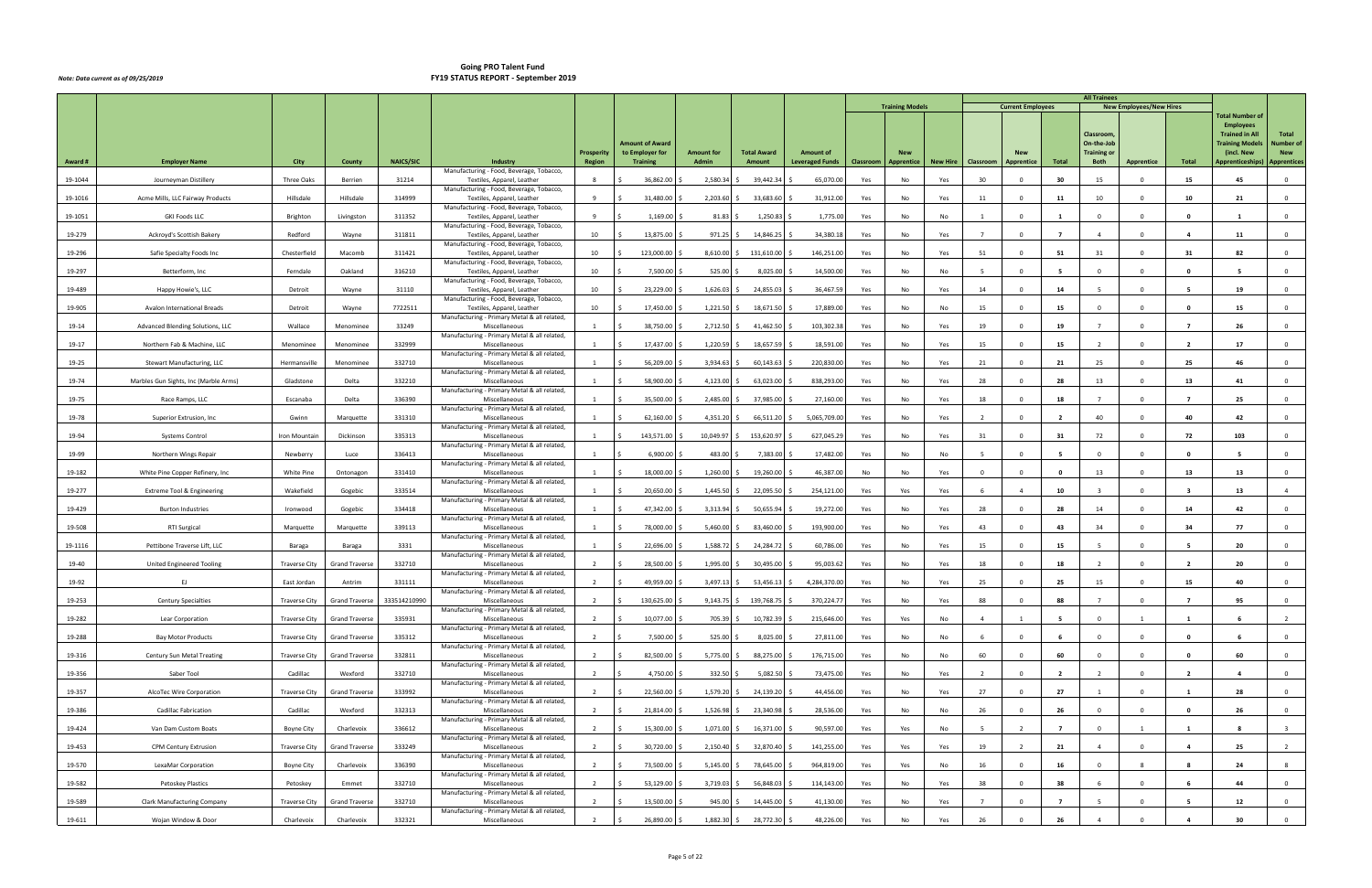|           |                                                |                      |                       |                  |                                                               |                                    |                                    |                            |                              |                                            |           |                          |                 |                         |                          |                          | <b>All Trainees</b>               |                                |                         |                                           |                                  |
|-----------|------------------------------------------------|----------------------|-----------------------|------------------|---------------------------------------------------------------|------------------------------------|------------------------------------|----------------------------|------------------------------|--------------------------------------------|-----------|--------------------------|-----------------|-------------------------|--------------------------|--------------------------|-----------------------------------|--------------------------------|-------------------------|-------------------------------------------|----------------------------------|
|           |                                                |                      |                       |                  |                                                               |                                    |                                    |                            |                              |                                            |           | <b>Training Models</b>   |                 |                         | <b>Current Employees</b> |                          |                                   | <b>New Employees/New Hires</b> |                         | <b>Total Number of</b>                    |                                  |
|           |                                                |                      |                       |                  |                                                               |                                    |                                    |                            |                              |                                            |           |                          |                 |                         |                          |                          | Classroom,                        |                                |                         | <b>Employees</b><br><b>Trained in All</b> | <b>Total</b>                     |
|           |                                                |                      |                       |                  |                                                               |                                    | Amount of Award                    |                            |                              |                                            |           |                          |                 |                         |                          |                          | On-the-Job                        |                                |                         | <b>Training Models</b>                    | <b>Number of</b>                 |
| Award#    | <b>Employer Name</b>                           | City                 | County                | <b>NAICS/SIC</b> | Industry                                                      | <b>Prosperity</b><br><b>Region</b> | to Employer for<br><b>Training</b> | <b>Amount for</b><br>Admin | <b>Total Award</b><br>Amount | <b>Amount of</b><br><b>Leveraged Funds</b> | Classroom | <b>New</b><br>Apprentice | <b>New Hire</b> | Classroom               | Apprentice               | Total                    | <b>Training or</b><br><b>Both</b> | <b>Apprentice</b>              | Total                   | (incl. New<br>Apprenticeships)            | <b>New</b><br><b>Apprentices</b> |
| 19-614    | RJG Inc                                        | <b>Traverse City</b> | <b>Grand Traverse</b> | 33413            | Manufacturing - Primary Metal & all related,<br>Miscellaneous |                                    | 44,641.00                          | 3,124.87                   | 47,765.87                    | 40,448.00                                  | Yes       | No                       | No              | 35                      | $\Omega$                 | 35                       |                                   | $\Omega$                       |                         | 35                                        | $\mathbf 0$                      |
|           |                                                | Cadillac             | Wexford               | 33299            | Manufacturing - Primary Metal & all related,<br>Miscellaneous | $\overline{2}$                     |                                    |                            |                              |                                            |           |                          |                 | 31                      | $\Omega$                 |                          | $\Omega$                          | 1                              | $\overline{\mathbf{1}}$ | 32                                        | 1                                |
| 19-624    | FIAMM Technologies LLC                         |                      |                       |                  | Manufacturing - Primary Metal & all related,                  |                                    | 41,501.00                          | 2,905.07                   | 44,406.07                    | 87,904.00                                  | Yes       | Yes                      | No              |                         |                          | 31                       |                                   |                                |                         |                                           |                                  |
| 19-693    | Rec Boat Holdings, LLC                         | Cadillac             | Wexford               | 336612           | Miscellaneous<br>Manufacturing - Primary Metal & all related, | $\overline{2}$                     | 136,345.00                         | 9,544.15                   | 145,889.15                   | 291,560.00                                 | Yes       | No                       | Yes             | 83                      | $\Omega$                 | 83                       | 26                                | $\Omega$                       | 26                      | 109                                       | $\Omega$                         |
| 19-862    | Bramer Machine, Inc.                           | <b>Traverse City</b> | Grand Traverse        | 3327             | Miscellaneous<br>Manufacturing - Primary Metal & all related, | $\overline{2}$                     | 12,000.00                          | 840.00                     | 12,840.00                    | 24,908.00                                  | Yes       | No                       | Yes             | - 5                     | $\Omega$                 |                          |                                   | $\Omega$                       |                         |                                           | $\mathbf 0$                      |
| 19-908    | <b>Antrim Machine Products</b>                 | Mancelona            | Antrim                | 332710           | Miscellaneous<br>Manufacturing - Primary Metal & all related, | $\overline{2}$                     | 6,000.00                           | 420.00                     | 6,420.00                     | 125,682.00                                 | Yes       | No                       | No              | $\overline{a}$          | $\Omega$                 | $\mathbf{A}$             | $\Omega$                          | $\Omega$                       | - 0                     |                                           | $\mathbf 0$                      |
| 19-1034   | Kalkaska Screw Products, Inc                   | Kalkaska             | Kalkaska              | 332721           | Miscellaneous                                                 | $\overline{2}$                     | 10,500.00                          | 735.00                     | 11,235.00                    | 91,193.00                                  | Yes       | No                       | No              |                         | $\Omega$                 | $\overline{7}$           | $\Omega$                          | $\Omega$                       | - 0                     | - 7                                       | $\overline{0}$                   |
| 19-1046   | Precision Edge Surgical Products Co, LLC       | <b>Boyne City</b>    | Charlevoix            | 339112           | Manufacturing - Primary Metal & all related,<br>Miscellaneous | $\overline{2}$                     | 23,476.00                          | 1,643.32                   | 25,119.32                    | 78,991.00                                  | Yes       | Yes                      | Yes             | 17                      |                          | 18                       |                                   | $\Omega$                       |                         | 20                                        |                                  |
| 19-1141   | Redi-Rock International (Aster Brands)         | Charlevoix           | Charlevoix            | 333511           | Manufacturing - Primary Metal & all related,<br>Miscellaneous |                                    | 20,980.00                          | 1,468.60                   | 22,448.60                    | 85,892.00                                  | Yes       | No                       | Yes             | 20                      | $\Omega$                 | 20                       |                                   | $\Omega$                       |                         | 25                                        | $\mathbf 0$                      |
| 19-1220-B | Promethient, Inc                               | <b>Traverse City</b> | <b>Grand Traverse</b> | 334410           | Manufacturing - Primary Metal & all related,<br>Miscellaneous | $\overline{2}$                     | 1,500.00                           | 105.00                     | 1,605.00                     | 4,382.00                                   | Yes       | No                       | No              |                         | $\Omega$                 |                          | $\Omega$                          | $\Omega$                       | $\mathbf{0}$            | $\mathbf{1}$                              | $\overline{0}$                   |
| 19-1225-A | Petoskey Plastics                              | Petoskey             | Emmet                 | 332710           | Manufacturing - Primary Metal & all related,<br>Miscellaneous | $\overline{2}$                     | 4,500.00                           | 315.00                     | 4,815.00                     | 70,119.00                                  | Yes       | No                       | No              | $\mathbf{R}$            | $\Omega$                 | $\mathbf{3}$             | $\Omega$                          | $\Omega$                       | $\Omega$                | $\overline{\mathbf{3}}$                   | $\mathbf{0}$                     |
|           |                                                |                      |                       |                  | Manufacturing - Primary Metal & all related,                  |                                    |                                    |                            |                              |                                            |           |                          |                 |                         |                          |                          |                                   |                                |                         |                                           |                                  |
| 19-1231-A | Great Lakes Trim                               | Williamsburg         | Antrim                | 336360           | Miscellaneous<br>Manufacturing - Primary Metal & all related, | $\overline{2}$                     | 4,500.00                           | 315.00                     | 4,815.00                     | 2,600.00                                   | Yes       | No                       | No              | $\mathbf{R}$            | $\Omega$                 |                          | $\Omega$                          | $\Omega$                       | - 0                     | -3                                        | $\mathbf 0$                      |
| 19-1231-B | Promethient, Inc.                              | <b>Traverse City</b> | <b>Grand Traverse</b> | 334410           | Miscellaneous<br>Manufacturing - Primary Metal & all related, | $\overline{2}$                     | 1,500.00                           | 105.00                     | 1,605.00                     | 1,560.00                                   | Yes       | No                       | No              |                         | $\Omega$                 |                          | $\Omega$                          | $\Omega$                       | - 0                     |                                           | $\mathbf 0$                      |
| 19-343    | Plastic Trim International, Inc                | East Tawas           | losco                 | 336370           | Miscellaneous<br>Manufacturing - Primary Metal & all related, | $\overline{3}$                     | 15,574.00                          | 1,090.18                   | 16,664.18                    | 41,917.00                                  | Yes       | No                       | No              | 11                      | $\Omega$                 | 11                       | $\Omega$                          | $\Omega$                       | - 0                     | 11                                        | $\mathbf{0}$                     |
| 19-347    | <b>NuCraft Metal Products</b>                  | Roscommon            | Roscommon             | 333923           | Miscellaneous                                                 | $\overline{3}$                     | 4,500.00                           | 315.00                     | 4,815.00                     | 1,493.00                                   | Yes       | No                       | No              | $\overline{\mathbf{3}}$ | $^{\circ}$               | $\mathbf{3}$             | $\mathbf{0}$                      | $\Omega$                       | 0                       | $\overline{\mathbf{3}}$                   | $\overline{0}$                   |
| 19-368    | IMM, Inc                                       | Grayling             | Crawford              | 332312           | Manufacturing - Primary Metal & all related,<br>Miscellaneous |                                    | 32,885.00                          | 2,301.95                   | 35,186.95                    | 23,308.00                                  | Yes       | No                       | Yes             | 21                      | $\Omega$                 | 21                       |                                   | $\Omega$                       |                         | 27                                        | $\mathbf 0$                      |
| 19-492    | <b>Metalfab Manufacturing</b>                  | Mio                  | Oscoda                | 332312           | Manufacturing - Primary Metal & all related,<br>Miscellaneous |                                    | 2,900.00                           | 203.00                     | 3,103.00                     | 27,526.00                                  | Yes       | No                       | No              |                         | $\Omega$                 | $\mathbf{3}$             | $\Omega$                          | $\Omega$                       | 0                       | $\overline{\mathbf{3}}$                   | $\overline{0}$                   |
| 19-1230-A | Air Way Automation                             | Grayling             | Crawford              | 332991           | Manufacturing - Primary Metal & all related,<br>Miscellaneous | $\overline{3}$                     | 405.00                             | 28.35                      | 433.35                       | 606.00                                     | Yes       | No                       | No              |                         | $\Omega$                 | $\mathbf{1}$             | $\Omega$                          | $\Omega$                       | - 0                     |                                           | $\mathbf 0$                      |
| 19-1230-B | CSI Emergency Apparatus                        | Grayling             | Crawford              | 336211           | Manufacturing - Primary Metal & all related,<br>Miscellaneous | $\mathbf{R}$                       | 810.00                             | 56.70                      | 866.70                       | 1,453.00                                   | Yes       | No                       | No              | $\overline{2}$          | $\Omega$                 | $\overline{\phantom{a}}$ | $\Omega$                          | $\Omega$                       | 0                       | $\overline{\phantom{a}}$                  | $\Omega$                         |
| 19-354    | Change Parts, Inc                              | Ludington            | Mason                 | 333993           | Manufacturing - Primary Metal & all related,<br>Miscellaneous | $\mathbf{A}$                       | 11,000.00                          | 770.00                     | 11,770.00                    | 5,550.00                                   | Yes       | No                       | Yes             | 21                      | $\Omega$                 | 21                       |                                   | $\Omega$                       | $\overline{\mathbf{2}}$ | 23                                        | $\mathbf{0}$                     |
|           |                                                |                      |                       |                  | Manufacturing - Primary Metal & all related,                  |                                    |                                    |                            |                              |                                            |           |                          |                 |                         |                          |                          |                                   |                                |                         |                                           |                                  |
| 19-365    | Hamtech Inc                                    | <b>Big Rapids</b>    | Mecosta               | 33271            | Miscellaneous<br>Manufacturing - Primary Metal & all related, | $\overline{4}$                     | 3,000.00                           | 210.00                     | 3,210.00                     | 25,810.00                                  | No        | Yes                      | No              | $\Omega$                | -1                       | 1                        | $\Omega$                          | $\Omega$                       | 0                       |                                           | 1                                |
| 19-431    | Reed City Group, LLC (formerly Reed City Tool) | <b>Reed City</b>     | Osceola               | 333517           | Miscellaneous<br>Manufacturing - Primary Metal & all related, | $\overline{4}$                     | 17,924.00                          | 1,254.68                   | 19,178.68                    | 87,394.00                                  | Yes       | Yes                      | No              | 15                      |                          | 16                       | $^{\circ}$                        | $\Omega$                       | 0                       | 16                                        |                                  |
| 19-460    | Logic Plus, Inc                                | Reed City            | Osceola               | 339999           | Miscellaneous<br>Manufacturing - Primary Metal & all related, | $\overline{a}$                     | 19,925.00                          | 1,394.75                   | 21,319.75                    | 27,401.43                                  | Yes       | No                       | Yes             | 14                      | $\Omega$                 | 14                       |                                   | $\Omega$                       |                         | 18                                        | $\mathbf 0$                      |
| 19-567    | Fogg Filler                                    | Holland              | Ottawa                | 333993           | Miscellaneous                                                 | $\overline{4}$                     | 171,196.00<br>S.                   | 11,983.72 \$               | 183,179.72 \$                | 407,760.00                                 | Yes       | No                       | Yes             | 139                     | $^{\circ}$               | 139                      | 14                                | $\Omega$                       | 14                      | 153                                       | $\mathbf 0$                      |
| 19-571    | Hilite International - Whitehall               | Whitehall            | Muskegon              | 332912           | Manufacturing - Primary Metal & all related,<br>Miscellaneous | $\overline{4}$                     | 65,177.00<br>Ŝ.                    | $4,562.39$ \$              | 69,739.39 \$                 | 278,559.00                                 | Yes       | No                       | No              | 49                      | $\Omega$                 | 49                       | $\Omega$                          | $\overline{0}$                 | $\mathbf{0}$            | 49                                        | $\overline{0}$                   |
| 19-572    | <b>Metal Flow Corporation</b>                  | Holland              | Ottawa                | 332111           | Manufacturing - Primary Metal & all related,<br>Miscellaneous | $\overline{4}$                     | 29,890.00                          | $2,092.30$ \$              | 31,982.30                    | 80,384.00                                  | Yes       | Yes                      | No              | 57                      |                          | 59                       | $\Omega$                          | $\Omega$                       | $\Omega$                | 59                                        | $\overline{2}$                   |
| 19-574    | Titan Tool and Die, Inc                        | Norton Shores        | Muskegon              | 333514           | Manufacturing - Primary Metal & all related,<br>Miscellaneous | $\overline{a}$                     | 10,500.00                          | 735.00 \$                  | 11,235.00                    | 113,343.00                                 | Yes       | Yes                      | No              |                         |                          | $\overline{a}$           |                                   | $\Omega$                       |                         | $\mathbf{a}$                              | $\overline{\mathbf{3}}$          |
| 19-577    | Byrne Tool + Design                            | Rockford             | Kent                  | 333511           | Manufacturing - Primary Metal & all related,<br>Miscellaneous | $\overline{4}$                     | 9,895.00                           | 692.65 \$                  | 10,587.65                    | 16,244.00                                  | Yes       | No                       | Yes             | 6                       | $\Omega$                 | 6                        | $\overline{1}$                    | $\Omega$                       | $\mathbf{1}$            | $\overline{7}$                            | $\overline{0}$                   |
| 19-607    | Robert Bosch Fuel Systems, LLC                 | Kentwood             | Kent                  | 333618           | Manufacturing - Primary Metal & all related,<br>Miscellaneous | $\overline{4}$                     | 12,000.00                          | 840.00 \$                  | 12,840.00                    | 181,395.00                                 | No        | Yes                      |                 | $\overline{0}$          |                          | $\overline{4}$           | $\overline{0}$                    | $\Omega$                       | $\Omega$                | $\overline{a}$                            | $\overline{4}$                   |
|           |                                                |                      |                       |                  | Manufacturing - Primary Metal & all related,                  |                                    |                                    |                            |                              |                                            |           |                          | No              |                         |                          |                          |                                   |                                |                         |                                           |                                  |
| 19-633    | <b>ADAC Automotive</b>                         | Muskegon             | Muskegon              | 336390           | Miscellaneous<br>Manufacturing - Primary Metal & all related, | $\overline{a}$                     | 43,518.00<br>Ŝ.                    | 3,046.26                   | 46,564.26                    | 124,757.22                                 | Yes       | Yes                      | Yes             | 33                      |                          | 35                       |                                   | $\Omega$                       |                         | 36                                        | $\overline{2}$                   |
| 19-635    | Anderson Global, Inc                           | Muskegon Hts         | Muskegon              | 332721           | Miscellaneous<br>Manufacturing - Primary Metal & all related, | $\overline{4}$                     | 114,890.00<br>ς.                   | $8,042.30$ \$              | 122,932.30                   | 227,034.00                                 | Yes       | Yes                      | Yes             | 103                     | $\mathbf{0}$             | 103                      | - 6                               | -5                             | 11                      | 114                                       | 5                                |
| 19-642    | Howmet Corporation (dba Arconic)               | Whitehall            | Muskegon              | 33641            | Miscellaneous<br>Manufacturing - Primary Metal & all related, | $\overline{4}$                     | 263,790.00                         | 18,465.30                  | 282,255.30                   | 736,020.00                                 | Yes       | Yes                      | Yes             | 44                      |                          | 49                       | 130                               | $\mathbf{0}$                   | 130                     | 179                                       | 5 <sup>5</sup>                   |
| 19-673    | Commercial Tool & Die                          | Comstock Park        | Kent                  | 333511           | Miscellaneous<br>Manufacturing - Primary Metal & all related, | $\overline{4}$                     | 51,900.00                          | 3,633.00                   | 55,533.00                    | 148,096.62                                 | Yes       | Yes                      | Yes             | 31                      |                          | 35                       | $\overline{4}$                    | $\Omega$                       | $\overline{a}$          | 39                                        | $\overline{4}$                   |
| 19-703    | <b>Dynamic Conveyor Corporation</b>            | Norton Shores        | Muskegon              | 333922           | Miscellaneous                                                 | $\overline{a}$                     | 15,240.00                          | 1,066.80                   | 16,306.80                    | 25,470.00                                  | Yes       | No                       | Yes             |                         | $\Omega$                 | $\mathbf{q}$             |                                   | $\Omega$                       | $\overline{\mathbf{2}}$ | 11                                        | $\overline{0}$                   |
| 19-705    | Eagle Industrial Group                         | Comstock Park        | Kent                  | 333514           | Manufacturing - Primary Metal & all related,<br>Miscellaneous | $\overline{4}$                     | 3,750.00<br>-Ś                     | 262.50 \$                  | 4,012.50                     | 7,410.00                                   | No        | No                       | Yes             | $\overline{0}$          | $\Omega$                 | $\mathbf 0$              | $\overline{\mathbf{3}}$           | $\mathbf{0}$                   | $\overline{\mathbf{3}}$ | $\overline{\mathbf{3}}$                   | $\overline{0}$                   |
| 19-709    | Digital Tool & Die, Inc                        | Grandville           | Kent                  | 3335514          | Manufacturing - Primary Metal & all related,<br>Miscellaneous | $\overline{4}$                     | 72,500.00                          | 5,075.00                   | 77,575.00                    | 249,815.00                                 | Yes       | Yes                      | Yes             | 50                      |                          | 52                       | $\overline{3}$                    | $\Omega$                       | -3                      | 55                                        | $\overline{2}$                   |
| 19-711    | Engine Power Components, Inc                   | Grand Haven          | Ottawa                | 336310           | Manufacturing - Primary Metal & all related,<br>Miscellaneous | $\overline{4}$                     | 8,304.00<br>- S                    | $581.28$ \$                | 8,885.28 \$                  | 490,649.12                                 | Yes       | No                       | No              |                         | $\Omega$                 |                          |                                   | $\Omega$                       |                         | -9                                        | $\overline{0}$                   |
|           |                                                |                      |                       |                  |                                                               |                                    |                                    |                            |                              |                                            |           |                          |                 |                         |                          |                          |                                   |                                |                         |                                           |                                  |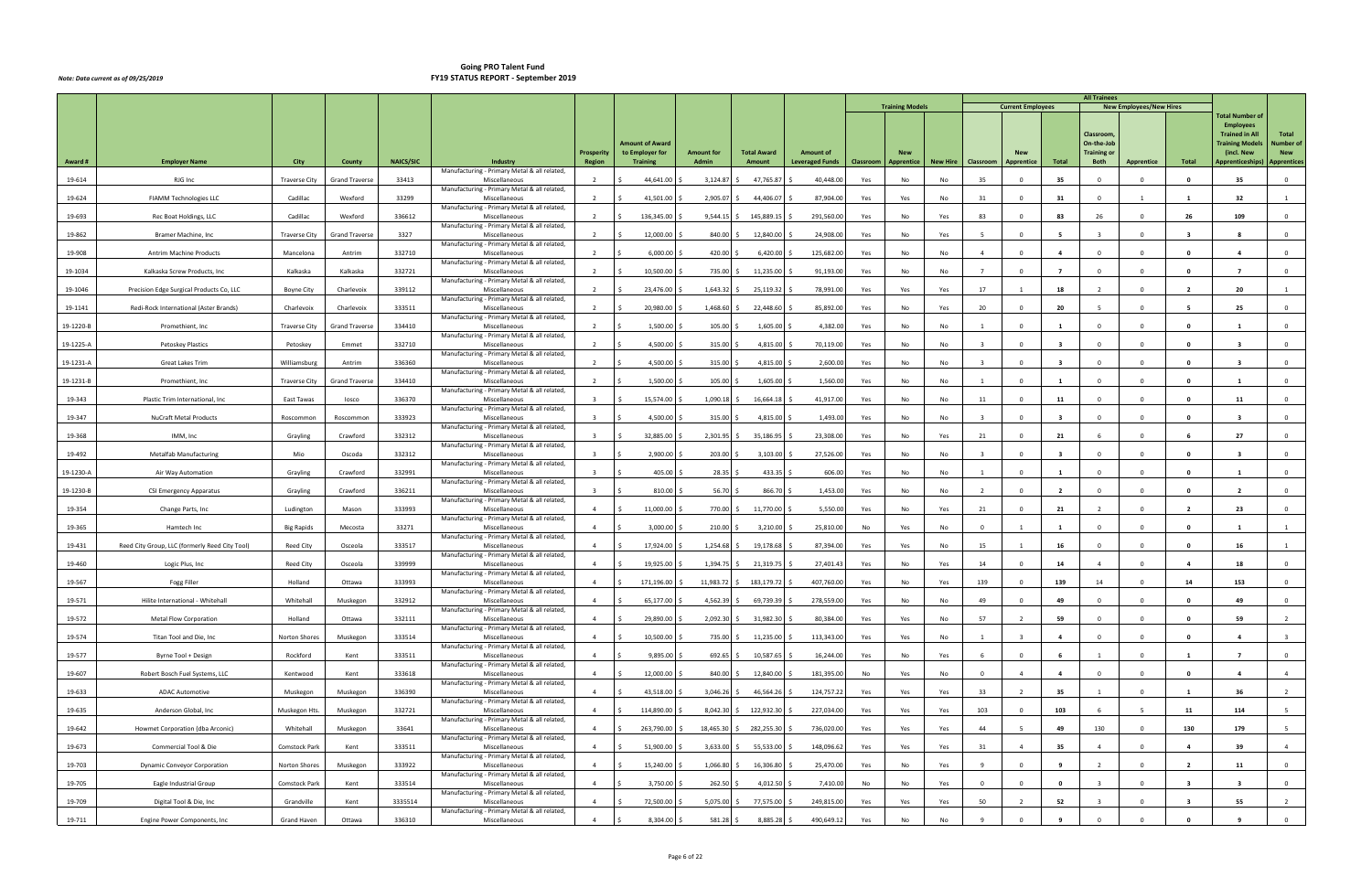|         |                                                            |                     |          |                  |                                                               |                                    |                                    |                            |                              |                                            |           |                          |          |                         |                          |                         | <b>All Trainees</b>               |                                |                         |                                           |                                  |
|---------|------------------------------------------------------------|---------------------|----------|------------------|---------------------------------------------------------------|------------------------------------|------------------------------------|----------------------------|------------------------------|--------------------------------------------|-----------|--------------------------|----------|-------------------------|--------------------------|-------------------------|-----------------------------------|--------------------------------|-------------------------|-------------------------------------------|----------------------------------|
|         |                                                            |                     |          |                  |                                                               |                                    |                                    |                            |                              |                                            |           | <b>Training Models</b>   |          |                         | <b>Current Employees</b> |                         |                                   | <b>New Employees/New Hires</b> |                         | <b>Total Number of</b>                    |                                  |
|         |                                                            |                     |          |                  |                                                               |                                    |                                    |                            |                              |                                            |           |                          |          |                         |                          |                         | Classroom,                        |                                |                         | <b>Employees</b><br><b>Trained in All</b> | Total                            |
|         |                                                            |                     |          |                  |                                                               |                                    | Amount of Award                    |                            |                              |                                            |           |                          |          |                         |                          |                         | On-the-Job                        |                                |                         | <b>Training Models</b>                    | Number of                        |
| Award # | <b>Employer Name</b>                                       | City                | County   | <b>NAICS/SIC</b> | Industry                                                      | <b>Prosperity</b><br><b>Region</b> | to Employer for<br><b>Training</b> | <b>Amount for</b><br>Admin | <b>Total Award</b><br>Amount | <b>Amount of</b><br><b>Leveraged Funds</b> | Classroom | <b>New</b><br>Apprentice | New Hire | Classroom               | <b>Apprentice</b>        | Total                   | <b>Training or</b><br><b>Both</b> | Apprentice                     | Total                   | (incl. New<br>Apprenticeships)            | <b>New</b><br><b>Apprentices</b> |
| 19-712  | Extol, Inc                                                 | Zeeland             | Ottawa   | 333298           | Manufacturing - Primary Metal & all related,<br>Miscellaneous |                                    | 45,378.00                          | 3,176.46                   | 48,554.46                    | 127,141.62                                 | Yes       | Yes                      | Yes      | 25                      |                          | 26                      |                                   |                                |                         | 35                                        |                                  |
|         |                                                            | Greenville          | Montcalm |                  | Manufacturing - Primary Metal & all related,<br>Miscellaneous | $\overline{4}$                     |                                    |                            |                              |                                            | No        |                          |          | $\Omega$                |                          | $\overline{7}$          | $\Omega$                          | -5                             | - 5                     | 12                                        |                                  |
| 19-721  | Greenville Tool & Die Company                              |                     |          | 333514           | Manufacturing - Primary Metal & all related,                  |                                    | 36,000.00                          | 2,520.00                   | 38,520.00                    | 272,344.00                                 |           | Yes                      | No       |                         |                          |                         |                                   |                                |                         |                                           | 12                               |
| 19-734  | K&W Tool and Machine, Inc                                  | Greenville          | Montcalm | 332              | Miscellaneous<br>Manufacturing - Primary Metal & all related, | $\overline{4}$                     | 3,000.00                           | 210.00                     | 3,210.00                     | 28,606.00                                  | No        | Yes                      | No       | $\Omega$                |                          |                         | $\Omega$                          | $\Omega$                       | - 0                     |                                           |                                  |
| 19-736  | GE Aviation Muskegon (Johnson Technology)                  | Muskegon            | Muskegon | 336412           | Miscellaneous<br>Manufacturing - Primary Metal & all related, | $\overline{a}$                     | 76,000.00                          | 5,320.00                   | 81,320.00                    | 193,546.00                                 | Yes       | Yes                      | Yes      | 50                      |                          | 54                      | 30                                | $\Omega$                       | 30                      | 84                                        | $\overline{4}$                   |
| 19-737  | <b>TGW Systems</b>                                         | <b>Grand Rapids</b> | Kent     | 333922           | Miscellaneous                                                 |                                    | 26,476.00                          | 1,853.32                   | 28,329.32                    |                                            | Yes       | No                       | Yes      | 12                      | $\Omega$                 | 12                      | 12                                | $\Omega$                       | 12                      | 24                                        | $\mathbf{0}$                     |
| 19-738  | Ketchum Machine Company                                    | Freeport            | Barry    | 332710           | Manufacturing - Primary Metal & all related,<br>Miscellaneous | $\overline{4}$                     | 7,500.00                           | 525.00                     | 8,025.00                     | 18,916.67                                  | Yes       | No                       | No       | -5                      | $\Omega$                 | - 5                     | $\Omega$                          | $\Omega$                       | - 0                     | -5                                        | $\overline{0}$                   |
| 19-739  | L3 Combat Propulsion Systems                               | Muskegon            | Muskegon | 336992           | Manufacturing - Primary Metal & all related,<br>Miscellaneous | $\overline{a}$                     | 86,270.00                          | 6,038.90                   | 92,308.90                    | 260,193.83                                 | Yes       | Yes                      | Yes      | 48                      |                          | 50                      | 16                                | $\Omega$                       | 16                      | 66                                        |                                  |
| 19-743  | Federal-Mogul Powertrain, LLC                              | Greenville          | Montcalm | 336350           | Manufacturing - Primary Metal & all related,<br>Miscellaneous |                                    | 81,800.00                          | 5,726.00                   | 87,526.00                    | 399,959.3                                  | Yes       | Yes                      | Yes      | 35                      |                          | 42                      | 16                                | $\Omega$                       | 16                      | 58                                        |                                  |
| 19-745  | Lake Design & Manufacturing                                | Belding             | Ionia    | 332119           | Manufacturing - Primary Metal & all related,<br>Miscellaneous | $\overline{a}$                     | 14,780.00                          | 1,034.60                   | 15,814.60                    | 35,606.00                                  | Yes       | No                       | Yes      | 14                      | $\Omega$                 | 14                      |                                   | $\Omega$                       | -1                      | 15                                        | $\overline{0}$                   |
|         |                                                            |                     |          |                  | Manufacturing - Primary Metal & all related,                  |                                    |                                    |                            |                              |                                            |           |                          |          |                         |                          |                         |                                   |                                |                         |                                           |                                  |
| 19-754  | <b>BCN Technical Services, Inc.</b>                        | Hastings            | Barry    | 333518           | Miscellaneous<br>Manufacturing - Primary Metal & all related, | $\overline{a}$                     | 61,064.00                          | 4,274.48                   | 65,338.48                    | 185,600.00                                 | Yes       | No                       | Yes      | 46                      | $\Omega$                 | 46                      | 15                                | $\Omega$                       | 15                      | 61                                        | $\mathbf{0}$                     |
| 19-765  | Magna Mirrors of America Inc, dba Mirrors Alto             | Alto                | Kent     | 336390           | Miscellaneous<br>Manufacturing - Primary Metal & all related, | $\mathbf{A}$                       | 65,750.00                          | 4,602.50                   | 70,352.50                    | 145,334.00                                 | Yes       | Yes                      | Yes      | $\overline{\mathbf{3}}$ |                          |                         | 35                                | $\Omega$                       | 35                      | 41                                        |                                  |
| 19-767  | Magna Mirrors of America Inc dba Mirrors Holland           | Holland             | Ottawa   | 336399           | Miscellaneous<br>Manufacturing - Primary Metal & all related, | $\overline{a}$                     | 53,254.00                          | 3,727.78                   | 56,981.78                    | 104,808.0                                  | Yes       | Yes                      | Yes      | 18                      |                          | 20                      | 17                                | $\Omega$                       | 17                      | 37                                        | $\overline{2}$                   |
| 19-780  | Velocity USA                                               | <b>Grand Rapids</b> | Kent     | 336991           | Miscellaneous                                                 | $\overline{4}$                     | 10,600.00                          | 742.00                     | 11,342.00                    | 21,455.00                                  | Yes       | No                       | Yes      | 13                      | $\Omega$                 | 13                      | $\overline{2}$                    | $\Omega$                       | $\overline{2}$          | 15                                        | $\mathbf{0}$                     |
| 19-781  | GHSP                                                       | Hart                | Oceana   | 336350           | Manufacturing - Primary Metal & all related,<br>Miscellaneous | $\overline{4}$                     | 26,000.00                          | 1,820.00                   | 27,820.00                    | 93,154.00                                  | Yes       | No                       | No       | 44                      | $\mathbf{0}$             | 44                      | $^{\circ}$                        | $\Omega$                       | 0                       | 44                                        | $\overline{0}$                   |
| 19-782  | Ventura Manufacturing                                      | Zeeland             | Ottawa   | 337214           | Manufacturing - Primary Metal & all related,<br>Miscellaneous | $\overline{a}$                     | 36,630.00                          | 2,564.10                   | 39,194.10                    | 62,269.00                                  | Yes       | No                       | Yes      | 21                      | $\Omega$                 | 21                      | 14                                | $\Omega$                       | 14                      | 35                                        | $\mathbf 0$                      |
| 19-788  | <b>Stone Fox Staffing</b>                                  | <b>Grand Rapids</b> | Kent     | 333515           | Manufacturing - Primary Metal & all related,<br>Miscellaneous | $\overline{a}$                     | 21,895.00                          | 1,532.65                   | 23,427.65                    | 73,392.00                                  | Yes       | No                       | Yes      |                         | $\Omega$                 |                         | 10                                | $\Omega$                       | 10                      | 15                                        | $\mathbf 0$                      |
| 19-789  | MEC                                                        | <b>Byron Center</b> | Kent     | 332999           | Manufacturing - Primary Metal & all related,<br>Miscellaneous | $\overline{4}$                     | 59,746.00                          | 4,182.22                   | 63,928.22                    | 72,984.00                                  | Yes       | Yes                      | Yes      | 31                      |                          | 32                      | 17                                | $\Omega$                       | 17                      | 49                                        |                                  |
| 19-791  | Magna Mirrors of America, Inc dba Engineered Glass         | Holland Twp.        | Ottawa   | 336390           | Manufacturing - Primary Metal & all related,<br>Miscellaneous | $\overline{a}$                     | 109,365.00                         | 7,655.55                   | 117,020.55                   | 1,280,179.00                               | Yes       | No                       | Yes      | 42                      | $\Omega$                 | 42                      | 40                                | $\Omega$                       | 40                      | 82                                        | $\mathbf 0$                      |
|         |                                                            |                     |          |                  | Manufacturing - Primary Metal & all related,                  |                                    |                                    |                            |                              |                                            |           | No                       |          | 10                      | $\Omega$                 |                         | 10                                | $\Omega$                       | 10                      | 20                                        |                                  |
| 19-792  | <b>Emerald Corporation</b>                                 | <b>Grand Rapids</b> | Kent     | 336300           | Miscellaneous<br>Manufacturing - Primary Metal & all related, |                                    | 27,280.00                          | 1,909.60                   | 29,189.60                    | 31,373.00                                  | Yes       |                          | Yes      |                         |                          | 10                      |                                   |                                |                         |                                           | $\mathbf{0}$                     |
| 19-795  | TC Acquisition Company LLC, dba Grand Rapids Controls, LLC | Rockford            | Kent     | 336360           | Miscellaneous<br>Manufacturing - Primary Metal & all related, | $\overline{4}$                     | 37,500.00                          | 2,625.00                   | 40,125.00                    | 106,203.00                                 | Yes       | Yes                      | Yes      | 18                      |                          | 19                      | -5                                | $\Omega$                       | - 5                     | 24                                        | 1                                |
| 19-797  | Jireh Metal Products, Inc                                  | Grandville          | Kent     | 332119           | Miscellaneous<br>Manufacturing - Primary Metal & all related, | $\overline{4}$                     | 42,900.00                          | 3,003.00                   | 45,903.00                    | 154,690.00                                 | Yes       | Yes                      | Yes      | 26                      |                          | 27                      | - 6                               | $\Omega$                       |                         | 33                                        |                                  |
| 19-798  | Koops, Inc                                                 | Holland             | Allegan  | 333200           | Miscellaneous<br>Manufacturing - Primary Metal & all related, |                                    | 48,280.00                          | 3,379.60                   | 51,659.60                    | 289,283.00                                 | Yes       | Yes                      | Yes      |                         |                          | 11                      | 17                                | $\Omega$                       | 17                      | 28                                        |                                  |
| 19-801  | Ranger Die, Inc                                            | Coopersville        | Ottawa   | 333514           | Miscellaneous                                                 | $\overline{4}$                     | 10,170.00<br>-S                    | 711.90                     | 10,881.90                    | 58,494.00                                  | No        | Yes                      | Yes      | $\Omega$                | $\Omega$                 | $\mathbf{0}$            | 6                                 |                                | $\overline{7}$          | $\overline{7}$                            |                                  |
| 19-803  | Herman Miller, Inc                                         | Zeeland             | Ottawa   | 337211           | Manufacturing - Primary Metal & all related,<br>Miscellaneous | $\overline{4}$                     | 280,545.00 \$                      | 19,638.15 \$               | 300,183.15 \$                | 893,245.12                                 | Yes       | Yes                      | Yes      | 146                     |                          | 149                     | 90                                | $\overline{0}$                 | 90                      | 239                                       | $\overline{\mathbf{3}}$          |
| 19-805  | CG Automation & Fixture                                    | Comstock Park       | Kent     | 333514           | Manufacturing - Primary Metal & all related,<br>Miscellaneous | $\overline{4}$                     | 28,498.00                          | 1,994.86 \$                | 30,492.86                    | 104,147.13                                 | Yes       | Yes                      | Yes      | 12                      |                          | 14                      | $\overline{a}$                    | $\Omega$                       | $\overline{a}$          | 18                                        | $\overline{2}$                   |
| 19-808  | Die-Tech and Engineering, Inc                              | <b>Grand Rapids</b> | Kent     | 333514           | Manufacturing - Primary Metal & all related,<br>Miscellaneous | $\overline{4}$                     | 36,000.00                          | 2,520.00                   | 38,520.00                    | 206,840.00                                 | Yes       | Yes                      | Yes      |                         |                          | 12                      |                                   |                                |                         | 17                                        | 7                                |
| 19-809  | THK Rhythm Automotive Michigan Corporation                 | Portland            | Ionia    | 336330           | Manufacturing - Primary Metal & all related,<br>Miscellaneous | $\overline{4}$                     | 74,688.00                          | $5,228.16$ \$              | 79,916.16                    | 798,177.00                                 | Yes       | Yes                      | Yes      | 87                      |                          | 88                      | 12                                | $\Omega$                       | 12                      | 100                                       | 1                                |
|         |                                                            |                     |          |                  | Manufacturing - Primary Metal & all related,                  |                                    |                                    |                            |                              |                                            |           |                          |          |                         |                          |                         |                                   |                                |                         |                                           |                                  |
| 19-813  | Swoboda, Inc                                               | Kentwood            | Kent     | 336310           | Miscellaneous<br>Manufacturing - Primary Metal & all related, | $\overline{4}$                     | 41,078.00                          | 2,875.46                   | 43,953.46                    | 261,467.17                                 | Yes       | Yes                      | Yes      | 12                      | $\Delta$                 | 16                      | -9                                | $\Omega$                       |                         | 25                                        | $\overline{4}$                   |
| 19-816  | Eclipse Tool & Die, Inc                                    | Wayland             | Allegan  | 333511           | Miscellaneous<br>Manufacturing - Primary Metal & all related, | $\overline{a}$                     | 19,500.00                          | 1,365.00                   | 20,865.00                    | 278,898.00                                 | Yes       | Yes                      | Yes      | - 6                     |                          | $\overline{7}$          |                                   |                                | -4                      | 11                                        | $\overline{2}$                   |
| 19-817  | Altron Automation                                          | Hudsonville         | Ottawa   | 333999           | Miscellaneous<br>Manufacturing - Primary Metal & all related, | $\overline{4}$                     | 74,616.00<br>S.                    | $5,223.12$ \$              | 79,839.12 \$                 | 222,396.00                                 | Yes       | Yes                      | Yes      | 51                      |                          | 53                      | 10                                | $\Omega$                       | 10                      | 63                                        | $\overline{2}$                   |
| 19-820  | <b>DME Milacron</b>                                        | Greenville          | Montcalm | 331110           | Miscellaneous<br>Manufacturing - Primary Metal & all related, | $\overline{4}$                     | 72,600.00                          | $5,082.00$ \$              | 77,682.00                    | 89,045.00                                  | Yes       | No                       | Yes      | 46                      | $\mathbf 0$              | 46                      | 10                                | $\mathbf{0}$                   | 10                      | 56                                        | $\overline{0}$                   |
| 19-825  | <b>Gentex Corporation</b>                                  | Zeeland             | Ottawa   | 335310           | Miscellaneous<br>Manufacturing - Primary Metal & all related, | $\overline{4}$                     | 90,169.00                          | 6,311.83                   | 96,480.83                    | 343,774.00                                 | Yes       | Yes                      | Yes      | 41                      |                          | 49                      |                                   | $\Omega$                       | -8                      | 57                                        | 8                                |
| 19-826  | <b>ArtiFlex Manufacturing</b>                              | <b>Grand Rapids</b> | Kent     | 333514           | Miscellaneous                                                 | $\overline{a}$                     | 88,870.00                          | 6,220.90                   | 95,090.90                    | 230,631.00                                 | Yes       | Yes                      | Yes      | 41                      |                          | 45                      | 31                                | $\Omega$                       | 31                      | 76                                        | $\overline{4}$                   |
| 19-836  | West Michigan Fabrication Corp                             | Belding             | Ionia    | 332              | Manufacturing - Primary Metal & all related,<br>Miscellaneous | $\overline{4}$                     | 9,000.00<br>-Ś                     | 630.00 \$                  | 9,630.00                     | 13,390.00                                  | Yes       | No                       | Yes      | $\overline{\mathbf{3}}$ | $\Omega$                 | $\overline{\mathbf{3}}$ | $\overline{\mathbf{3}}$           | $\mathbf{0}$                   | $\overline{\mathbf{3}}$ | 6                                         | $\overline{0}$                   |
| 19-837  | Walker Tool & Die, Inc                                     | <b>Grand Rapids</b> | Kent     | 333514           | Manufacturing - Primary Metal & all related,<br>Miscellaneous | $\overline{4}$                     | 21,000.00                          | 1,470.00 \$                | 22,470.00                    | 130,177.00                                 | No        | Yes                      | Yes      | $\Omega$                |                          | 5                       | $\overline{4}$                    | $\Omega$                       | $\overline{a}$          | -9                                        | 5                                |
| 19-845  | Steeplechase Tool and Die                                  | Lakeview            | Montcalm | 333514           | Manufacturing - Primary Metal & all related,<br>Miscellaneous | $\overline{4}$                     | 11,100.00<br>-\$                   | 777.00 \$                  | 11,877.00 \$                 | 53,966.34                                  | Yes       | Yes                      | No       |                         |                          |                         |                                   | $\Omega$                       | - 0                     | - 5                                       | $\overline{\mathbf{3}}$          |
|         |                                                            |                     |          |                  |                                                               |                                    |                                    |                            |                              |                                            |           |                          |          |                         |                          |                         |                                   |                                |                         |                                           |                                  |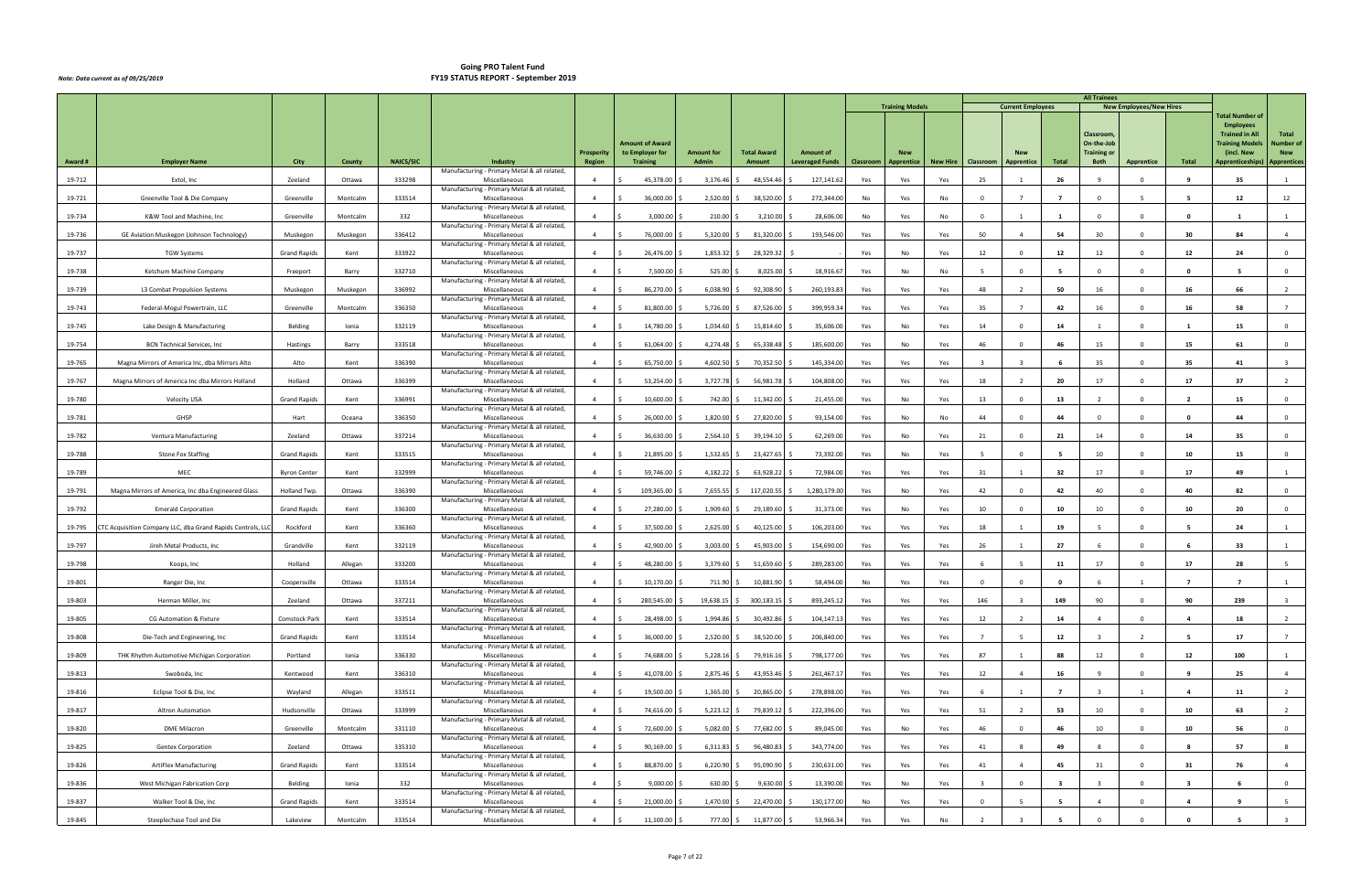|         |                                                     |                     |          |                  |                                                                 |                   |                                           |                   |                    |                        |           | <b>Training Models</b> |                 |                | <b>Current Employees</b> |                          | <b>All Trainees</b>              | <b>New Employees/New Hires</b> |                         |                                           |                         |
|---------|-----------------------------------------------------|---------------------|----------|------------------|-----------------------------------------------------------------|-------------------|-------------------------------------------|-------------------|--------------------|------------------------|-----------|------------------------|-----------------|----------------|--------------------------|--------------------------|----------------------------------|--------------------------------|-------------------------|-------------------------------------------|-------------------------|
|         |                                                     |                     |          |                  |                                                                 |                   |                                           |                   |                    |                        |           |                        |                 |                |                          |                          |                                  |                                |                         | <b>Total Number of</b>                    |                         |
|         |                                                     |                     |          |                  |                                                                 |                   |                                           |                   |                    |                        |           |                        |                 |                |                          |                          | Classroom                        |                                |                         | <b>Employees</b><br><b>Trained in All</b> | Total                   |
|         |                                                     |                     |          |                  |                                                                 | <b>Prosperity</b> | <b>Amount of Award</b><br>to Employer for | <b>Amount for</b> | <b>Total Award</b> | <b>Amount of</b>       |           | <b>New</b>             |                 |                |                          |                          | On-the-Job<br><b>Training or</b> |                                |                         | <b>Training Models</b><br>(incl. New      | Number of<br><b>New</b> |
| Award # | <b>Employer Name</b>                                | City                | County   | <b>NAICS/SIC</b> | <b>Industry</b><br>Manufacturing - Primary Metal & all related, | <b>Region</b>     | <b>Training</b>                           | <b>Admin</b>      | Amount             | <b>Leveraged Funds</b> | Classroom | Apprentice             | <b>New Hire</b> | Classroom      | <b>Apprentice</b>        | Total                    | Both                             | <b>Apprentice</b>              | Total                   | Apprenticeships)                          | <b>Apprentices</b>      |
| 19-849  | Scherdel Sales & Technology, Inc.                   | Muskegon            | Muskegon | 332613           | Miscellaneous                                                   | $\overline{4}$    | 48,078.00                                 | 3,365.46          | 51,443.46          | 167,039.00             | Yes       | Yes                    | Yes             | 40             |                          | 41                       | 15                               | $\Omega$                       | 15                      | 56                                        |                         |
| 19-854  | <b>Rolar Products</b>                               | Muskegon            | Muskegon | 332710           | Manufacturing - Primary Metal & all related<br>Miscellaneous    | $\overline{4}$    | 17,936.00                                 | 1,255.52          | 19,191.52          | 123,748.00             | Yes       | No                     | No              | 22             | $\Omega$                 | 22                       | $\Omega$                         | $\Omega$                       | $\mathbf{0}$            | 22                                        | $\Omega$                |
| 19-858  | Rapid Tooling Systems, Inc                          | <b>Grand Rapids</b> | Kent     | 333514           | Manufacturing - Primary Metal & all related,<br>Miscellaneous   | $\overline{4}$    | 3,000.00                                  | 210.00            | 3,210.00           | 14,595.00              | No        | Yes                    | No              | $\Omega$       |                          |                          | $\Omega$                         | $\Omega$                       | $\Omega$                |                                           |                         |
| 19-863  | Pridgeon & Clay, Inc                                | <b>Grand Rapids</b> | Kent     | 336370           | Manufacturing - Primary Metal & all related,<br>Miscellaneous   | $\overline{4}$    | 202,962.00                                | 14,207.34         | 217,169.34         | 590,973.53             | Yes       | Yes                    | Yes             | 108            | 12                       | 120                      | 50                               | $\Omega$                       | 50                      | 170                                       | 12                      |
| 19-879  | Davon Manufacturing Company, Inc                    | Zeeland             | Ottawa   | 332613           | Manufacturing - Primary Metal & all related,<br>Miscellaneous   | $\overline{4}$    | 1,500.00                                  | 105.00            | 1,605.00           | 4,627.00               | Yes       | No                     | No              |                | $\Omega$                 |                          | $\Omega$                         | $\Omega$                       | $\mathbf{0}$            |                                           | $\overline{0}$          |
|         |                                                     |                     |          |                  | Manufacturing - Primary Metal & all related,                    |                   |                                           |                   |                    |                        |           |                        |                 |                |                          |                          |                                  |                                |                         |                                           |                         |
| 19-881  | NN Mobile Solutions, A Division of NN Inc           | Kentwood            | Kent     | 332721           | Miscellaneous<br>Manufacturing - Primary Metal & all related,   | $\overline{4}$    | 52,000.00                                 | 3,640.00          | 55,640.00          | 363,720.00             | Yes       | Yes                    | No              | 12             | -6                       | 18                       | $\overline{0}$                   | 6                              | -6                      | 24                                        | 12                      |
| 19-891  | <b>Metal Technologies</b>                           | Ravenna             | Muskegon | 331511           | Miscellaneous<br>Manufacturing - Primary Metal & all related,   | $\overline{a}$    | 48,667.00                                 | 3,406.69          | 52,073.69          | 75,719.00              | Yes       | Yes                    | Yes             |                |                          | $\overline{\phantom{a}}$ | 30                               | $\Omega$                       | 30                      | 32                                        |                         |
| 19-895  | Plasan North America                                | Walker              | Kent     | 336992           | Miscellaneous<br>Manufacturing - Primary Metal & all related    | $\overline{4}$    | 70,085.00                                 | 4,905.95          | 74,990.9           | 174,674.00             | Yes       | No                     | Yes             | 18             | $\Omega$                 | 18                       | 32                               | $\Omega$                       | 32                      | 50                                        | $\Omega$                |
| 19-901  | Shape Corp                                          | Grand Haven         | Ottawa   | 332312           | Miscellaneous                                                   | $\overline{4}$    | 133,095.00                                | 9,316.65          | 142,411.65         | 876,751.00             | Yes       | Yes                    | Yes             | 26             | 10                       | 36                       | 45                               | $\mathbf{0}$                   | 45                      | 81                                        | 10                      |
| 19-906  | <b>TNR Machine</b>                                  | Dowling             | Barry    | 332312           | Manufacturing - Primary Metal & all related,<br>Miscellaneous   | $\overline{4}$    | 17,765.00                                 | 1,243.55          | 19,008.55          | 35,396.00              | Yes       | No                     | Yes             | 12             | $\Omega$                 | 12                       | $\overline{2}$                   | $\Omega$                       | $\overline{2}$          | 14                                        | $\overline{0}$          |
| 19-914  | <b>Advanced Tooling Systems</b>                     | Comstock Park       | Kent     | 333514           | Manufacturing - Primary Metal & all related,<br>Miscellaneous   | $\overline{a}$    | 18,000.00                                 | 1,260.00          | 19,260.00          | 87,279.50              | No        | Yes                    | Yes             | $\Omega$       | -5                       | - 5                      | $\overline{2}$                   | $\Omega$                       | $\overline{\mathbf{2}}$ |                                           | -5                      |
| 19-916  | Fomcore, LLC                                        | Muskegon            | Muskegon | 337127           | Manufacturing - Primary Metal & all related,<br>Miscellaneous   | $\overline{4}$    | 15,600.00                                 | 1,092.00          | 16,692.00          | 11,805.00              | Yes       | No                     | Yes             | 6              | $\Omega$                 |                          | - 8                              | $\Omega$                       | - 8                     | 14                                        | $\overline{0}$          |
| 19-917  | Meridian, Inc                                       | Spring Lake         | Ottawa   | 337214           | Manufacturing - Primary Metal & all related,<br>Miscellaneous   | $\overline{4}$    | 103,963.00                                | $7,277.41$ \$     | 111,240.41         | 977,794.00             | Yes       | Yes                    | Yes             | 96             | $\overline{2}$           | 98                       | 19                               | $\mathbf{0}$                   | 19                      | 117                                       |                         |
| 19-950  | Agape Plastics, Inc.                                | <b>Grand Rapids</b> | Kent     | 336390           | Manufacturing - Primary Metal & all related,<br>Miscellaneous   | $\overline{4}$    | 33,550.00                                 | 2,348.50          | 35,898.50          | 142,683.1              | Yes       | No                     |                 | 9              | $\overline{0}$           | -9                       | 15                               | $\mathbf{0}$                   | 15                      | 24                                        | $\overline{0}$          |
|         | Shipston Aluminum Technologies, dba Busche Aluminum |                     |          |                  | Manufacturing - Primary Metal & all related,                    |                   |                                           |                   |                    |                        |           |                        | Yes             |                |                          |                          |                                  |                                |                         |                                           |                         |
| 19-951  | Technologies                                        | Fruitport           | Ottawa   | 331524           | Miscellaneous<br>Manufacturing - Primary Metal & all related,   | $\overline{4}$    | 27,690.00                                 | 1,938.30          | 29,628.30          | 173,432.00             | Yes       | Yes                    | No              | 22             | $\overline{4}$           | 26                       | $\Omega$                         | $\Omega$                       | 0                       | 26                                        | $\overline{4}$          |
| 19-955  | Middleville Tool & Die                              | Middleville         | Barry    | 333514           | Miscellaneous<br>Manufacturing - Primary Metal & all related,   | $\overline{4}$    | 79,234.00                                 | 5,546.38          | 84,780.38          | 299,069.00             | Yes       | Yes                    | Yes             | 30             |                          | 35                       | 15                               | $\mathbf{0}$                   | 15                      | 50                                        |                         |
| 19-957  | <b>Specialty Tooling Systems</b>                    | <b>Grand Rapids</b> | Kent     | 333518           | Miscellaneous<br>Manufacturing - Primary Metal & all related,   | $\overline{4}$    | 6,000.00                                  | 420.00            | 6,420.00           | 12,720.00              | No        | No                     | Yes             | $\Omega$       | $\Omega$                 | $\mathbf{0}$             | $\overline{4}$                   | $\Omega$                       | $\overline{a}$          | $\mathbf{A}$                              | $\overline{0}$          |
| 19-963  | <b>Ultimate Gaging Systems</b>                      | <b>Grand Rapids</b> | Kent     | 333514           | Miscellaneous                                                   | $\overline{a}$    | 19,130.00                                 | 1,339.10          | 20,469.10          | 99,544.00              | Yes       | Yes                    | Yes             | $\overline{1}$ | $\overline{a}$           | - 5                      | $\overline{4}$                   | $\Omega$                       | $\overline{a}$          |                                           | $\overline{4}$          |
| 19-972  | Guo Ji Tooling Systems                              | <b>Grand Rapids</b> | Kent     | 333514           | Manufacturing - Primary Metal & all related,<br>Miscellaneous   | $\overline{4}$    | 1,000.00                                  | 70.00             | 1,070.00           | 2,080.00               | No        | No.                    | Yes             | $\Omega$       | - 0                      | $\Omega$                 |                                  | $\Omega$                       | -1                      |                                           | $\Omega$                |
| 19-980  | Star Crane & Hoist, Inc                             | Allendale           | Ottawa   | 333923           | Manufacturing - Primary Metal & all related,<br>Miscellaneous   | $\overline{4}$    | 44,050.00                                 | 3,083.50          | 47,133.50          | 100,464.00             | Yes       | Yes                    | Yes             | 32             | $\Omega$                 | 32                       |                                  | $\mathbf{R}$                   | -6                      | 38                                        |                         |
| 19-981  | Firstronic, LLC                                     | <b>Grand Rapids</b> | Kent     | 334419           | Manufacturing - Primary Metal & all related,<br>Miscellaneous   | $\overline{4}$    | 160,500.00                                | 11,235.00 \$      | 171,735.00         | 1,618,450.00           | Yes       | No                     | Yes             | 77             | $\Omega$                 | 77                       | 30                               | $^{\circ}$                     | 30                      | 107                                       | $\Omega$                |
| 19-988  | <b>ITW Drawform</b>                                 | Zeeland             | Ottawa   | 3363700100       | Manufacturing - Primary Metal & all related,<br>Miscellaneous   | $\overline{a}$    | 33,220.00                                 | 2,325.40          | 35,545.40          | 953,552.28             | Yes       | Yes                    | No              | 41             |                          | 44                       | $\Omega$                         | $\Omega$                       | 0                       | 44                                        |                         |
| 19-993  | Lakeside Spring, LLC                                | Spring Lake         | Muskegon | 332613           | Manufacturing - Primary Metal & all related,<br>Miscellaneous   | $\overline{4}$    | 9,600.00                                  | $672.00$ \$       | 10,272.00          | 9,048.00               | Yes       | No                     | No              | - 8            | $\Omega$                 | -8                       | $\overline{0}$                   | $\mathbf{0}$                   | $\mathbf{o}$            |                                           | $\overline{0}$          |
|         |                                                     |                     |          |                  | Manufacturing - Primary Metal & all related,                    |                   |                                           |                   |                    |                        |           |                        |                 |                |                          |                          |                                  |                                |                         |                                           |                         |
| 19-1023 | Ropes Courses, Inc                                  | Allegan             | Allegan  | 332312           | Miscellaneous<br>Manufacturing - Primary Metal & all related,   | $\overline{4}$    | 44,670.00<br>-S                           | $3,126.90$ \$     | 47,796.90          | 76,821.00              | Yes       | Yes                    | Yes             | 19             |                          | 20                       | 15                               | $\overline{0}$                 | 15                      | 35                                        |                         |
| 19-1041 | Innotec, Corp                                       | Zeeland             | Ottawa   | 334419           | Miscellaneous<br>Manufacturing - Primary Metal & all related,   | $\overline{4}$    | 108,736.00                                | $7,611.52$ \$     | 116,347.52         | 225,310.96             | Yes       | No                     | Yes             | 88             | $\Omega$                 | 88                       | 11                               | $\Omega$                       | 11                      | 99                                        | $\overline{0}$          |
| 19-1074 | Stampede Die and Engineering (Stampede Die Corp)    | Wayland             | Allegan  | 332900           | Miscellaneous<br>Manufacturing - Primary Metal & all related,   | $\overline{4}$    | 59,780.00                                 | $4,184.60$ \$     | 63,964.60          | 169,066.58             | Yes       | Yes                    | Yes             | 26             |                          | 27                       | 15                               | $\Omega$                       | 15                      | 42                                        |                         |
| 19-1078 | Plasan Carbon Composites                            | Walker              | Kent     | 336211           | Miscellaneous<br>Manufacturing - Primary Metal & all related,   | $\overline{4}$    | 37,098.00                                 | 2,596.86 \$       | 39,694.86          | 208,324.00             | Yes       | No                     | Yes             | 39             | $\Omega$                 | 39                       | 42                               | $\Omega$                       | 42                      | 81                                        | $\overline{0}$          |
| 19-1089 | Next Level Manufacturing                            | Jenison             | Ottawa   | 333517           | Miscellaneous                                                   | $\overline{4}$    | 9,460.00                                  | $662.20$ \$       | 10,122.20          | 85,669.00              | Yes       | No                     | No              | 13             | $\Omega$                 | 13                       | $\overline{0}$                   | $\Omega$                       | $\mathbf{0}$            | 13                                        | $\mathbf 0$             |
| 19-1095 | Comfort Research LLC                                | <b>Grand Rapids</b> | Kent     | 337121/339930    | Manufacturing - Primary Metal & all related,<br>Miscellaneous   | $\overline{4}$    | 77,250.00                                 | 5,407.50 \$       | 82,657.50          | 214,244.00             | Yes       | No                     | Yes             | 55             | $\Omega$                 | 55                       |                                  | $\Omega$                       |                         | 56                                        | $\overline{0}$          |
| 19-1110 | Michigan Spring and Stamping of Muskegon, LLC       | Muskegon            | Muskegon | 332612           | Manufacturing - Primary Metal & all related,<br>Miscellaneous   | $\overline{4}$    | 95,030.00                                 | $6,652.10$ \$     | 101,682.10         | 204,572.00             | Yes       | Yes                    | Yes             | 52             |                          | 53                       | 15                               | $\overline{0}$                 | 15                      | 68                                        | 1                       |
| 19-1114 | Rapid-Line                                          | Wyoming             | Kent     | 332710           | Manufacturing - Primary Metal & all related,<br>Miscellaneous   | $\overline{4}$    | 45,240.00                                 | $3,166.80$ \$     | 48,406.80          | 106,499.00             | Yes       | Yes                    | Yes             | 24             | $\mathbf{1}$             | 25                       | 6                                | $^{\circ}$                     | - 6                     | 31                                        | 1                       |
| 19-1117 | Nucraft Furniture Company                           | Comstock Park       | Kent     | 337211           | Manufacturing - Primary Metal & all related,<br>Miscellaneous   | $\overline{4}$    | 44,900.00                                 | 3,143.00          | 48,043.00          | 317,400.00             | Yes       | Yes                    | Yes             | 24             | -6                       | 30                       | $\overline{\mathbf{3}}$          |                                | $\overline{a}$          | 34                                        | $7^{\circ}$             |
| 19-1119 | NPR of America, Inc                                 | Grand Haven         | Ottawa   | 332710           | Manufacturing - Primary Metal & all related,<br>Miscellaneous   | $\overline{4}$    | 21,798.00                                 | 1,525.86          | 23,323.86          | 24,262.00              | Yes       | No                     | Yes             | 11             | $\Omega$                 | 11                       | $-5$                             | $\Omega$                       | - 5                     | 16                                        | $\overline{0}$          |
|         |                                                     |                     |          |                  | Manufacturing - Primary Metal & all related,                    |                   |                                           |                   |                    |                        |           |                        |                 |                |                          |                          |                                  |                                |                         |                                           |                         |
| 19-1127 | <b>Action Die</b>                                   | Grandville          | Kent     | 333514           | Miscellaneous<br>Manufacturing - Primary Metal & all related,   | $\overline{4}$    | 7,500.00                                  | 525.00 \$         | 8,025.00           | 48,871.43              | Yes       | Yes                    | No              |                | $\overline{2}$           | $\overline{\mathbf{3}}$  | $\overline{0}$                   | $\overline{0}$                 | $\mathbf{0}$            | $\overline{\mathbf{3}}$                   | $\overline{2}$          |
| 19-1129 | <b>Automatic Spring Products</b>                    | Grand Haven         | Ottawa   | 336350           | Miscellaneous<br>Manufacturing - Primary Metal & all related,   | $\overline{4}$    | 44,554.00                                 | 3,118.78 \$       | 47,672.78          | 921,269.76             | Yes       | No                     | Yes             | 51             | $\Omega$                 | 51                       | 14                               | $\Omega$                       | 14                      | 65                                        | $\mathbf 0$             |
| 19-1140 | Autocam Medical, LLC                                | Kentwood            | Kent     | 339112           | Miscellaneous                                                   | $\overline{4}$    | 93,000.00<br>- \$                         | $6,510.00$ \$     | 99,510.00          | 1,185,057.00<br>-S     | Yes       | Yes                    | Yes             |                | 12                       | 18                       | 32                               | $\Omega$                       | 32                      | 50                                        | 12                      |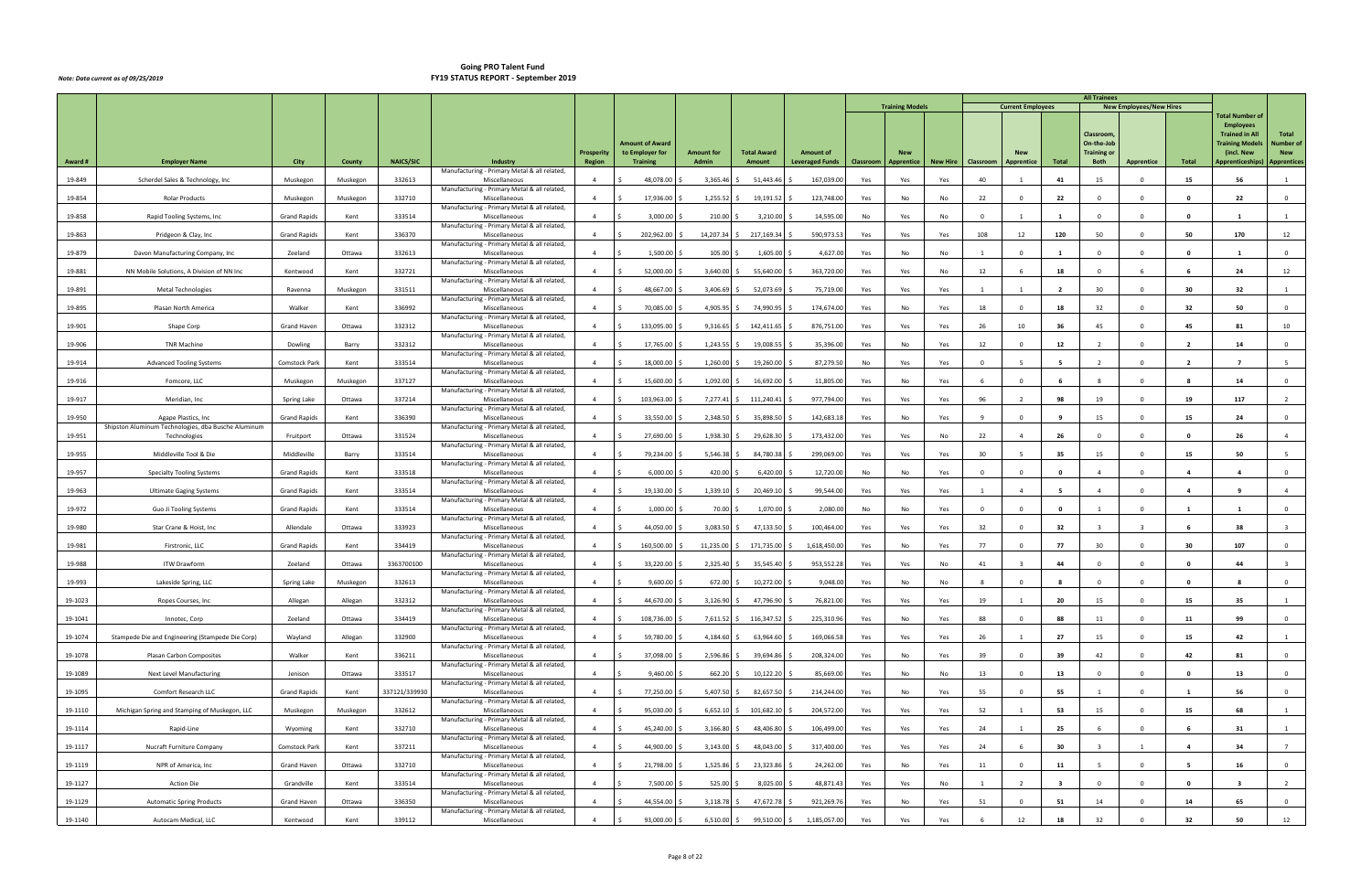|           |                                                                                          |                      |          |                  |                                                               |                                    |                                    |                            |                              |                                            |           |                                 |                 |                         |                          |                          | <b>All Trainees</b>               |                                |                         |                                           |                                  |
|-----------|------------------------------------------------------------------------------------------|----------------------|----------|------------------|---------------------------------------------------------------|------------------------------------|------------------------------------|----------------------------|------------------------------|--------------------------------------------|-----------|---------------------------------|-----------------|-------------------------|--------------------------|--------------------------|-----------------------------------|--------------------------------|-------------------------|-------------------------------------------|----------------------------------|
|           |                                                                                          |                      |          |                  |                                                               |                                    |                                    |                            |                              |                                            |           | <b>Training Models</b>          |                 |                         | <b>Current Employees</b> |                          |                                   | <b>New Employees/New Hires</b> |                         | <b>Total Number of</b>                    |                                  |
|           |                                                                                          |                      |          |                  |                                                               |                                    |                                    |                            |                              |                                            |           |                                 |                 |                         |                          |                          | Classroom,                        |                                |                         | <b>Employees</b><br><b>Trained in All</b> | Total                            |
|           |                                                                                          |                      |          |                  |                                                               |                                    | Amount of Award                    |                            |                              |                                            |           |                                 |                 |                         |                          |                          | On-the-Job                        |                                |                         | <b>Training Models</b>                    | <b>Number of</b>                 |
| Award #   | <b>Employer Name</b>                                                                     | City                 | County   | <b>NAICS/SIC</b> | <b>Industry</b>                                               | <b>Prosperity</b><br><b>Region</b> | to Employer for<br><b>Training</b> | <b>Amount for</b><br>Admin | <b>Total Award</b><br>Amount | <b>Amount of</b><br><b>Leveraged Funds</b> | Classroom | <b>New</b><br><b>Apprentice</b> | <b>New Hire</b> | Classroom               | Apprentice               | Total                    | <b>Training or</b><br><b>Both</b> | <b>Apprentice</b>              | Total                   | (incl. New<br>Apprenticeships)            | <b>New</b><br><b>Apprentices</b> |
| 19-1151   | Weiss Technik North America, Inc.                                                        | <b>Grand Rapids</b>  | Kent     | 333999           | Manufacturing - Primary Metal & all related,<br>Miscellaneous |                                    | 40,505.00                          | 2,835.35                   | 43,340.35                    | 85,400.00                                  | Yes       | No                              | Yes             | 24                      | $\Omega$                 | 24                       | 11                                | $\Omega$                       | 11                      | 35                                        | $\mathbf 0$                      |
|           |                                                                                          |                      |          |                  | Manufacturing - Primary Metal & all related,                  |                                    |                                    |                            |                              |                                            |           |                                 |                 |                         |                          |                          |                                   |                                |                         |                                           |                                  |
| 19-1159   | Fidler Furniture Company                                                                 | Wyoming              | Kent     | 332322           | Miscellaneous<br>Manufacturing - Primary Metal & all related, | $\overline{4}$                     | 5,500.00                           | 385.00                     | 5,885.00                     | 24,056.00                                  | Yes       | No                              | Yes             | $\overline{2}$          | $\Omega$                 | $\overline{2}$           | $\overline{2}$                    | $\Omega$                       | $\overline{2}$          | $\overline{a}$                            | $\mathbf 0$                      |
| 19-1168   | Dennen Steel Corporation                                                                 | <b>Grand Rapids</b>  | Kent     | 336370           | Miscellaneous<br>Manufacturing - Primary Metal & all related, | $\overline{4}$                     | 20,915.00                          | 1,464.05                   | 22,379.05                    | 53,593.00                                  | Yes       | No                              | Yes             | 38                      | $\Omega$                 | 38                       | $\overline{7}$                    | $\Omega$                       |                         | 45                                        | $\Omega$                         |
| 19-1173   | Mark-Maker Company                                                                       | Wyoming              | Kent     | 332212           | Miscellaneous<br>Manufacturing - Primary Metal & all related, | $\overline{a}$                     | 46,600.00                          | 3,262.00                   | 49,862.00                    | 192,705.00                                 | Yes       | No                              | Yes             | 29                      | $\Omega$                 | 29                       | - 5                               | $\Omega$                       |                         | 34                                        | $\mathbf 0$                      |
| 19-1180   | <b>Aggressive Tooling</b>                                                                | Greenville           | Montcalm | 333514           | Miscellaneous                                                 | $\overline{a}$                     | 23,995.00                          | 1,679.65                   | 25,674.65                    | 46,426.31                                  | Yes       | Yes                             | Yes             | 29                      |                          | 31                       | $\overline{2}$                    | $\Omega$                       | $\overline{\mathbf{2}}$ | 33                                        |                                  |
| 19-1183   | Micron Manufacturing Company                                                             | <b>Grand Rapids</b>  | Kent     | 332721           | Manufacturing - Primary Metal & all related,<br>Miscellaneous | $\overline{4}$                     | 24,595.00                          | 1,721.65                   | 26,316.65                    | 73,554.42                                  | Yes       | Yes                             | Yes             | 17                      |                          | 19                       |                                   | $\Omega$                       | -3                      | 22                                        | $\overline{2}$                   |
| 19-1194   | <b>Challenge Manufacturing</b>                                                           | Walker               | Kent     | 336370           | Manufacturing - Primary Metal & all related,<br>Miscellaneous | $\overline{4}$                     | 121,500.00                         | 8,505.00                   | 130,005.00                   | 303,557.00                                 | Yes       | Yes                             | Yes             | 20                      |                          | 25                       | 50                                | $\Omega$                       | 50                      | 75                                        |                                  |
| 19-1196   | Action Mold and Machining, Inc                                                           | <b>Grand Rapids</b>  | Kent     | 333514           | Manufacturing - Primary Metal & all related,<br>Miscellaneous |                                    | 52,185.00                          | 3,652.95                   | 55,837.95                    | 133,910.0                                  | Yes       | No                              | Yes             | 26                      | $\Omega$                 | 26                       | 21                                | $\Omega$                       | 21                      | 47                                        | $\mathbf 0$                      |
| 19-1201   | Parker Hannifin Corporation                                                              | Otsego               | Allegan  | 332912           | Manufacturing - Primary Metal & all related,<br>Miscellaneous | $\overline{4}$                     | 7,500.00                           | 525.00                     | 8,025.00                     | 47,651.00                                  | No        | Yes                             | Yes             | $\Omega$                |                          | $\overline{\mathbf{1}}$  | $\overline{3}$                    | $\Omega$                       | - 3                     | $\mathbf{a}$                              |                                  |
|           |                                                                                          |                      |          |                  | Manufacturing - Primary Metal & all related,                  |                                    |                                    |                            |                              |                                            |           |                                 |                 |                         |                          |                          |                                   |                                |                         |                                           |                                  |
| 19-1202   | Autodie, LLC                                                                             | <b>Grand Rapids</b>  | Kent     | 332721           | Miscellaneous<br>Manufacturing - Primary Metal & all related, | $\overline{a}$                     | 65,200.00                          | 4,564.00                   | 69,764.00                    | 336,498.80                                 | Yes       | Yes                             | No              | 50                      |                          | 57                       | $\Omega$                          | $\Omega$                       | $\Omega$                | 57                                        |                                  |
| 19-1214-A | Micron Manufacturing Company                                                             | <b>Grand Rapids</b>  | Kent     | 332721           | Miscellaneous<br>Manufacturing - Primary Metal & all related, | $\overline{a}$                     | 3,000.00                           | 210.00                     | 3,210.00                     | 4,401.00                                   | Yes       | No                              | No              | $\overline{2}$          | $\Omega$                 | $\overline{\phantom{a}}$ | $\Omega$                          | $\Omega$                       | - 0                     |                                           | $\mathbf 0$                      |
| 19-1214-C | Plasan Carbon Composites                                                                 | Walker               | Kent     | 336211           | Miscellaneous<br>Manufacturing - Primary Metal & all related, | $\overline{a}$                     | 3,000.00                           | 210.00                     | 3,210.00                     | 3,284.00                                   | Yes       | No                              | No              | $\overline{2}$          | $\Omega$                 | $\overline{2}$           | $\Omega$                          | $\Omega$                       | - 0                     | $\overline{2}$                            | $\mathbf 0$                      |
| 19-1214-D | Plasan North America                                                                     | Walker               | Kent     | 336992           | Miscellaneous                                                 | $\overline{4}$                     | 9,000.00                           | 630.00                     | 9,630.00                     | 11,790.00                                  | Yes       | No                              | No              | - 6                     | $\Omega$                 | - 6                      | $\Omega$                          | $\Omega$                       | - 0                     |                                           | $\mathbf 0$                      |
| 19-1214-F | Nucraft Furniture Company                                                                | <b>Comstock Park</b> | Kent     | 337211           | Manufacturing - Primary Metal & all related,<br>Miscellaneous | $\overline{4}$                     | 9,000.00                           | 630.00                     | 9,630.00                     | 9,360.00                                   | Yes       | No                              | No              | 6                       | $\Omega$                 | -6                       | $\mathbf{0}$                      | $\Omega$                       | 0                       |                                           | $\overline{0}$                   |
| 19-262    | Amigo Mobility International Inc                                                         | Bridgeport           | Saginaw  | 339113           | Manufacturing - Primary Metal & all related,<br>Miscellaneous | -5                                 | 2,785.00                           | 194.95                     | 2,979.95                     | 3,688.00                                   | Yes       | No                              | No              | $\overline{4}$          | $\Omega$                 | 4                        |                                   | $\Omega$                       |                         |                                           | $\mathbf 0$                      |
| 19-263    | Aircraft Precision Products, Inc                                                         | Ithaca               | Gratiot  | 336412           | Manufacturing - Primary Metal & all related,<br>Miscellaneous | -5                                 | 9,000.00                           | 630.00                     | 9,630.00                     | 9,355.20                                   | Yes       | No                              | No              |                         | $\Omega$                 |                          | $\Omega$                          | $\Omega$                       | 0                       | -8                                        | $\overline{0}$                   |
| 19-264    | J & T Tool & Die, Inc                                                                    | Bay City             | Bay      | 333514           | Manufacturing - Primary Metal & all related,<br>Miscellaneous | - 5                                | 1,500.00                           | 105.00                     | 1,605.00                     | 7,018.00                                   | Yes       | No                              | No              |                         | $\Omega$                 | $\mathbf{1}$             | $\Omega$                          | $\Omega$                       | - 0                     |                                           | $\mathbf 0$                      |
| 19-265    | Cambron Engineering Inc                                                                  | Bay City             | Bay      | 333514           | Manufacturing - Primary Metal & all related,<br>Miscellaneous | 5                                  | 4,290.00                           | 300.30                     | 4,590.30                     | 11,263.00                                  | Yes       | No                              | No              | $\overline{4}$          | $\Omega$                 | $\overline{4}$           | $\Omega$                          | $\Omega$                       | 0                       | $\mathbf{a}$                              | $\Omega$                         |
| 19-266    | Modern Machine                                                                           | <b>Bay City</b>      | Bay      | 333514           | Manufacturing - Primary Metal & all related,<br>Miscellaneous | -5                                 | 3,239.00                           | 226.73                     | 3,465.73                     | 1,200.00                                   | Yes       | No                              | No              | $\overline{\mathbf{3}}$ | $\Omega$                 |                          | $\Omega$                          | $\Omega$                       | - 0                     | -3                                        | $\mathbf{0}$                     |
|           |                                                                                          |                      |          |                  | Manufacturing - Primary Metal & all related,                  |                                    |                                    |                            |                              |                                            |           |                                 |                 |                         |                          |                          |                                   |                                |                         |                                           |                                  |
| 19-283    | Modern Machinery Inc                                                                     | Beaverton            | Gladwin  | 333249           | Miscellaneous<br>Manufacturing - Primary Metal & all related, | -5                                 | 7,990.00                           | 559.30                     | 8,549.30                     | 19,074.00                                  | Yes       | No                              | No              |                         | $\Omega$                 |                          | $\Omega$                          | $\Omega$                       | 0                       |                                           | $\overline{0}$                   |
| 19-303    | Turn One, Inc                                                                            | Saginaw              | Saginaw  | 336330           | Miscellaneous<br>Manufacturing - Primary Metal & all related, | $5^{\circ}$                        | 3,000.00                           | 210.00                     | 3,210.00                     | 12,255.00                                  | Yes       | No                              | Yes             | -1                      | $\Omega$                 | 1                        | $\overline{1}$                    | $\Omega$                       |                         | $\overline{2}$                            | $\mathbf{0}$                     |
| 19-307    | Eagle Machining                                                                          | Frankenmuth          | Saginaw  | 3312             | Miscellaneous                                                 | -5                                 | 1,500.00                           | 105.00                     | 1,605.00                     | 34,840.00                                  | Yes       | No                              | No              |                         | $\Omega$                 |                          |                                   | $\Omega$                       |                         |                                           | $\mathbf 0$                      |
| 19-317    | <b>Endurance Carbide</b>                                                                 | Saginaw              | Saginaw  | 333514           | Manufacturing - Primary Metal & all related,<br>Miscellaneous | 5 <sup>5</sup>                     | 4,186.00<br>-Ś.                    | 293.02                     | 4,479.02                     | 5,060.00                                   | Yes       | No                              | No              |                         | $\Omega$                 | $\overline{7}$           | $\Omega$                          | $\Omega$                       | 0                       | $\overline{7}$                            | $\mathbf 0$                      |
| 19-319    | Miller Mold Co                                                                           | Saginaw              | Saginaw  | 333511           | Manufacturing - Primary Metal & all related,<br>Miscellaneous | 5                                  | 6,000.00<br>Ŝ.                     | 420.00 \$                  | $6,420.00$ \$                | 20,985.00                                  | Yes       | No                              | No              | $\overline{4}$          | $\Omega$                 | $\overline{4}$           | $\Omega$                          | $\overline{0}$                 | $\mathbf{0}$            | 4                                         | $\overline{0}$                   |
| 19-348    | Bopp Busch Mfg                                                                           | AuGres               | Arenac   | 332116           | Manufacturing - Primary Metal & all related,<br>Miscellaneous | $5^{\circ}$                        | 21,360.00                          | $1,495.20$ \$              | 22,855.20                    | 15,486.00                                  | Yes       | No                              | No              | 20                      | $\Omega$                 | 20                       |                                   | $\Omega$                       | $\Omega$                | 20                                        | $\overline{0}$                   |
|           |                                                                                          |                      |          |                  | Manufacturing - Primary Metal & all related,                  |                                    |                                    |                            |                              |                                            |           |                                 |                 |                         |                          |                          |                                   |                                |                         |                                           |                                  |
| 19-359    | RWC Inc                                                                                  | Bay City             | Bay      | 20478            | Miscellaneous<br>Manufacturing - Primary Metal & all related, |                                    | 13,840.00                          | 968.80                     | 14,808.80                    | 36,800.00                                  | Yes       | No                              | No              | 58                      | $\Omega$                 | 58                       |                                   | $\Omega$                       |                         | 58                                        | $\overline{0}$                   |
| 19-371    | <b>Duperon Corporation</b>                                                               | Saginaw              | Saginaw  | 333319           | Miscellaneous<br>Manufacturing - Primary Metal & all related, | $5^{\circ}$                        | 9,995.00                           | 699.65 \$                  | 10,694.65                    | 9,995.00                                   | Yes       | No                              | No              | 16                      | $\Omega$                 | 16                       | $\Omega$                          | $\Omega$                       | $\mathbf{0}$            | 16                                        | $\overline{0}$                   |
| 19-397    | Die Stampco Inc                                                                          | <b>Bay City</b>      | Bay      | 333514           | Miscellaneous<br>Manufacturing - Primary Metal & all related, | 5                                  | 6,000.00                           | 420.00                     | 6,420.00                     | 16,646.00                                  | No        | Yes                             | No              | $\overline{0}$          |                          | $\overline{2}$           | $\Omega$                          | $\Omega$                       | $\Omega$                | $\overline{2}$                            | $\overline{2}$                   |
| 19-457    | <b>Magnum Construction Company</b><br>UMBRAGROUP, Thomson Aerospace & Defense dba Linear | Midland              | Midland  | 332312           | Miscellaneous<br>Manufacturing - Primary Metal & all related, | - 5                                | 20,522.00                          | 1,436.54                   | 21,958.54                    | 13,893.00                                  | Yes       | No                              | Yes             | 20                      | $\Omega$                 | 20                       |                                   | $\Omega$                       | $\overline{\mathbf{3}}$ | 23                                        | $\overline{0}$                   |
| 19-470    | Motion LLC                                                                               | Saginaw              | Saginaw  | 336413           | Miscellaneous                                                 | - 5                                | 49,942.00<br>S.                    | $3,495.94$ \$              | 53,437.94 \$                 | 221,189.00                                 | Yes       | No                              | No              | 77                      | $^{\circ}$               | 77                       | $\Omega$                          | $\Omega$                       | $\mathbf{0}$            | 77                                        | $\overline{0}$                   |
| 19-480    | Kapex Manufacturing                                                                      | Saginaw              | Saginaw  | 332710           | Manufacturing - Primary Metal & all related,<br>Miscellaneous | 5 <sup>5</sup>                     | 1,400.00                           | 98.00%                     | 1,498.00                     | 3,429.12                                   | Yes       | No                              | No              | $\overline{1}$          | $\mathbf 0$              | $\mathbf{1}$             | $\overline{0}$                    | $\mathbf{0}$                   | 0                       | 1                                         | $\overline{0}$                   |
| 19-483    | JCP, LLC                                                                                 | Saginaw              | Saginaw  | 333515           | Manufacturing - Primary Metal & all related,<br>Miscellaneous | 5                                  | 28,250.00                          | 1,977.50                   | 30,227.50                    | 35,493.00                                  | Yes       | No                              | No              | 21                      | $\Omega$                 | 21                       | $\Omega$                          | $\Omega$                       | 0                       | 21                                        | $\overline{0}$                   |
| 19-485    | R&S Cutter Grind                                                                         | Saginaw              | Saginaw  | 333517           | Manufacturing - Primary Metal & all related,<br>Miscellaneous | 5                                  | 3,000.00                           | 210.00 \$                  | 3,210.00                     | 6,346.00                                   | Yes       | No                              | No              |                         | $\Omega$                 | $\mathbf{3}$             | $\Omega$                          | $\Omega$                       | - 0                     | -3                                        | $\overline{0}$                   |
| 19-537    | Advanced Battery Concepts, LLC                                                           | Clare                | Clare    | 335911           | Manufacturing - Primary Metal & all related,<br>Miscellaneous | $5^{\circ}$                        | 17,300.00<br>Ŝ.                    | 1,211.00 \$                | 18,511.00 \$                 | 18,976.00                                  | Yes       | No                              | No              | 20                      | $\Omega$                 | 20                       | $\mathbf 0$                       | $\mathbf{0}$                   | $\mathbf{0}$            | 20                                        | $\overline{0}$                   |
| 19-545    | Future Mold Corporation                                                                  | Farwell              | Clare    | 333220           | Manufacturing - Primary Metal & all related,<br>Miscellaneous | - 5                                | 1,500.00                           | 105.00 \$                  | 1,605.00                     | 2,161.00                                   | Yes       | No                              | No              | $\overline{1}$          | $\Omega$                 | $\mathbf{1}$             | $\Omega$                          | $\Omega$                       | $\Omega$                | 1                                         | $\overline{0}$                   |
|           |                                                                                          |                      |          |                  | Manufacturing - Primary Metal & all related,                  |                                    |                                    |                            |                              |                                            |           |                                 |                 |                         |                          |                          |                                   |                                |                         |                                           |                                  |
| 19-547    | <b>BGT Aerospace LLC</b>                                                                 | Bay City             | Bay      | 336412           | Miscellaneous                                                 | 5 <sup>5</sup>                     | 3,000.00<br>- S                    | $210.00$ \$                | 3,210.00 \$                  | 8,240.00                                   | No        | Yes                             | No              |                         |                          |                          |                                   | $\Omega$                       | - 0                     | 1                                         | 1                                |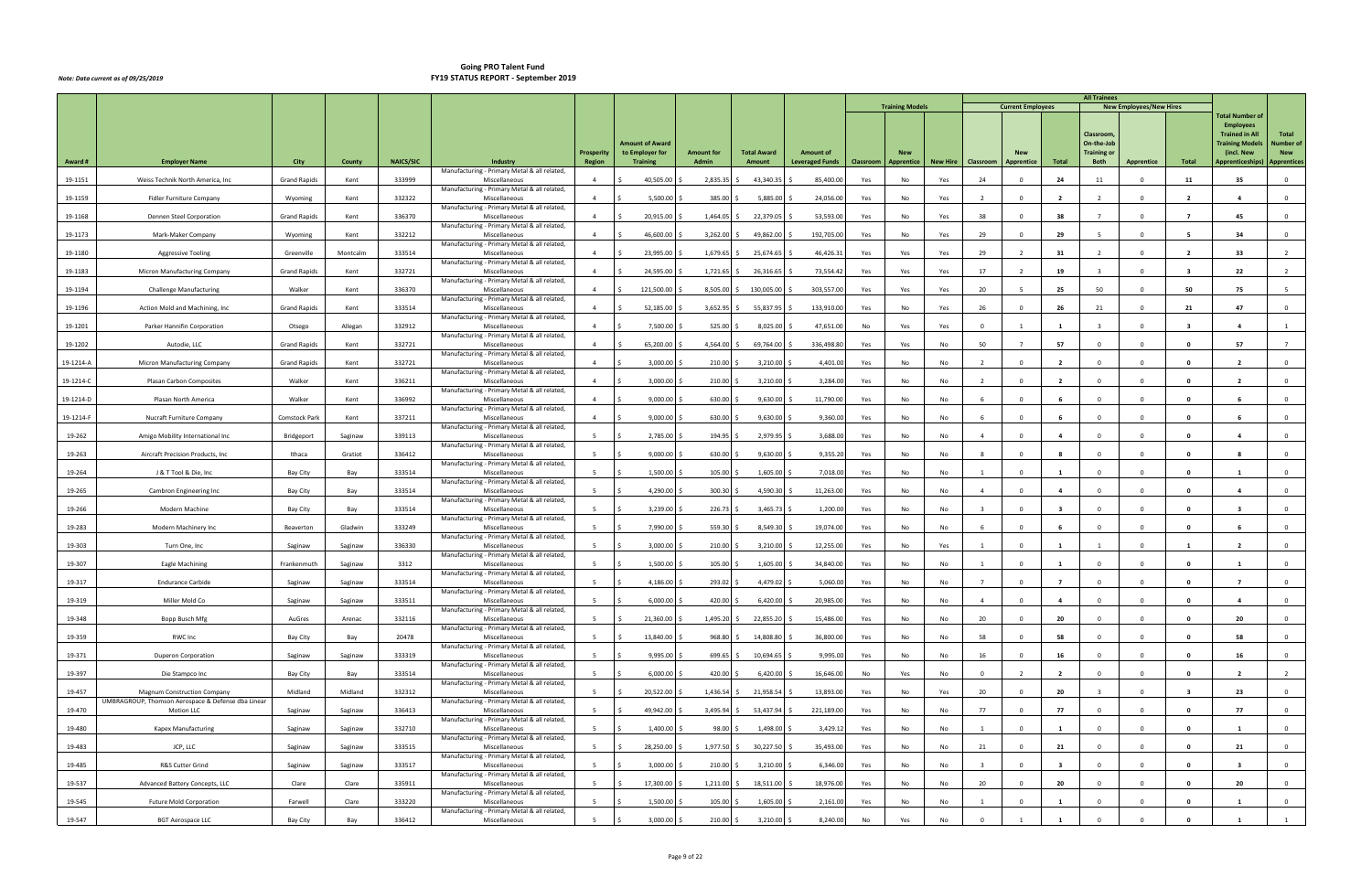|           |                                               |                    |            |                  |                                                               |                   |                        |                                   |                    |                        |           |                        |                 |                         |                          |                         | <b>All Trainees</b>        |                                |                         |                                                 |                           |
|-----------|-----------------------------------------------|--------------------|------------|------------------|---------------------------------------------------------------|-------------------|------------------------|-----------------------------------|--------------------|------------------------|-----------|------------------------|-----------------|-------------------------|--------------------------|-------------------------|----------------------------|--------------------------------|-------------------------|-------------------------------------------------|---------------------------|
|           |                                               |                    |            |                  |                                                               |                   |                        |                                   |                    |                        |           | <b>Training Models</b> |                 |                         | <b>Current Employees</b> |                         |                            | <b>New Employees/New Hires</b> |                         | <b>Total Number of</b>                          |                           |
|           |                                               |                    |            |                  |                                                               |                   |                        |                                   |                    |                        |           |                        |                 |                         |                          |                         |                            |                                |                         | <b>Employees</b>                                |                           |
|           |                                               |                    |            |                  |                                                               |                   | <b>Amount of Award</b> |                                   |                    |                        |           |                        |                 |                         |                          |                         | Classroom,<br>On-the-Job   |                                |                         | <b>Trained in All</b><br><b>Training Models</b> | Total<br><b>Number of</b> |
|           |                                               | City               |            | <b>NAICS/SIC</b> |                                                               | <b>Prosperity</b> | to Employer for        | <b>Amount for</b><br><b>Admin</b> | <b>Total Award</b> | <b>Amount of</b>       |           | <b>New</b>             |                 |                         |                          |                         | <b>Training or</b><br>Both |                                | Total                   | (incl. New<br><b>Apprenticeships)</b>           | <b>New</b>                |
| Award#    | <b>Employer Name</b>                          |                    | County     |                  | Industry<br>Manufacturing - Primary Metal & all related,      | Region            | <b>Training</b>        |                                   | Amount             | <b>Leveraged Funds</b> | Classroom | Apprentice             | <b>New Hire</b> | Classroom               | Apprentice               | Total                   |                            | Apprentice                     |                         |                                                 | <b>Apprentices</b>        |
| 19-619    | Nexteer Automotive                            | Saginaw            | Saginaw    | 336399           | Miscellaneous<br>Manufacturing - Primary Metal & all related, | -5                | 341,000.00             | 23,870.00                         | 364,870.00         | 10,170,000.00          | Yes       | Yes                    | No              | 200                     | 37                       | 237                     |                            | $\Omega$                       |                         | 237                                             | 37                        |
| 19-638    | U.S. Graphite, Inc.                           | Saginaw            | Saginaw    | 335991           | Miscellaneous                                                 | 5                 | 40,065.00              | 2,804.55                          | 42,869.55          | 41,765.00              | Yes       | No                     | Yes             | 43                      | $\Omega$                 | 43                      | - 5                        | $\Omega$                       | -5                      | 48                                              | $\mathbf{0}$              |
| 19-655    | Fullerton Tool Company, Inc                   | Saginaw            | Saginaw    | 333515           | Manufacturing - Primary Metal & all related,<br>Miscellaneous | -5                | 86,942.00              | 6,085.94                          | 93,027.94          | 235,360.00             | Yes       | No                     | No              | 110                     | $\Omega$                 | 110                     | $\Omega$                   | $\Omega$                       | 0                       | 110                                             | $\mathbf 0$               |
| 19-677    | Alloy Construcion Service, Inc.               | Midland            | Midland    | 332312           | Manufacturing - Primary Metal & all related,<br>Miscellaneous | -5                | 30,863.00              | 2,160.41                          | 33,023.41          | 35,134.00              | Yes       | No                     | No              | 23                      | $\Omega$                 | 23                      | $\Omega$                   | $\Omega$                       |                         | 23                                              | $\mathbf{0}$              |
| 19-692    | Ingersoll CM Systems, LLC                     | Midland            | Midland    | 333517           | Manufacturing - Primary Metal & all related,<br>Miscellaneous | - 5               | 11,290.00              | 790.30                            | 12,080.30          | 11,181.00              | Yes       | No                     | No              | - 9                     | $\Omega$                 | $\mathbf{q}$            | $\Omega$                   | $\Omega$                       | 0                       | -9                                              | $\mathbf{0}$              |
| 19-831    | Tannas Company a division of the Savant Group | Midland            | Midland    | 334516           | Manufacturing - Primary Metal & all related,<br>Miscellaneous | 5 <sup>5</sup>    | 35,662.00              | 2,496.34                          | 38,158.34          | 110,870.00             | Yes       | No                     | Yes             | 42                      | $^{\circ}$               | 42                      | $\overline{2}$             | $\Omega$                       | $\overline{2}$          | 44                                              | $\overline{0}$            |
| 19-883    | Metal Sales Manufacturing Corporation         | Bay City           | Bay        | 332322           | Manufacturing - Primary Metal & all related,<br>Miscellaneous | 5                 | 17,250.00              | 1,207.50                          | 18,457.50          | 22,006.00              | Yes       | No                     | No              | 15                      | $\Omega$                 | 15                      | $\Omega$                   | $\Omega$                       |                         | 15                                              | $\mathbf 0$               |
| 19-1094   | Saginaw Products dba Cignys                   | Saginaw            | Saginaw    | 332999           | Manufacturing - Primary Metal & all related,<br>Miscellaneous | -5                | 171,849.00             | 12,029.43                         | 183,878.43         | 275,233.00             | Yes       | Yes                    | Yes             | 136                     |                          | 140                     |                            | $\Omega$                       |                         | 148                                             | $\overline{4}$            |
| 19-1221-6 | M. Curry Corporation dba Endurance Carbide    | Saginaw            | Saginaw    | 333514           | Manufacturing - Primary Metal & all related,<br>Miscellaneous | 5                 | 1,500.00               | 105.00                            | 1,605.00           | 2,514.00               | Yes       | No                     | No              |                         | $\Omega$                 |                         | $\mathbf 0$                | $\overline{0}$                 | $\Omega$                | $\blacksquare$                                  | $\overline{0}$            |
|           |                                               |                    |            |                  | Manufacturing - Primary Metal & all related,                  |                   |                        |                                   |                    |                        |           |                        |                 |                         |                          |                         |                            |                                |                         |                                                 |                           |
| 19-1221-F | Fullerton Tool West                           | Saginaw            | Saginaw    | 333991           | Miscellaneous<br>Manufacturing - Primary Metal & all related, | 5 <sup>5</sup>    | 2,700.00               | 189.00                            | 2,889.00           | 4,560.00               | Yes       | No                     | No              | $\overline{2}$          | $\Omega$                 | $\overline{2}$          | $\Omega$                   | $\Omega$                       | $\Omega$                | $\overline{2}$                                  | $\mathbf 0$               |
| 19-1221-  | Erie Marketing, Inc dba Erie Custom Signs     | Saginaw            | Saginaw    | 339950           | Miscellaneous<br>Manufacturing - Primary Metal & all related, | -5                | 2,870.00               | 200.90                            | 3,070.90           | 10,424.00              | Yes       | No                     | No              | $\overline{3}$          | $\Omega$                 | $\mathbf{3}$            | $\Omega$                   | $\Omega$                       | - 0                     | -3                                              | $\mathbf 0$               |
| 19-1232-A | Falcon RME, LLC                               | Freeland           | Bay        | 332312           | Miscellaneous                                                 | -5                | 13,500.00              | 945.00                            | 14,445.00          | 10,373.00              | Yes       | No                     | No              | 10                      | $\Omega$                 | 10                      | $\Omega$                   | $\Omega$                       | $\mathbf{0}$            | 10                                              | $\mathbf 0$               |
| 19-1232-B | Globe Fire Sprinkler                          | Standish           | Arenac     | 332999/332900    | Manufacturing - Primary Metal & all related,<br>Miscellaneous | 5 <sup>5</sup>    | 4,000.00               | 280.00                            | 4,280.00           | 2,193.00               | Yes       | No                     | No              | $5^{\circ}$             | $\Omega$                 | -5                      | $\Omega$                   | $\Omega$                       | - 0                     | - 5                                             | $\overline{0}$            |
| 19-1232-C | Mistequay Group, Ltd.                         | Saginaw            | Saginaw    | 332710           | Manufacturing - Primary Metal & all related,<br>Miscellaneous | 5 <sup>5</sup>    | 25,000.00              | 1,750.00                          | 26,750.00          | 47,222.00              | Yes       | No                     | No              | 31                      | $\mathbf{0}$             | 31                      | $\mathbf 0$                | $\Omega$                       | $\mathbf{0}$            | 31                                              | $\overline{0}$            |
| 19-1232-D | Tannas Company a division of the Savant Group | Midland            | Midland    | 334516           | Manufacturing - Primary Metal & all related,<br>Miscellaneous | -5                | 5,500.00               | 385.00                            | 5,885.00           | 3,916.00               | Yes       | No                     | No              | - 5                     | $\Omega$                 |                         | $\Omega$                   | $\Omega$                       |                         |                                                 | $\overline{0}$            |
|           |                                               |                    |            |                  | Manufacturing - Primary Metal & all related,                  | -6                |                        |                                   |                    |                        |           |                        |                 | $\overline{5}$          |                          | -5                      |                            | $\overline{0}$                 |                         |                                                 |                           |
| 19-41     | D&D Design, Inc                               | Clio               | Genesee    | 332710, 541330   | Miscellaneous<br>Manufacturing - Primary Metal & all related, |                   | 6,145.00               | 430.15                            | 6,575.15           | 8,297.00               | Yes       | No                     | Yes             |                         | $\Omega$                 |                         |                            |                                | $\overline{\mathbf{1}}$ |                                                 | $\overline{0}$            |
| 19-45     | Senk Tooling, Inc                             | Owosso             | Shiawassee | 332999           | Miscellaneous<br>Manufacturing - Primary Metal & all related, | 6                 | 7,500.00               | 525.00                            | 8,025.00           | 17,872.00              | Yes       | No                     | No              | - 5                     | $\Omega$                 | -5                      | $\Omega$                   | $\Omega$                       | - 0                     | -5                                              | $\mathbf{0}$              |
| 19-53     | Epic Machince, Inc.                           | Fenton             | Genesee    | 332710           | Miscellaneous<br>Manufacturing - Primary Metal & all related, | -6                | 5,595.00               | 391.65                            | 5,986.65           | 8,256.00               | Yes       | No                     | No              | $\overline{4}$          | $\Omega$                 | $\overline{4}$          | $\Omega$                   | $\Omega$                       | $\Omega$                | $\mathbf{A}$                                    | $\mathbf 0$               |
| 19-54     | Aurora Cad Cam, Inc                           | Metamora           | Lapeer     | 333249           | Miscellaneous<br>Manufacturing - Primary Metal & all related, | -6                | 2,649.00               | 185.43                            | 2,834.43           | 30,378.00              | Yes       | No                     | No              | $\overline{3}$          | $\Omega$                 |                         | $\Omega$                   | $\Omega$                       | 0                       | -3                                              | $\mathbf{0}$              |
| 19-73     | Aristo-Cast, Inc                              | Almont             | Lapeer     | 331512           | Miscellaneous                                                 | 6                 | 1,500.00               | 105.00                            | 1,605.00           | 1,781.00               | Yes       | No                     | No              | -1                      | $\mathbf 0$              | 1                       | $\Omega$                   | $\Omega$                       | $\Omega$                | 1                                               | $\overline{0}$            |
| 19-76     | Thumb Tool & Engineering                      | <b>Bad Axe</b>     | Huron      | 333514           | Manufacturing - Primary Metal & all related,<br>Miscellaneous | 6                 | 14,480.00              | 1,013.60                          | 15,493.60          | 33,943.00              | Yes       | No                     | No              | 27                      | $^{\circ}$               | 27                      | $\overline{0}$             | $\Omega$                       | $\Omega$                | 27                                              | $\mathbf 0$               |
| 19-81     | <b>Britt Manufacturing</b>                    | Port Huron         | St. Clair  | 332117           | Manufacturing - Primary Metal & all related,<br>Miscellaneous | -6                | 35,766.00              | 2,503.62                          | 38,269.62          | 49,196.00              | Yes       | Yes                    | Yes             | 17                      |                          | 18                      |                            | $\Omega$                       |                         | 27                                              |                           |
| 19-96     | MI-Tech Tooling, Inc                          | Cass City          | Tuscola    | 333515           | Manufacturing - Primary Metal & all related,<br>Miscellaneous | 6                 | 13,500.00<br>-S        | 945.00                            | 14,445.00          | 54,664.00              | Yes       | No                     | No              | -9                      | $\Omega$                 | $\mathbf{q}$            | $\mathbf 0$                | $\Omega$                       | 0                       | -9                                              | $\overline{0}$            |
| 19-115    | Centraore, LLC                                | Saint Clair        | St. Clair  | 332710           | Manufacturing - Primary Metal & all related,<br>Miscellaneous | - 6               | 16,490.00<br>-S        | $1,154.30$ \$                     | 17,644.30 \$       | 28,137.00              | Yes       | No                     | No              | 17                      | $\Omega$                 | 17                      | $\mathbf 0$                | $\mathbf 0$                    | $\mathbf{0}$            | 17                                              | $\overline{0}$            |
|           |                                               |                    |            |                  | Manufacturing - Primary Metal & all related,                  |                   |                        |                                   |                    |                        |           |                        |                 |                         | $\Omega$                 |                         | $\Omega$                   | $\Omega$                       |                         |                                                 |                           |
| 19-116    | H&H Tool Inc                                  | Lapeer             | Lapeer     | 336390           | Miscellaneous<br>Manufacturing - Primary Metal & all related, | 6                 | 15,150.00              | $1,060.50$ \$                     | 16,210.50          | 612,605.00             | Yes       | No                     | No              | 15                      |                          | 15                      |                            |                                | $\Omega$                | 15                                              | $\overline{0}$            |
| 19-122    | Domico Med-Device                             | Fenton             | Genesee    | 339112           | Miscellaneous<br>Manufacturing - Primary Metal & all related, | -6                | 22,475.00              | 1,573.25                          | 24,048.25          | 21,066.05              | Yes       | No                     | No              | 22                      | $\Omega$                 | 22                      | $\Omega$                   | $\Omega$                       |                         | 22                                              | $\overline{0}$            |
| 19-223    | <b>Tri-Mer Corporation</b>                    | Owosso             | Shiawassee | 333411           | Miscellaneous<br>Manufacturing - Primary Metal & all related, | 6                 | 3,700.00               | 259.00                            | 3,959.00           | 6,634.41               | Yes       | No                     | No              | $\overline{\mathbf{3}}$ | $\Omega$                 | $\overline{\mathbf{3}}$ | $\Omega$                   | $\mathbf{0}$                   | $\mathbf{0}$            | $\overline{\mathbf{3}}$                         | $\overline{0}$            |
| 19-226    | Magna Electronics Technology, Inc             | <b>Grand Blanc</b> | Genesee    | 334418           | Miscellaneous<br>Manufacturing - Primary Metal & all related, | 6                 | 42,426.00              | 2,969.82                          | 45,395.82          | 7,805,918.27           | Yes       | No                     | Yes             | 41                      | $\Omega$                 | 41                      | 10                         | $\mathbf{0}$                   | 10                      | 51                                              | $\overline{0}$            |
| 19-235    | Tower International                           | Elkton             | Huron      | 336370           | Miscellaneous<br>Manufacturing - Primary Metal & all related, | 6                 | 12,000.00              | 840.00                            | 12,840.00          | 38,362.00              | No        | Yes                    | No              | $\Omega$                |                          | $\overline{a}$          | $\Omega$                   | $\Omega$                       | - 0                     | $\overline{a}$                                  | $\overline{4}$            |
| 19-243    | General Motors LLC (Flint Metal Center)       | Flint              | Genesee    | 336111           | Miscellaneous                                                 | 6                 | 121,085.00<br>$\zeta$  | 8,475.95                          | 129,560.95 \$      | 297,431.00             | Yes       | No                     | No              | 162                     | $\mathbf 0$              | 162                     | $\overline{0}$             | $\Omega$                       | $\mathbf{0}$            | 162                                             | $\overline{0}$            |
| 19-268    | Huron Inc                                     | Lexington          | Sanilac    | 332721           | Manufacturing - Primary Metal & all related,<br>Miscellaneous | 6                 | 50,306.00              | $3,521.42$ \$                     | 53,827.42 \$       | 121,964.00             | Yes       | Yes                    | Yes             | $\overline{4}$          | $\overline{4}$           | 8                       | 23                         | $\mathbf{0}$                   | 23                      | 31                                              | $\overline{4}$            |
| 19-458    | B & J Tool Services                           | Fenton             | Genesee    | 332710           | Manufacturing - Primary Metal & all related,<br>Miscellaneous | 6                 | 4,800.00               | 336.00                            | 5,136.00           | 3,260.00               | Yes       | No                     | No              | 6                       | $\Omega$                 | - 6                     | $\mathbf{0}$               | $\Omega$                       | 0                       | - 6                                             | $\overline{0}$            |
| 19-1216-B | Grupo Antolin Michigan, Inc                   | Marlette           | Sanilac    | 336360           | Manufacturing - Primary Metal & all related,<br>Miscellaneous | 6                 | 24,956.00              | 1,746.92                          | 26,702.92          | 52,017.00              | Yes       | No                     | No              | 17                      | $\Omega$                 | 17                      | $\Omega$                   | $\Omega$                       | 0                       | 17                                              | $\overline{0}$            |
| 19-1216-C | Huron Inc                                     | Lexington          | Sanilac    | 332721           | Manufacturing - Primary Metal & all related,<br>Miscellaneous | 6                 | 22,037.00<br>S.        | $1,542.59$ \$                     | 23,579.59          | 38,178.00              | Yes       | No                     | No              | 27                      | $\mathbf 0$              | 27                      | $\mathbf 0$                | $\mathbf 0$                    | $\mathbf{0}$            | 27                                              | $\overline{0}$            |
| 19-42     | Linn Products, Inc                            | Charlotte          | Eaton      | 331312           | Manufacturing - Primary Metal & all related,<br>Miscellaneous | $\overline{7}$    | 27,529.00              | 1,927.03                          | 29,456.03          | 67,790.18              | Yes       | Yes                    | Yes             | 41                      | $\mathbf{1}$             | 42                      | $\overline{4}$             | $\Omega$                       | $\overline{a}$          | 46                                              | 1                         |
| 19-121    | MAHLE Engine Components USA, Inc              | St. Johns          | Clinton    | 336310           | Manufacturing - Primary Metal & all related,<br>Miscellaneous | $7^{\circ}$       | 29,824.00<br>S.        | 2,087.68 \$                       | 31,911.68 \$       | 215,106.42             | Yes       | No                     | No              | 43                      | $\Omega$                 | 43                      |                            | $\Omega$                       |                         | 43                                              | $\overline{0}$            |
|           |                                               |                    |            |                  |                                                               |                   |                        |                                   |                    |                        |           |                        |                 |                         |                          |                         |                            |                                |                         |                                                 |                           |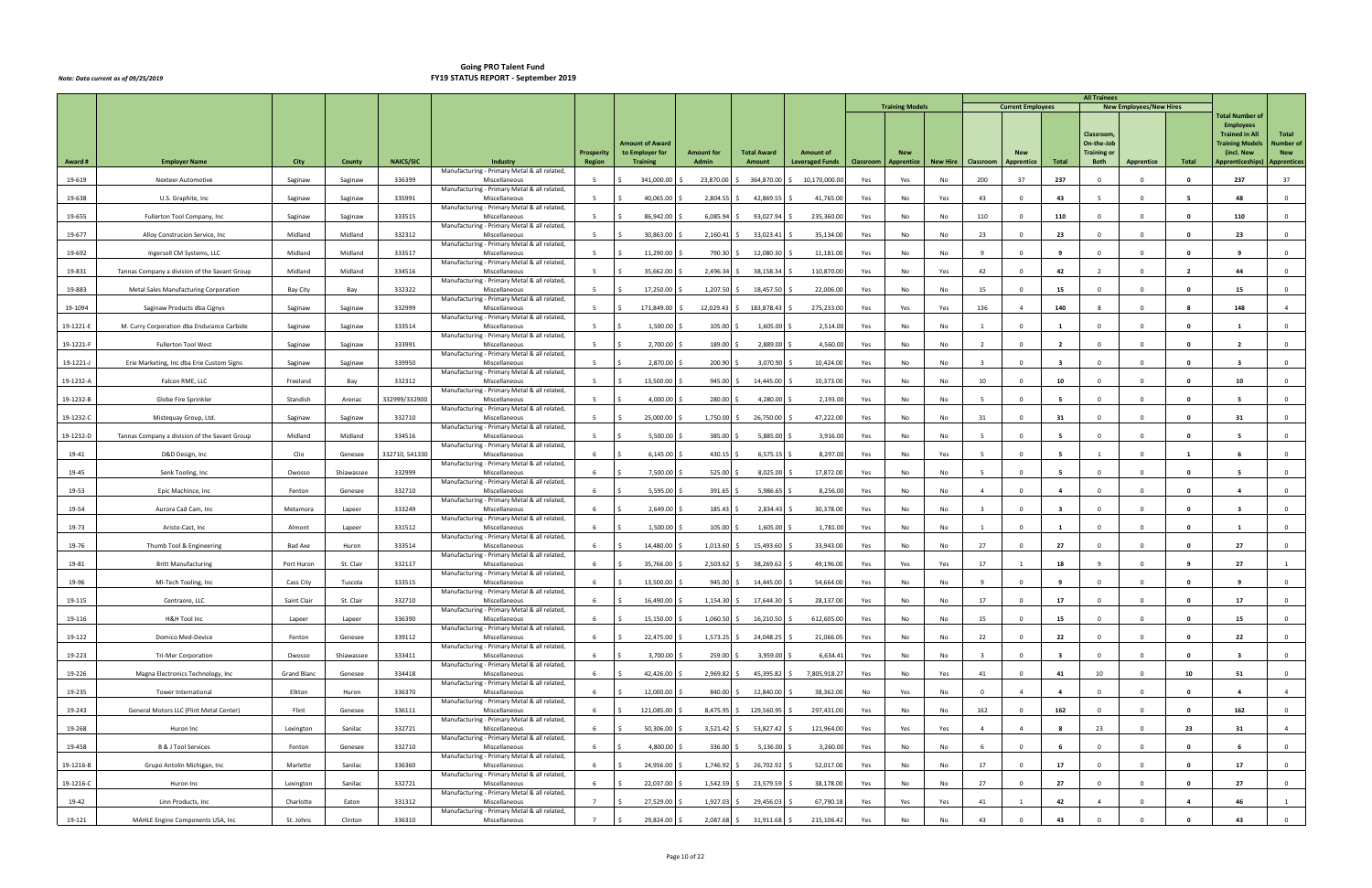|           |                                                           |                      |            |                  |                                                               |                   |                                    |                   |                    |                        |           |                        |          |                |                          |                | <b>All Trainees</b>              |                                |                         |                                           |                                |
|-----------|-----------------------------------------------------------|----------------------|------------|------------------|---------------------------------------------------------------|-------------------|------------------------------------|-------------------|--------------------|------------------------|-----------|------------------------|----------|----------------|--------------------------|----------------|----------------------------------|--------------------------------|-------------------------|-------------------------------------------|--------------------------------|
|           |                                                           |                      |            |                  |                                                               |                   |                                    |                   |                    |                        |           | <b>Training Models</b> |          |                | <b>Current Employees</b> |                |                                  | <b>New Employees/New Hires</b> |                         | <b>Total Number of</b>                    |                                |
|           |                                                           |                      |            |                  |                                                               |                   |                                    |                   |                    |                        |           |                        |          |                |                          |                | Classroom                        |                                |                         | <b>Employees</b><br><b>Trained in All</b> | <b>Total</b>                   |
|           |                                                           |                      |            |                  |                                                               | <b>Prosperity</b> | Amount of Award<br>to Employer for | <b>Amount for</b> | <b>Total Award</b> | <b>Amount of</b>       |           | <b>New</b>             |          |                |                          |                | On-the-Job<br><b>Training or</b> |                                |                         | <b>Training Models</b><br>(incl. New      | <b>Number of</b><br><b>New</b> |
| Award#    | <b>Employer Name</b>                                      | City                 | County     | <b>NAICS/SIC</b> | Industry                                                      | <b>Region</b>     | <b>Training</b>                    | Admin             | Amount             | <b>Leveraged Funds</b> | Classroom | Apprentice             | New Hire | Classroom      | <b>Apprentice</b>        | Total          | <b>Both</b>                      | <b>Apprentice</b>              | Total                   | Apprenticeships)                          | <b>Apprentices</b>             |
| 19-128    | Enova Premier                                             | Charlotte            | Eaton      | 336390           | Manufacturing - Primary Metal & all related,<br>Miscellaneous |                   | 18,869.00                          | 1,320.83          | 20,189.83          | 15,622.00              | Yes       | No                     | Yes      | 18             |                          | 18             |                                  | $\Omega$                       |                         | 19                                        | $\mathbf 0$                    |
| 19-166    | Olympian Tool, LCC                                        | St. Johns            | Clinton    | 333514           | Manufacturing - Primary Metal & all related,<br>Miscellaneous | $\overline{7}$    | 19,500.00                          | 1,365.00          | 20,865.00          | 17,100.00              | Yes       | Yes                    | Yes      | 10             |                          | 11             |                                  | $\overline{0}$                 | $\mathbf{1}$            | 12                                        | 1                              |
| 19-190    | Clinton Machine                                           | Ovid                 | Clinton    | 333517           | Manufacturing - Primary Metal & all related,<br>Miscellaneous | $\overline{7}$    | 15,794.00                          | 1,105.58          | 16,899.58          | 27,189.00              | Yes       | No                     | Yes      | 15             | $\Omega$                 | 15             |                                  | $\Omega$                       |                         | 16                                        | $\Omega$                       |
| 19-229    | Dowding Industries Inc                                    | Eaton Rapids         | Eaton      | 333517           | Manufacturing - Primary Metal & all related,<br>Miscellaneous | $\overline{7}$    | 26,001.00                          | 1,820.07          | 27,821.07          | 21,494.00              | Yes       | Yes                    | Yes      | 14             |                          | 15             |                                  | $\Omega$                       |                         | 22                                        | $\mathbf{1}$                   |
| 19-231    | KTM Industries, Inc                                       | Holt                 | Ingham     | 399999           | Manufacturing - Primary Metal & all related,<br>Miscellaneous |                   | 1,500.00                           | 105.00            | 1,605.00           | 1,055.00               | No        | No                     | Yes      | $\Omega$       | $\Omega$                 | $\mathbf{0}$   |                                  | $\Omega$                       |                         |                                           | $\mathbf 0$                    |
| 19-234    |                                                           | Mason                |            | 336370           | Manufacturing - Primary Metal & all related,                  | $7^{\circ}$       |                                    |                   |                    |                        |           |                        |          | 60             |                          | 63             | 30                               | $\Omega$                       | 30                      | 93                                        |                                |
|           | Gestamp                                                   |                      | Ingham     |                  | Miscellaneous<br>Manufacturing - Primary Metal & all related, |                   | 140,169.00                         | 9,811.83          | 149,980.83         | 3,292,462.00           | Yes       | Yes                    | Yes      |                |                          |                |                                  |                                |                         |                                           |                                |
| 19-494    | <b>IMPCO</b>                                              | Lansing              | Ingham     | 3541             | Miscellaneous<br>Manufacturing - Primary Metal & all related, | $\overline{7}$    | 21,001.00                          | 1,470.07          | 22,471.07          | 63,159.86              | Yes       | No                     | No       | 15             | $\Omega$                 | 15             |                                  | $\Omega$                       |                         | 15                                        | $\mathbf 0$                    |
| 19-507    | Pratt and Whitney                                         | Lansing              | Ingham     | 3364125111       | Miscellaneous<br>Manufacturing - Primary Metal & all related, |                   | 18,616.00                          | 1,303.12          | 19,919.12          | 80,000.00              | Yes       | No                     | No       | 40             |                          | 40             |                                  | $\Omega$                       |                         | 40                                        | $\mathbf 0$                    |
| 19-516    | <b>Bekum America Corporation</b>                          | Williamston          | Ingham     | 333220           | Miscellaneous<br>Manufacturing - Primary Metal & all related, | $\overline{7}$    | 67,144.00                          | 4,700.08          | 71,844.08          | 236,827.00             | Yes       | Yes                    | Yes      | 34             |                          | 35             | 15                               | -5                             | 20                      | 55                                        | 6                              |
| 19-525    | Lectronix Inc                                             | Lansing              | Ingham     | 334418           | Miscellaneous<br>Manufacturing - Primary Metal & all related, | $\overline{7}$    | 17,529.00                          | 1,227.03          | 18,756.03          | 21,179.00              | Yes       | No                     | Yes      | 17             | $\Omega$                 | 17             | $\overline{2}$                   | $\Omega$                       | $\overline{2}$          | 19                                        | $\mathbf{0}$                   |
| 19-590    | General Motors LLC (Lansing Grand River)                  | Lansing              | Ingham     | 336111           | Miscellaneous<br>Manufacturing - Primary Metal & all related, | $\overline{7}$    | 97,504.00                          | 6,825.28          | 104,329.28         | 564,289.0              | Yes       | No                     | No       | 74             | $\Omega$                 | 74             | $\Omega$                         | $\Omega$                       | - 0                     | 74                                        | $\mathbf 0$                    |
| 19-594    | Franchino Mold & Engineering                              | Lansing              | Clinton    | 333514           | Miscellaneous                                                 |                   | 56,595.00                          | 3,961.65          | 60,556.65          | 558,398.00             | Yes       | Yes                    | Yes      | 39             |                          | 42             |                                  |                                | 10                      | 52                                        |                                |
| 19-612    | Precision Tool Inc                                        | Vermontville         | Eaton      | 332710           | Manufacturing - Primary Metal & all related,<br>Miscellaneous | $7^{\circ}$       | 19,952.00                          | 1,396.64          | 21,348.64          | 179,324.56             | Yes       | No                     | No       | 20             | $\Omega$                 | 20             | $\Omega$                         | $\Omega$                       | - 0                     | 20                                        | $\mathbf 0$                    |
| 19-832    | Cameron Tool Corporation                                  | Lansing              | Ingham     | 333514           | Manufacturing - Primary Metal & all related,<br>Miscellaneous | $\overline{7}$    | 43,264.00                          | 3,028.48          | 46,292.48          | 83,080.2               | No        | Yes                    | Yes      | $^{\circ}$     |                          | $\overline{5}$ |                                  | $\Omega$                       | $\overline{7}$          | 12                                        |                                |
| 19-1060   | MS Plastic Welders, LLC                                   | Webberville          | Ingham     | 333992           | Manufacturing - Primary Metal & all related,<br>Miscellaneous | $\overline{7}$    | 6,000.00                           | 420.00            | 6,420.00           | 30,065.00              | Yes       | Yes                    | No       |                |                          |                |                                  | $\Omega$                       |                         |                                           |                                |
| 19-1227-A | Symmetry Medical Manufacturing Inc (Tecomet)              | Lansing              | Ingham     | 332112           | Manufacturing - Primary Metal & all related,<br>Miscellaneous |                   | 17,900.00                          | 1,253.00          | 19,153.00          | 15,625.00              | Yes       | No                     | No       | 20             | $\Omega$                 | 20             | $\Omega$                         | $\Omega$                       | 0                       | 20                                        | $\mathbf 0$                    |
| 19-1227-B | RSDC of Michigan, LLC                                     | Holt                 | Ingham     | 3465             | Manufacturing - Primary Metal & all related,<br>Miscellaneous | $\overline{7}$    | 17,912.00                          | 1,253.84          | 19,165.84          | 24,360.00              | Yes       | No                     | No       | 20             | $\Omega$                 | 20             | $\Omega$                         | $\Omega$                       |                         | 20                                        | $\mathbf 0$                    |
| 19-106    | Sigma Machine, Inc                                        | Kalamazoo            | Kalamazoo  | 332721           | Manufacturing - Primary Metal & all related,<br>Miscellaneous | 8                 | 26,050.00                          | 1,823.50          | 27,873.50          | 91,082.00              | Yes       | Yes                    | Yes      | 11             |                          | 12             | 10                               | $\Omega$                       | 10                      | 22                                        | 1                              |
| 19-198    | BorgWarner Inc                                            | Marshall             | Calhoun    | 336300           | Manufacturing - Primary Metal & all related,<br>Miscellaneous | 8                 | 12,660.00                          | 886.20            | 13,546.20          | 37,997.00              | Yes       | No                     | No       | 11             | $\Omega$                 | 11             | $\Omega$                         | $\Omega$                       | - 0                     | 11                                        | $\mathbf{0}$                   |
| 19-249    | XL Machine Co                                             | Three Rivers         | St. Joseph | 332710           | Manufacturing - Primary Metal & all related,<br>Miscellaneous | - 8               | 54,239.00                          | 3,796.73          | 58,035.73          | 76,992.63              | Yes       | Yes                    | No       | 63             |                          | 64             | $\Omega$                         | $\Omega$                       | $\mathbf{0}$            | 64                                        | 1                              |
|           | Erbsloeh Aluminum Solutions, Inc (EAS), (formerly: Bowers |                      |            | 3354             | Manufacturing - Primary Metal & all related,                  | 8                 | 192,500.00                         |                   | 205,975.00         | 606,862.00             |           |                        |          | 142            |                          | 144            | 6                                | $\Omega$                       |                         | 150                                       |                                |
| 19-252    | Manufacturing Company)                                    | Portage              | Kalamazoo  |                  | Miscellaneous<br>Manufacturing - Primary Metal & all related, |                   |                                    | 13,475.00         |                    |                        | Yes       | Yes                    | Yes      |                |                          |                |                                  |                                |                         |                                           |                                |
| 19-254    | Parker-Hannifin                                           | Otsego               | Allegan    | 3329             | Miscellaneous<br>Manufacturing - Primary Metal & all related, | 8                 | 24,000.00                          | 1,680.00          | 25,680.00          | 431,826.00             | No        | Yes                    | No       | $\Omega$       |                          |                |                                  | $\Omega$                       |                         |                                           | -8                             |
| 19-304    | American Axle & Manufacturing                             | Three Rivers         | St. Joseph | 336350           | Miscellaneous<br>Manufacturing - Primary Metal & all related, | 8                 | 149,885.00<br>S.                   | 10,491.95 \$      | 160,376.95         | 495,348.00             | Yes       | Yes                    | Yes      | 85             |                          | 90             | 30                               | $\Omega$                       | 30                      | 120                                       | - 5                            |
| 19-336    | Le Vannes                                                 | Portage              | Kalamazoo  | 333511           | Miscellaneous<br>Manufacturing - Primary Metal & all related, | 8                 | 7,425.00<br>Ŝ                      | $519.75$ \$       | 7,944.75 \$        | 40,500.00              | Yes       | No                     | No       |                | $\Omega$                 |                | $\Omega$                         | $\overline{0}$                 | $\mathbf{0}$            | - 5                                       | $\overline{0}$                 |
| 19-338    | Singh Automation, LLC                                     | Portage              | Kalamazoo  | 31-33            | Miscellaneous<br>Manufacturing - Primary Metal & all related, | 8                 | 2,495.00                           | 174.65 \$         | 2,669.65           | 2,786.28               | Yes       | No                     | No       | $\overline{2}$ | $\Omega$                 | $\overline{2}$ | $\Omega$                         | $\Omega$                       | $\Omega$                | $\overline{2}$                            | $\overline{0}$                 |
| 19-401    | Mann+Hummel                                               | Portage              | Kalamazoo  | 336390           | Miscellaneous<br>Manufacturing - Primary Metal & all related, |                   | 22,320.00                          | $1,562.40$ \$     | 23,882.40          | 55,043.40              | Yes       | No                     | No       | 31             | $\Omega$                 | 31             |                                  | $\Omega$                       | - 0                     | 31                                        | $\overline{0}$                 |
| 19-419    | A&O Mold & Engineering                                    | Vicksburg            | Kalamazoo  | 333511           | Miscellaneous<br>Manufacturing - Primary Metal & all related, | 8                 | 8,984.00                           | 628.88 \$         | 9,612.88           | 21,047.00              | Yes       | Yes                    | No       | $-5$           | $\Omega$                 | 5              | $\Omega$                         | 1                              | $\mathbf{1}$            | 6                                         | 1                              |
| 19-432    | Weber Specialties Company                                 | Schoolcraft          | Kalamazoo  | 332119           | Miscellaneous                                                 | 8                 | 29,845.00                          | 2,089.15          | 31,934.15          | 96,680.11              | Yes       | No                     | Yes      | 18             | $\Omega$                 | 18             | 10                               | $\Omega$                       | 10                      | 28                                        | $\overline{0}$                 |
| 19-599    | Ausco Products, LLC                                       | <b>Benton Harbor</b> | Berrien    | 333513           | Manufacturing - Primary Metal & all related,<br>Miscellaneous | 8                 | 59,594.00                          | 4,171.58          | 63,765.58          | 121,975.00             | Yes       | Yes                    | Yes      | 29             |                          | 30             |                                  | $\Omega$                       |                         | 39                                        | <sup>1</sup>                   |
| 19-600    | I I Stanley Co, Inc                                       | <b>Battle Creek</b>  | Calhoun    | 3714             | Manufacturing - Primary Metal & all related,<br>Miscellaneous | - 8               | 35,850.00<br>ς.                    | $2,509.50$ \$     | 38,359.50          | 86,760.00              | Yes       | No                     | Yes      | 30             | $^{\circ}$               | 30             | 14                               | $\Omega$                       | 14                      | 44                                        | $\overline{0}$                 |
| 19-603    | Colson Group USA - Albion Industries                      | Albion               | Calhoun    | 332510           | Manufacturing - Primary Metal & all related,<br>Miscellaneous | 8                 | 70,838.00                          | 4,958.66 \$       | 75,796.66          | 179,200.00             | Yes       | No                     | Yes      | 65             | $\mathbf 0$              | 65             | 13                               | $\mathbf{0}$                   | 13                      | 78                                        | $\overline{0}$                 |
| 19-609    | Douglas Autotech Corporation                              | Bronson              | Branch     | 336330           | Manufacturing - Primary Metal & all related,<br>Miscellaneous | 8                 | 15,900.00                          | 1,113.00          | 17,013.00          | 44,511.00              | Yes       | No                     | Yes      | 18             | $\Omega$                 | 18             |                                  | $\Omega$                       | $\overline{\mathbf{3}}$ | 21                                        | $\overline{0}$                 |
| 19-681    | Stewart Industries, LLC                                   | <b>Battle Creek</b>  | Calhoun    | 336390           | Manufacturing - Primary Metal & all related,<br>Miscellaneous | 8                 | 12,175.00                          | 852.25            | 13,027.25          | 35,160.00              | Yes       | No                     | No       | 10             | $\Omega$                 | 10             | $\Omega$                         | $\Omega$                       | - 0                     | 10                                        | $\overline{0}$                 |
| 19-690    | Hanson Mold                                               | St. Joseph           | Berrien    | 333511           | Manufacturing - Primary Metal & all related,<br>Miscellaneous | 8                 | 53,191.00<br>Ŝ.                    | 3,723.37 \$       | 56,914.37          | 208,049.00             | Yes       | Yes                    | Yes      | 19             | $\Omega$                 | 19             | 6                                | 5                              | 11                      | 30                                        | 5 <sup>5</sup>                 |
| 19-730    | <b>Bleistahl North America</b>                            | <b>Battle Creek</b>  | Calhoun    | 336310           | Manufacturing - Primary Metal & all related,<br>Miscellaneous | 8                 | 12,917.00                          | 904.19            | 13,821.19          | 1,734,682.00           | Yes       | Yes                    | No       |                |                          | $\mathbf{q}$   | $\Omega$                         | $\Omega$                       | $\Omega$                | -9                                        | $\overline{2}$                 |
| 19-755    | Michigan Die Casting, LLC                                 | Dowagiac             | Cass       | 331523           | Manufacturing - Primary Metal & all related,<br>Miscellaneous | 8                 | 29,900.00<br>S.                    | 2,093.00 \$       | 31,993.00 \$       | 57,594.00              | Yes       | No                     | Yes      |                | $\Omega$                 |                | 15                               | $\Omega$                       | 15                      | 23                                        | $\overline{0}$                 |
|           |                                                           |                      |            |                  |                                                               |                   |                                    |                   |                    |                        |           |                        |          |                |                          |                |                                  |                                |                         |                                           |                                |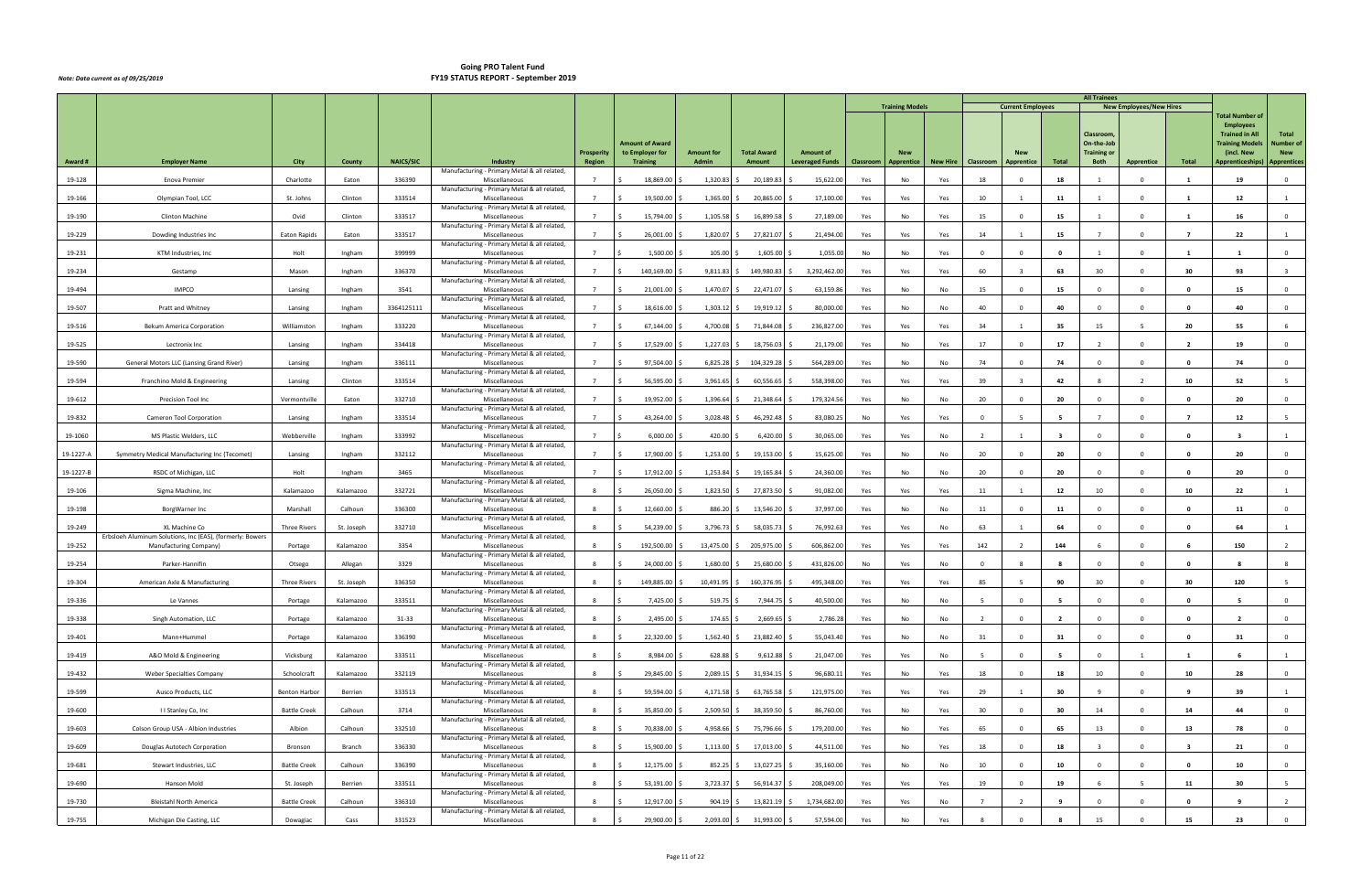|           |                                                                        |                      |            |                  |                                                               |                                    |                                    |                            |                                     |                                            |           |                          |                 |                |                          |                          | <b>All Trainees</b>               |                                |                |                                                 |                                  |
|-----------|------------------------------------------------------------------------|----------------------|------------|------------------|---------------------------------------------------------------|------------------------------------|------------------------------------|----------------------------|-------------------------------------|--------------------------------------------|-----------|--------------------------|-----------------|----------------|--------------------------|--------------------------|-----------------------------------|--------------------------------|----------------|-------------------------------------------------|----------------------------------|
|           |                                                                        |                      |            |                  |                                                               |                                    |                                    |                            |                                     |                                            |           | <b>Training Models</b>   |                 |                | <b>Current Employees</b> |                          |                                   | <b>New Employees/New Hires</b> |                | <b>Total Number of</b>                          |                                  |
|           |                                                                        |                      |            |                  |                                                               |                                    |                                    |                            |                                     |                                            |           |                          |                 |                |                          |                          |                                   |                                |                | <b>Employees</b>                                | Total                            |
|           |                                                                        |                      |            |                  |                                                               |                                    | <b>Amount of Award</b>             |                            |                                     |                                            |           |                          |                 |                |                          |                          | Classroom<br>On-the-Job           |                                |                | <b>Trained in All</b><br><b>Training Models</b> | <b>Number of</b>                 |
| Award #   | <b>Employer Name</b>                                                   | City                 | County     | <b>NAICS/SIC</b> | Industry                                                      | <b>Prosperity</b><br><b>Region</b> | to Employer for<br><b>Training</b> | <b>Amount for</b><br>Admin | <b>Total Award</b><br><b>Amount</b> | <b>Amount of</b><br><b>Leveraged Funds</b> | Classroom | <b>New</b><br>Apprentice | <b>New Hire</b> | Classroom      | Apprentice               | Total                    | <b>Training or</b><br><b>Both</b> | Apprentice                     | Total          | (incl. New<br>Apprenticeships)                  | <b>New</b><br><b>Apprentices</b> |
|           |                                                                        |                      |            |                  | Manufacturing - Primary Metal & all related,                  |                                    |                                    |                            |                                     |                                            |           |                          |                 |                |                          |                          |                                   |                                |                |                                                 |                                  |
| 19-779    | Colson Group USA - Shepherd Caster                                     | St. Joseph           | Berrien    | 332510           | Miscellaneous<br>Manufacturing - Primary Metal & all related, |                                    | 157,230.00                         | 11,006.10                  | 168,236.10                          | 593,425.00                                 | Yes       | No                       | Yes             | 163            | $\Omega$                 | 163                      | 21                                | $\Omega$                       | 21             | 184                                             | $\mathbf{0}$                     |
| 19-821    | Hanson Systems LLC, dba Eagle Technologies Group                       | Bridgman             | Berrien    | 333515           | Miscellaneous                                                 | -8                                 | 91,226.00                          | 6,385.82                   | 97,611.82                           | 573,803.00                                 | Yes       | Yes                      | No              | 48             | 10                       | 58                       | $\Omega$                          | 6                              |                | 64                                              | 16                               |
| 19-864    | FoodTools Consolidated                                                 | South Haven          | Van Buren  | 333              | Manufacturing - Primary Metal & all related,<br>Miscellaneous | 8                                  | 21,580.00                          | 1,510.60                   | 23,090.60                           | 107,775.00                                 | Yes       | No                       | Yes             | 12             | $\Omega$                 | 12                       | -5                                | $\Omega$                       |                | 17                                              | $\overline{0}$                   |
| 19-875    | <b>Manning Enterprises</b>                                             | Paw Paw              | Van Buren  | 332322           | Manufacturing - Primary Metal & all related,<br>Miscellaneous | 8                                  | 15,460.00                          | 1,082.20                   | 16,542.20                           | 20,030.00                                  | Yes       | No                       | No              | 15             | $\Omega$                 | 15                       | $\Omega$                          | $\Omega$                       | $\Omega$       | 15                                              | $\overline{0}$                   |
|           |                                                                        |                      |            |                  | Manufacturing - Primary Metal & all related,                  |                                    |                                    |                            |                                     |                                            |           |                          |                 |                |                          |                          |                                   |                                |                |                                                 |                                  |
| 19-889    | Cosma Casting Michigan (Magna)                                         | <b>Battle Creek</b>  | Calhoun    | 336370           | Miscellaneous<br>Manufacturing - Primary Metal & all related, | 8                                  | 147,635.00                         | 10,334.45                  | \$157,969.45                        | 361,254.00                                 | Yes       | Yes                      | Yes             | 87             |                          | 92                       | 25                                |                                | 32             | 124                                             | 12                               |
| 19-918    | Spencer Manufacturing, Inc.                                            | South Haven          | Van Buren  | 33699            | Miscellaneous<br>Manufacturing - Primary Metal & all related, | 8                                  | 19,935.00                          | $1,395.45$ \$              | 21,330.45                           | 22,954.00                                  | Yes       | No                       | Yes             | $\overline{7}$ | $\overline{0}$           | $\overline{7}$           | 10                                | $\overline{0}$                 | 10             | 17                                              | $\overline{0}$                   |
| 19-931    | <b>Tri-Mation Industries</b>                                           | Mattawan             | Van Buren  | 333514           | Miscellaneous                                                 | 8                                  | 44,125.00                          | 3,088.75                   | 47,213.75                           | 575,395.00                                 | Yes       | Yes                      | Yes             | 31             | $\Omega$                 | 31                       | -9                                | $\mathbf{1}$                   | 10             | 41                                              | 1                                |
| 19-946    | Parker Hannifin Corporation - Richland                                 | Richland             | Kalamazoo  | 332912           | Manufacturing - Primary Metal & all related,<br>Miscellaneous | 8                                  | 18,000.00                          | 1,260.00                   | 19,260.00                           | 90,075.00                                  | No        | Yes                      | Yes             | $\Omega$       |                          | $\overline{\phantom{a}}$ |                                   | $\Omega$                       |                | 10                                              |                                  |
| 19-954    | Brembo North America                                                   | Homer                | Calhoun    | 336340           | Manufacturing - Primary Metal & all related,<br>Miscellaneous | 8                                  | 166,200.00                         | 11,634.00                  | 177,834.00                          | 582,443.01                                 | Yes       | Yes                      | No              | 105            | $\overline{7}$           | 112                      | $\Omega$                          | $\Omega$                       | $\mathbf{0}$   | 112                                             | $7^{\circ}$                      |
|           |                                                                        |                      |            |                  | Manufacturing - Primary Metal & all related,                  |                                    |                                    |                            |                                     |                                            |           |                          |                 |                |                          |                          |                                   |                                |                |                                                 |                                  |
| 19-997    | Harloff Manufacturing Company                                          | Paw Paw              | Van Buren  | 33211            | Miscellaneous<br>Manufacturing - Primary Metal & all related, | 8                                  | 22,500.00                          | $1,575.00$ \$              | 24,075.00                           | 4,550.00                                   | No        | No                       | Yes             | $\overline{0}$ | $\Omega$                 | $\mathbf{o}$             | 15                                | $\Omega$                       | 15             | 15                                              | $\mathbf{0}$                     |
| 19-1003   | Lovejoy, Inc                                                           | South Haven          | Van Buren  | 333613           | Miscellaneous<br>Manufacturing - Primary Metal & all related, | 8                                  | 6,725.00                           | 470.75                     | 7,195.7                             | 3,370.00                                   | Yes       | No                       | No              |                | $\Omega$                 |                          | $\Omega$                          | $\Omega$                       | - 0            |                                                 | $\mathbf 0$                      |
| 19-1024   | Custom Tool & Die Company                                              | Stevensville         | Berrien    | 333514           | Miscellaneous                                                 | 8                                  | 19,500.00<br>-Ś                    | $1,365.00$ \$              | 20,865.00                           | 147,039.00                                 | Yes       | Yes                      | No              | 11             |                          | 12                       | $\overline{0}$                    | $\mathbf{3}$                   | - 3            | 15                                              | $\overline{4}$                   |
| 19-1028   | <b>Gaishin Manufacturing</b>                                           | <b>Benton Harbor</b> | Berrien    | 332721           | Manufacturing - Primary Metal & all related,<br>Miscellaneous | 8                                  | 13,545.00                          | $948.15$ \$                | 14,493.15                           | 16,780.00                                  | Yes       | No                       | Yes             | 13             | $\overline{0}$           | 13                       | $\overline{a}$                    | $\Omega$                       | -4             | 17                                              | $\overline{0}$                   |
| 19-1030   | Rosler Metal Finishing USA, LLC                                        | <b>Battle Creek</b>  | Calhoun    | 10998            | Manufacturing - Primary Metal & all related,<br>Miscellaneous | 8                                  | 16,894.00                          | 1,182.58                   | 18,076.58                           | 38,291.00                                  | Yes       | Yes                      | No              | 9              | $\overline{a}$           | 13                       | $\mathbf 0$                       | $\mathbf 0$                    | $\mathbf{0}$   | 13                                              | $\overline{4}$                   |
|           |                                                                        |                      |            |                  | Manufacturing - Primary Metal & all related,                  |                                    |                                    |                            |                                     |                                            |           |                          |                 |                |                          |                          |                                   |                                |                |                                                 |                                  |
| 19-1032   | AmHawk, LLC                                                            | Coloma               | Berrien    | 332              | Miscellaneous<br>Manufacturing - Primary Metal & all related, | 8                                  | 6,000.00                           | 420.00                     | 6,420.00                            | 122,695.00                                 | Yes       | No                       | No              | $\overline{4}$ | - 0                      |                          | $\Omega$                          | $\Omega$                       | - 0            |                                                 | $\overline{0}$                   |
| 19-1045   | Kelm Acubar                                                            | <b>Benton Harbor</b> | Berrien    | 333515           | Miscellaneous<br>Manufacturing - Primary Metal & all related, | 8                                  | 3,000.00                           | $210.00$ \$                | 3,210.00                            | 22,939.00                                  | No        | Yes                      | No              | $\Omega$       |                          | 1                        | $\Omega$                          | $\Omega$                       | $\mathbf 0$    | $\mathbf{1}$                                    |                                  |
| 19-1047   | Lakeshore Mold & Die, LLC                                              | Stevensville         | Berrien    | 333511           | Miscellaneous                                                 | 8                                  | 3,000.00                           | $210.00$ \$                | 3,210.00                            | 153,300.00                                 | Yes       | No                       | No              | $\overline{2}$ | $\Omega$                 | $\overline{2}$           | $\Omega$                          | $\Omega$                       | $\Omega$       | $\overline{2}$                                  | $\overline{0}$                   |
| 19-1050   | <b>LECO Corporation</b>                                                | St. Joseph           | Berrien    | 334516           | Manufacturing - Primary Metal & all related,<br>Miscellaneous | 8                                  | 49,922.00                          | $3,494.54$ \$              | 53,416.54                           | 98,378.00                                  | Yes       | Yes                      | No              | 64             | $\overline{\phantom{a}}$ | 66                       | $\Omega$                          | $\Omega$                       | $\Omega$       | 66                                              | $\overline{2}$                   |
| 19-1053   | Liberty 3D Technologies                                                | St. Joseph           | Berrien    | 33271            | Manufacturing - Primary Metal & all related,<br>Miscellaneous | 8                                  | 75,850.00                          | 5,309.50                   | 81,159.50                           | 870,953.00                                 | Yes       | Yes                      | Yes             | 31             | -5                       | 36                       | 8                                 |                                | 13             | 49                                              | 10                               |
| 19-1055   |                                                                        | Riverside            | Berrien    | 333999           | Manufacturing - Primary Metal & all related,<br>Miscellaneous | 8                                  | 28,979.00                          | 2,028.53                   | 31,007.53                           | 19,073.00                                  |           | No                       |                 | 33             | $\Omega$                 | 33                       | $\overline{2}$                    | $\Omega$                       | $\overline{2}$ | 35                                              | $\overline{0}$                   |
|           | Lindberg/MPH (TPS, LLC)                                                |                      |            |                  | Manufacturing - Primary Metal & all related,                  |                                    |                                    |                            |                                     |                                            | Yes       |                          | Yes             |                |                          |                          |                                   |                                |                |                                                 |                                  |
| 19-1057   | M&I Machine                                                            | Coloma               | Berrien    | 332721           | Miscellaneous<br>Manufacturing - Primary Metal & all related, | 8                                  | 1,500.00                           | 105.00%                    | 1,605.00                            | 5,700.00                                   | Yes       | No                       | No              | $\overline{1}$ | $\Omega$                 | 1                        | $\overline{0}$                    | $\Omega$                       | $\mathbf 0$    | 1                                               | $\overline{0}$                   |
| 19-1059   | Niles Steel Tank Company                                               | Niles                | Berrien    | 332410           | Miscellaneous<br>Manufacturing - Primary Metal & all related, | 8                                  | 3,000.00                           | 210.00                     | 3,210.00                            | 3,071.00                                   | Yes       | No                       | No              |                | $\Omega$                 | $\overline{\phantom{a}}$ |                                   | $\Omega$                       | - 0            |                                                 | $\mathbf 0$                      |
| 19-1061   | Shawnee Specialties, Inc.                                              | Eau Claire           | Berrien    | 331523           | Miscellaneous                                                 | 8                                  | 20,770.00<br>l \$                  | $1,453.90$ \$              | 22,223.90                           | 24,670.00                                  | Yes       | No                       | No              | 21             | $\overline{0}$           | 21                       | $\overline{0}$                    | $\mathbf 0$                    | $\mathbf{0}$   | 21                                              | $\overline{0}$                   |
| 19-1068   | <b>Wolverine Corporation</b>                                           | St. Joseph           | Berrien    | 332110           | Manufacturing - Primary Metal & all related,<br>Miscellaneous | 8                                  | 64,990.00 \$<br>- Ś                | 4,549.30 \$                | 69,539.30                           | 89,931.00                                  | Yes       | Yes                      | Yes             | 72             | $\Omega$                 | 72                       | 10                                | $\overline{2}$                 | 12             | 84                                              | $\overline{2}$                   |
| 19-1107   | DENSO Manufacturing Michigan, Inc                                      | <b>Battle Creek</b>  | Calhoun    | 336399           | Manufacturing - Primary Metal & all related,<br>Miscellaneous | 8                                  | 125,310.00                         |                            | 8,771.70 \$ 134,081.70              | 13,522,503.00                              | Yes       | Yes                      | Yes             | 64             |                          | 70                       | 20                                | $\Omega$                       | 20             | 90                                              | 6                                |
| 19-1111   | Kay Manufacturing Company                                              | St. Joseph           | Berrien    | 332721           | Manufacturing - Primary Metal & all related,<br>Miscellaneous | 8                                  | 66,840.00                          | 4,678.80 \$                | 71,518.80                           | 129,566.00                                 | Yes       | No                       | Yes             | 20             | $\Omega$                 | 20                       | 30                                | $\Omega$                       | 30             | 50                                              | $\overline{0}$                   |
|           |                                                                        |                      |            |                  | Manufacturing - Primary Metal & all related,                  |                                    |                                    |                            |                                     |                                            |           |                          |                 |                |                          |                          |                                   |                                |                |                                                 |                                  |
| 19-1146   | C&S Machine Products, Inc                                              | <b>Niles</b>         | Berrien    | 332999           | Miscellaneous<br>Manufacturing - Primary Metal & all related, | 8                                  | 95,661.00                          | $6,696.27$ \$              | 102,357.27                          | 152,562.00                                 | Yes       | Yes                      | Yes             | 76             | ્વ                       | 79                       | - 5                               | $\Omega$                       | - 5            | 84                                              | $\overline{\mathbf{3}}$          |
| 19-1218-A | Burr Oak Tool, Inc                                                     | Sturgis              | St. Joseph | 333513           | Miscellaneous<br>Manufacturing - Primary Metal & all related, | 8                                  | $1,500.00$ \$                      | 105.00 \$                  | 1,605.00                            | 3,280.00                                   | Yes       | No                       | No              | - 5            | $\Omega$                 | - 5                      | $\overline{0}$                    | $\Omega$                       | $\mathbf{0}$   | - 5                                             | $\overline{0}$                   |
| 19-1218-B | XL Machine Company                                                     | <b>Three Rivers</b>  | St. Joseph | 332710           | Miscellaneous                                                 | 8                                  | 800.00                             | 56.00                      | 856.00                              | 400.00                                     | Yes       | No                       | No              | $\overline{2}$ | $\Omega$                 | $\overline{2}$           | $\Omega$                          | $\Omega$                       | $\Omega$       | $\overline{2}$                                  | $\overline{0}$                   |
| 19-1218-C | Armstrong International, Inc                                           | Three Rivers         | St. Joseph | 3491             | Manufacturing - Primary Metal & all related,<br>Miscellaneous | 8                                  | 31,100.00 \$<br>-Ś                 | $2,177.00$ \$              | 33,277.00                           | 60,464.00                                  | Yes       | No                       | No              | 71             | $^{\circ}$               | 71                       | $\overline{0}$                    | $\Omega$                       | $\mathbf{0}$   | 71                                              | $\overline{0}$                   |
| 19-1218-D | American Axle & Manufacturing                                          | <b>Three Rivers</b>  | St. Joseph | 336350           | Manufacturing - Primary Metal & all related,<br>Miscellaneous | 8                                  | $1,600.00$ \$                      | $112.00 \pm 5$             | 1,712.00                            | 4,637.00                                   | Yes       | No                       | No              | $\overline{4}$ | $\mathbf{0}$             | $\overline{a}$           | $\overline{\mathbf{0}}$           | $\mathbf 0$                    | $\mathbf{0}$   | $\overline{a}$                                  | $\overline{0}$                   |
| 19-1218-E | Dock Foundry Company, dba Metal Technologies Three Rivers<br>Gray Iron | <b>Three Rivers</b>  | St. Joseph | 331511           | Manufacturing - Primary Metal & all related,<br>Miscellaneous | 8                                  | 4,800.00 \$                        | 336.00 \$                  | 5,136.00                            | 5,821.00                                   | Yes       | No                       | No              | 12             | $\Omega$                 | 12                       | $\Omega$                          | $\Omega$                       | $\mathbf{0}$   | 12                                              | $\overline{0}$                   |
|           |                                                                        |                      |            |                  | Manufacturing - Primary Metal & all related,                  |                                    |                                    |                            |                                     |                                            |           |                          |                 |                |                          |                          |                                   |                                |                |                                                 |                                  |
| 19-1218-G | Kadant Johnson LLC                                                     | <b>Three Rivers</b>  | St. Joseph | 3332919          | Miscellaneous<br>Manufacturing - Primary Metal & all related, |                                    | 23,900.00                          | $1,673.00$ \$              | 25,573.00                           | 43,757.00                                  | Yes       | No                       | No              | 28             | $\Omega$                 | 28                       | $\Omega$                          | $\Omega$                       | $\mathbf 0$    | 28                                              | $\overline{0}$                   |
| 19-1219-B | Marshall Excelsior Company                                             | Marshall             | Calhoun    | 332900           | Miscellaneous<br>Manufacturing - Primary Metal & all related, | 8                                  | 4,000.00                           | 280.00 \$                  | 4,280.00                            | 7,123.00                                   | Yes       | No                       | No              | 15             | $\Omega$                 | 15                       | $\Omega$                          | $\Omega$                       | $\mathbf{0}$   | 15                                              | $\overline{0}$                   |
| 19-1219-C | Armstrong International                                                | Three Rivers         | St. Joseph | 3491             | Miscellaneous<br>Manufacturing - Primary Metal & all related, | 8                                  | 7,880.00                           | 551.60 \$                  | 8,431.60                            | 261,000.00                                 | Yes       | No                       | No              | 28             | $\Omega$                 | 28                       | $\Omega$                          | $\Omega$                       | $\Omega$       | 28                                              | $\overline{0}$                   |
| 19-1226-A | Asama Coldwater Manufacturing (ACM)                                    | Coldwater            | Branch     | 33151            | Miscellaneous                                                 | 8                                  | 17,567.00 \$<br>- Ś                | 1,229.69 \$                | 18,796.69                           | 13,096.00                                  | Yes       | No                       | No              | 31             | $\Omega$                 | 31                       |                                   | $\Omega$                       | $\Omega$       | 31                                              | $\overline{0}$                   |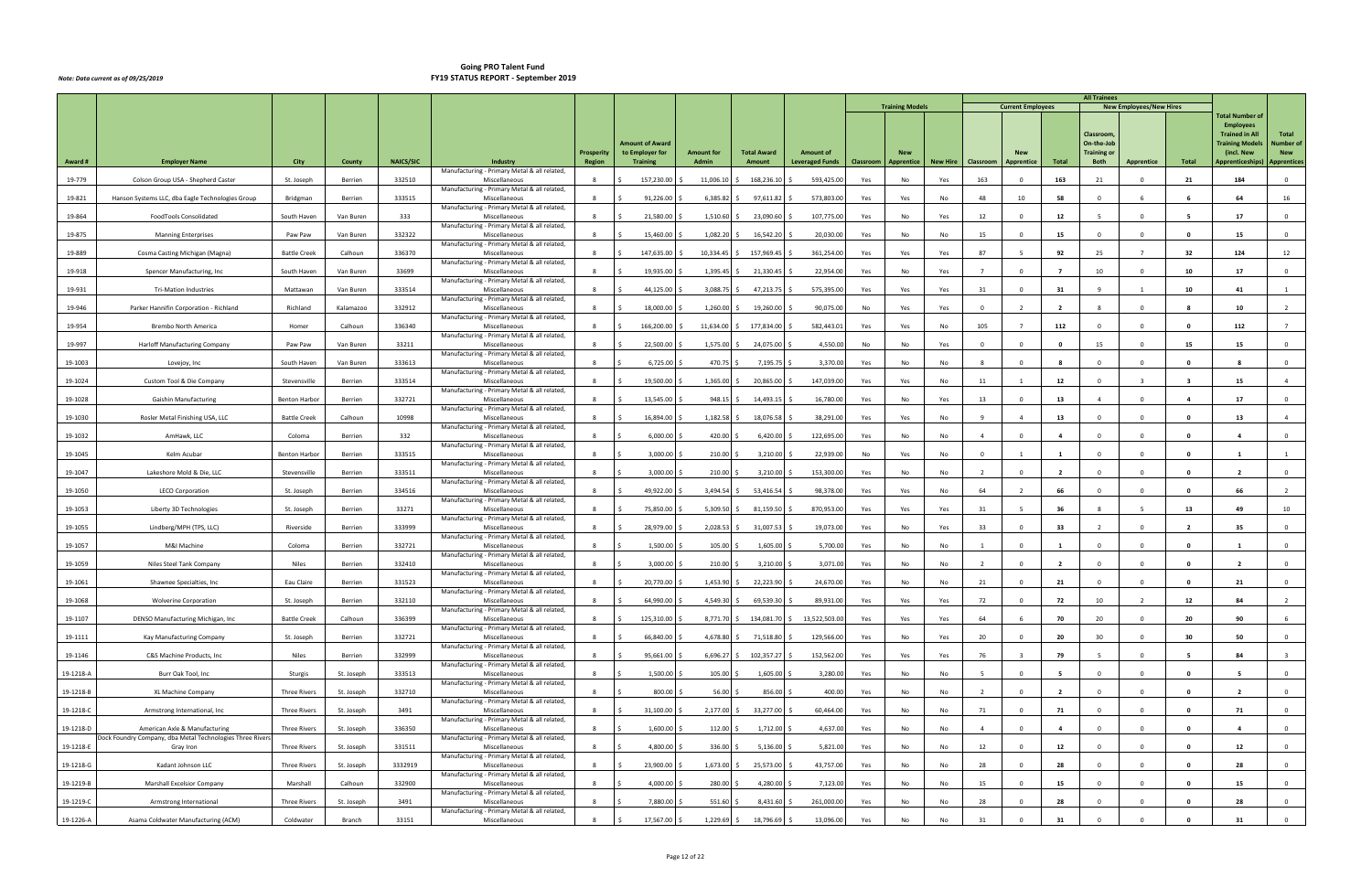|           |                                       |              |           |                  |                                                               |                   |                                           |                   |                    |                        |           | <b>Training Models</b> |          |                         | <b>Current Employees</b> |                         | <b>All Trainees</b>              | <b>New Employees/New Hires</b> |                         |                                           |                                |
|-----------|---------------------------------------|--------------|-----------|------------------|---------------------------------------------------------------|-------------------|-------------------------------------------|-------------------|--------------------|------------------------|-----------|------------------------|----------|-------------------------|--------------------------|-------------------------|----------------------------------|--------------------------------|-------------------------|-------------------------------------------|--------------------------------|
|           |                                       |              |           |                  |                                                               |                   |                                           |                   |                    |                        |           |                        |          |                         |                          |                         |                                  |                                |                         | <b>Total Number of</b>                    |                                |
|           |                                       |              |           |                  |                                                               |                   |                                           |                   |                    |                        |           |                        |          |                         |                          |                         | Classroom                        |                                |                         | <b>Employees</b><br><b>Trained in All</b> | Total                          |
|           |                                       |              |           |                  |                                                               | <b>Prosperity</b> | <b>Amount of Award</b><br>to Employer for | <b>Amount for</b> | <b>Total Award</b> | <b>Amount of</b>       |           | <b>New</b>             |          |                         |                          |                         | On-the-Job<br><b>Training or</b> |                                |                         | <b>Training Models</b><br>(incl. New      | <b>Number of</b><br><b>New</b> |
| Award #   | <b>Employer Name</b>                  | City         | County    | <b>NAICS/SIC</b> | Industry<br>Manufacturing - Primary Metal & all related,      | Region            | <b>Training</b>                           | Admin             | Amount             | <b>Leveraged Funds</b> | Classroom | Apprentice             | New Hire | Classroom               | <b>Apprentice</b>        | Total                   | <b>Both</b>                      | <b>Apprentice</b>              | Total                   | Apprenticeships)                          | <b>Apprentices</b>             |
| 19-1226-B | Douglas Autotech Corporation          | Bronson      | Branch    | 336330           | Miscellaneous                                                 |                   | 5,900.00                                  | 413.00            | 6,313.00           | 8,196.00               | Yes       | No                     | No       | 10                      |                          | 10                      |                                  |                                |                         | 10                                        | $\mathbf 0$                    |
| 19-1226-C | Marshall Excelsior Company            | Marshall     | Calhoun   | 332900           | Manufacturing - Primary Metal & all related<br>Miscellaneous  | 8                 | 12,800.00                                 | 896.00            | 13,696.00          | 22,500.00              | Yes       | No                     | No       | 22                      | - 0                      | 22                      | $\Omega$                         | $\Omega$                       | 0                       | 22                                        | $\mathbf 0$                    |
| 19-1226-D | Real Alloy Coldwater                  | Coldwater    | Branch    | 331314           | Manufacturing - Primary Metal & all related,<br>Miscellaneous | 8                 | 8,232.00                                  | 576.24            | 8,808.24           | 14,425.00              | Yes       | No                     | No       | 17                      | $\Omega$                 | 17                      | $\Omega$                         | $\Omega$                       | - 0                     | 17                                        | $\mathbf 0$                    |
| 19-1226-E | Schmitz, LLC                          | Coldwater    | Branch    | 36125            | Manufacturing - Primary Metal & all related,<br>Miscellaneous | 8                 | 2,109.00                                  | 147.63            | 2,256.63           | 1,699.00               | Yes       | No                     | No       | $\overline{a}$          | $\Omega$                 | -4                      |                                  | $\Omega$                       | - 0                     |                                           | $\mathbf 0$                    |
| $19-2$    | K Tool, LLC                           | Lambertville | Monroe    | 333514           | Manufacturing - Primary Metal & all related,<br>Miscellaneous | 9                 | 1,800.00                                  | 126.00            | 1,926.00           | 8,236.05               | Yes       | No                     | No       | $\overline{2}$          | $\Omega$                 | $\overline{2}$          | $\Omega$                         | $\Omega$                       | - 0                     | $\overline{2}$                            | $\mathbf 0$                    |
| 19-260    | Fluid Equipment Development Company   | Monroe       | Monroe    | 333911           | Manufacturing - Primary Metal & all related,<br>Miscellaneous | 9                 | 25,580.00                                 | 1,790.60          | 27,370.60          | 31,311.00              | Yes       | No                     | No       | 27                      | $^{\circ}$               | 27                      | $\Omega$                         | $\Omega$                       | 0                       | 27                                        | $\overline{0}$                 |
| 19-281    | Premier Industries Corporation        | Monroe       | Monroe    | 3599             | Manufacturing - Primary Metal & all related,<br>Miscellaneous | 9                 | 4,462.00                                  | 312.34            | 4,774.34           | 1,323.00               | Yes       | No                     | No       | $\overline{4}$          | $\Omega$                 | $\mathbf{A}$            |                                  | $\Omega$                       | - 0                     |                                           | $\mathbf 0$                    |
| 19-321    |                                       |              |           | 333000           | Manufacturing - Primary Metal & all related,<br>Miscellaneous |                   | 43,500.00                                 | 3,045.00          | 46,545.00          | 124,603.00             | Yes       | No                     |          | 19                      | $\Omega$                 | 19                      | 10                               | $\Omega$                       | 10                      | 29                                        | $\mathbf 0$                    |
|           | <b>TTG Automation</b>                 | Temperance   | Monroe    |                  | Manufacturing - Primary Metal & all related,                  |                   |                                           |                   |                    |                        |           |                        | Yes      |                         |                          |                         |                                  |                                |                         |                                           |                                |
| 19-331    | Mountain Machine                      | Belleville   | Washtenaw | 332710           | Miscellaneous<br>Manufacturing - Primary Metal & all related, | 9                 | 3,000.00                                  | $210.00$ \$       | 3,210.00           | 26,020.00              | Yes       | No                     | No       | $\overline{2}$          | $\Omega$                 | $\overline{2}$          | $\Omega$                         | $\Omega$                       | 0                       | $\overline{2}$                            | $\overline{0}$                 |
| 19-392    | DURA GAS Milan Metal Systems          | Milan        | Monroe    | 33299            | Miscellaneous<br>Manufacturing - Primary Metal & all related, | 9                 | 18,719.00                                 | 1,310.33          | 20,029.33          | 62,268.61              | Yes       | Yes                    | Yes      | 36                      |                          | 37                      |                                  | $\Omega$                       | $\overline{\mathbf{3}}$ | 40                                        | 1                              |
| 19-637    | Akervall Technologies, Inc            | Saline       | Washtenaw | 339920           | Miscellaneous<br>Manufacturing - Primary Metal & all related, | 9                 | 13,820.00                                 | 967.40            | 14,787.40          | 13,716.00              | Yes       | No                     | No       | 12                      | $\Omega$                 | 12                      | $\Omega$                         | $\Omega$                       | - 0                     | 12                                        | $\mathbf 0$                    |
| 19-670    | CEI Composite Materials, LLC          | Manchester   | Washtenaw | 332323           | Miscellaneous<br>Manufacturing - Primary Metal & all related, |                   | 39,200.00                                 | 2,744.00          | 41,944.00          | 811,733.00             | Yes       | No                     | Yes      | 29                      | $\Omega$                 | 29                      |                                  | $\Omega$                       |                         | 35                                        | $\mathbf 0$                    |
| 19-676    | ePack, Inc                            | Ann Arbor    | Washtenaw | 334413           | Miscellaneous<br>Manufacturing - Primary Metal & all related, | 9                 | 11,210.00                                 | 784.70            | 11,994.70          | 9,891.00               | Yes       | No                     | No       | - 9                     | $\Omega$                 | -9                      | $\Omega$                         | $\Omega$                       | - 0                     | -9                                        | $\mathbf 0$                    |
| 19-682    | Gudel, Inc                            | Ann Arbor    | Washtenaw | 333999           | Miscellaneous                                                 | 9                 | 4,495.00                                  | 314.65            | 4,809.65           | 5,225.00               | Yes       | No                     | No       | $\overline{\mathbf{3}}$ | $^{\circ}$               | $\overline{\mathbf{3}}$ | $\mathbf{0}$                     | $\Omega$                       | $\mathbf{0}$            | $\overline{\mathbf{3}}$                   | $\overline{0}$                 |
| 19-683    | <b>TWB Company</b>                    | Monroe       | Monroe    | 333992           | Manufacturing - Primary Metal & all related,<br>Miscellaneous | 9                 | 53,210.00                                 | 3,724.70 \$       | 56,934.70          | 87,772.00              | Yes       | Yes                    | No       | 38                      |                          | 40                      |                                  |                                |                         | 42                                        | $\overline{4}$                 |
| 19-689    | Kyocera Unimerco Tooling Inc          | Saline       | Washtenaw | 333515           | Manufacturing - Primary Metal & all related,<br>Miscellaneous | q                 | 51,000.00                                 | 3,570.00          | 54,570.00          | 117,967.00             | Yes       | No                     | No       | 34                      | $\Omega$                 | 34                      | $\Omega$                         | $\Omega$                       | 0                       | 34                                        | $\mathbf 0$                    |
| 19-804    | Ventower Industries                   | Monroe       | Monroe    | 332312           | Manufacturing - Primary Metal & all related,<br>Miscellaneous | 9                 | 99,200.00                                 | 6,944.00          | 106,144.00         | 214,545.00             | Yes       | Yes                    | Yes      | 45                      | $\Omega$                 | 45                      | 30                               | $\mathbf{R}$                   | 33                      | 78                                        |                                |
| 19-923    | Leon Hand-Crafted Speakers, Inc       | Ann Arbor    | Washtenaw | 3343             | Manufacturing - Primary Metal & all related,<br>Miscellaneous | q                 | 26,410.00                                 | 1,848.70          | 28,258.70          | 61,256.00              | Yes       | No                     | Yes      | 18                      | $\Omega$                 | 18                      | $\overline{a}$                   | $\Omega$                       | $\overline{a}$          | 22                                        | $\mathbf 0$                    |
| 19-924    | Logic Quantum LLC                     | Ann Arbor    | Washtenaw | 334614           | Manufacturing - Primary Metal & all related,<br>Miscellaneous | 9                 | 3,370.00                                  | 235.90            | 3,605.90           | 2,204.00               | Yes       | No                     | No       | $\mathbf{R}$            | $\Omega$                 |                         | $\Omega$                         | $\Omega$                       | $\mathbf{0}$            |                                           | $\mathbf{0}$                   |
| 19-929    | Navitas Advanced Solutions Group, LLC | Ann Arbor    | Washtenaw | 335911           | Manufacturing - Primary Metal & all related,<br>Miscellaneous | 9                 | 60,475.00                                 | 4,233.25          | 64,708.25          | 59,622.00              | Yes       | No                     | No       | 46                      | $\Omega$                 | 46                      | $\Omega$                         | $\Omega$                       | 0                       | 46                                        | $\mathbf 0$                    |
| 19-934    | Sensors, Inc.                         | Saline       | Washtenaw | 334516           | Manufacturing - Primary Metal & all related,<br>Miscellaneous | 9                 | 24,643.00                                 | $1,725.01$ \$     | 26,368.01          | 25,841.00              | Yes       | No                     | Yes      | 19                      | $\Omega$                 | 19                      |                                  | $\Omega$                       |                         | 20                                        | $\mathbf{0}$                   |
|           |                                       |              |           |                  | Manufacturing - Primary Metal & all related                   | 9                 | 17,850.00                                 | 1,249.50          |                    |                        |           | No                     |          | 15                      | $\Omega$                 | 15                      |                                  | $\Omega$                       |                         | 15                                        | $\mathbf 0$                    |
| 19-942    | Zero Hour Parts (Spot Design)         | Ann Arbor    | Washtenaw | 332710           | Miscellaneous<br>Manufacturing - Primary Metal & all related, |                   |                                           |                   | 19,099.50          | 15,201.00              | Yes       |                        | No       |                         |                          |                         |                                  |                                |                         |                                           |                                |
| 19-949    | American Tooling Center, Inc          | Grass Lake   | Jackson   | 336370           | Miscellaneous<br>Manufacturing - Primary Metal & all related, | 9                 | 146,959.00                                | $10,287.13$ \$    | 157,246.13         | 501,571.00             | Yes       | Yes                    | Yes      | 69                      |                          | 77                      | 25                               | $\Omega$                       | 25                      | 102                                       | 8                              |
| 19-959    | Caster Concepts, Inc                  | Albion       | Jackson   | 331221           | Miscellaneous<br>Manufacturing - Primary Metal & all related, | 9                 | 32,510.00                                 | 2,275.70 \$       | 34,785.70          | 99,503.49              | Yes       | Yes                    | No       | 19                      |                          | 21                      | $\Omega$                         | $\overline{0}$                 | $\mathbf{0}$            | 21                                        | $\overline{2}$                 |
| 19-964    | Crankshaft Machine Group              | Jackson      | Jackson   | 333517           | Miscellaneous<br>Manufacturing - Primary Metal & all related, | 9                 | 13,380.00                                 | 936.60 \$         | 14,316.60          | 1,318,415.00           | Yes       | Yes                    | No       |                         |                          | -8                      | $\Omega$                         | $\Omega$                       | $\Omega$                | $\mathbf{R}$                              | 1                              |
| 19-968    | Diversified Precision Products, Inc.  | Spring Arbor | Jackson   | 333515           | Miscellaneous<br>Manufacturing - Primary Metal & all related, | $\mathbf{q}$      | 14,410.00                                 | $1,008.70$ \$     | 15,418.70          | 179,218.00             | Yes       | No                     | No       | 11                      | $\Omega$                 | 11                      |                                  | $\Omega$                       | - 0                     | 11                                        | $\overline{0}$                 |
| 19-975    | Great Lakes Industry, Inc             | Jackson      | Jackson   | 333613           | Miscellaneous<br>Manufacturing - Primary Metal & all related, | 9                 | 35,350.00                                 | 2,474.50 \$       | 37,824.50          | 57,771.00              | Yes       | Yes                    | Yes      | 20                      |                          | 21                      | 8                                | $\Omega$                       | -8                      | 29                                        | 1                              |
| 19-979    | Industrial Steel Treating, Co         | Jackson      | Jackson   | 332811           | Miscellaneous<br>Manufacturing - Primary Metal & all related, | 9                 | 31,905.00                                 | 2,233.35 \$       | 34,138.35          | 191,861.20             | Yes       | Yes                    | Yes      | 15                      |                          | 16                      | - 5                              | $\Omega$                       |                         | 21                                        | <b>1</b>                       |
| 19-987    | Martinrea International, Inc          | Manchester   | Washtenaw | 336340           | Miscellaneous                                                 | 9                 | 130,190.00                                | $9,113.30$ \$     | 139,303.30         | 130,755.00             | Yes       | Yes                    | No       | 55                      | $\Omega$                 | 55                      | $\Omega$                         | $\overline{3}$                 | -3                      | 58                                        | $\overline{\mathbf{3}}$        |
| 19-998    | Northwest Tool & Machine              | Jackson      | Jackson   | 333514           | Manufacturing - Primary Metal & all related,<br>Miscellaneous | 9                 | 8,250.00                                  | 577.50 \$         | 8,827.50           | 5,994.00               | Yes       | No                     | No       | - 9                     | $^{\circ}$               | 9                       | $\overline{\mathbf{0}}$          | $\Omega$                       | $\mathbf{0}$            | 9                                         | $\overline{0}$                 |
| 19-1000   | PDF MFG, Inc                          | Grass Lake   | Jackson   | 333514           | Manufacturing - Primary Metal & all related,<br>Miscellaneous | 9                 | 1,500.00                                  | $105.00$ \$       | 1,605.00           | 1,231.00               | Yes       | No                     | No       |                         | $\overline{0}$           | <b>1</b>                | $\overline{0}$                   | $\overline{0}$                 | 0                       | 1                                         | $\overline{0}$                 |
| 19-1005   | Technique, Inc                        | Jackson      | Jackson   | 332119           | Manufacturing - Primary Metal & all related,<br>Miscellaneous | 9                 | 72,230.00                                 | 5,056.10          | 77,286.10          | 227,722.00             | Yes       | Yes                    | Yes      | 51                      |                          | 55                      | 15                               | $\overline{2}$                 | 17                      | 72                                        | 6                              |
| 19-1008   | <b>Total Source Manufacturing</b>     | Jackson      | Jackson   | 332710           | Manufacturing - Primary Metal & all related,<br>Miscellaneous | 9                 | 9,060.00                                  | $634.20$ \$       | 9,694.20           | 6,525.59               | Yes       | No                     | No       |                         | $\Omega$                 | $\overline{7}$          | $\Omega$                         | $\Omega$                       | 0                       | $\overline{7}$                            | $\overline{0}$                 |
| 19-1017   | American Axle & Manufacturing         | Litchfield   | Hillsdale | 336300           | Manufacturing - Primary Metal & all related,<br>Miscellaneous | 9                 | 11,985.00                                 | 838.95 \$         | 12,823.95          | 33,295.09              | Yes       | No                     | Yes      | - 5                     | $\Omega$                 | 5                       | $\overline{\mathbf{3}}$          | $\mathbf{0}$                   | $\overline{\mathbf{3}}$ | 8                                         | $\overline{0}$                 |
| 19-1021   | Martinrea International-Jonesville    | Jonesville   | Hillsdale | 336111           | Manufacturing - Primary Metal & all related,<br>Miscellaneous | 9                 | 45,090.00                                 | $3,156.30$ \$     | 48,246.30          | 485,957.00             | Yes       | Yes                    | Yes      | 10                      |                          | 15                      | 10                               | $\Omega$                       | 10                      | 25                                        | 5                              |
| 19-1022   | Paragon Metals, Inc                   | Hillsdale    | Hillsdale | 336350           | Manufacturing - Primary Metal & all related,<br>Miscellaneous | 9                 | 91,750.00<br>- S                          | $6,422.50$ \$     | 98,172.50          | 99,811.00              | Yes       | No                     | Yes      | 57                      | $\Omega$                 | 57                      | 20                               | $\Omega$                       | 20                      | 77                                        | $\overline{0}$                 |
|           |                                       |              |           |                  |                                                               |                   |                                           |                   |                    |                        |           |                        |          |                         |                          |                         |                                  |                                |                         |                                           |                                |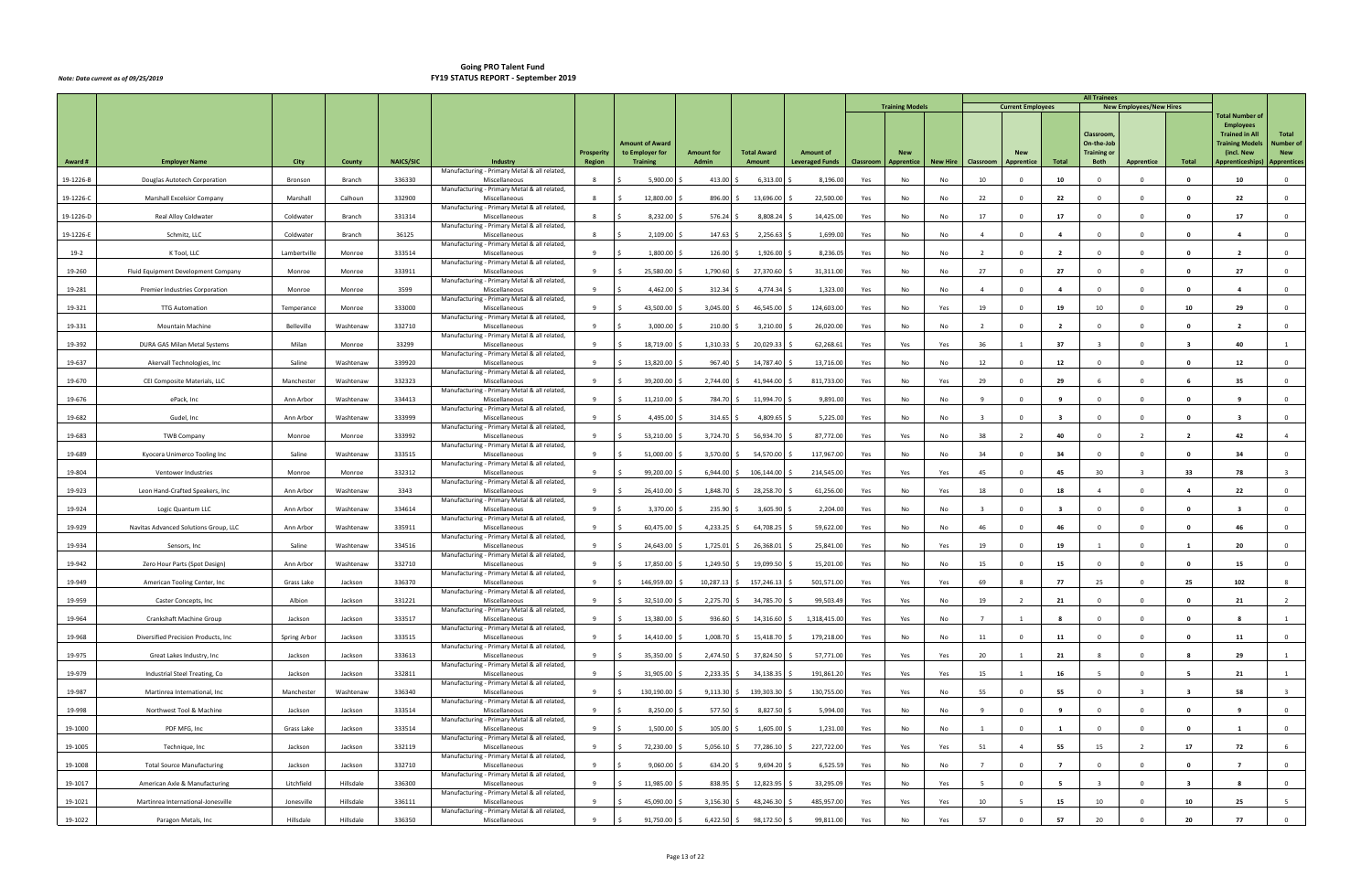|         |                                                                                        |                         |            |                  |                                                               |                   |                                           |                   |                        |                        |           | <b>Training Models</b> |          |                         | <b>Current Employees</b> |                | <b>All Trainees</b>              | <b>New Employees/New Hires</b> |                         |                                           |                         |
|---------|----------------------------------------------------------------------------------------|-------------------------|------------|------------------|---------------------------------------------------------------|-------------------|-------------------------------------------|-------------------|------------------------|------------------------|-----------|------------------------|----------|-------------------------|--------------------------|----------------|----------------------------------|--------------------------------|-------------------------|-------------------------------------------|-------------------------|
|         |                                                                                        |                         |            |                  |                                                               |                   |                                           |                   |                        |                        |           |                        |          |                         |                          |                |                                  |                                |                         | <b>Total Number of</b>                    |                         |
|         |                                                                                        |                         |            |                  |                                                               |                   |                                           |                   |                        |                        |           |                        |          |                         |                          |                | Classroom                        |                                |                         | <b>Employees</b><br><b>Trained in All</b> | Total                   |
|         |                                                                                        |                         |            |                  |                                                               | <b>Prosperity</b> | <b>Amount of Award</b><br>to Employer for | <b>Amount for</b> | <b>Total Award</b>     | <b>Amount of</b>       |           | <b>New</b>             |          |                         |                          |                | On-the-Job<br><b>Training or</b> |                                |                         | <b>Training Models</b><br>(incl. New      | Number of<br><b>New</b> |
| Award # | <b>Employer Name</b>                                                                   | City                    | County     | <b>NAICS/SIC</b> | Industry<br>Manufacturing - Primary Metal & all related,      | Region            | <b>Training</b>                           | Admin             | Amount                 | <b>Leveraged Funds</b> | Classroom | Apprentice             | New Hire | Classroom               | <b>Apprentice</b>        | Total          | <b>Both</b>                      | <b>Apprentice</b>              | Total                   | Apprenticeships)   Apprentices            |                         |
| 19-1066 | Rex Materials, Inc                                                                     | Howell                  | Livingston | 339999           | Miscellaneous                                                 |                   | 2,895.00                                  | 202.65            | 3,097.65               | 4,082.92               | Yes       | No                     | No       |                         | $\Omega$                 |                |                                  |                                |                         |                                           | $\mathbf{0}$            |
| 19-1100 | Unified Industries, Inc                                                                | Howell                  | Livingston | 333923           | Manufacturing - Primary Metal & all related<br>Miscellaneous  | -9                | 9,765.00                                  | 683.55            | 10,448.55              | 13,703.00              | Yes       | No                     | No       | -8                      | $\Omega$                 | - 8            | $\Omega$                         | $\Omega$                       | $\mathbf{0}$            |                                           | $\mathbf 0$             |
| 19-1106 | Madison Street Holdings LLC, dba AGET Manufacturing<br>Company                         | Adrian                  | Lenawee    | 333413           | Manufacturing - Primary Metal & all related,<br>Miscellaneous | -9                | 11,899.00                                 | 832.93            | 12,731.93              | 9,023.00               | Yes       | No                     | No       | 14                      | $\Omega$                 | 14             | $\Omega$                         | $\Omega$                       | $\mathbf{0}$            | 14                                        | $\mathbf 0$             |
| 19-1112 | ididit, LLC                                                                            | Tecumseh                | Lenawee    | 3714             | Manufacturing - Primary Metal & all related,<br>Miscellaneous | 9                 | 7,500.00                                  | 525.00            | 8,025.00               | 67,414.29              | No        | Yes                    | Yes      | $\Omega$                |                          | - 1            |                                  | $\Omega$                       |                         |                                           | 1                       |
| 19-8    | TK Mold & Engineering, Inc                                                             | Romeo                   | Macomb     | 333511           | Manufacturing - Primary Metal & all related,<br>Miscellaneous | 10                | 24,288.00                                 | $1,700.16$ \$     | 25,988.16              | 130,511.04             | Yes       | No                     | No       | 20                      | $\Omega$                 | 20             | $\Omega$                         | $\Omega$                       | - 0                     | 20                                        | $\mathbf 0$             |
| 19-9    | Acorn Stamping, Inc                                                                    | Oxford                  | Oakland    | 332119           | Manufacturing - Primary Metal & all related,<br>Miscellaneous | 10                | 3,000.00                                  | $210.00$ \$       | 3,210.00               | 7,480.00               | No        | Yes                    | No       | $\Omega$                | -1                       | $\mathbf{1}$   | $\Omega$                         | $\Omega$                       | $\mathbf{0}$            | -1                                        | 1                       |
|         |                                                                                        |                         |            |                  | Manufacturing - Primary Metal & all related,                  |                   |                                           |                   |                        |                        |           |                        |          |                         |                          |                |                                  |                                |                         |                                           |                         |
| 19-13   | Orlandi Gear Company, Inc<br>General Motors LLC (MFG Labor Relations, Global Technical | Fraser                  | Macomb     | 333612           | Miscellaneous<br>Manufacturing - Primary Metal & all related, | 10                | 22,500.00                                 | 1,575.00          | 24,075.00              | 105,023.00             | Yes       | Yes                    | No       |                         |                          | $\mathbf{A}$   |                                  | -5                             |                         |                                           |                         |
| 19-22   | Center)                                                                                | Warren                  | Macomb     | 336111           | Miscellaneous<br>Manufacturing - Primary Metal & all related, | 10                | 87,000.00                                 | 6,090.00          | 93,090.00              | 1,567,778.0            | No        | Yes                    | No       | $\Omega$                | 29                       | 29             |                                  | $\Omega$                       |                         | 29                                        | 29                      |
| 19-29   | Sigma International                                                                    | Livonia                 | Wayne      | 336111           | Miscellaneous<br>Manufacturing - Primary Metal & all related, | 10                | 7,699.00                                  | 538.93 \$         | 8,237.93               | 19,798.66              | Yes       | No                     | Yes      |                         | $\Omega$                 | $\overline{7}$ |                                  | $\Omega$                       | -1                      |                                           | $\overline{0}$          |
| 19-31   | Aztec Manufacturing Corporation                                                        | Romulus                 | Wayne      | 336310           | Miscellaneous<br>Manufacturing - Primary Metal & all related, | 10                | 19,460.00                                 | 1,362.20          | 20,822.20              | 59,229.00              | Yes       | No                     | No       | 16                      | $\Omega$                 | 16             | $\Omega$                         | $\Omega$                       | $\mathbf{0}$            | 16                                        | $\mathbf{0}$            |
| 19-43   | ORRI CORPORATION                                                                       | Waterford               | Oakland    | 335931           | Miscellaneous                                                 | 10                | 7,500.00                                  | 525.00            | 8,025.00               | 6,848.00               | Yes       | No                     | Yes      | $\overline{\mathbf{3}}$ | $\Omega$                 | $\mathbf{R}$   |                                  | $\Omega$                       | $\overline{\mathbf{3}}$ |                                           | $\mathbf 0$             |
| 19-46   | Cadillac Products Automotive Company-Troy Plant                                        | Troy                    | Oakland    | 3714/336339      | Manufacturing - Primary Metal & all related,<br>Miscellaneous | 10                | 9,000.00                                  | 630.00            | 9,630.00               | 411,895.00             | Yes       | No                     | No       | 6                       | $\Omega$                 |                | $\Omega$                         | $\Omega$                       | $\mathbf{0}$            |                                           | $\mathbf 0$             |
| 19-50   | <b>INOAC Interior Systems</b>                                                          | <b>Farmington Hills</b> | Oakland    | 336390           | Manufacturing - Primary Metal & all related,<br>Miscellaneous | 10                | 3,000.00                                  | $210.00$ \$       | 3,210.00               | 4,252.00               | Yes       | No                     | No       | $\overline{2}$          | $\Omega$                 | $\overline{2}$ | $\Omega$                         | $\Omega$                       | - 0                     | $\overline{\phantom{a}}$                  | $\mathbf{0}$            |
| 19-60   | FCA, LLC US                                                                            | Auburn Hills            | Oakland    | 336111           | Manufacturing - Primary Metal & all related,<br>Miscellaneous | 10                | 296,367.00                                | 20,745.69         | 317,112.69             | 633,703.00             | Yes       | No                     | Yes      | 211                     | $\mathbf{0}$             | 211            | -6                               | $\Omega$                       |                         | 217                                       | $\overline{0}$          |
| 19-63   | Macauto USA, Inc                                                                       | Troy                    | Oakland    | 3363             | Manufacturing - Primary Metal & all related,<br>Miscellaneous | 10                | 3,000.00                                  | $210.00$ \$       | 3,210.00               | 3,521.00               | Yes       | No                     | No       |                         | $\Omega$                 | $\overline{2}$ |                                  | $\Omega$                       |                         |                                           | $\mathbf 0$             |
| 19-80   | MAG Automotive, LLC                                                                    | <b>Sterling Heights</b> | Macomb     | 333517           | Manufacturing - Primary Metal & all related,<br>Miscellaneous | 10                | 24,810.00                                 | 1,736.70          | 26,546.70              | 116,936.00             | Yes       | Yes                    | No       | 17                      |                          | 18             |                                  | $\Omega$                       | 0                       | 18                                        |                         |
|         |                                                                                        |                         |            |                  | Manufacturing - Primary Metal & all related,                  |                   |                                           |                   |                        |                        |           |                        |          |                         |                          |                |                                  |                                |                         |                                           |                         |
| 19-110  | Horstman, Inc                                                                          | <b>Sterling Heights</b> | Macomb     | 332999           | Miscellaneous<br>Manufacturing - Primary Metal & all related, | 10                | 28,740.00                                 | 2,011.80          | 30,751.80              | 19,934.11              | Yes       | Yes                    | Yes      | $\mathbf{R}$            |                          | 13             |                                  | $\Omega$                       |                         | 21                                        | -5                      |
| 19-132  | Bernal, LLC                                                                            | Rochester Hills         | Oakland    | 333514           | Miscellaneous<br>Manufacturing - Primary Metal & all related, | 10                | 20,740.00                                 | 1,451.80          | 22,191.80              | 427,384.2              | Yes       | No                     | Yes      | 22                      | $\Omega$                 | 22             |                                  | $\Omega$                       | -8                      | 30                                        | $\mathbf 0$             |
| 19-143  | State Building Products, Inc                                                           | Warren                  | Macomb     | 331221           | Miscellaneous<br>Manufacturing - Primary Metal & all related, | 10                | 56,244.00                                 | 3,937.08          | 60,181.08              | 288,178.00             | Yes       | No                     | Yes      | 28                      | $\Omega$                 | 28             | 11                               | $\Omega$                       | 11                      | 39                                        | $\mathbf{0}$            |
| 19-150  | Milco Mfg                                                                              | Warren                  | Macomb     | 336390           | Miscellaneous<br>Manufacturing - Primary Metal & all related, | 10                | 29,075.00                                 | 2,035.25          | 31,110.25              | 71,659.41              | Yes       | No                     | No       | 21                      | $\Omega$                 | 21             | $\Omega$                         | $\Omega$                       | $\mathbf{0}$            | 21                                        | $\overline{0}$          |
| 19-171  | <b>Tower International</b>                                                             | Clinton Township        | Macomb     | 336370           | Miscellaneous<br>Manufacturing - Primary Metal & all related, | 10                | 40,358.00                                 | 2,825.06          | 43,183.06              | 267,632.00             | Yes       | Yes                    | No       | 69                      | -5                       | 74             | $^{\circ}$                       | $\Omega$                       | $\mathbf{0}$            | 74                                        | - 5                     |
| 19-180  | Century Tool and Gage                                                                  | Fenton                  | Oakland    | 333000           | Miscellaneous                                                 | 10                | 52,500.00                                 | 3,675.00          | 56,175.00              | 135,098.00             | Yes       | No                     | Yes      | 25                      | $\Omega$                 | 25             | 10                               | $\Omega$                       | 10                      | 35                                        | $\mathbf 0$             |
| 19-186  | Ultraform Industries                                                                   | Romeo                   | Macomb     | 336370           | Manufacturing - Primary Metal & all related,<br>Miscellaneous | 10                | 25,426.00                                 | 1,779.82 \$       | 27,205.82              | 100,038.00             | Yes       | No                     | Yes      | 16                      | $^{\circ}$               | 16             | - 3                              | $\Omega$                       | 3                       | 19                                        | $\mathbf{0}$            |
| 19-187  | <b>Systematic Manufacturing</b>                                                        | <b>Sterling Heights</b> | Macomb     | 332721           | Manufacturing - Primary Metal & all related,<br>Miscellaneous | 10                | 27,135.00                                 | 1,899.45 \$       | 29,034.45 \$           | 183,373.64             | Yes       | Yes                    | Yes      | 18                      |                          | 21             | $\overline{2}$                   |                                | - 3                     | 24                                        | $\overline{4}$          |
| 19-189  | <b>E&amp;E Manufacturing Company</b>                                                   | Plymouth                | Wayne      | 336370           | Manufacturing - Primary Metal & all related,<br>Miscellaneous | 10                | 105,568.00                                | 7,389.76 \$       | 112,957.76             | 365,054.50             | Yes       | Yes                    | Yes      | 67                      |                          | 69             | 30                               | $\Omega$                       | 30                      | 99                                        | $\overline{2}$          |
| 19-197  | Majestic Industries                                                                    | Macomb                  | Macomb     | 333000           | Manufacturing - Primary Metal & all related,<br>Miscellaneous | 10                | 112,500.00                                |                   | 7,875.00 \$ 120,375.00 | 504,932.00             | Yes       | Yes                    | Yes      | 40                      |                          | 48             | 19                               | $\Omega$                       | 19                      | 67                                        | 8                       |
| 19-206  | Ford Sterling Axle Plant                                                               | <b>Sterling Heights</b> | Macomb     | 336350           | Manufacturing - Primary Metal & all related,<br>Miscellaneous | 10                | 121,116.00                                | 8,478.12 \$       | 129,594.12             | 11,771,220.00          | Yes       | Yes                    | No       | 54                      | 15                       | 69             | $\Omega$                         | $\Omega$                       | $\mathbf{0}$            | 69                                        | 15                      |
|         |                                                                                        |                         | Macomb     | 336350           | Manufacturing - Primary Metal & all related,<br>Miscellaneous | 10                | 86,525.00                                 | $6,056.75$ \$     | 92,581.75              | 1,211,977.3            |           | No                     |          | 24                      | $\Omega$                 | 24             | 39                               | $\Omega$                       | 39                      | 63                                        | $\overline{0}$          |
| 19-216  | Magna Powertrain Sterling Heights (MPTSH)                                              | <b>Sterling Heights</b> |            |                  | Manufacturing - Primary Metal & all related,                  |                   |                                           |                   |                        |                        | Yes       |                        | Yes      |                         |                          |                |                                  |                                |                         |                                           |                         |
| 19-220  | Barron Industries                                                                      | Oxford                  | Oakland    | 331524           | Miscellaneous<br>Manufacturing - Primary Metal & all related, | 10                | 50,700.00                                 | 3,549.00 \$       | 54,249.00              | 43,714.00              | Yes       | No                     | Yes      | 19                      | $\Omega$                 | 19             | 20                               | $\Omega$                       | 20                      | 39                                        | $\overline{0}$          |
| 19-224  | Global Advanced Products, LLC                                                          | Chesterfield            | Macomb     | 33670            | Miscellaneous<br>Manufacturing - Primary Metal & all related, | 10                | 13,000.00                                 | $910.00$ \$       | 13,910.00              | 9,823.00               | No        | No                     | Yes      | $\overline{0}$          | $^{\circ}$               | $\mathbf{0}$   | - 9                              | $\Omega$                       | 9                       | 9                                         | $\overline{0}$          |
| 19-227  | SAMES KREMLIN Inc                                                                      | Plymouth                | Wayne      | 333200           | Miscellaneous<br>Manufacturing - Primary Metal & all related, | 10                | 54,355.00                                 | 3,804.85 \$       | 58,159.85              | 72,011.60              | Yes       | No                     | Yes      | 72                      | $\overline{0}$           | 72             | 6                                | $\overline{0}$                 |                         | 78                                        | $\overline{0}$          |
| 19-239  | M.A.K.S., Inc                                                                          | Troy                    | Oakland    | 334418, 334419   | Miscellaneous<br>Manufacturing - Primary Metal & all related, | 10                | 8,485.00                                  | 593.95            | 9,078.95               | 9,174.00               | No        | No                     | Yes      | $\mathbf 0$             | $\Omega$                 | $\mathbf{0}$   |                                  | $\Omega$                       |                         |                                           | $\overline{0}$          |
| 19-255  | Globe Tech, LLC                                                                        | Plymouth                | Wayne      | 336370           | Miscellaneous<br>Manufacturing - Primary Metal & all related, | 10                | 32,490.00                                 | $2,274.30$ \$     | 34,764.30              | 38,346.08              | Yes       | Yes                    | Yes      | 10                      |                          | 11             | 11                               | $\Omega$                       | 11                      | 22                                        | <sup>1</sup>            |
| 19-257  | Delaco Kasle Processing, LLC                                                           | Woodhaven               | Wayne      | 336211           | Miscellaneous                                                 | 10                | 8,175.00                                  | 572.25 \$         | 8,747.25               | 32,115.00              | Yes       | No                     | No       | 8                       | $\Omega$                 | 8              | $\mathbf 0$                      | $\mathbf{0}$                   | $\mathbf 0$             | 8                                         | $\overline{0}$          |
| 19-259  | <b>Delaco Steel Corporation</b>                                                        | Dearborn                | Wayne      | 331221           | Manufacturing - Primary Metal & all related,<br>Miscellaneous | 10                | 6,825.00                                  | 477.75 \$         | 7,302.75               | 14,813.00              | Yes       | No                     | No       |                         | $\Omega$                 | $\overline{7}$ | $\Omega$                         | $\Omega$                       | $\Omega$                | $\overline{7}$                            | $\overline{0}$          |
| 19-272  | FCA USA LLC Sterling Stamping Plant                                                    | <b>Sterling Heights</b> | Macomb     | 336111           | Manufacturing - Primary Metal & all related,<br>Miscellaneous | 10                | 136,067.00 \$<br>- S                      |                   | 9,524.69 \$ 145,591.69 | 785,002.00             | Yes       | No                     | No       | 106                     | $\Omega$                 | 106            |                                  | $\Omega$                       | - 0                     | 106                                       | $\overline{0}$          |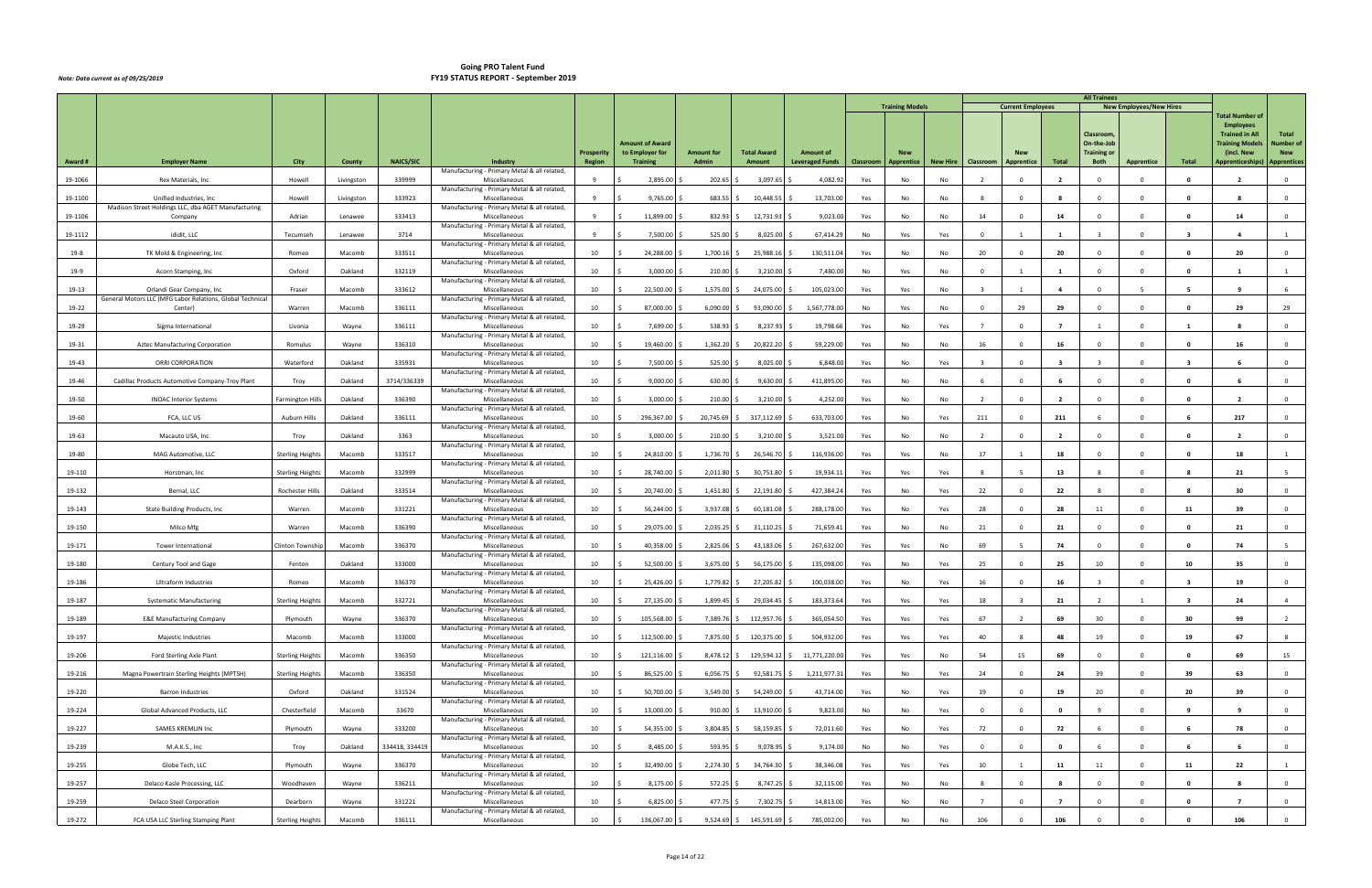|        |                                                      |                         |          |                  |                                                                 |                   |                                           |                   |                    |                        |           | <b>Training Models</b> |                 |                | <b>Current Employees</b> |                         | <b>All Trainees</b>              | <b>New Employees/New Hires</b> |                |                                           |                         |
|--------|------------------------------------------------------|-------------------------|----------|------------------|-----------------------------------------------------------------|-------------------|-------------------------------------------|-------------------|--------------------|------------------------|-----------|------------------------|-----------------|----------------|--------------------------|-------------------------|----------------------------------|--------------------------------|----------------|-------------------------------------------|-------------------------|
|        |                                                      |                         |          |                  |                                                                 |                   |                                           |                   |                    |                        |           |                        |                 |                |                          |                         |                                  |                                |                | <b>Total Number of</b>                    |                         |
|        |                                                      |                         |          |                  |                                                                 |                   |                                           |                   |                    |                        |           |                        |                 |                |                          |                         | Classroom                        |                                |                | <b>Employees</b><br><b>Trained in All</b> | Total                   |
|        |                                                      |                         |          |                  |                                                                 | <b>Prosperity</b> | <b>Amount of Award</b><br>to Employer for | <b>Amount for</b> | <b>Total Award</b> | <b>Amount of</b>       |           | <b>New</b>             |                 |                |                          |                         | On-the-Job<br><b>Training or</b> |                                |                | <b>Training Models</b><br>(incl. New      | Number of<br><b>New</b> |
| Award# | <b>Employer Name</b>                                 | City                    | County   | <b>NAICS/SIC</b> | <b>Industry</b><br>Manufacturing - Primary Metal & all related, | <b>Region</b>     | <b>Training</b>                           | Admin             | Amount             | <b>Leveraged Funds</b> | Classroom | <b>Apprentice</b>      | <b>New Hire</b> | Classroom      | <b>Apprentice</b>        | Total                   | <b>Both</b>                      | <b>Apprentice</b>              | Total          | Apprenticeships)                          | <b>Apprentices</b>      |
| 19-286 | BorgWarner Inc                                       | Auburn Hills            | Oakland  | 336350           | Miscellaneous                                                   | 10                | 163,908.00                                | 11,473.56         | 175,381.56         | 322,716.36             | Yes       | No                     | Yes             | 107            | $\Omega$                 | 107                     | 33                               | $\Omega$                       | 33             | 140                                       | $\Omega$                |
| 19-289 | BorgWarner PDS Livonia                               | Livonia                 | Oakland  | 336350           | Manufacturing - Primary Metal & all related,<br>Miscellaneous   | 10                | 24,000.00                                 | 1,680.00          | 25,680.00          | 18,189.00              | Yes       | No                     | No              | 16             | $\Omega$                 | 16                      | $\Omega$                         | $\Omega$                       | $\mathbf{0}$   | 16                                        | $\overline{0}$          |
| 19-291 | Detroit Edge Tool Company                            | Detroit                 | Wayne    | 333515           | Manufacturing - Primary Metal & all related,<br>Miscellaneous   | 10                | 22,440.00                                 | 1,570.80          | 24,010.80          | 42,980.00              | Yes       | Yes                    | Yes             | 14             |                          | 17                      |                                  | $\Omega$                       |                | 18                                        |                         |
| 19-325 | Prosper-Tech Machine & Tool, LLC                     | Richmond                | Macomb   | 332710           | Manufacturing - Primary Metal & all related,<br>Miscellaneous   | 10                | 9,740.00                                  | 681.80            | 10,421.80          | 48,983.60              | Yes       | Yes                    | No              |                |                          | $\overline{7}$          | $\Omega$                         | $\Omega$                       | $\Omega$       |                                           |                         |
| 19-333 | Eidemiller Precision Maching, Inc.                   | Milford                 | Oakland  | 332710           | Manufacturing - Primary Metal & all related,<br>Miscellaneous   | 10                | 1,600.00                                  | 112.00            | 1,712.00           | 2,190.00               | Yes       | No                     | No              | $\overline{2}$ | $\Omega$                 | $\overline{2}$          | $\Omega$                         | $\Omega$                       | $\mathbf{0}$   |                                           | $\overline{0}$          |
| 19-334 | Schuler Incorporated.                                | Canton                  | Wayne    | 333517           | Manufacturing - Primary Metal & all related,<br>Miscellaneous   | 10                | 53,235.00                                 | 3,726.45          | 56,961.45          | 200,428.21             | Yes       | No                     | No              | 49             | $\Omega$                 | 49                      | $\Omega$                         | $\mathbf{0}$                   | $\mathbf{o}$   | 49                                        | $\overline{0}$          |
|        |                                                      |                         |          |                  | Manufacturing - Primary Metal & all related,                    |                   |                                           |                   |                    |                        |           |                        |                 |                |                          | $\mathbf{q}$            |                                  | $\Omega$                       |                |                                           | $\Omega$                |
| 19-341 | Mektec International Corporation                     | Wixom<br>Commerce       | Houghton | 334412           | Miscellaneous<br>Manufacturing - Primary Metal & all related,   | 10                | 11,655.00                                 | 815.85            | 12,470.85          | 10,397.45              | Yes       | No                     | No              |                | $\Omega$                 |                         |                                  |                                | $\Omega$       |                                           |                         |
| 19-353 | <b>Special Tooling Services</b>                      | Township                | Oakland  | 333517           | Miscellaneous<br>Manufacturing - Primary Metal & all related,   | 10                | 3,000.00                                  | 210.00            | 3,210.00           | 36,345.00              | No        | Yes                    | No              | $\Omega$       |                          | $\blacksquare$          | $\Omega$                         | $\Omega$                       | - 0            |                                           |                         |
| 19-360 | JC Gibbons Manufacturing, Inc                        | Livonia                 | Wayne    | 332721           | Miscellaneous<br>Manufacturing - Primary Metal & all related,   | 10                | 15,131.00                                 | 1,059.17          | 16,190.17          | 18,640.59              | Yes       | No                     | No              | 16             | $\Omega$                 | 16                      | $\Omega$                         | $\Omega$                       | $\mathbf{0}$   | 16                                        | $\overline{0}$          |
| 19-362 | Talent industries Inc                                | Redford                 | Wayne    | 332710           | Miscellaneous<br>Manufacturing - Primary Metal & all related,   | 10                | 844.00                                    | 59.08             | 903.08             | 1,697.05               | Yes       | No                     | No              | $\overline{1}$ | $\Omega$                 | 1                       | $\Omega$                         | $\Omega$                       | $\mathbf{0}$   | 1                                         | $\overline{0}$          |
| 19-385 | Minth North America                                  | Wixom                   | Oakland  | 336370           | Miscellaneous<br>Manufacturing - Primary Metal & all related,   | 10                | 37,453.00                                 | 2,621.71          | 40,074.71          | 61,262.00              | Yes       | No                     | No              | 31             | $\Omega$                 | 31                      | $\Omega$                         | $\Omega$                       | $\Omega$       | 31                                        | $\Omega$                |
| 19-393 | United Machining, Inc (a Wescast Company)            | <b>Sterling Heights</b> | Macomb   | 333              | Miscellaneous                                                   | 10                | 28,605.00                                 | 2,002.35          | 30,607.35          | 119,869.00             | Yes       | Yes                    | No              | 18             | $\Omega$                 | 18                      | $\Omega$                         |                                | -1             | 19                                        |                         |
| 19-410 | Detroit Thermal Systems, LLC                         | Romulus                 | Wayne    | 3714             | Manufacturing - Primary Metal & all related,<br>Miscellaneous   | 10                | 36,080.00                                 | 2,525.60          | 38,605.60          | 120,617.00             | Yes       | No                     | Yes             | 21             | $\Omega$                 | 21                      | $\overline{4}$                   | $\mathbf{0}$                   | $\overline{a}$ | 25                                        | $\overline{0}$          |
| 19-418 | Preh, Inc                                            | Novi                    | Oakland  | 336320           | Manufacturing - Primary Metal & all related,<br>Miscellaneous   | 10                | 33,675.00                                 | 2,357.25          | 36,032.25          | 38,738.59              | Yes       | No                     | No              | 25             | $\overline{0}$           | 25                      | $\overline{0}$                   | $\overline{0}$                 | 0              | 25                                        | $\overline{0}$          |
| 19-443 | Eaton Steel Bar Company Inc                          | Oak Park                | Oakland  | 331110           | Manufacturing - Primary Metal & all related,<br>Miscellaneous   | 10                | 18,000.00                                 | 1,260.00          | 19,260.00          | 45,520.00              | Yes       | No                     | No              | 12             | $\Omega$                 | 12                      | $\Omega$                         | $\Omega$                       | 0              | 12                                        | $\overline{0}$          |
| 19-445 | <b>Industrial Automation LLC</b>                     | Rochester Hills         | Oakland  | 332710           | Manufacturing - Primary Metal & all related,<br>Miscellaneous   | 10                | 13,500.00                                 | 945.00            | 14,445.00          | 20,404.00              | Yes       | No                     | Yes             |                | $\Omega$                 | $\overline{\mathbf{3}}$ |                                  | $\Omega$                       | -6             |                                           | $\Omega$                |
| 19-450 | L&W Engineering (Axis Plant)                         | Dundee                  | Monroe   | 336370           | Manufacturing - Primary Metal & all related,<br>Miscellaneous   | 10                | 10,533.00                                 | 737.31 \$         | 11,270.31          | 33,119.00              | Yes       | Yes                    | No              | $\mathbf{R}$   | $\Omega$                 | $\overline{\mathbf{3}}$ | $\Omega$                         | $\mathbf{3}$                   | 3              |                                           |                         |
| 19-477 | Ford Motor Company Van Dyke Plant                    | <b>Sterling Heights</b> | Macomb   | 336350           | Manufacturing - Primary Metal & all related,<br>Miscellaneous   | 10                | 171,090.00                                | 11,976.30         | 183,066.30         | 16,905,534.00          | Yes       | Yes                    | No              | 65             | 36                       | 101                     | $\Omega$                         | $\Omega$                       | $\mathbf{0}$   | 101                                       | 36                      |
| 19-491 | <b>Tecla Company</b>                                 | Walled Lake             | Oakland  | 332212           | Manufacturing - Primary Metal & all related,<br>Miscellaneous   | 10                | 23,100.00                                 | 1,617.00          | 24,717.00          | 73,445.00              | Yes       | No                     | Yes             | 22             | $\Omega$                 | 22                      | $\overline{a}$                   | $\Omega$                       | $\overline{a}$ | 26                                        | $\overline{0}$          |
| 19-496 | Orion Measurement Solutions, Inc.                    | Auburn Hills            | Oakland  | 334515           | Manufacturing - Primary Metal & all related,<br>Miscellaneous   | 10                | 9,440.00                                  | 660.80            | 10,100.80          | 12,151.00              | Yes       | No                     | No              | 10             | $\Omega$                 | 10                      | $\Omega$                         | $\Omega$                       | $\mathbf 0$    | 10                                        | $\overline{0}$          |
| 19-497 |                                                      |                         |          |                  | Manufacturing - Primary Metal & all related,                    | 10                |                                           |                   |                    |                        |           |                        |                 |                | $\Omega$                 |                         |                                  | $^{\circ}$                     |                |                                           | $\overline{0}$          |
|        | Overhead Conveyor Company                            | Ferndale                | Oakland  | 333922           | Miscellaneous<br>Manufacturing - Primary Metal & all related,   |                   | 14,790.00                                 | 1,035.30          | 15,825.30          | 13,972.00              | Yes       | No                     | No              | 10             |                          | 10                      | $\mathbf{0}$                     |                                | $\mathbf 0$    | 10                                        |                         |
| 19-514 | <b>HBPO North America</b>                            | Troy                    | Oakland  | 336211           | Miscellaneous<br>Manufacturing - Primary Metal & all related,   | 10                | 9,000.00                                  | 630.00            | 9,630.00           | 8,314.00               | Yes       | No                     | No              |                | $\Omega$                 |                         | $\Omega$                         | $\Omega$                       | 0              |                                           | $\Omega$                |
| 19-526 | NOG Heller                                           | Milford                 | Oakland  | 336399           | Miscellaneous<br>Manufacturing - Primary Metal & all related,   | 10                | 22,378.00<br>S.                           | $1,566.46$ \$     | 23,944.46          | 56,423.46              | Yes       | No                     | No              | 16             | $\Omega$                 | 16                      | $\overline{0}$                   | $\mathbf{0}$                   | $\mathbf{o}$   | 16                                        | $\overline{0}$          |
| 19-555 | Shannon Precision Fastener LLC - Distribution Center | Madison Heights         | Oakland  | 339900           | Miscellaneous<br>Manufacturing - Primary Metal & all related,   | 10                | 8,000.00                                  | 560.00 \$         | 8,560.00 \$        | 8,324.00               | Yes       | No                     | No              |                | $\Omega$                 | $\overline{7}$          | $\Omega$                         | $\mathbf{0}$                   | $\mathbf 0$    | 7                                         | $\overline{0}$          |
| 19-556 | Shannon Precision Fastener LLC - Plant 1             | Madison Heights         | Oakland  | 339900           | Miscellaneous<br>Manufacturing - Primary Metal & all related,   | 10                | 5,917.00                                  | $414.19$ \$       | 6,331.19           | 5,480.00               | Yes       | No                     | No              | - 5            | $\Omega$                 | 5                       | $\Omega$                         | $\Omega$                       | $\mathbf{0}$   | -5                                        | $\overline{0}$          |
| 19-559 | Shelby Foam Systems (Magna Seating)                  | Shelby Township         | Macomb   | 336360           | Miscellaneous<br>Manufacturing - Primary Metal & all related,   | 10                | 42,485.00                                 | $2,973.95$ \$     | 45,458.95          | 80,618.00              | Yes       | Yes                    | Yes             | 14             |                          | 15                      | 13                               | $\Omega$                       | 13             | 28                                        |                         |
| 19-565 | The Oakwood Group                                    | Taylor                  | Wayne    | 332              | Miscellaneous                                                   | 10                | 26,175.00                                 | $1,832.25$ \$     | 28,007.25          | 68,335.00              | Yes       | Yes                    | Yes             | 16             |                          | 17                      | $\overline{4}$                   | $\overline{1}$                 | - 5            | 22                                        | $\overline{2}$          |
| 19-566 | YAPP USA                                             | Troy                    | Oakland  | 36219            | Manufacturing - Primary Metal & all related,<br>Miscellaneous   | 10                | 22,895.00                                 | 1,602.65          | 24,497.65          | 29,037.00              | Yes       | No                     | No              | 27             | $\Omega$                 | 27                      | $\overline{0}$                   | $\Omega$                       | $\mathbf{0}$   | 27                                        | $\mathbf 0$             |
| 19-576 | 4M Industries, Inc.                                  | Livonia                 | Wayne    | 332710           | Manufacturing - Primary Metal & all related,<br>Miscellaneous   | 10                | 16,821.00                                 | $1,177.47$ \$     | 17,998.47          | 22,800.00              | Yes       | No                     | No              | 33             | $\Omega$                 | 33                      | $\Omega$                         | $\Omega$                       | $\Omega$       | 33                                        | $\overline{0}$          |
| 19-591 | Intra Corporation                                    | Westland                | Wayne    | 333514           | Manufacturing - Primary Metal & all related,<br>Miscellaneous   | 10                | 29,470.00<br>S.                           | 2,062.90 \$       | 31,532.90          | 62,095.00              | Yes       | No                     | No              | 24             | $\overline{0}$           | 24                      | $\overline{\mathbf{0}}$          | $\overline{0}$                 | $\mathbf{0}$   | 24                                        | $\mathbf 0$             |
| 19-593 | Mercury Manufacturing Company                        | Wyandotte               | Wayne    | 332721           | Manufacturing - Primary Metal & all related,<br>Miscellaneous   | 10                | 47,042.00                                 | $3,292.94$ \$     | 50,334.94          | 100,005.00             | Yes       | No                     | Yes             | 56             | $\overline{0}$           | 56                      | $\overline{4}$                   | $^{\circ}$                     | $\overline{4}$ | 60                                        | $\mathbf{0}$            |
| 19-694 | Angstrom USA LLC                                     | Taylor                  | Wayne    | 331210           | Manufacturing - Primary Metal & all related,<br>Miscellaneous   | 10                | 24,470.00                                 | 1,712.90          | 26,182.90          | 138,284.00             | Yes       | No                     | Yes             | 17             | $\Omega$                 | 17                      | $\overline{4}$                   | $\mathbf{0}$                   | $\overline{a}$ | 21                                        | $\overline{0}$          |
| 19-697 | R&E Automated Systems                                | <b>Bruce Township</b>   | Macomb   | 336111           | Manufacturing - Primary Metal & all related,<br>Miscellaneous   | 10                | 225,000.00                                | 15,750.00 \$      | 240,750.00         | 755,952.00             | Yes       | No                     | Yes             | 100            | $\Omega$                 | 100                     | 50                               | $\Omega$                       | 50             | 150                                       | $\mathbf 0$             |
| 19-729 | Shannon Precision Fastener, LLC                      | Auburn Hills            | Oakland  | 339900           | Manufacturing - Primary Metal & all related,<br>Miscellaneous   | 10                | 19,120.00<br>Ŝ.                           | 1,338.40 \$       | 20,458.40          | 19,776.00              | Yes       | No                     | No              | 29             | $\overline{0}$           | 29                      | $\overline{0}$                   | $\overline{0}$                 | $\mathbf{0}$   | 29                                        | $\mathbf{0}$            |
| 19-777 | Drake Enterprises, Inc                               | Clinton Township        | Macomb   | 336350           | Manufacturing - Primary Metal & all related,<br>Miscellaneous   | 10                | 31,812.00                                 | $2,226.84$ \$     | 34,038.84          | 87,154.98              | Yes       | No                     | No              | 32             | $\Omega$                 | 32                      | $\Omega$                         | $\Omega$                       | $\mathbf{0}$   | 32                                        | $\mathbf 0$             |
|        |                                                      |                         |          |                  | Manufacturing - Primary Metal & all related,                    |                   |                                           |                   |                    |                        |           |                        |                 |                |                          |                         |                                  |                                |                |                                           |                         |
| 19-818 | Marimba Auto, LLC                                    | Canton                  | Wayne    | 331210           | Miscellaneous                                                   | 10                | 30,000.00<br>S.                           | $2,100.00$ \$     | 32,100.00 \$       | 114,100.00             | Yes       | No                     | Yes             | 17             | $\Omega$                 | 17                      |                                  | $\Omega$                       | - 3            | 20                                        | $\overline{0}$          |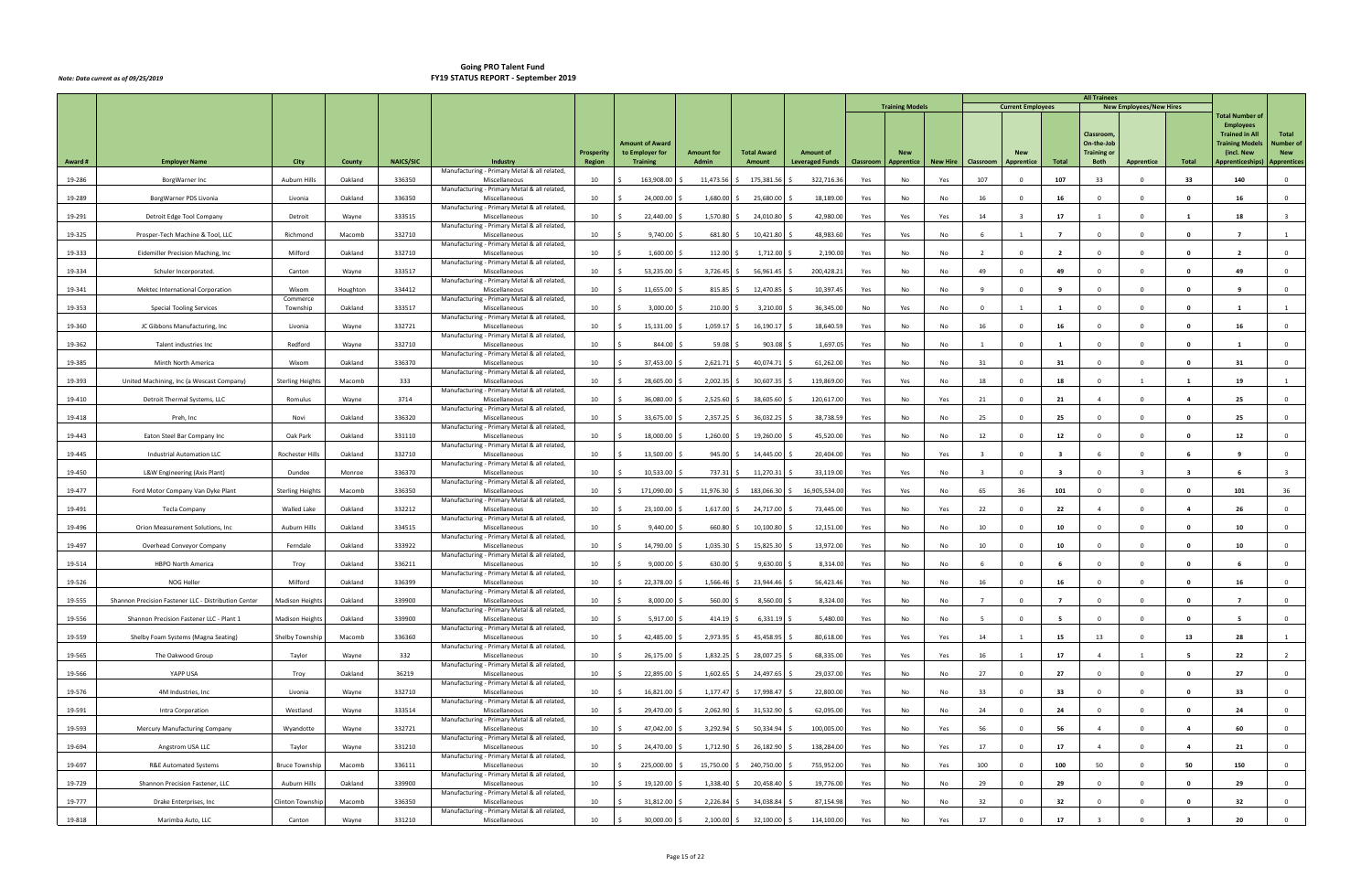|           |                                                        |                         |                       |                  |                                                                                           |                         |                                                              |                            |                              |                                            |           |                                 |                 |                         |                          |                         | <b>All Trainees</b>                                    |                                |                         |                                                                                                                     |                                  |
|-----------|--------------------------------------------------------|-------------------------|-----------------------|------------------|-------------------------------------------------------------------------------------------|-------------------------|--------------------------------------------------------------|----------------------------|------------------------------|--------------------------------------------|-----------|---------------------------------|-----------------|-------------------------|--------------------------|-------------------------|--------------------------------------------------------|--------------------------------|-------------------------|---------------------------------------------------------------------------------------------------------------------|----------------------------------|
|           |                                                        |                         |                       |                  |                                                                                           |                         |                                                              |                            |                              |                                            |           | <b>Training Models</b>          |                 |                         | <b>Current Employees</b> |                         |                                                        | <b>New Employees/New Hires</b> |                         | <b>Total Number of</b>                                                                                              |                                  |
| Award #   | <b>Employer Name</b>                                   | City                    | County                | <b>NAICS/SIC</b> | Industry                                                                                  | Prosperity<br>Region    | <b>Amount of Award</b><br>to Employer for<br><b>Training</b> | <b>Amount for</b><br>Admin | <b>Total Award</b><br>Amount | <b>Amount of</b><br><b>Leveraged Funds</b> | Classroom | <b>New</b><br><b>Apprentice</b> | <b>New Hire</b> | <b>Classroom</b>        | Apprentice               | Total                   | Classroom,<br>On-the-Job<br><b>Training or</b><br>Both | Apprentice                     | Total                   | <b>Employees</b><br><b>Trained in All</b><br><b>Training Models</b><br>(incl. New<br>Apprenticeships)   Apprentices | Total<br>Number of<br><b>New</b> |
| 19-868    | <b>DME Milacron</b>                                    | Troy                    | Oakland               | 331110           | Manufacturing - Primary Metal & all related,<br>Miscellaneous                             | 10                      | 82,500.00                                                    | $5,775.00$ \$              | 88,275.00                    | 147,232.00                                 | Yes       | No                              | Yes             | 78                      |                          | 78                      | 10                                                     | $\Omega$                       | 10                      | 88                                                                                                                  | $\overline{0}$                   |
|           |                                                        |                         |                       |                  | Manufacturing - Primary Metal & all related,                                              |                         |                                                              |                            |                              |                                            |           |                                 |                 |                         |                          |                         |                                                        |                                |                         |                                                                                                                     |                                  |
| 19-869    | Shiloh Industries                                      | Warren                  | Macomb                | 336370           | Miscellaneous<br>Manufacturing - Primary Metal & all related,                             | 10                      | 17,703.00                                                    | 1,239.21                   | 18,942.21                    | 24,563.00                                  | Yes       | No                              | No              | 21                      | $\Omega$                 | 21                      | $\Omega$                                               | $\Omega$                       | $\mathbf{0}$            | 21                                                                                                                  | $\overline{0}$                   |
| 19-878    | T-Tool Company                                         | Taylor                  | Wayne                 | 333517           | Miscellaneous<br>Manufacturing - Primary Metal & all related,                             | 10                      | 6,935.00                                                     | 485.45                     | 7,420.45                     | 10,273.77                                  | Yes       | No                              | No              | - 5                     | $\Omega$                 | - 5                     | $\Omega$                                               | $\Omega$                       | $\mathbf{0}$            |                                                                                                                     | $\overline{0}$                   |
| 19-898    | Shannon Precision Fastener, LLC                        | Holly                   | Oakland               | 339900           | Miscellaneous<br>Manufacturing - Primary Metal & all related,                             | 10                      | 2,958.00                                                     | 207.06                     | 3,165.06                     | 2,722.00                                   | Yes       | No                              | No              | $\overline{2}$          | $\Omega$                 | $\overline{2}$          | $\Omega$                                               | $\Omega$                       | $\Omega$                | $\overline{\mathbf{2}}$                                                                                             | $\overline{0}$                   |
| 19-1067   | National Metal Sales, Inc                              | Romulus                 | Wayne                 | 332322           | Miscellaneous                                                                             | 10                      | 5,000.00                                                     | 350.00                     | 5,350.00                     | 13,350.00                                  | Yes       | No                              | No              | $\overline{4}$          | $\Omega$                 | $\overline{a}$          | $\overline{\mathbf{0}}$                                | $\overline{\mathbf{0}}$        | $\mathbf{0}$            | $\overline{a}$                                                                                                      | $\overline{0}$                   |
| 19-1077   | ArecelorMittal Tailored Blanks                         | Detroit                 | Wayne                 | 336390           | Manufacturing - Primary Metal & all related,<br>Miscellaneous                             | 10                      | 66,000.00                                                    | 4,620.00                   | 70,620.00                    | 2,568,585.00                               | Yes       | Yes                             | Yes             | 34                      | 1                        | 35                      | - 8                                                    | $^{\circ}$                     | - 8                     | 43                                                                                                                  | 1                                |
| 19-1136   | <b>General Dynamics Land Systems</b>                   | <b>Sterling Heights</b> | Macomb                | 336992           | Manufacturing - Primary Metal & all related,<br>Miscellaneous                             | 10                      | 142,171.00                                                   | 9,951.97                   | 152,122.97                   | 450,429.00                                 | Yes       | No                              | No              | 100                     | $\Omega$                 | 100                     | $\Omega$                                               | $\mathbf{0}$                   | $\mathbf{o}$            | 100                                                                                                                 | $\Omega$                         |
|           |                                                        |                         |                       |                  | Manufacturing - Primary Metal & all related,                                              |                         |                                                              |                            |                              |                                            |           |                                 |                 |                         |                          | 12                      |                                                        | $\Omega$                       |                         |                                                                                                                     |                                  |
| 19-1205   | Autocraft-Warren                                       | Warren                  | Macomb                | 333514           | Miscellaneous<br>Manufacturing - Primary Metal & all related,                             | 10                      | 27,340.00                                                    | 1,913.80                   | 29,253.80                    | 67,904.00                                  | Yes       | Yes                             | Yes             | 11                      |                          |                         |                                                        |                                | - 8                     | 20                                                                                                                  |                                  |
| 19-1233-A | BorgWarner Inc                                         | Auburn Hills            | Oakland               | 336350           | Miscellaneous<br>Manufacturing - Primary Metal & all related,                             | 10                      | 6,000.00                                                     | 420.00 \$                  | 6,420.00                     | 6,366.00                                   | Yes       | No                              | No              | $\overline{4}$          | $\Omega$                 | $\overline{4}$          | $\Omega$                                               | $^{\circ}$                     | $\mathbf{0}$            | $\overline{a}$                                                                                                      | $\overline{0}$                   |
| 19-1233-B | GKN Driveline North America, Inc.                      | Auburn Hills            | Oakland               | 336350           | Miscellaneous<br>Manufacturing - Wood, Paper, Printing,                                   | 10                      | 4,500.00                                                     | 315.00                     | 4,815.00                     | 5,030.00                                   | Yes       | No                              | No              | $\overline{\mathbf{3}}$ | $\Omega$                 | $\overline{\mathbf{3}}$ | $\Omega$                                               | $\Omega$                       | $\mathbf{0}$            | $\mathbf{3}$                                                                                                        | $\overline{0}$                   |
|           |                                                        |                         |                       |                  | Petroleum/Coal, Chemical, Plastics, Nonmetallic                                           |                         |                                                              |                            |                              |                                            |           |                                 |                 |                         |                          |                         |                                                        |                                |                         |                                                                                                                     |                                  |
| 19-1217-B | Weyerhaeuser                                           | Grayling                | Crawford              | 321219           | Mineral<br>Manufacturing - Wood, Paper, Printing,                                         | $\mathbf{0}$            | 18,000.00                                                    | $1,260.00$ \$              | 19,260.00                    | 8,820.00                                   | Yes       | No                              | No              | 18                      | $\Omega$                 | 18                      | $\Omega$                                               | $\Omega$                       | $\mathbf{0}$            | 18                                                                                                                  | $\overline{0}$                   |
| 19-133    | Louisiana Pacific Corporation                          | Newberry                | Luce                  | 2493/321219      | Petroleum/Coal, Chemical, Plastics, Nonmetallic<br>Mineral                                | 1                       | 32,972.00 \$<br>\$                                           |                            | 2,308.04 \$ 35,280.04 \$     | 97,446.00                                  | Yes       | Yes                             | No              | 32                      |                          | 33                      | $\Omega$                                               | $\overline{\mathbf{0}}$        | 0                       | 33                                                                                                                  |                                  |
|           |                                                        |                         |                       |                  | Manufacturing - Wood, Paper, Printing,<br>Petroleum/Coal, Chemical, Plastics, Nonmetallic |                         |                                                              |                            |                              |                                            |           |                                 |                 |                         |                          |                         |                                                        |                                |                         |                                                                                                                     |                                  |
| 19-154    | PotlatchDeltic Land and Lumber, LLC                    | Gwinn                   | Marquette             | 32113            | Mineral                                                                                   | 1                       | 36,621.00<br>\$                                              |                            | 2,563.47 \$ 39,184.47 \$     | 89,897.00                                  | Yes       | No                              | Yes             | 32                      | $^{\circ}$               | 32                      | $\overline{4}$                                         | $\overline{0}$                 | -4                      | 36                                                                                                                  | $\overline{0}$                   |
|           |                                                        |                         |                       |                  | Manufacturing - Wood, Paper, Printing,<br>Petroleum/Coal, Chemical, Plastics, Nonmetallic |                         |                                                              |                            |                              |                                            |           |                                 |                 |                         |                          |                         |                                                        |                                |                         |                                                                                                                     |                                  |
| 19-156    | Northern Hardwoods                                     | <b>Atlantic Mine</b>    | Houghton              | 32113            | Mineral<br>Manufacturing - Wood, Paper, Printing,                                         | 1                       | 30,986.00<br>\$                                              | $2,169.02$ \$              | 33,155.02                    | 20,704.00                                  | Yes       | No                              | No              | 26                      | $\Omega$                 | 26                      | $\Omega$                                               | $\overline{0}$                 | $\mathbf{0}$            | 26                                                                                                                  | $\overline{0}$                   |
| 19-159    | National Carbon Technologies                           | Gwinn                   | Marquette             | 325998           | Petroleum/Coal, Chemical, Plastics, Nonmetallic<br>Mineral                                | 1                       | 22,500.00<br>Ŝ.                                              | $1,575.00$ \$              | 24,075.00                    | 65,355.00                                  | Yes       | No                              | No              | 15                      | $\Omega$                 | 15                      | $\Omega$                                               | $\overline{\mathbf{0}}$        | $\mathbf{0}$            | 15                                                                                                                  | $\overline{0}$                   |
|           |                                                        |                         |                       |                  | Manufacturing - Wood, Paper, Printing,                                                    |                         |                                                              |                            |                              |                                            |           |                                 |                 |                         |                          |                         |                                                        |                                |                         |                                                                                                                     |                                  |
| 19-169    | UP Paper, LLC                                          | Manistique              | Schoolcraft           | 322121           | Petroleum/Coal, Chemical, Plastics, Nonmetallic<br>Mineral                                | 1                       | 46,172.00<br>S.                                              | $3,232.04$ \$              | 49,404.04                    | 48,477.00                                  | Yes       | No                              | Yes             | 49                      | $^{\circ}$               | 49                      | - 8                                                    | $\overline{0}$                 | - 8                     | 57                                                                                                                  | $\overline{0}$                   |
|           |                                                        |                         |                       |                  | Manufacturing - Wood, Paper, Printing,<br>Petroleum/Coal, Chemical, Plastics, Nonmetallic |                         |                                                              |                            |                              |                                            |           |                                 |                 |                         |                          |                         |                                                        |                                |                         |                                                                                                                     |                                  |
| 19-389    | Ottawa Forest Products, Inc.                           | Amasa                   | Iron                  | 321113           | Mineral<br>Manufacturing - Wood, Paper, Printing,                                         | 1                       | 3,000.00                                                     | 210.00                     | 3,210.00                     | 18,000.00                                  | Yes       | No                              | No              | $\overline{2}$          | $\Omega$                 | $\overline{2}$          | $\mathbf{0}$                                           | $\overline{\mathbf{0}}$        | $\mathbf{0}$            | $\overline{2}$                                                                                                      | $\overline{0}$                   |
|           |                                                        |                         |                       |                  | Petroleum/Coal, Chemical, Plastics, Nonmetallic                                           |                         |                                                              |                            |                              |                                            |           |                                 |                 |                         |                          |                         |                                                        |                                |                         |                                                                                                                     |                                  |
| 19-36     | Dan Brady Painting Services, LLC                       | <b>Traverse City</b>    | <b>Grand Traverse</b> | 328321           | Mineral<br>Manufacturing - Wood, Paper, Printing,                                         |                         | 9,000.00                                                     | 630.00 \$                  | 9,630.00                     | 81,829.50                                  | No        | Yes                             | No              | $\Omega$                |                          |                         | $\Omega$                                               | $\Omega$                       | $\mathbf{0}$            |                                                                                                                     |                                  |
| 19-125    | M R Products, Inc                                      | Copemish                | Manistee              | 326199           | Petroleum/Coal, Chemical, Plastics, Nonmetallic<br>Mineral                                | $\overline{2}$          | 33,639.00                                                    | 2,354.73 \$                | 35,993.73 \$                 | 98,748.00                                  | Yes       | Yes                             | Yes             |                         |                          |                         | 16                                                     |                                | 16                      | 20                                                                                                                  |                                  |
|           |                                                        |                         |                       |                  | Manufacturing - Wood, Paper, Printing,<br>Petroleum/Coal, Chemical, Plastics, Nonmetallic |                         |                                                              |                            |                              |                                            |           |                                 |                 |                         |                          |                         |                                                        |                                |                         |                                                                                                                     |                                  |
| 19-214    | Spencer Plastics, Inc                                  | Cadillac                | Wexford               | 326199           | Mineral                                                                                   | 2                       | 54,000.00 \$<br>\$                                           |                            | 3,780.00 \$ 57,780.00 \$     | 69,190.00                                  | Yes       | No                              | No              | 36                      | $^{\circ}$               | 36                      | $\overline{0}$                                         | $\overline{\mathbf{0}}$        | $\mathbf{0}$            | 36                                                                                                                  | $\overline{0}$                   |
|           |                                                        |                         |                       |                  | Manufacturing - Wood, Paper, Printing,<br>Petroleum/Coal, Chemical, Plastics, Nonmetallic |                         |                                                              |                            |                              |                                            |           |                                 |                 |                         |                          |                         |                                                        |                                |                         |                                                                                                                     |                                  |
| 19-315    | <b>Custom Stems</b>                                    | <b>Traverse City</b>    | <b>Grand Traverse</b> | 323113           | Mineral<br>Manufacturing - Wood, Paper, Printing,                                         | 2                       | 9,000.00<br>$\mathsf{S}$                                     | 630.00 \$                  | $9,630.00$ \$                | 38,670.00                                  | Yes       | No                              | No              | 6                       | $\mathbf 0$              | 6                       | $\overline{\mathbf{0}}$                                | $\overline{0}$                 | $\mathbf{0}$            | - 6                                                                                                                 | $\overline{0}$                   |
|           | Manthei Veneer                                         |                         | Emmet                 |                  | Petroleum/Coal, Chemical, Plastics, Nonmetallic<br>Mineral                                | $\overline{2}$          | 56,880.00<br>\$                                              | $3,981.60$ \$              | 60,861.60 \$                 | 766,550.00                                 |           |                                 |                 | 50                      | $\Omega$                 | 50                      | $\overline{\mathbf{3}}$                                | $\Omega$                       | $\overline{\mathbf{3}}$ | 53                                                                                                                  | $\overline{0}$                   |
| 19-733    |                                                        | Petoskey                |                       | 321211           | Manufacturing - Wood, Paper, Printing,                                                    |                         |                                                              |                            |                              |                                            | Yes       | No                              | Yes             |                         |                          |                         |                                                        |                                |                         |                                                                                                                     |                                  |
| 19-403    | Cadillac Products Automotive Company-Rogers City Plant | <b>Rogers City</b>      | Presque Isle          | 326199           | Petroleum/Coal, Chemical, Plastics, Nonmetallic<br>Mineral                                | $\overline{\mathbf{3}}$ | 14,378.00<br>S.                                              |                            | $1,006.46$ \$ 15,384.46 \$   | 15,468.16                                  | Yes       | No                              | No              | 11                      | $^{\circ}$               | 11                      | $\overline{\mathbf{0}}$                                | $\overline{0}$                 | $\bullet$               | 11                                                                                                                  | $\overline{0}$                   |
|           |                                                        |                         |                       |                  | Manufacturing - Wood, Paper, Printing,<br>Petroleum/Coal, Chemical, Plastics, Nonmetallic |                         |                                                              |                            |                              |                                            |           |                                 |                 |                         |                          |                         |                                                        |                                |                         |                                                                                                                     |                                  |
| 19-529    | Weyerhaeuser                                           | Grayling                | Crawford              | 321219           | Mineral                                                                                   | $\mathbf{R}$            | 90,461.00                                                    |                            | $6,332.27$ \$ 96,793.27 \$   | 461,696.00                                 | Yes       | Yes                             | Yes             | 58                      |                          | 61                      | $\overline{\mathbf{3}}$                                | $\overline{0}$                 | $\overline{\mathbf{3}}$ | 64                                                                                                                  | $\overline{\mathbf{3}}$          |
|           |                                                        |                         |                       |                  | Manufacturing - Wood, Paper, Printing,<br>Petroleum/Coal, Chemical, Plastics, Nonmetallic |                         |                                                              |                            |                              |                                            |           |                                 |                 |                         |                          |                         |                                                        |                                |                         |                                                                                                                     |                                  |
| 19-531    | Arauco - North America, Grayling Particleboard         | Grayling                | Crawford              | 32121            | Mineral<br>Manufacturing - Wood, Paper, Printing,                                         | $\overline{\mathbf{3}}$ | 135,361.00<br>S.                                             |                            | 9,475.27 \$ 144,836.27 \$    | 429,666.00                                 | Yes       | No                              | Yes             | 52                      | $\overline{0}$           | 52                      | 46                                                     | $\overline{0}$                 | 46                      | 98                                                                                                                  | $\overline{0}$                   |
| 19-640    | AJD Forest Products                                    | Grayling                | Crawford              | 321113           | Petroleum/Coal, Chemical, Plastics, Nonmetallic<br>Mineral                                | $\overline{\mathbf{3}}$ | 3,658.00<br>$\zeta$                                          | 256.06 \$                  | 3,914.06 \$                  | 1,563.00                                   | Yes       | No                              | No              | $\overline{\mathbf{3}}$ | $\Omega$                 | $\overline{\mathbf{3}}$ | $\overline{0}$                                         | $\overline{0}$                 | $\mathbf 0$             | $\overline{\mathbf{3}}$                                                                                             | $\overline{0}$                   |
|           |                                                        |                         |                       |                  | Manufacturing - Wood, Paper, Printing,                                                    |                         |                                                              |                            |                              |                                            |           |                                 |                 |                         |                          |                         |                                                        |                                |                         |                                                                                                                     |                                  |
| 19-1217-A | AJD Forest Products                                    | Grayling                | Crawford              | 32113            | Petroleum/Coal, Chemical, Plastics, Nonmetallic<br>Mineral                                |                         | 2,000.00 \$                                                  | $140.00$ \$                | 2,140.00 \$                  | 840.00                                     | Yes       | No                              | No              |                         |                          |                         |                                                        |                                |                         |                                                                                                                     | $\overline{0}$                   |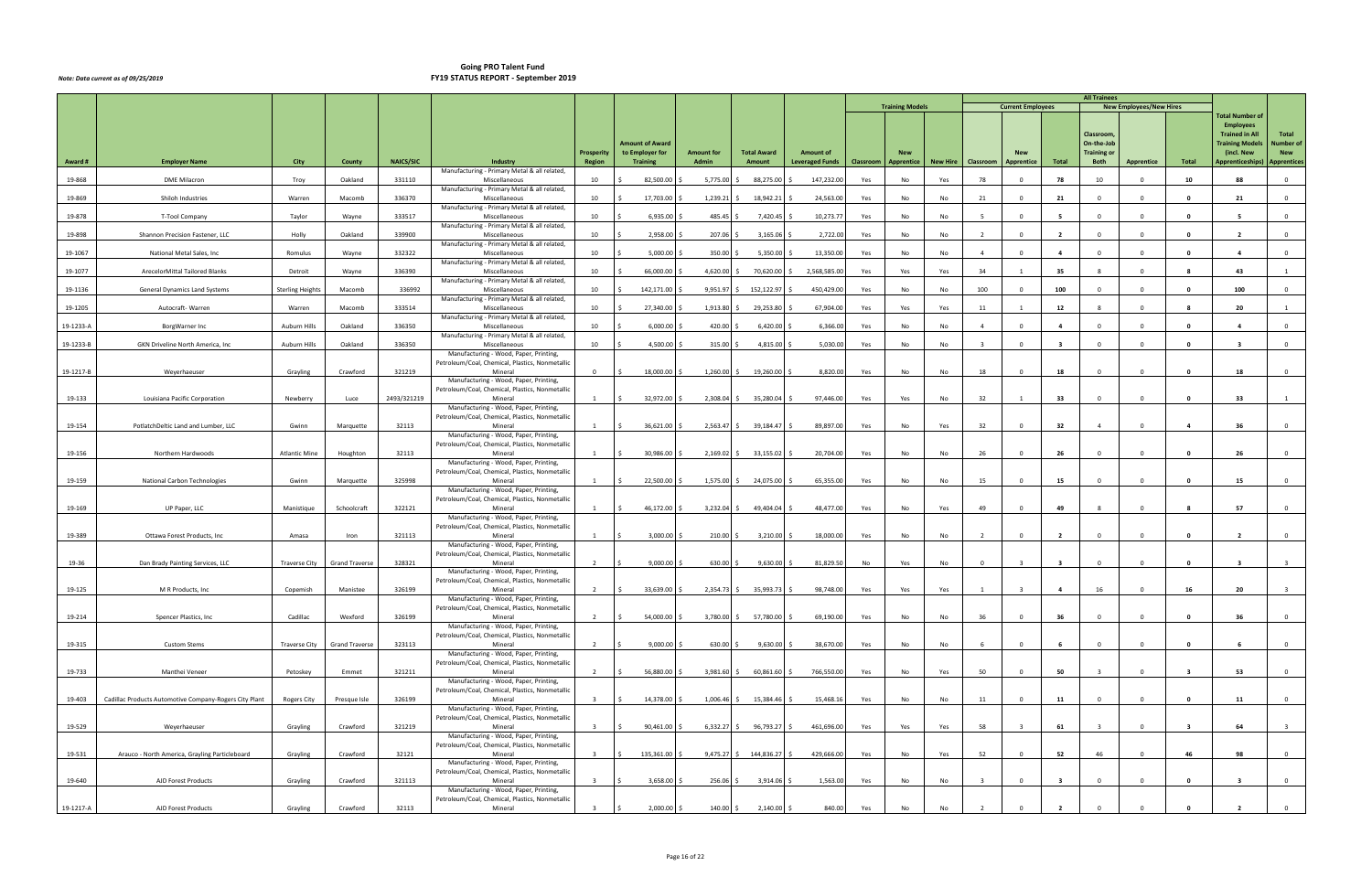|           |                                     |                     |          |                  |                                                                                           |                             |                                    |                            |                                |                                     |     |                                    |     |                      |                          |                | <b>All Trainees</b>        |                                |                |                                              |                         |
|-----------|-------------------------------------|---------------------|----------|------------------|-------------------------------------------------------------------------------------------|-----------------------------|------------------------------------|----------------------------|--------------------------------|-------------------------------------|-----|------------------------------------|-----|----------------------|--------------------------|----------------|----------------------------|--------------------------------|----------------|----------------------------------------------|-------------------------|
|           |                                     |                     |          |                  |                                                                                           |                             |                                    |                            |                                |                                     |     | <b>Training Models</b>             |     |                      | <b>Current Employees</b> |                |                            | <b>New Employees/New Hires</b> |                | <b>Total Number of</b>                       |                         |
|           |                                     |                     |          |                  |                                                                                           |                             |                                    |                            |                                |                                     |     |                                    |     |                      |                          |                | Classroom,                 |                                |                | <b>Employees</b><br><b>Trained in All</b>    | Total                   |
|           |                                     |                     |          |                  |                                                                                           |                             | <b>Amount of Award</b>             |                            |                                |                                     |     |                                    |     |                      |                          |                | On-the-Job                 |                                |                | <b>Training Models</b>                       | Number of               |
| Award #   | <b>Employer Name</b>                | City                | County   | <b>NAICS/SIC</b> | Industry                                                                                  | <b>Prosperity</b><br>Region | to Employer for<br><b>Training</b> | <b>Amount for</b><br>Admin | <b>Total Award</b><br>Amount   | Amount of<br><b>Leveraged Funds</b> |     | <b>New</b><br>Classroom Apprentice |     | New Hire   Classroom | <b>New</b><br>Apprentice | Total          | <b>Training or</b><br>Both | Apprentice                     | Total          | (incl. New<br>Apprenticeships)   Apprentices | <b>New</b>              |
|           |                                     |                     |          |                  | Manufacturing - Wood, Paper, Printing,<br>Petroleum/Coal, Chemical, Plastics, Nonmetallic |                             |                                    |                            |                                |                                     |     |                                    |     |                      |                          |                |                            |                                |                |                                              |                         |
| 19-1230-E | Springs Window Fashions             | Grayling            | Crawford | 32113            | Mineral                                                                                   | $\overline{\mathbf{3}}$     | 810.00                             | 56.70                      | 866.70                         | 573.00                              | Yes | No                                 | No  | $\overline{2}$       | $\mathbf{0}$             | $\overline{2}$ | $\overline{0}$             | $\overline{0}$                 | 0              | $\overline{2}$                               | $\overline{0}$          |
|           |                                     |                     |          |                  | Manufacturing - Wood, Paper, Printing,<br>Petroleum/Coal, Chemical, Plastics, Nonmetallic |                             |                                    |                            |                                |                                     |     |                                    |     |                      |                          |                |                            |                                |                |                                              |                         |
| 19-1230-F | Weyerhaeuser                        | Grayling            | Crawford | 321219           | Mineral                                                                                   | $\overline{\mathbf{3}}$     | 3,240.00                           | 226.80 \$                  | 3,466.80                       | 3,884.00                            | Yes | No                                 | No  | 8                    | $\Omega$                 |                | $\overline{0}$             | $\overline{0}$                 | $\mathbf{0}$   | -8                                           | $\overline{0}$          |
|           |                                     |                     |          |                  | Manufacturing - Wood, Paper, Printing,<br>Petroleum/Coal, Chemical, Plastics, Nonmetallic |                             |                                    |                            |                                |                                     |     |                                    |     |                      |                          |                |                            |                                |                |                                              |                         |
| 19-185    | Safety Decals                       | Ludington           | Mason    | 323111           | Mineral                                                                                   | $\overline{4}$              | 36,000.00                          | 2,520.00 \$                | 38,520.00                      | 125,650.00                          | Yes | No                                 | Yes | 20                   | $\Omega$                 | 20             | $\overline{4}$             | $\Omega$                       | $\overline{4}$ | 24                                           | $\overline{0}$          |
|           |                                     |                     |          |                  | Manufacturing - Wood, Paper, Printing,<br>Petroleum/Coal, Chemical, Plastics, Nonmetallic |                             |                                    |                            |                                |                                     |     |                                    |     |                      |                          |                |                            |                                |                |                                              |                         |
| 19-583    | Seabrook Plastics, Inc              | Muskegon            | Muskegon | 326199           | Mineral                                                                                   | $\overline{4}$              | 13,890.00                          |                            | 972.30 \$ 14,862.30            | 35,222.00                           | Yes | No                                 | No  | 14                   | $\Omega$                 | 14             | $\Omega$                   | $\Omega$                       | $\mathbf{0}$   | 14                                           | $\overline{0}$          |
|           |                                     |                     |          |                  | Manufacturing - Wood, Paper, Printing,<br>Petroleum/Coal, Chemical, Plastics, Nonmetallic |                             |                                    |                            |                                |                                     |     |                                    |     |                      |                          |                |                            |                                |                |                                              |                         |
| 19-660    | Camcar Plastics, Inc                | Muskegon            | Muskegon | 326199           | Mineral                                                                                   | $\overline{4}$              | 4,500.00                           | 315.00                     | 4,815.00                       | 5,830.00                            | Yes | No                                 | No  | - 5                  | $^{\circ}$               | - 5            | $\Omega$                   | $\mathbf{0}$                   | $\mathbf{o}$   | - 5                                          | $\overline{0}$          |
|           |                                     |                     |          |                  | Manufacturing - Wood, Paper, Printing,<br>Petroleum/Coal, Chemical, Plastics, Nonmetallic |                             |                                    |                            |                                |                                     |     |                                    |     |                      |                          |                |                            |                                |                |                                              |                         |
| 19-662    | Carbon Green BioEnergy, LLC         | Lake Odessa         | Ionia    | 325193           | Mineral                                                                                   | $\overline{4}$              | 23,230.00                          | 1,626.10                   | 24,856.10                      | 39,140.00                           | Yes | No                                 | Yes | 34                   | $^{\circ}$               | 34             | $\overline{2}$             | $^{\circ}$                     | $\overline{2}$ | 36                                           | $\overline{0}$          |
|           |                                     |                     |          |                  | Manufacturing - Wood, Paper, Printing,<br>Petroleum/Coal, Chemical, Plastics, Nonmetallic |                             |                                    |                            |                                |                                     |     |                                    |     |                      |                          |                |                            |                                |                |                                              |                         |
| 19-675    | Cooper Standard                     | Spring Lake         | Ottawa   | 326121           | Mineral                                                                                   | $\overline{4}$              | 11,800.00                          | 826.00                     | 12,626.00                      | 14,183.00                           | Yes | No                                 | Yes | 14                   | $\Omega$                 | 14             | 10                         | $\Omega$                       | 10             | 24                                           | $\overline{0}$          |
|           |                                     |                     |          |                  | Manufacturing - Wood, Paper, Printing,<br>Petroleum/Coal, Chemical, Plastics, Nonmetallic |                             |                                    |                            |                                |                                     |     |                                    |     |                      |                          |                |                            |                                |                |                                              |                         |
| 19-749    | <b>Holland Plastics Corporation</b> | Grand Haven         | Ottawa   | 326199           | Mineral                                                                                   | $\overline{4}$              | 2,650.00                           | 185.50                     | 2,835.50                       | 17,700.00                           | Yes | No                                 | No  |                      | $^{\circ}$               | - 5            | $\Omega$                   | $^{\circ}$                     | $\mathbf 0$    | - 5                                          | $\overline{0}$          |
|           |                                     |                     |          |                  | Manufacturing - Wood, Paper, Printing,<br>Petroleum/Coal, Chemical, Plastics, Nonmetallic |                             |                                    |                            |                                |                                     |     |                                    |     |                      |                          |                |                            |                                |                |                                              |                         |
| 19-771    | Atlas Roofing Corporation           | <b>Byron Center</b> | Kent     | 326140           | Mineral                                                                                   | $\overline{4}$              | 6,000.00                           | 420.00                     | 6,420.00                       | 83,256.00                           | No  | Yes                                | No  | $\Omega$             |                          | $\overline{2}$ | $\Omega$                   | $\Omega$                       | 0              | $\overline{\phantom{a}}$                     |                         |
|           |                                     |                     |          |                  | Manufacturing - Wood, Paper, Printing,                                                    |                             |                                    |                            |                                |                                     |     |                                    |     |                      |                          |                |                            |                                |                |                                              |                         |
| 19-810    | Wright Plastic Products Co, LLC     | Sheridan            | Montcalm | 326199           | Petroleum/Coal, Chemical, Plastics, Nonmetallic<br>Mineral                                | $\overline{4}$              | 13,500.00                          | 945.00                     | 14,445.00 \$                   | 172,880.00                          | Yes | No                                 | No  | 35                   | $\mathbf{0}$             | 35             | $\overline{0}$             | $\overline{0}$                 | $\mathbf{0}$   | 35                                           | $\mathbf 0$             |
|           |                                     |                     |          |                  | Manufacturing - Wood, Paper, Printing,                                                    |                             |                                    |                            |                                |                                     |     |                                    |     |                      |                          |                |                            |                                |                |                                              |                         |
| 19-853    | Royal Technologies Corporation      | Hudsonville         | Ottawa   | 326199           | Petroleum/Coal, Chemical, Plastics, Nonmetallic<br>Mineral                                | $\overline{4}$              | 57,000.00                          | 3,990.00                   | 60,990.00 \$                   | 190,036.00                          | No  | Yes                                | Yes | $\Omega$             |                          | $\overline{4}$ | 30                         | $\overline{0}$                 | 30             | 34                                           | $\overline{4}$          |
|           |                                     |                     |          |                  | Manufacturing - Wood, Paper, Printing,                                                    |                             |                                    |                            |                                |                                     |     |                                    |     |                      |                          |                |                            |                                |                |                                              |                         |
| 19-866    | Perrigo Company - Holland           | Holland             | Ottawa   | 325412           | Petroleum/Coal, Chemical, Plastics, Nonmetallic<br>Mineral                                | $\overline{4}$              | 50,760.00                          | 3,553.20                   | 54,313.20 \$                   | 162,226.00                          | Yes | Yes                                | Yes | $\mathbf{q}$         |                          | 12             | 25                         | $\Omega$                       | 25             | 37                                           |                         |
|           |                                     |                     |          |                  | Manufacturing - Wood, Paper, Printing,                                                    |                             |                                    |                            |                                |                                     |     |                                    |     |                      |                          |                |                            |                                |                |                                              |                         |
| 19-867    | Perrigo Company - Allegan           | Allegan             | Allegan  | 325412           | Petroleum/Coal, Chemical, Plastics, Nonmetallic<br>Mineral                                | $\overline{4}$              | 251,391.00                         |                            | 17,597.37 \$ 268,988.37 \$     | 928,766.00                          | Yes | Yes                                | Yes | 53                   | 17                       | 70             | 100                        | $\Omega$                       | 100            | 170                                          | 17                      |
|           |                                     |                     |          |                  | Manufacturing - Wood, Paper, Printing,                                                    |                             |                                    |                            |                                |                                     |     |                                    |     |                      |                          |                |                            |                                |                |                                              |                         |
| 19-912    | Coastal Automotive, LLC             | Holland             | Allegan  | 326140           | Petroleum/Coal, Chemical, Plastics, Nonmetallic<br>Mineral                                | $\overline{4}$              | 5,269.00                           | 368.83 \$                  | 5,637.83                       | 11,957.94                           | Yes | No                                 | No  | $\overline{4}$       | $\Omega$                 | $\overline{4}$ | $\Omega$                   | $\Omega$                       | $\Omega$       | 4                                            | $\Omega$                |
|           |                                     |                     |          |                  | Manufacturing - Wood, Paper, Printing,                                                    |                             |                                    |                            |                                |                                     |     |                                    |     |                      |                          |                |                            |                                |                |                                              |                         |
| 19-927    | <b>CG Plastics</b>                  | Comstock Park       | Kent     | 326199           | Petroleum/Coal, Chemical, Plastics, Nonmetallic<br>Mineral                                | $\overline{4}$              | 5,750.00                           | 402.50                     | 6,152.50                       | 9,037.65                            | Yes | No                                 | Yes | $\overline{4}$       | $^{\circ}$               | $\overline{4}$ | $\overline{2}$             | $\Omega$                       | - 2            |                                              | $\overline{0}$          |
|           |                                     |                     |          |                  | Manufacturing - Wood, Paper, Printing,                                                    |                             |                                    |                            |                                |                                     |     |                                    |     |                      |                          |                |                            |                                |                |                                              |                         |
| 19-1052   | Karona by Jeld-Wen                  | Caledonia           | Kent     | 321911           | Petroleum/Coal, Chemical, Plastics, Nonmetallic<br>Mineral                                | $\overline{4}$              | $\vert$ \$<br>87,025.00 \$         |                            | $6,091.75$ \$ 93,116.75 \$     | 195,314.00                          | Yes | No                                 | No  | 59                   | $\mathbf{0}$             | 59             | $^{\circ}$                 | $^{\circ}$                     | $\mathbf 0$    | 59                                           |                         |
|           |                                     |                     |          |                  | Manufacturing - Wood, Paper, Printing,<br>Petroleum/Coal, Chemical, Plastics, Nonmetallic |                             |                                    |                            |                                |                                     |     |                                    |     |                      |                          |                |                            |                                |                |                                              |                         |
| 19-1125   | West Michigan Compounding           | Greenville          | Montcalm | 325991           | Mineral                                                                                   | $\overline{4}$              | 93,075.00                          | $6,515.25$ \$              | 99,590.25 \$                   | 280,800.00                          | Yes | No                                 | Yes | 54                   | $\Omega$                 | 54             | 10                         | $^{\circ}$                     | 10             | 64                                           | $\overline{0}$          |
|           |                                     |                     |          |                  | Manufacturing - Wood, Paper, Printing,<br>Petroleum/Coal, Chemical, Plastics, Nonmetallic |                             |                                    |                            |                                |                                     |     |                                    |     |                      |                          |                |                            |                                |                |                                              |                         |
| 19-1133   | Lakeland Finishing                  | <b>Grand Rapids</b> | Kent     | 325510           | Mineral                                                                                   | $\overline{4}$              | 46,695.00                          |                            | $3,268.65$ \$ 49,963.65 \$     | 319,308.00                          | Yes | No                                 | Yes | 18                   | $\mathbf{0}$             | 18             | 15                         | $\mathbf{0}$                   | 15             | 33                                           | $\overline{0}$          |
|           |                                     |                     |          |                  | Manufacturing - Wood, Paper, Printing,<br>Petroleum/Coal, Chemical, Plastics, Nonmetallic |                             |                                    |                            |                                |                                     |     |                                    |     |                      |                          |                |                            |                                |                |                                              |                         |
| 19-1147   | Monroe, LLC                         | <b>Grand Rapids</b> | Kent     | 325211           | Mineral                                                                                   | $\overline{4}$              | 45,885.00<br>S.                    |                            | $3,211.95$ \$ 49,096.95 \$     | 107,214.00                          | Yes | No                                 | Yes | 40                   | $\mathbf{0}$             | 40             | 5 <sup>5</sup>             | $\overline{0}$                 | - 5            | 45                                           | $\overline{0}$          |
|           |                                     |                     |          |                  | Manufacturing - Wood, Paper, Printing,<br>Petroleum/Coal, Chemical, Plastics, Nonmetallic |                             |                                    |                            |                                |                                     |     |                                    |     |                      |                          |                |                            |                                |                |                                              |                         |
| 19-1164   | <b>Applied Textiles</b>             | <b>Byron Center</b> | Kent     | 325613           | Mineral                                                                                   | $\overline{4}$              | 46,520.00                          | $3,256.40$ \$              | 49,776.40 \$                   | 170,735.00                          | Yes | No                                 | Yes | 29                   | $\mathbf{0}$             | 29             | $\overline{2}$             | $\Omega$                       | $\overline{2}$ | 31                                           | $\overline{0}$          |
|           |                                     |                     |          |                  | Manufacturing - Wood, Paper, Printing,<br>Petroleum/Coal, Chemical, Plastics, Nonmetallic |                             |                                    |                            |                                |                                     |     |                                    |     |                      |                          |                |                            |                                |                |                                              |                         |
| 19-1171   | Flexfab, LLC                        | Hastings            | Barry    | 32622            | Mineral                                                                                   | $\overline{4}$              | 41,651.00                          | 2,915.57 \$                | 44,566.57<br>- Ś               | 151,844.00                          | Yes | Yes                                | Yes | 13                   |                          | 16             | 15                         | $\Omega$                       | 15             | 31                                           | $\overline{\mathbf{3}}$ |
|           |                                     |                     |          |                  | Manufacturing - Wood, Paper, Printing,<br>Petroleum/Coal, Chemical, Plastics, Nonmetallic |                             |                                    |                            |                                |                                     |     |                                    |     |                      |                          |                |                            |                                |                |                                              |                         |
| 19-1186   | West Michigan Tag & Label           | <b>Grand Rapids</b> | Kent     | 323112           | Mineral                                                                                   | $\overline{4}$              | 25,950.00                          |                            | $1,816.50 \div 27,766.50 \div$ | 218,028.26                          | Yes | No                                 | Yes | 15                   | $\mathbf{0}$             | 15             | $\overline{4}$             | $^{\circ}$                     | $\overline{4}$ | 19                                           | $\overline{0}$          |
|           |                                     |                     |          |                  | Manufacturing - Wood, Paper, Printing,<br>Petroleum/Coal, Chemical, Plastics, Nonmetallic |                             |                                    |                            |                                |                                     |     |                                    |     |                      |                          |                |                            |                                |                |                                              |                         |
| 19-395    | Advanced Tex Screen Printing, Inc   | Bay City            | Bay      | 323113           | Mineral                                                                                   | 5                           | 28,250.00                          | 1,977.50 \$                | 30,227.50                      | 44,492.00                           | Yes | No                                 | No  | 25                   | $^{\circ}$               | 25             | $\Omega$                   | $^{\circ}$                     | $\mathbf{0}$   | 25                                           | $\overline{0}$          |
|           |                                     |                     |          |                  | Manufacturing - Wood, Paper, Printing,<br>Petroleum/Coal, Chemical, Plastics, Nonmetallic |                             |                                    |                            |                                |                                     |     |                                    |     |                      |                          |                |                            |                                |                |                                              |                         |
| 19-527    | Dayco Products, LLC                 | Mount Pleasant      | Isabella | 326220           | Mineral                                                                                   | 5 <sup>5</sup>              | 72,075.00 \$                       |                            | $5,045.25$ \$ 77,120.25 \$     | 299,847.00                          | Yes | No                                 | Yes | 49                   | $\Omega$                 | 49             |                            | $\Omega$                       |                | 54                                           | $\overline{0}$          |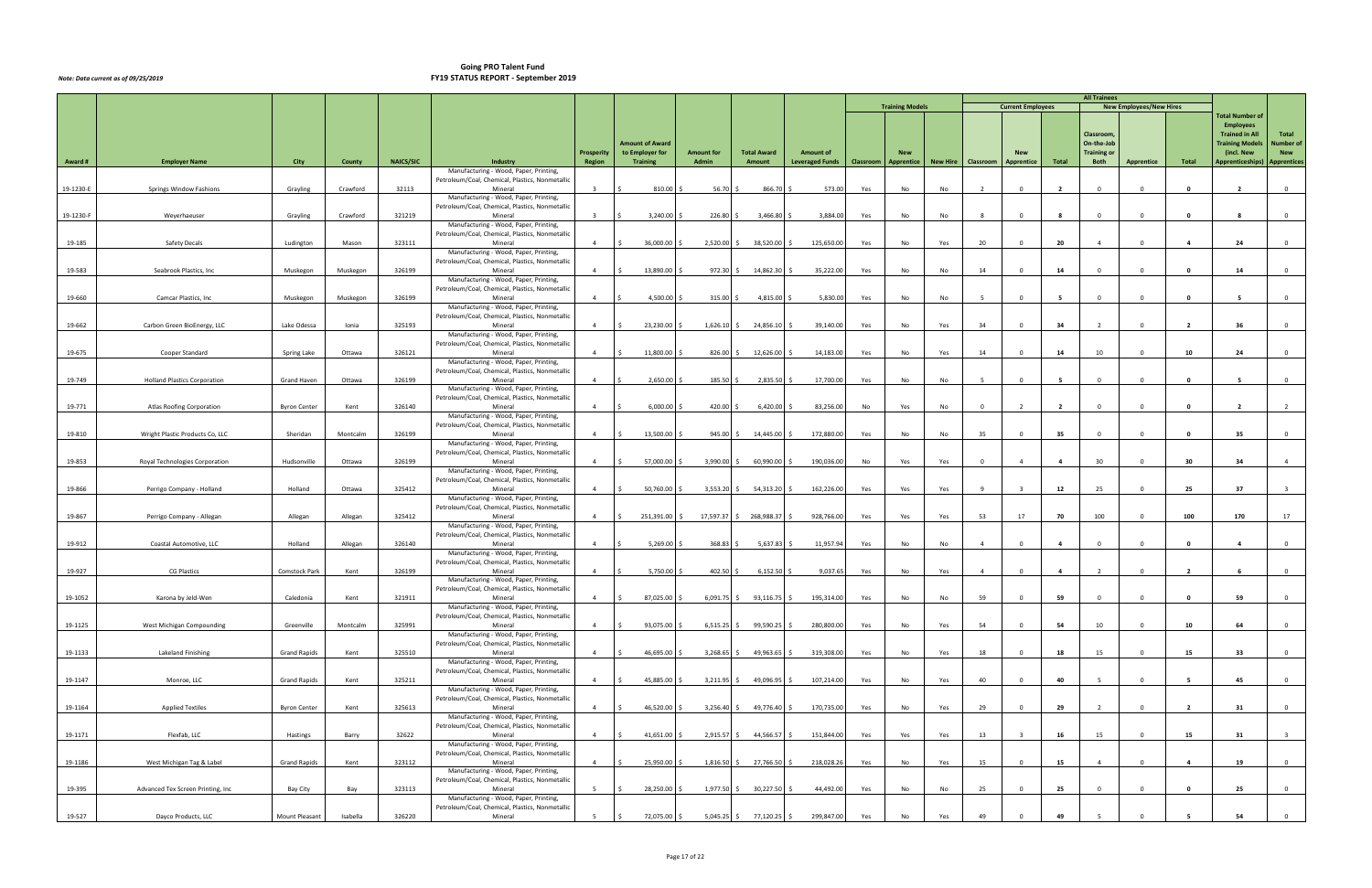|           |                                            |              |            |                  |                                                                                           |                      |                                    |                            |                                |                                                 |     | <b>Training Models</b>          |     |                         |                          |                         | <b>All Trainees</b>              | <b>New Employees/New Hires</b> |                         |                                              |                |
|-----------|--------------------------------------------|--------------|------------|------------------|-------------------------------------------------------------------------------------------|----------------------|------------------------------------|----------------------------|--------------------------------|-------------------------------------------------|-----|---------------------------------|-----|-------------------------|--------------------------|-------------------------|----------------------------------|--------------------------------|-------------------------|----------------------------------------------|----------------|
|           |                                            |              |            |                  |                                                                                           |                      |                                    |                            |                                |                                                 |     |                                 |     |                         | <b>Current Employees</b> |                         |                                  |                                |                         | <b>Total Number of</b>                       |                |
|           |                                            |              |            |                  |                                                                                           |                      |                                    |                            |                                |                                                 |     |                                 |     |                         |                          |                         | Classroom,                       |                                |                         | <b>Employees</b><br><b>Trained in All</b>    | Total          |
|           |                                            |              |            |                  |                                                                                           |                      | <b>Amount of Award</b>             |                            | <b>Total Award</b>             |                                                 |     |                                 |     |                         | <b>New</b>               |                         | On-the-Job<br><b>Training or</b> |                                |                         | <b>Training Models</b>                       | Number of      |
| Award #   | <b>Employer Name</b>                       | City         | County     | <b>NAICS/SIC</b> | Industry                                                                                  | Prosperity<br>Region | to Employer for<br><b>Training</b> | <b>Amount for</b><br>Admin | Amount                         | <b>Amount of</b><br>Leveraged Funds   Classroom |     | <b>New</b><br><b>Apprentice</b> |     | New Hire   Classroom    | Apprentice               | Total                   | Both                             | Apprentice                     | Total                   | (incl. New<br>Apprenticeships)   Apprentices | <b>New</b>     |
|           |                                            |              |            |                  | Manufacturing - Wood, Paper, Printing,<br>Petroleum/Coal, Chemical, Plastics, Nonmetallic |                      |                                    |                            |                                |                                                 |     |                                 |     |                         |                          |                         |                                  |                                |                         |                                              |                |
| 19-649    | Case Systems, Inc                          | Midland      | Midland    | 321219           | Mineral                                                                                   | 5 <sup>5</sup>       | 70,635.00                          |                            | 4,944.45 \$ 75,579.45          | 215,773.00<br>S.                                | Yes | No                              | Yes | 55                      | $\mathbf 0$              | 55                      | $\overline{1}$                   | $\mathbf 0$                    | -1                      | 56                                           | $\overline{0}$ |
|           |                                            |              |            |                  | Manufacturing - Wood, Paper, Printing,<br>Petroleum/Coal, Chemical, Plastics, Nonmetallic |                      |                                    |                            |                                |                                                 |     |                                 |     |                         |                          |                         |                                  |                                |                         |                                              |                |
| 19-827    | <b>Universal Printing</b>                  | Bay City     | Bay        | 32311109         | Mineral                                                                                   | 5                    | 27,750.00                          | $1,942.50$ \$              | 29,692.50                      | 41,770.00<br>-S                                 | Yes | No                              | No  | 21                      | $\Omega$                 | 21                      | $\mathbf 0$                      | $\Omega$                       | $\mathbf{0}$            | 21                                           | $\overline{0}$ |
|           |                                            |              |            |                  | Manufacturing - Wood, Paper, Printing,<br>Petroleum/Coal, Chemical, Plastics, Nonmetallic |                      |                                    |                            |                                |                                                 |     |                                 |     |                         |                          |                         |                                  |                                |                         |                                              |                |
| 19-1058   | Sargent Docks & Terminal, Inc              | Saginaw      | Saginaw    | 327320           | Mineral                                                                                   | 5 <sup>1</sup>       | 6,000.00                           | 420.00                     | 6,420.00                       | 20,629.00                                       | Yes | No                              | No  | $\overline{4}$          | $\Omega$                 | $\overline{4}$          | $\Omega$                         | $\Omega$                       | $\mathbf{0}$            | $\overline{a}$                               | $\overline{0}$ |
|           |                                            |              |            |                  | Manufacturing - Wood, Paper, Printing,<br>Petroleum/Coal, Chemical, Plastics, Nonmetallic |                      |                                    |                            |                                |                                                 |     |                                 |     |                         |                          |                         |                                  |                                |                         |                                              |                |
| 19-1073   | Rock Redi-Mix                              | Saginaw      | Saginaw    | 327320           | Mineral                                                                                   | 5 <sup>5</sup>       | 10,254.00                          | 717.78 \$                  | 10,971.78                      | 44,134.00                                       | Yes | No                              | Yes | 11                      | $\Omega$                 | 11                      | $\overline{2}$                   | $\Omega$                       | - 2                     | 13                                           | $\overline{0}$ |
|           |                                            |              |            |                  | Manufacturing - Wood, Paper, Printing,<br>Petroleum/Coal, Chemical, Plastics, Nonmetallic |                      |                                    |                            |                                |                                                 |     |                                 |     |                         |                          |                         |                                  |                                |                         |                                              |                |
| 19-1221-A | <b>Integrity Printing</b>                  | Clare        | Clare      | 323111           | Mineral                                                                                   | 5 <sup>5</sup>       | 14,495.00 \$                       | $1,014.65$ \$              | 15,509.65                      | 25,030.00                                       | Yes | No                              | No  | 15                      | $\mathbf 0$              | 15                      | $\Omega$                         | $\mathbf{0}$                   | 0                       | 15                                           | $\overline{0}$ |
|           |                                            |              |            |                  | Manufacturing - Wood, Paper, Printing,<br>Petroleum/Coal, Chemical, Plastics, Nonmetallic |                      |                                    |                            |                                |                                                 |     |                                 |     |                         |                          |                         |                                  |                                |                         |                                              |                |
| 19-1221-C | Vantage Plastics                           | Standish     | Arenac     | 326199           | Mineral                                                                                   | 5 <sup>5</sup>       | 23,645.00                          |                            | $1,655.15$ \$ 25,300.15        | 50,751.00                                       | Yes | No                              | No  | 19                      | $\mathbf 0$              | 19                      | $\Omega$                         | $\mathbf 0$                    | $\mathbf{0}$            | 19                                           | $\overline{0}$ |
|           |                                            |              |            |                  | Manufacturing - Wood, Paper, Printing,<br>Petroleum/Coal, Chemical, Plastics, Nonmetallic |                      |                                    |                            |                                |                                                 |     |                                 |     |                         |                          |                         |                                  |                                |                         |                                              |                |
| 19-1221-D | Caraustar                                  | Saginaw      | Saginaw    | 32221908         | Mineral                                                                                   | 5 <sup>5</sup>       | 33,195.00 \$                       | $2,323.65$ \$              | 35,518.65                      | 50,038.00                                       | Yes | No                              | No  | 25                      | $\Omega$                 | 25                      | $\Omega$                         | $\Omega$                       | $\mathbf{0}$            | 25                                           | $\overline{0}$ |
|           |                                            |              |            |                  | Manufacturing - Wood, Paper, Printing,<br>Petroleum/Coal, Chemical, Plastics, Nonmetallic |                      |                                    |                            |                                |                                                 |     |                                 |     |                         |                          |                         |                                  |                                |                         |                                              |                |
| 19-1221-1 | <b>Renosol Corporation</b>                 | Bay City     | Bay        | 326150           | Mineral<br>Manufacturing - Wood, Paper, Printing,                                         | 5 <sup>5</sup>       | 2,925.00                           | 204.75 \$                  | 3,129.75                       | 5,922.00                                        | Yes | No                              | No  | $\overline{\mathbf{3}}$ | $\Omega$                 | $\overline{\mathbf{3}}$ | $\Omega$                         | $\mathbf 0$                    | $\mathbf{0}$            | $\overline{\mathbf{3}}$                      | $\overline{0}$ |
|           |                                            |              |            |                  | Petroleum/Coal, Chemical, Plastics, Nonmetallic                                           |                      |                                    |                            |                                |                                                 |     |                                 |     |                         |                          |                         |                                  |                                |                         |                                              |                |
| 19-57     | Pepro Enterprises dba Gemini Plastics, Inc | Ubly         | Huron      | 326199           | Mineral<br>Manufacturing - Wood, Paper, Printing,                                         | 6                    | 10,295.00                          | 720.65                     | 11,015.65                      | 44,110.64                                       | Yes | Yes                             | Yes | $\overline{a}$          | $\Omega$                 | $\overline{4}$          |                                  |                                | $\overline{2}$          |                                              |                |
|           |                                            |              |            |                  | Petroleum/Coal, Chemical, Plastics, Nonmetallic                                           |                      |                                    |                            |                                |                                                 |     |                                 |     |                         |                          |                         |                                  |                                |                         |                                              |                |
| 19-70     | Grabill Windows and Doors, Inc.            | Almont       | Lapeer     | 321999           | Mineral<br>Manufacturing - Wood, Paper, Printing,                                         | 6                    | 8,450.00                           | 591.50 \$                  | $9,041.50$ \$                  | 47,160.00                                       | Yes | No                              | No  | - 6                     | $\Omega$                 |                         |                                  | $\Omega$                       | $\mathbf{0}$            |                                              | $\overline{0}$ |
|           |                                            |              |            |                  | Petroleum/Coal, Chemical, Plastics, Nonmetallic                                           |                      |                                    |                            |                                |                                                 |     |                                 |     |                         |                          |                         |                                  |                                |                         |                                              |                |
| 19-130    | Bourne Industries, Inc                     | Corunna      | Shiawassee | 2541             | Mineral<br>Manufacturing - Wood, Paper, Printing,                                         | 6                    | 18,000.00 \$                       | $1,260.00$ \$              | 19,260.00 \$                   | 35,427.00                                       | Yes | No                              | Yes | 10                      | $\mathbf{0}$             | 10                      | $\overline{\mathbf{3}}$          | $\Omega$                       | $\overline{\mathbf{3}}$ | 13                                           | $\overline{0}$ |
|           |                                            |              |            |                  | Petroleum/Coal, Chemical, Plastics, Nonmetallic                                           |                      |                                    |                            |                                |                                                 |     |                                 |     |                         |                          |                         |                                  |                                |                         |                                              |                |
| 19-210    | Advanced Auto Trends, Inc.                 | Metamora     | Sanilac    | 326199           | Mineral<br>Manufacturing - Wood, Paper, Printing,                                         | 6                    | 14,976.00 \$                       | $1,048.32 \quad$ \$        | 16,024.32 \$                   | 18,849.00                                       | Yes | No                              | No  | 37                      | $\Omega$                 | 37                      | $\Omega$                         | $\Omega$                       | $\mathbf{0}$            | 37                                           | $\overline{0}$ |
|           |                                            |              |            |                  | Petroleum/Coal, Chemical, Plastics, Nonmetallic                                           |                      |                                    |                            |                                |                                                 |     |                                 |     |                         |                          |                         |                                  |                                |                         |                                              |                |
| 19-218    | Regency Plastics, Inc.                     | Ubly         | Huron      | 326199           | Mineral<br>Manufacturing - Wood, Paper, Printing,                                         | 6                    | 22,000.00                          | 1,540.00 \$                | 23,540.00 \$                   | 51,069.00                                       | Yes | Yes                             | Yes | $\alpha$                |                          | 10                      | $\overline{4}$                   | $\Omega$                       | -4                      | 14                                           |                |
|           |                                            |              |            |                  | Petroleum/Coal, Chemical, Plastics, Nonmetallic                                           |                      |                                    |                            |                                |                                                 |     |                                 |     |                         |                          |                         |                                  |                                |                         |                                              |                |
| 19-270    | Vibracoustic USA, Sandusky Division        | Sandusky     | Sanilac    | 326291           | Mineral<br>Manufacturing - Wood, Paper, Printing,                                         | -6                   | 80,020.00                          | $5,601.40$ \$              | 85,621.40 \$                   | 432,018.00                                      | Yes | No                              | Yes | 15                      | $\Omega$                 | 15                      | 50                               | $\Omega$                       | 50                      | 65                                           |                |
| 19-1216-A | Advanced Auto Trends, Inc                  | Snover       | Sanilac    | 326199           | Petroleum/Coal, Chemical, Plastics, Nonmetallic<br>Mineral                                | 6                    | 8,808.00                           | $616.56$ \$                | 9,424.56                       | 16,416.00                                       |     |                                 | No  |                         | $\Omega$                 |                         | $\Omega$                         | $\Omega$                       | $\Omega$                |                                              | $\overline{0}$ |
|           |                                            |              |            |                  | Manufacturing - Wood, Paper, Printing,                                                    |                      |                                    |                            |                                |                                                 | Yes | No                              |     |                         |                          |                         |                                  |                                |                         |                                              |                |
|           | AgroLiquid / COG Marketers LTD             |              | Clinton    |                  | Petroleum/Coal, Chemical, Plastics, Nonmetallic<br>Mineral                                | 7                    | I\$                                |                            |                                |                                                 |     |                                 |     |                         | $\Omega$                 | $\mathbf{1}$            |                                  | $\Omega$                       | 1                       | $\overline{2}$                               | $\Omega$       |
| 19-163    |                                            | St. Johns    |            | 325314           | Manufacturing - Wood, Paper, Printing,                                                    |                      | $2,600.00$ \$                      | 182.00 \$                  | 2,782.00 \$                    | 4,367.10                                        | Yes | No                              | Yes |                         |                          |                         |                                  |                                |                         |                                              |                |
| 19-618    | Neogen Corporation                         | Lansing      | Ingham     | 32532            | Petroleum/Coal, Chemical, Plastics, Nonmetallic<br>Mineral                                | $7\overline{ }$      | 193,519.00                         |                            | 13,546.33 \$ 207,065.33 \$     | 251,920.00                                      | Yes | Yes                             | No  | 292                     |                          | 295                     | $^{\circ}$                       | $\overline{2}$                 | $\overline{\mathbf{2}}$ | 297                                          | 5 <sup>5</sup> |
|           |                                            |              |            |                  | Manufacturing - Wood, Paper, Printing,                                                    |                      |                                    |                            |                                |                                                 |     |                                 |     |                         |                          |                         |                                  |                                |                         |                                              |                |
| 19-896    | Niowave, Inc                               | Lansing      | Ingham     | 325180           | Petroleum/Coal, Chemical, Plastics, Nonmetallic<br>Mineral                                | $7\overline{ }$      | 38,100.00 \$                       |                            | 2,667.00 \$ 40,767.00 \$       | 107,264.91                                      | Yes | No                              | Yes | 17                      | $\mathbf 0$              | 17                      | 10                               | $\mathbf 0$                    | 10                      | 27                                           | $\overline{0}$ |
|           |                                            |              |            |                  | Manufacturing - Wood, Paper, Printing,                                                    |                      |                                    |                            |                                |                                                 |     |                                 |     |                         |                          |                         |                                  |                                |                         |                                              |                |
| 19-390    | Eimo Technologies                          | Vicksburg    | Kalamazoo  | 326199           | Petroleum/Coal, Chemical, Plastics, Nonmetallic<br>Mineral                                | 8                    | 29,280.00                          |                            | $2,049.60 \div 31,329.60 \div$ | 58,786.00                                       | Yes | Yes                             | Yes | 8                       | $\overline{2}$           | 10                      | 31                               | $\overline{0}$                 | 31                      | 41                                           | $\overline{2}$ |
|           |                                            |              |            |                  | Manufacturing - Wood, Paper, Printing,                                                    |                      |                                    |                            |                                |                                                 |     |                                 |     |                         |                          |                         |                                  |                                |                         |                                              |                |
| 19-425    | White Pigeon Paper Co                      | White Pigeon | St. Joseph | 322130           | Petroleum/Coal, Chemical, Plastics, Nonmetallic<br>Mineral                                | 8                    | 6,000.00                           | 420.00 \$                  | $6,420.00$ \$                  | 15,095.00                                       | Yes | No                              | No  | $\overline{4}$          | $\mathbf{0}$             | $\overline{4}$          | $\Omega$                         | $\Omega$                       | $\mathbf{0}$            | $\overline{4}$                               | $\overline{0}$ |
|           |                                            |              |            |                  | Manufacturing - Wood, Paper, Printing,                                                    |                      |                                    |                            |                                |                                                 |     |                                 |     |                         |                          |                         |                                  |                                |                         |                                              |                |
| 19-596    | Team 1 Plastics, Inc                       | Albion       | Calhoun    | 326199           | Petroleum/Coal, Chemical, Plastics, Nonmetallic<br>Mineral                                | 8                    | 11,275.00 \$                       |                            | 789.25 \$12,064.25 \$          | 17,079.00                                       | Yes | No                              | No  | 10                      | $\mathbf{0}$             | 10                      | $\Omega$                         | $\Omega$                       | $\mathbf{0}$            | 10                                           | $\overline{0}$ |
|           |                                            |              |            |                  | Manufacturing - Wood, Paper, Printing,                                                    |                      |                                    |                            |                                |                                                 |     |                                 |     |                         |                          |                         |                                  |                                |                         |                                              |                |
| 19-700    | Zoetis LLC                                 | Kalamazoo    | Kalamazoo  | 325412           | Petroleum/Coal, Chemical, Plastics, Nonmetallic<br>Mineral                                | 8                    | 38,158.00                          | $2,671.06$ \$              |                                | 40,829.06 \$ 34,211,570.00                      | Yes | Yes                             | No  | 33                      |                          | 34                      | $\Omega$                         | $\mathbf 0$                    | $\mathbf{0}$            | 34                                           | 1              |
|           |                                            |              |            |                  | Manufacturing - Wood, Paper, Printing,<br>Petroleum/Coal, Chemical, Plastics, Nonmetallic |                      |                                    |                            |                                |                                                 |     |                                 |     |                         |                          |                         |                                  |                                |                         |                                              |                |
| 19-887    | Pro Powder, Inc                            | South Haven  | Van Buren  | 325510           | Mineral                                                                                   | 8                    | 24,265.00                          |                            | 1,698.55 \$ 25,963.55          | 51,800.00<br>S.                                 | Yes | No                              | No  | 18                      | $^{\circ}$               | 18                      | $\Omega$                         | $\mathbf 0$                    | $\mathbf{0}$            | 18                                           | $\overline{0}$ |
|           |                                            |              |            |                  | Manufacturing - Wood, Paper, Printing,<br>Petroleum/Coal, Chemical, Plastics, Nonmetallic |                      |                                    |                            |                                |                                                 |     |                                 |     |                         |                          |                         |                                  |                                |                         |                                              |                |
| 19-974    | Albemarle Corporation                      | South Haven  | Van Buren  | 325412           | Mineral                                                                                   | 8                    | 105,539.00 \$                      |                            | 7,387.73 \$ 112,926.73 \$      | 647,280.13                                      | Yes | Yes                             | Yes | 50                      |                          | 54                      |                                  | 11                             | 14                      | 68                                           | 15             |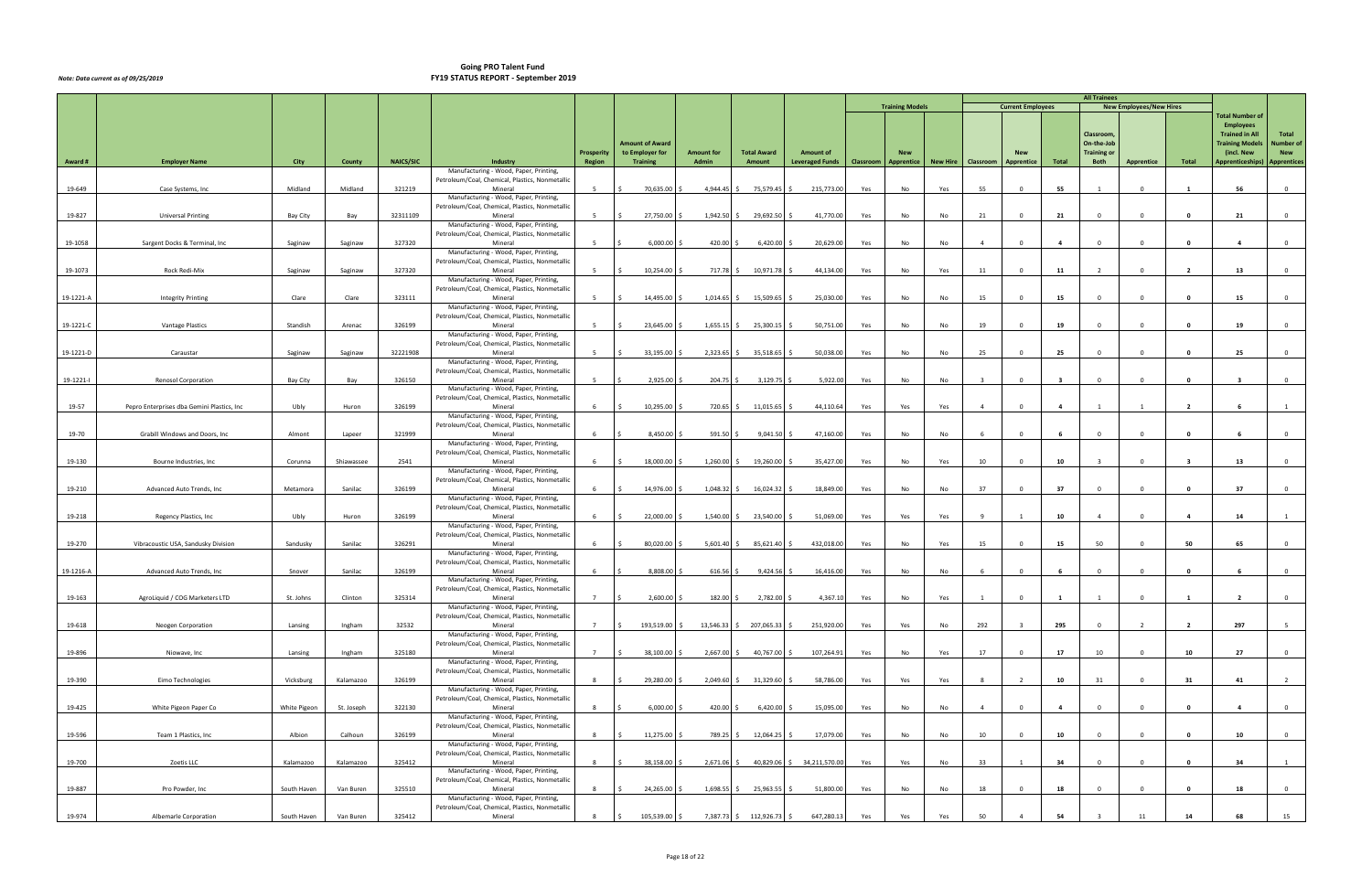|                  |                                                                                                    |                        |                         |                  |                                                                                                |                                           |                              |                       |                                 |                                          |            |                        |            |                      |                          |                      | <b>All Trainees</b>      |                                  |                         |                                                 |                     |
|------------------|----------------------------------------------------------------------------------------------------|------------------------|-------------------------|------------------|------------------------------------------------------------------------------------------------|-------------------------------------------|------------------------------|-----------------------|---------------------------------|------------------------------------------|------------|------------------------|------------|----------------------|--------------------------|----------------------|--------------------------|----------------------------------|-------------------------|-------------------------------------------------|---------------------|
|                  |                                                                                                    |                        |                         |                  |                                                                                                |                                           |                              |                       |                                 |                                          |            | <b>Training Models</b> |            |                      | <b>Current Employees</b> |                      |                          | <b>New Employees/New Hires</b>   |                         | Total Number of                                 |                     |
|                  |                                                                                                    |                        |                         |                  |                                                                                                |                                           |                              |                       |                                 |                                          |            |                        |            |                      |                          |                      |                          |                                  |                         | <b>Employees</b>                                |                     |
|                  |                                                                                                    |                        |                         |                  |                                                                                                |                                           | <b>Amount of Award</b>       |                       |                                 |                                          |            |                        |            |                      |                          |                      | Classroom,<br>On-the-Job |                                  |                         | <b>Trained in All</b><br><b>Training Models</b> | Total<br>Number of  |
|                  |                                                                                                    |                        |                         |                  |                                                                                                | <b>Prosperity</b>                         | to Employer for              | <b>Amount for</b>     | <b>Total Award</b>              | <b>Amount of</b>                         |            | <b>New</b>             |            |                      | <b>New</b>               |                      | <b>Training or</b>       |                                  |                         | (incl. New                                      | <b>New</b>          |
| Award #          | <b>Employer Name</b>                                                                               | City                   | County                  | <b>NAICS/SIC</b> | Industry<br>Manufacturing - Wood, Paper, Printing,                                             | Region                                    | <b>Training</b>              | Admin                 | Amount                          | Leveraged Funds   Classroom   Apprentice |            |                        |            | New Hire   Classroom | Apprentice               | Total                | Both                     | Apprentice                       | Total                   | Apprenticeships)   Apprentices                  |                     |
|                  |                                                                                                    |                        |                         |                  | Petroleum/Coal, Chemical, Plastics, Nonmetallic                                                |                                           |                              |                       |                                 |                                          |            |                        |            |                      |                          |                      |                          |                                  |                         |                                                 |                     |
| 19-994           | Pilkington NSG                                                                                     | Niles                  | Berrien                 | 3211             | Mineral<br>Manufacturing - Wood, Paper, Printing,                                              | 8                                         | 133,500.00                   |                       | $9,345.00 \div 142,845.00 \div$ | 356,800.00                               | Yes        | No                     | Yes        | 44                   | $\Omega$                 | 44                   | 45                       | $\mathbf{0}$                     | 45                      | 89                                              | $\overline{0}$      |
|                  |                                                                                                    |                        |                         |                  | Petroleum/Coal, Chemical, Plastics, Nonmetallic                                                |                                           |                              |                       |                                 |                                          |            |                        |            |                      |                          |                      |                          |                                  |                         |                                                 |                     |
| 19-1007          | TC Transcontinental Michigan                                                                       | <b>Battle Creek</b>    | Calhoun                 | 326112           | Mineral<br>Manufacturing - Wood, Paper, Printing,                                              | 8                                         | 4,500.00                     | 315.00%               | $4,815.00$ \$                   | 21,228.00                                | Yes        | Yes                    | No         |                      |                          | $\overline{2}$       | $^{\circ}$               | $\overline{0}$                   | $\mathbf{0}$            | $\overline{2}$                                  |                     |
|                  |                                                                                                    |                        |                         |                  | Petroleum/Coal, Chemical, Plastics, Nonmetallic                                                |                                           |                              |                       |                                 |                                          |            |                        |            |                      |                          |                      |                          |                                  |                         |                                                 |                     |
| 19-1218-F        | Ox Engineered Products                                                                             | Constantine            | St. Joseph              | 322130           | Mineral                                                                                        | 8                                         | 6,300.00                     | 441.00 \$             | $6,741.00$ \$                   | 17,756.00                                | Yes        | No                     | No         | $5^{\circ}$          | $\Omega$                 | - 5                  | $\mathbf 0$              | $\Omega$                         | $\mathbf{0}$            | - 5                                             | $\mathbf 0$         |
|                  |                                                                                                    |                        |                         |                  | Manufacturing - Wood, Paper, Printing,<br>Petroleum/Coal, Chemical, Plastics, Nonmetallic      |                                           |                              |                       |                                 |                                          |            |                        |            |                      |                          |                      |                          |                                  |                         |                                                 |                     |
| 19-966           | Diversified Engineering and Plastics, LLC                                                          | Jackson                | Jackson                 | 3261             | Mineral                                                                                        | 9                                         | 27,805.00                    |                       | 1,946.35 \$ 29,751.35           | 80,430.54                                | Yes        | Yes                    | Yes        | 17                   |                          | 18                   | $\overline{4}$           | $\Omega$                         | $\overline{\mathbf{4}}$ | 22                                              |                     |
|                  |                                                                                                    |                        |                         |                  | Manufacturing - Wood, Paper, Printing,<br>Petroleum/Coal, Chemical, Plastics, Nonmetallic      |                                           |                              |                       |                                 |                                          |            |                        |            |                      |                          |                      |                          |                                  |                         |                                                 |                     |
| 19-1037          | CRW Plastics USA, Inc                                                                              | Howell                 | Livingston              | 32619            | Mineral                                                                                        | 9                                         | 14,700.00                    | $1,029.00$ \$         | 15,729.00                       | 16,000.00                                | Yes        | No                     | No         | 14                   | $\Omega$                 | 14                   | $\Omega$                 | $\Omega$                         | $\mathbf{0}$            | 14                                              | $\overline{0}$      |
|                  |                                                                                                    |                        |                         |                  | Manufacturing - Wood, Paper, Printing,<br>Petroleum/Coal, Chemical, Plastics, Nonmetallic      |                                           |                              |                       |                                 |                                          |            |                        |            |                      |                          |                      |                          |                                  |                         |                                                 |                     |
| 19-1049          | Fortech Products                                                                                   | Brighton               | Livingston              | 324191           | Mineral                                                                                        | 9                                         | 9,825.00                     | 687.75 \$             | 10,512.75                       | 12,160.00                                | Yes        | No                     | No         |                      | $\mathbf 0$              | 9                    | $\Omega$                 | $\mathbf{0}$                     | 0                       |                                                 | $\overline{0}$      |
|                  |                                                                                                    |                        |                         |                  | Manufacturing - Wood, Paper, Printing,<br>Petroleum/Coal, Chemical, Plastics, Nonmetallic      |                                           |                              |                       |                                 |                                          |            |                        |            |                      |                          |                      |                          |                                  |                         |                                                 |                     |
| 19-1124          | W2Fuel, LLC                                                                                        | Adrian                 | Lenawee                 | 325193           | Mineral                                                                                        | 9                                         | 18,369.00                    | 1,285.83              | 19,654.83                       | 22,398.32                                | Yes        | No                     | No         | 16                   | $^{\circ}$               | 16                   | $\Omega$                 | $^{\circ}$                       | $\mathbf{0}$            | 16                                              | $\overline{0}$      |
|                  |                                                                                                    |                        |                         |                  | Manufacturing - Wood, Paper, Printing,                                                         |                                           |                              |                       |                                 |                                          |            |                        |            |                      |                          |                      |                          |                                  |                         |                                                 |                     |
| 19-1130          | <b>Wacker Chemical Corporation</b>                                                                 | Adrian                 | Lenawee                 | 325100           | Petroleum/Coal, Chemical, Plastics, Nonmetallic<br>Mineral                                     | 9                                         | 137,625.00                   |                       | $9,633.75$ \$ 147,258.75 \$     | 1,772,236.00                             | Yes        | No                     | Yes        | 98                   | $\Omega$                 | 98                   | 29                       | $\Omega$                         | 29                      | 127                                             | $\overline{0}$      |
|                  |                                                                                                    |                        |                         |                  | Manufacturing - Wood, Paper, Printing,                                                         |                                           |                              |                       |                                 |                                          |            |                        |            |                      |                          |                      |                          |                                  |                         |                                                 |                     |
| 19-230           | Peter-Lacke USA                                                                                    | Troy                   | Oakland                 | 325510           | Petroleum/Coal, Chemical, Plastics, Nonmetallic<br>Mineral                                     | 10                                        | 7,795.00                     | 545.65                | 8,340.65                        | 10,095.88                                | Yes        | No                     | Yes        |                      | $\Omega$                 |                      |                          | $\Omega$                         | -5                      |                                                 | $\overline{0}$      |
|                  |                                                                                                    |                        |                         |                  | Manufacturing - Wood, Paper, Printing,                                                         |                                           |                              |                       |                                 |                                          |            |                        |            |                      |                          |                      |                          |                                  |                         |                                                 |                     |
| 19-233           | Lawrence Plastics, LLC                                                                             | Clarkston              | Oakland                 | 326199           | Petroleum/Coal, Chemical, Plastics, Nonmetallic<br>Mineral                                     | 10                                        | 33,000.00                    | 2,310.00              | 35,310.00                       | 127,251.00                               | No         | No                     | Yes        | $\Omega$             | $\Omega$                 | $\mathbf{0}$         | 22                       | $\Omega$                         | 22                      | 22                                              | $\overline{0}$      |
|                  |                                                                                                    |                        |                         |                  | Manufacturing - Wood, Paper, Printing,                                                         |                                           |                              |                       |                                 |                                          |            |                        |            |                      |                          |                      |                          |                                  |                         |                                                 |                     |
| 19-300           | <b>Stanley Engineered Fastening</b>                                                                | Chesterfield           | Macomb                  | 1406016          | Petroleum/Coal, Chemical, Plastics, Nonmetallic<br>Mineral                                     | 10                                        | 21,897.00 \$                 |                       | 1,532.79 \$ 23,429.79           | 47,400.62<br>-S                          | Yes        | No                     | No         | 16                   | $\mathbf 0$              | 16                   | $\Omega$                 | $\Omega$                         | $\mathbf{0}$            | 16                                              | $\overline{0}$      |
|                  |                                                                                                    |                        |                         |                  | Manufacturing - Wood, Paper, Printing,                                                         |                                           |                              |                       |                                 |                                          |            |                        |            |                      |                          |                      |                          |                                  |                         |                                                 |                     |
|                  |                                                                                                    |                        |                         |                  | Petroleum/Coal, Chemical, Plastics, Nonmetallic                                                |                                           |                              |                       |                                 |                                          |            |                        |            |                      |                          |                      |                          | $\Omega$                         |                         |                                                 |                     |
| 19-318           | Ferndale Laboratories                                                                              | Ferndale               | Oakland                 | 325412           | Mineral<br>Manufacturing - Wood, Paper, Printing,                                              | 10                                        | 9,165.00                     | $641.55$ \$           | 9,806.55                        | 11,664.00<br>-S                          | Yes        | No                     | Yes        | 17                   | $\Omega$                 | 17                   |                          |                                  |                         | 18                                              | $\overline{0}$      |
|                  |                                                                                                    |                        |                         |                  | Petroleum/Coal, Chemical, Plastics, Nonmetallic                                                |                                           |                              |                       |                                 |                                          |            |                        |            |                      |                          |                      |                          |                                  |                         |                                                 |                     |
| 19-326           | Eastern Oil Company                                                                                | Pontiac                | Oakland                 | 324191           | Mineral<br>Manufacturing - Wood, Paper, Printing,                                              | 10                                        | 10,360.00 \$                 |                       | 725.20 \$ 11,085.20 \$          | 17,092.44                                | Yes        | No                     | No         | $\mathbf{R}$         | $\Omega$                 |                      |                          | $\Omega$                         | - 0                     |                                                 | $\Omega$            |
|                  |                                                                                                    |                        |                         |                  | Petroleum/Coal, Chemical, Plastics, Nonmetallic                                                |                                           |                              |                       |                                 |                                          |            |                        |            |                      |                          |                      |                          |                                  |                         |                                                 |                     |
| 19-327           | Omega Plastics, Inc.                                                                               | Clinton Township       | Macomb                  | 326199           | Mineral<br>Manufacturing - Wood, Paper, Printing,                                              | 10                                        | 26,335.00                    |                       | $1,843.45$ \$ 28,178.45 \$      | 114,373.00                               | Yes        | No                     | No         | 20                   | $\Omega$                 | 20                   |                          | $\Omega$                         | - 0                     | 20                                              |                     |
|                  |                                                                                                    |                        |                         |                  | Petroleum/Coal, Chemical, Plastics, Nonmetallic                                                |                                           |                              |                       |                                 |                                          |            |                        |            |                      |                          |                      |                          |                                  |                         |                                                 |                     |
| 19-399           | Stylerite Label Corporation                                                                        | Rochester Hills        | Oakland                 | 323111           | Mineral<br>Manufacturing - Wood, Paper, Printing,                                              | 10                                        | 19,500.00                    |                       | $1,365.00 \div 20,865.00 \div$  | 23,157.00                                | Yes        | No                     | Yes        | 10                   | $\Omega$                 | 10                   |                          | $\Omega$                         |                         | 13                                              | $\overline{0}$      |
|                  |                                                                                                    |                        |                         |                  | Petroleum/Coal, Chemical, Plastics, Nonmetallic                                                |                                           |                              |                       |                                 |                                          |            |                        |            |                      |                          |                      |                          |                                  |                         |                                                 |                     |
| 19-455           | Resinate Materials Group, Inc.                                                                     | Plymouth               | Wayne                   | 325211           | Mineral<br>Manufacturing - Wood, Paper, Printing,                                              | 10                                        | IS.<br>19,170.00 \$          |                       | 1,341.90 \$ 20,511.90 \$        | 23,259.37                                | Yes        | No                     | Yes        | 13                   | $\mathbf{O}$             | 13                   | 2                        | $^{\circ}$                       | $\overline{2}$          | 15                                              |                     |
|                  |                                                                                                    |                        |                         |                  | Petroleum/Coal, Chemical, Plastics, Nonmetallic                                                |                                           |                              |                       |                                 |                                          |            |                        |            |                      |                          |                      |                          |                                  |                         |                                                 |                     |
| 19-476           | <b>Emabond Solutions, LLC</b>                                                                      | Auburn Hills           | Oakland                 | 326100           | Mineral<br>Manufacturing - Wood, Paper, Printing,                                              | 10                                        | 6,000.00                     | $420.00$ \$           | $6,420.00$ \$                   | 25,262.40                                | Yes        | No                     | Yes        |                      | $\Omega$                 | 1                    | $\overline{7}$           | $\Omega$                         | $\overline{7}$          | -8                                              | $\overline{0}$      |
|                  |                                                                                                    |                        |                         |                  | Petroleum/Coal, Chemical, Plastics, Nonmetallic                                                |                                           |                              |                       |                                 |                                          |            |                        |            |                      |                          |                      |                          |                                  |                         |                                                 |                     |
| 19-499           | <b>Urgent Plastic Services</b>                                                                     | Rochester Hills        | Oakland                 | 326199           | Mineral                                                                                        | 10                                        | 33,992.00                    |                       | 2,379.44 \$ 36,371.44 \$        | 25,195.00                                | Yes        | No                     | No         | 57                   | $\Omega$                 | 57                   | $\Omega$                 | $\Omega$                         | $\mathbf{0}$            | 57                                              | $\overline{0}$      |
|                  |                                                                                                    |                        |                         |                  | Manufacturing - Wood, Paper, Printing,<br>Petroleum/Coal, Chemical, Plastics, Nonmetallic      |                                           |                              |                       |                                 |                                          |            |                        |            |                      |                          |                      |                          |                                  |                         |                                                 |                     |
| 19-536           | HMS Mfg. Co.                                                                                       | Troy                   | Oakland                 | 326199           | Mineral                                                                                        | 10                                        | 32,257.00 \$                 |                       | $2,257.99$ \$ 34,514.99 \$      | 42,142.35                                | Yes        | No                     | No         | 39                   | $\mathbf 0$              | 39                   | $^{\circ}$               | $\mathbf 0$                      | 0                       | 39                                              | $\overline{0}$      |
|                  |                                                                                                    |                        |                         |                  | Manufacturing - Wood, Paper, Printing,<br>Petroleum/Coal, Chemical, Plastics, Nonmetallic      |                                           |                              |                       |                                 |                                          |            |                        |            |                      |                          |                      |                          |                                  |                         |                                                 |                     |
| 19-564           | <b>Axalta Coating Systems</b>                                                                      | Mt. Clemens            | Macomb                  | 325510           | Mineral                                                                                        | 10                                        | 15,491.00                    |                       | $1,084.37$ \$ $16,575.37$ \$    | 77,080.00                                | Yes        | Yes                    | No         | 31                   |                          | 32                   | $\overline{0}$           | $\mathbf 0$                      | $\mathbf{0}$            | 32                                              |                     |
|                  |                                                                                                    |                        |                         |                  | Manufacturing - Wood, Paper, Printing,<br>Petroleum/Coal, Chemical, Plastics, Nonmetallic      |                                           |                              |                       |                                 |                                          |            |                        |            |                      |                          |                      |                          |                                  |                         |                                                 |                     |
| 19-948           | Metrex Research, LLC                                                                               | Romulus                | Wayne                   | 32541            | Mineral                                                                                        | 10                                        | 44,100.00                    |                       | $3,087.00$ \$ 47,187.00 \$      | 714,427.00                               | Yes        | No                     | Yes        | 14                   | $\Omega$                 | 14                   | 16                       | $\Omega$                         | 16                      | 30                                              | $\mathbf 0$         |
|                  |                                                                                                    |                        |                         |                  | Manufacturing - Wood, Paper, Printing,<br>Petroleum/Coal, Chemical, Plastics, Nonmetallic      |                                           |                              |                       |                                 |                                          |            |                        |            |                      |                          |                      |                          |                                  |                         |                                                 |                     |
| 19-1235-B        | Sterling Oil & Chemical Company                                                                    | Royal Oak              | Oakland                 | 324191           | Mineral                                                                                        | 10                                        | 600.00                       | 42.00                 | 642.00                          | 1,464.00                                 | Yes        | No                     | No         | $\overline{2}$       | $\Omega$                 | $\overline{2}$       | $\Omega$                 | $\Omega$                         | $\Omega$                | $\overline{2}$                                  | $\overline{0}$      |
| 19-68<br>19-72   | ON-Minerals, Inc dba Carmeuse Lime & Stone<br>O-N Minerals (Michigan) Co dba Carmeuse Lime & Stone | Gulliver<br>Cedarville | Schoolcraft<br>Mackinac | 212312<br>212312 | Mining, Quarrying, and Oil and Gas Extraction<br>Mining, Quarrying, and Oil and Gas Extraction | 1<br>1                                    | 35,995.00<br>51,905.00       | 2,519.65<br>3,633.35  | 38,514.65<br>55,538.35          | 106,475.96<br>294,244.00                 | Yes<br>Yes | Yes<br>Yes             | Yes<br>Yes | 34<br>35             | 1<br>$\overline{1}$      | 35<br>36             | 6<br>6                   | $\overline{0}$<br>$\overline{0}$ | 6<br>6                  | 41<br>42                                        | 1<br>1              |
|                  |                                                                                                    |                        |                         |                  |                                                                                                |                                           |                              |                       |                                 |                                          |            |                        |            |                      |                          |                      |                          |                                  |                         |                                                 |                     |
| 19-183           | Carmeuse Lime & Stone - Drummond Dolomite                                                          | Drummond Islan         | Chippewa                | 212312           | Mining, Quarrying, and Oil and Gas Extraction                                                  |                                           | 29,912.00                    | 2,093.84              | 32,005.84<br>47,341.08          | 37,939.00                                | Yes        | No                     | No         | 31                   |                          | 31                   |                          | $\mathbf 0$                      | $\Omega$                | 31                                              | $\overline{0}$      |
| 19-404<br>19-373 | Carmeuse Lime & Stone<br>Cargill Salt Hersey                                                       | Rogers City<br>Hersey  | Presque Isle<br>Osceola | 212312<br>212391 | Mining, Quarrying, and Oil and Gas Extraction<br>Mining, Quarrying, and Oil and Gas Extraction | $\overline{\mathbf{3}}$<br>$\overline{4}$ | 44,244.00<br>6,000.00<br>I\$ | 3,097.08<br>420.00 \$ | $6,420.00$ \$                   | 123,658.00<br>110,844.00                 | Yes<br>No  | Yes<br>Yes             | Yes<br>No  | 29<br>$\overline{0}$ | 1<br>$\overline{2}$      | 30<br>$\overline{2}$ | 6<br>$\overline{0}$      | $\mathbf{0}$                     | - 6<br>$\mathbf 0$      | 36<br>$\overline{2}$                            | 1<br>$\overline{2}$ |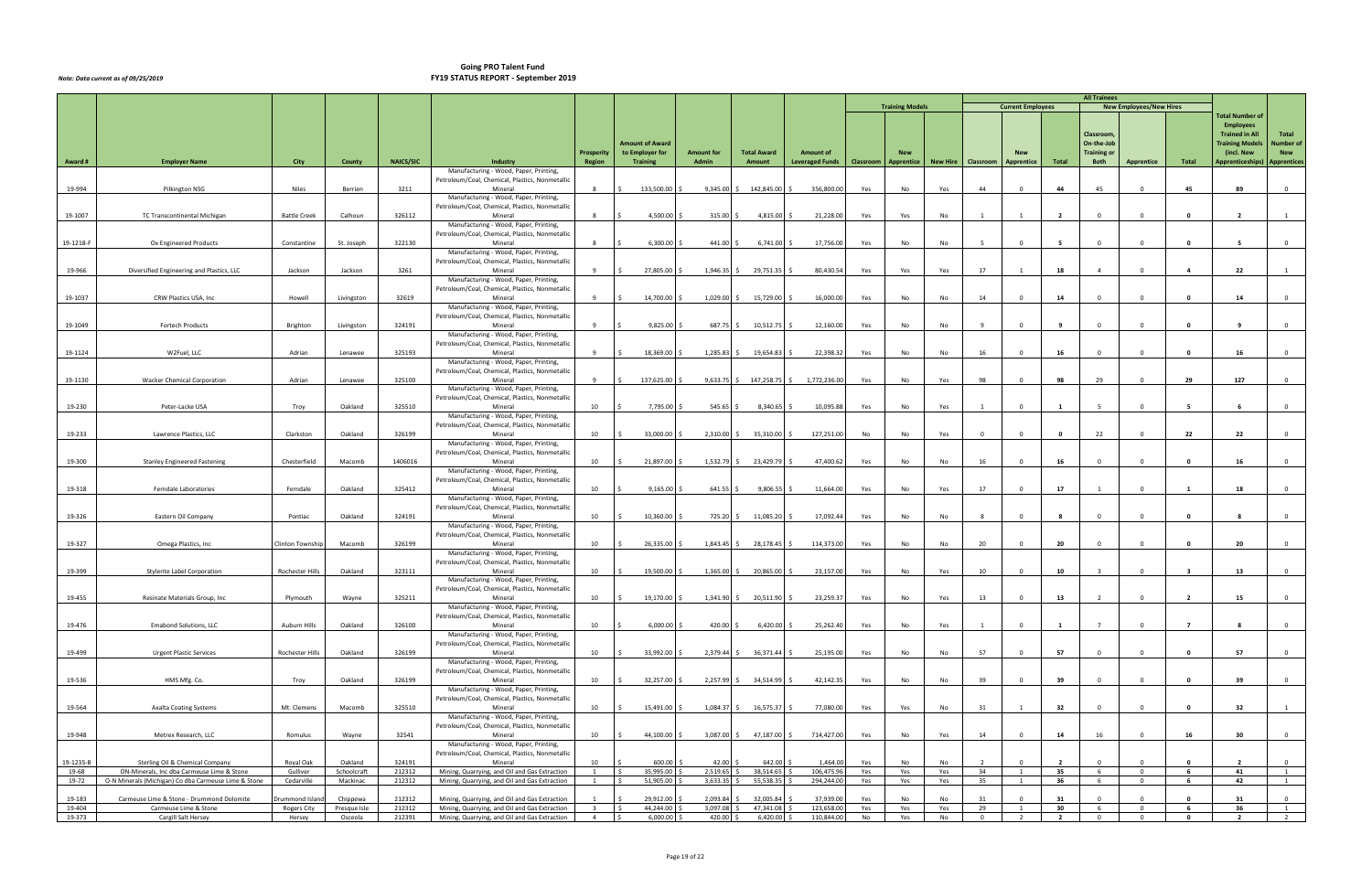|                   |                                                    |                                     |                        |                     |                                                                                                      |                                  |                             |                                   |                              |                                    |                  |                        |                        |                             |                                                     |                | <b>All Trainees</b>                       |                                |                               |                         |                                    |
|-------------------|----------------------------------------------------|-------------------------------------|------------------------|---------------------|------------------------------------------------------------------------------------------------------|----------------------------------|-----------------------------|-----------------------------------|------------------------------|------------------------------------|------------------|------------------------|------------------------|-----------------------------|-----------------------------------------------------|----------------|-------------------------------------------|--------------------------------|-------------------------------|-------------------------|------------------------------------|
|                   |                                                    |                                     |                        |                     |                                                                                                      |                                  |                             |                                   |                              |                                    |                  | <b>Training Models</b> |                        |                             | <b>Current Employees</b>                            |                |                                           | <b>New Employees/New Hires</b> |                               |                         |                                    |
|                   |                                                    |                                     |                        |                     |                                                                                                      |                                  |                             |                                   |                              |                                    |                  |                        |                        |                             |                                                     |                |                                           |                                |                               | Total Number of         |                                    |
|                   |                                                    |                                     |                        |                     |                                                                                                      |                                  |                             |                                   |                              |                                    |                  |                        |                        |                             |                                                     |                |                                           |                                |                               | <b>Employees</b>        |                                    |
|                   |                                                    |                                     |                        |                     |                                                                                                      |                                  |                             |                                   |                              |                                    |                  |                        |                        |                             |                                                     |                | Classroom                                 |                                |                               | <b>Trained in All</b>   | Total                              |
|                   |                                                    |                                     |                        |                     |                                                                                                      |                                  | Amount of Award             |                                   |                              |                                    |                  |                        |                        |                             |                                                     |                | On-the-Job                                |                                |                               | Fraining Model:         | Number of                          |
|                   |                                                    |                                     |                        |                     | Industry                                                                                             | Prosperity                       | to Employer for             | <b>Amount for</b><br><b>Admin</b> | <b>Total Award</b><br>Amount | Amount of                          |                  |                        |                        |                             |                                                     | Total          | Training or<br><b>Both</b>                |                                |                               | (incl. New              | <b>New</b>                         |
| Award #<br>19-256 | Employer Name<br>Boyne Boat Yard, Inc.             | City<br><b>Boyne City</b>           | County<br>Charlevoix   | NAICS/SIC<br>811490 | Other Services (except Public Administration)                                                        | <b>Region</b><br>2               | <b>Training</b><br>7,295.00 | 510.65                            | 7,805.65                     | <b>Leveraged Funds</b><br>50,398.0 | Classroom<br>Yes | Apprentice<br>No       | <b>New Hire</b><br>Yes | Classroom<br>$\overline{4}$ | Apprentice<br>- 0                                   | -4             | - 1                                       | <b>Apprentice</b><br>- 0       | Total<br>$\mathbf{1}$         | <b>Apprenticeships)</b> | <b>Apprentices</b><br>$\mathbf{0}$ |
| 19-345            | Witt Enterprises Inc, dba Jims Collision           | Roscommon                           | Roscommon              | 811121              | Other Services (except Public Administration)                                                        | $\overline{\mathbf{3}}$          | 3.732.00                    | 261.24                            | 3,993.24                     | 1,894.00                           | Yes              | No                     | No                     | $\overline{4}$              | $\Omega$                                            | $\overline{4}$ | $\overline{0}$                            | $\mathbf{0}$                   | $\mathbf{0}$                  | $\overline{a}$          | $\overline{0}$                     |
| 19-643            | Sand Bay Marina Sales Service & Storage LLC        | Presque Isle                        | Presque Isle           | 811490              | Other Services (except Public Administration)                                                        | $\overline{3}$                   | 1,600.00                    | 112.00                            | 1,712.00                     | 1,700.00                           | Yes              | No                     | No                     | 2                           | $\Omega$                                            | $\overline{2}$ | $\overline{0}$                            | $^{\circ}$                     | $\mathbf{0}$                  | $\overline{2}$          | $\Omega$                           |
| 19-644            | World of Floors                                    | Grayling                            | Crawford               | 813910              | Other Services (except Public Administration)                                                        | $\overline{\mathbf{3}}$          | 2,439.00                    | 170.73                            | 2,609.73                     | 4,030.00                           | Yes              | No                     | No                     | 2                           | $\overline{\mathbf{0}}$                             | $\overline{2}$ | $\overline{0}$                            | $^{\circ}$                     | $\Omega$                      | - 2                     | $\overline{0}$                     |
| 19-761            | <b>Grayling Main Street</b>                        | Grayling                            | Crawford               | 813910              | Other Services (except Public Administration)                                                        | $\overline{\mathbf{3}}$          | 1,375.00                    | 96.25                             | 1,471.25                     | 432.00                             | Yes              | No                     | No                     | 1                           | $\overline{\mathbf{0}}$                             | 1              | $\overline{0}$                            | $^{\circ}$                     | $\mathbf{0}$                  | $\overline{\mathbf{1}}$ | $\overline{0}$                     |
| 19-1215-A         | AuSable Valley Animal Shelte                       | Grayling                            | Crawford               | 812910              | Other Services (except Public Administration)                                                        | $\overline{\mathbf{3}}$          | 1,000.00                    | 70.00                             | 1,070.00                     | 86.00                              | Yes              | No                     | No                     | 1                           | $\Omega$                                            | $\mathbf{1}$   | $\overline{0}$                            | $\Omega$                       | $\mathbf{0}$                  | -1                      | $\overline{0}$                     |
| 19-569            | Benjamin's Hope                                    | Holland                             | Ottawa                 | 8661                | Other Services (except Public Administration)                                                        | $\overline{4}$                   | 15,000.00                   | 1,050.00                          | 16,050.00                    | 14,652.00                          | Yes              | No                     | Yes                    | 5                           | $\Omega$                                            | - 5            | 5                                         | $\Omega$                       | - 5                           | 10                      | $\overline{0}$                     |
| 19-584            | Scarlett Inc                                       | <b>Grand Rapids</b>                 | Kent                   | 811310              | Other Services (except Public Administration)                                                        | $\overline{4}$                   | 7,300.00                    | 511.00                            | 7,811.00                     | 14,100.00                          | Yes              | No                     | No                     | 5                           | $\mathbf 0$                                         | - 5            | $\overline{0}$                            | $^{\circ}$                     | $\mathbf 0$                   |                         | $\mathbf{0}$                       |
| 19-764            | Pierce Cedar Creek Institute                       | Hastings                            | Barry                  | 813312              | Other Services (except Public Administration)                                                        | $\overline{4}$                   | 10,500.00                   | 735.00                            | 11,235.00                    | 20,597.00                          | Yes              | No                     | No                     | $\overline{7}$              | $\Omega$                                            | $\overline{7}$ | $\overline{0}$                            | $\Omega$                       | $\mathbf{0}$                  | $\overline{7}$          | $\overline{0}$                     |
| 19-870            | Material Transfer & Storage, Inc.                  | Allegan                             | Allegan                | 811310              | Other Services (except Public Administration)                                                        | $\overline{4}$                   | 9,000.00                    | 630.00                            | 9,630.00                     | 18,568.00                          | No               | No                     | Yes                    | $\overline{\mathbf{0}}$     | $\mathbf 0$                                         | $\mathbf 0$    | - 6                                       | $^{\circ}$                     | -6                            | - 6                     | $\overline{0}$                     |
| 19-886            | Essenburg Car Wash of Holland dba Quality Car Wash | Holland                             | Ottawa                 | 811192              | Other Services (except Public Administration)                                                        | $\overline{4}$                   | 7,500.00                    | 525.00                            | 8,025.00                     | 18,900.00                          | No               | No                     | Yes                    | $\overline{0}$              | $\Omega$                                            | $\mathbf{o}$   | 5                                         | $^{\circ}$                     | - 5                           | - 5                     | $\overline{0}$                     |
| 19-1006           | Repair Center LLC dba Tech Defenders               | <b>Grand Rapids</b>                 | Kent                   | 811211              | Other Services (except Public Administration)                                                        | $\overline{4}$                   | 66,200.00                   | 4,634.00                          | 70,834.00                    | 212,425.0                          | Yes              | Yes                    | Yes                    | 17                          | -1                                                  | 18             | 40                                        | $^{\circ}$                     | 40                            | 58                      |                                    |
| 19-447            | York Repair                                        | Bay City                            | Bay                    | 811310              | Other Services (except Public Administration)                                                        | 5<br>$\overline{7}$              | 9,491.00                    | 664.37                            | 10,155.37                    | 20,336.00                          | Yes              | Yes                    | Yes                    | - 8                         | - 1                                                 | -9             | $\overline{2}$<br>$\overline{7}$          | $\mathbf{0}$                   | - 2<br>$\overline{7}$         | 11                      | $\mathbf{1}$                       |
| 19-1139<br>19-940 | Roberts Sinto Corporation<br>UIS SCADA, Inc.       | Lansing<br>Dexter                   | Ingham<br>Washtenaw    | 811310<br>811310    | Other Services (except Public Administration)<br>Other Services (except Public Administration        | 9                                | 57,114.00<br>47,399.00      | 3,997.98<br>3,317.93              | 61,111.98<br>50,716.93       | 59,450.88<br>79,768.0              | Yes<br>Yes       | Yes<br>No              | Yes<br>Yes             | 28<br>30                    | $\overline{\phantom{a}}$<br>$\overline{\mathbf{0}}$ | 30<br>30       | $\overline{\mathbf{3}}$                   | $\Omega$<br>$^{\circ}$         | -3                            | 37<br>33                | 2<br>$\overline{0}$                |
| 19-952            | America's Preferred Home Warranty                  | Jackson                             | Jackson                | 811412              | Other Services (except Public Administration)                                                        | 9                                | 32,770.00                   | 2,293.90                          | 35,063.90                    | 546,828.00                         | Yes              | No                     | Yes                    | 88                          | $\Omega$                                            | 88             | 15                                        | $\overline{0}$                 | 15                            | 103                     | $\overline{0}$                     |
| 19-238            | Coventry Industries, LLC                           | Holly                               | Oakland                | 811310              | Other Services (except Public Administration)                                                        | 10                               | 16,045.00                   | 1,123.15                          | 17,168.15                    | 25,595.69                          | Yes              | No                     | Yes                    | 5                           | $\mathbf 0$                                         | - 5            | - 6                                       | $\mathbf{0}$                   | - 6                           | 11                      | $\overline{0}$                     |
| 19-402            | Michigan Minority Supplier Development Council     | Detroit                             | Wayne                  | 813410              | Other Services (except Public Administration)                                                        | 10                               | 21,600.00                   | 1,512.00                          | 23,112.00                    | 28,006.00                          | Yes              | No                     | Yes                    | 14                          | $\Omega$                                            | 14             | $\overline{\mathbf{3}}$                   | $\Omega$                       | $\overline{\mathbf{3}}$       | 17                      | $\overline{0}$                     |
| 19-437            | Great Lakes Sound and Vibration                    | Houghton                            | Houghton               | 541330              | Professional, Scientific, and Technical Services                                                     | $\mathbf{1}$                     | 32,037.00                   | 2,242.59                          | 34,279.59                    | 39,367.00                          | Yes              | No                     | Yes                    | 24                          | $\Omega$                                            | 24             | 1                                         | $\Omega$                       |                               | 25                      | $\Omega$                           |
| 19-26             | Otwell Mawby                                       | <b>Traverse City</b>                | <b>Grand Traverse</b>  | 541620              | Professional, Scientific, and Technical Services                                                     | 2                                | 3,237.00                    | 226.59                            | 3,463.59                     | 6,956.00                           | Yes              | No                     | Yes                    | $\overline{2}$              | $\overline{\mathbf{0}}$                             | $\overline{2}$ | $\mathbf{1}$                              | $\mathbf 0$                    | $\mathbf{1}$                  | $\overline{\mathbf{3}}$ | $\overline{0}$                     |
| 19-248            | TraverseCONNECT                                    | <b>Traverse City</b>                | <b>Grand Traverse</b>  | 541720              | Professional, Scientific, and Technical Services                                                     | 2                                | 7,395.00                    | 517.65                            | 7,912.65                     | 23,496.11                          | Yes              | No                     | Yes                    | $\overline{4}$              | $\Omega$                                            | $\overline{4}$ | <sup>1</sup>                              | $\Omega$                       | -1                            | - 5                     | $\overline{0}$                     |
| 19-328            | Oneupweb                                           | Traverse City                       | <b>Grand Traverse</b>  | 541810              | Professional, Scientific, and Technical Services                                                     | $\overline{2}$                   | 7,499.00                    | 524.93                            | 8,023.93                     | 42,657.00                          | Yes              | No                     | No                     | 5                           | $\Omega$                                            | 5              | $\overline{0}$                            | $^{\circ}$                     | $\mathbf{0}$                  | - 5                     | $\overline{0}$                     |
| 19-482            | Orchard, Hiltz & McCliment, Inc dba OHM Advisors   | Petoskey                            | Emmet                  | 541330              | Professional, Scientific, and Technical Services                                                     | $\overline{2}$                   | 11,045.00                   | 773.15                            | 11,818.15                    | 21,838.00                          | Yes              | No                     | No                     | 15                          | $\Omega$                                            | 15             | $\overline{0}$                            | $\overline{0}$                 | $\mathbf{0}$                  | 15                      | $\overline{0}$                     |
| 19-573            | Apex Controls Inc                                  | Hudsonville                         | Ottawa                 | 541330              | Professional, Scientific, and Technical Services                                                     | $\overline{4}$                   | 6,000.00                    | 420.00                            | 6,420.00                     | 69,790.00                          | No               | Yes                    | No                     | $\overline{\mathbf{0}}$     | -2                                                  | 2              | $\overline{0}$                            | $\mathbf{0}$                   | 0                             | -2                      | $\overline{2}$                     |
| 19-575            | Beene Garter LLP                                   | <b>Grand Rapids</b>                 | Kent                   | 541211              | Professional, Scientific, and Technical Services                                                     | $\overline{4}$                   | 18,500.00                   | 1,295.00                          | 19,795.00                    | 40,255.00                          | Yes              | No                     | Yes                    | $\overline{4}$              | $\Omega$                                            | $\overline{4}$ | 10                                        | $\Omega$                       | 10                            | 14                      | $\overline{0}$                     |
| 19-608            | Open Systems Technologies DE, LLC                  | <b>Grand Rapids</b>                 | Kent                   | 541511              | Professional, Scientific, and Technical Services                                                     | $\overline{4}$                   | 47,640.00                   | 3,334.80                          | 50,974.80                    | 134,679.0                          | Yes              | No                     | Yes                    | 32                          | $\overline{\mathbf{0}}$                             | 32             | 21                                        | $^{\circ}$                     | 21                            | 53                      | $\overline{0}$                     |
| 19-628<br>19-652  | Worksighted<br>Bravo LT                            | Holland<br><b>Grand Rapids</b>      | Ottawa<br>Kent         | 541512<br>541511    | Professional, Scientific, and Technical Services<br>Professional, Scientific, and Technical Services | $\overline{4}$<br>$\overline{4}$ | 42,964.00<br>35,140.00      | 3,007.48<br>2,459.80              | 45,971.48<br>37,599.80       | 82,999.00<br>136,398.00            | Yes              | No<br>No               | Yes<br>Yes             | 14<br>- 5                   | $\Omega$<br>$\Omega$                                | 14<br>- 5      | 18<br>20                                  | $\overline{0}$<br>$\mathbf{0}$ | 18<br>20                      | 32<br>25                | $\overline{0}$<br>$\Omega$         |
| 19-680            | CQL, Inc                                           | <b>Grand Rapids</b>                 | Kent                   | 541511              | Professional, Scientific, and Technical Services                                                     | $\overline{4}$                   | 33,949.00                   | 2,376.43                          | 36,325.43                    | 97,658.00                          | Yes<br>Yes       | No                     | Yes                    | 14                          | $\Omega$                                            | 14             | 12                                        | $^{\circ}$                     | 12                            | 26                      | $\overline{0}$                     |
| 19-698            | DealerOn                                           | <b>Grand Rapids</b>                 | Kent                   | 541511              | Professional, Scientific, and Technical Services                                                     | $\overline{4}$                   | 39,450.00                   | 2,761.50                          | 42,211.50                    | 62,766.00                          | Yes              | No                     | Yes                    | 31                          | $\Omega$                                            | 31             | 10                                        | $\Omega$                       | 10                            | 41                      | $\overline{0}$                     |
| 19-701            | Driesenga & Associates, Inc.                       | Holland                             | Ottawa                 | 541330              | Professional, Scientific, and Technical Services                                                     | $\overline{4}$                   | 8,201.00                    | 574.07                            | 8,775.07                     | 25,674.00                          | Yes              | No                     | Yes                    | 6                           | $\Omega$                                            | - 6            | 6                                         | $\Omega$                       | - 6                           | 12                      | $\overline{0}$                     |
| 19-708            | Elevator Up                                        | <b>Grand Rapids</b>                 | Kent                   | 541511              | Professional, Scientific, and Technical Services                                                     | $\overline{4}$                   | 17,585.00                   | 1,230.95                          | 18,815.95                    | 39,613.00                          | Yes              | No                     | Yes                    | 8                           | $\Omega$                                            | -8             | $\overline{4}$                            | $\Omega$                       | $\overline{a}$                | 12                      | $\Omega$                           |
| 19-715            | Fusion IT, LLC                                     | <b>Grand Rapids</b>                 | Kent                   | 541513              | Professional, Scientific, and Technical Services                                                     | $\overline{4}$                   | 8,577.00                    | 600.39                            | 9,177.39                     | 15,959.00                          | Yes              | No                     | Yes                    | $\overline{4}$              | $\mathbf 0$                                         | $\overline{a}$ | $\overline{2}$                            | $^{\circ}$                     | $\overline{\mathbf{2}}$       |                         | $\overline{0}$                     |
| 19-732            | Computer Rescue 911, LLC dba ITPartners+           | <b>Grand Rapids</b>                 | Kent                   | 541519              | Professional, Scientific, and Technical Services                                                     | $\overline{4}$                   | 6,000.00                    | 420.00                            | 6,420.00                     | 31,430.00                          | No               | Yes                    | Yes                    | $\overline{0}$              | -1                                                  | 1              | $\overline{2}$                            | $\overline{0}$                 | $\overline{2}$                | $\overline{\mathbf{3}}$ | $\overline{1}$                     |
| 19-746            | Lakeshore Enviromental, Inc                        | Grand Haven                         | Ottawa                 | 541620              | Professional, Scientific, and Technical Services                                                     | $\overline{4}$                   | 6,930.00                    | 485.10                            | 7,415.10                     | 7,731.0                            | Yes              | No                     | No                     | 5                           | $\mathbf 0$                                         | - 5            | $\overline{0}$                            | $\mathbf{0}$                   | $\mathbf 0$                   | - 5                     | $\overline{0}$                     |
| 19-775            | Perception Engineering, LLC                        | Allendale                           | Ottawa                 | 541330              | Professional, Scientific, and Technical Services                                                     | $\overline{4}$                   | 5,464.00                    | 382.48                            | 5,846.48                     | 10,780.00                          | Yes              | No                     | Yes                    | $\overline{4}$              | $\Omega$                                            | $\overline{a}$ | $\mathbf{1}$                              | $\Omega$                       | -1                            |                         | $\Omega$                           |
| 19-796            | Hungerford Nichols CPAs + Advisor                  | <b>Grand Rapids</b>                 | Kent                   | 541211              | Professional, Scientific, and Technical Services                                                     | $\overline{4}$                   | 17,500.00                   | 1,225.00                          | 18,725.00                    | 26,323.00                          | Yes              | No                     | Yes                    | 25                          | $\Omega$                                            | 25             | $\overline{2}$                            | $\mathbf{0}$                   | $\overline{2}$                | 27                      | $\overline{0}$                     |
| 19-857            | Real IT Solutions                                  | Comstock Park                       | Kent                   | 541512              | Professional, Scientific, and Technical Services                                                     | $\overline{4}$                   | 4,500.00                    | 315.00                            | 4,815.00                     | 8,072.00                           | Yes              | No                     | No                     | $\overline{\mathbf{3}}$     | $\overline{\mathbf{0}}$                             | $\mathbf{3}$   | $\overline{\mathbf{0}}$                   | $\mathbf 0$                    | $\mathbf{0}$                  | $\overline{\mathbf{3}}$ | $\overline{0}$                     |
| 19-915<br>19-970  | Progressive AE<br>Disher                           | <b>Grand Rapids</b>                 | Kent<br>Ottawa         | 541310<br>541330    | Professional, Scientific, and Technical Services                                                     | $\overline{4}$<br>$\overline{4}$ | 14,290.00<br>12,000.00      | 1,000.30<br>840.00                | 15,290.30<br>12,840.00       | 29,791.00<br>30,014.00             | Yes              | No                     | Yes                    | 20<br>16                    | $\Omega$<br>$\overline{\mathbf{0}}$                 | 20<br>16       | - 6<br>$\overline{\mathbf{0}}$            | $\Omega$<br>$^{\circ}$         | -6<br>0                       | 26<br>16                | $\Omega$<br>$\overline{0}$         |
| 19-1029           | DeWys Engineering                                  | Zeeland<br>Coopersville             | Ottawa                 | 541330              | Professional, Scientific, and Technical Services<br>Professional, Scientific, and Technical Services | $\overline{4}$                   | 2,785.00                    | 194.95                            | 2,979.95                     | 5,207.14                           | Yes<br>Yes       | No<br>No               | No<br>No               | $\overline{\mathbf{3}}$     | $\Omega$                                            | $\mathbf{3}$   | $\overline{0}$                            | $\overline{0}$                 | $\mathbf{0}$                  | $\overline{\mathbf{3}}$ | $\Omega$                           |
| 19-1131           | Die Cad Group, LLC                                 | <b>Grand Rapids</b>                 | Kent                   | 541330              | Professional, Scientific, and Technical Services                                                     | $\overline{4}$                   | 55,625.00                   | 3,893.75                          | 59,518.75                    | 165,913.1                          | Yes              | Yes                    | Yes                    | 37                          | $\mathbf 0$                                         | 37             | $\overline{\mathbf{3}}$                   | 2                              | - 5                           | 42                      | $\overline{2}$                     |
| 19-10             | <b>Blue Water Controls, LLC</b>                    | Clyde                               | St. Clair              | 541330              | Professional, Scientific, and Technical Services                                                     | 6                                | 5,182.00                    | 362.74                            | 5,544.74                     | 11,924.40                          | Yes              | No                     | Yes                    | $\overline{2}$              | $\Omega$                                            | $\overline{2}$ | $\overline{\mathbf{3}}$                   | $\Omega$                       | $\overline{\mathbf{3}}$       | - 5                     | $\overline{0}$                     |
| 19-89             | Cogent Hex, Inc                                    | Port Huron                          | St. Clair              | 541330              | Professional, Scientific, and Technical Services                                                     | 6                                | 13,500.00                   | 945.00                            | 14,445.00                    | 13,220.0                           | Yes              | No                     | No                     | 9                           | - 0                                                 | -9             | $\mathbf 0$                               | $\Omega$                       | 0                             |                         | $\Omega$                           |
| 19-199            | Composite Performance Technologies, LLC            | Lapeer                              | Lapeer                 | 541330              | Professional, Scientific, and Technical Services                                                     | 6                                | 1,500.00                    | 105.00                            | 1,605.00                     | 6,755.00                           | Yes              | No                     | No                     | 1                           | $\Omega$                                            | $\mathbf{1}$   | $\overline{\mathbf{0}}$                   | $^{\circ}$                     | $\mathbf{0}$                  | - 1                     | $\Omega$                           |
| 19-11             | <b>Fibertec Environmental Services</b>             | Holt                                | Ingham                 | 541380              | Professional, Scientific, and Technical Services                                                     |                                  | 14,742.00                   | 1,031.94                          | 15,773.94                    | 333,296.00                         | Yes              | No                     | No                     | 12                          | $\Omega$                                            | 12             | $\overline{0}$                            | $\Omega$                       | $\Omega$                      | 12                      | $\Omega$                           |
| 19-215            | Piper & Gold Public Relations, LLC                 | Lansing                             | Ingham                 | 541820              | Professional, Scientific, and Technical Services                                                     |                                  | 5,796.00                    | 405.72                            | 6,201.72                     | 6,650.00                           | Yes              | No.                    | No                     |                             | $\Omega$                                            |                | $\mathbf{0}$                              | $\Omega$                       | 0                             |                         |                                    |
| 19-426            | Triterra                                           | Lansing                             | Ingham                 | 541620              | Professional, Scientific, and Technical Services                                                     | $\overline{7}$                   | 11,438.00<br>$\zeta$        | 800.66                            | 12,238.66                    | 47,089.00                          | Yes              | No                     | Yes                    | 8                           | $\Omega$                                            | 8              | $\overline{2}$                            | $\Omega$                       | $\overline{2}$                | 10                      | $\Omega$                           |
| 19-544            | NuWave Technology Partners                         | Lansing                             | Ingham                 | 541512              | Professional, Scientific, and Technical Services                                                     | $7\overline{ }$                  | 29,499.00<br>- S            | $2,064.93$ \$                     | 31,563.93                    | 30,582.04                          | Yes              | No                     | No                     | 25                          | $\overline{\mathbf{0}}$                             | 25             | $\overline{0}$                            | $\mathbf 0$                    | $\mathbf 0$                   | 25                      | $\overline{0}$                     |
| 19-625<br>19-653  | A.J. Boggs & Company<br>Enliven Software           | East Lansing<br><b>East Lansing</b> | Ingham<br>Ingham       | 541511<br>541511    | Professional, Scientific, and Technical Services<br>Professional, Scientific, and Technical Services | $\overline{7}$                   | 10,000.00<br>7,500.00       | 700.00<br>525.00                  | 10,700.00<br>8,025.00        | 16,793.60<br>7,225.00              | Yes<br>Yes       | No<br>No               | No<br>No               | 9<br>5                      | $\Omega$<br>$\overline{\mathbf{0}}$                 | 9<br>5         | $\overline{0}$<br>$\overline{0}$          | $\overline{0}$<br>$\mathbf 0$  | $\mathbf{0}$<br>$\mathbf 0$   | -9<br>5                 | $\overline{0}$<br>$\overline{0}$   |
| 19-1039           | DC Engineering, PC                                 | Lansing                             | Ingham                 | 541330              | Professional, Scientific, and Technical Services                                                     | 7                                | 10,016.00<br>ΙŚ             | 701.12 \$                         | 10,717.12                    | 6,140.00                           | Yes              | No                     | No                     | $\overline{7}$              | $\overline{0}$                                      | $\overline{7}$ | $\overline{0}$                            | $\overline{0}$                 | $\mathbf{o}$                  | $\overline{7}$          | $\overline{0}$                     |
|                   |                                                    |                                     |                        | 541330              |                                                                                                      |                                  |                             |                                   |                              |                                    |                  |                        |                        |                             |                                                     |                |                                           |                                |                               |                         |                                    |
|                   |                                                    |                                     |                        | (Mechanical         |                                                                                                      |                                  |                             |                                   |                              |                                    |                  |                        |                        |                             |                                                     |                |                                           |                                |                               |                         |                                    |
|                   |                                                    |                                     |                        | Engineering);       |                                                                                                      |                                  |                             |                                   |                              |                                    |                  |                        |                        |                             |                                                     |                |                                           |                                |                               |                         |                                    |
|                   |                                                    |                                     |                        | 541420              |                                                                                                      |                                  |                             |                                   |                              |                                    |                  |                        |                        |                             |                                                     |                |                                           |                                |                               |                         |                                    |
|                   |                                                    |                                     |                        | (Industrial         |                                                                                                      |                                  |                             |                                   |                              |                                    |                  |                        |                        |                             |                                                     |                |                                           |                                |                               |                         |                                    |
|                   |                                                    |                                     |                        | Design); 339113     |                                                                                                      |                                  |                             |                                   |                              |                                    |                  |                        |                        |                             |                                                     |                |                                           |                                |                               |                         |                                    |
| 19-434            | Tekna, Inc                                         | Kalamazoo                           | Kalamazoo              | (Manufacturing)     | Professional, Scientific, and Technical Services                                                     | 8                                | $4,000.00$ \$               | 280.00 \$                         | 4,280.00                     | 23,938.00                          | Yes              | No                     | No                     | - 9                         | - 0                                                 | -9             | $\overline{0}$                            | $\Omega$                       | 0                             | -9                      | $\overline{0}$                     |
| 19-902            | Petter Investments dba Riveer                      | South Haven                         | Van buren              | 541990              | Professional, Scientific, and Technical Services                                                     | 8                                | 46,845.00 \$<br>- Ś         | $3,279.15$ \$                     | $50,124.15$ \$               | 9,422.00                           | Yes              | No                     | Yes                    | 31                          | $\overline{\mathbf{0}}$                             | 31             | $5^{\circ}$                               | $\mathbf 0$                    | - 5                           | 36                      | $\overline{0}$                     |
| 19-661            | Ashcom Technologies                                | Ann Arbor                           | Washtenaw              | 541519              | Professional, Scientific, and Technical Services                                                     | 9                                | 7,500.00 \$<br>I S          | $525.00$ \$                       | 8,025.00 \$                  | 9,825.00                           | Yes              | No                     | No                     | 5                           | $\mathbf 0$                                         | 5              | $\overline{0}$                            | $\mathbf 0$                    | $\mathbf 0$                   | 5                       | $\overline{0}$                     |
| 19-664<br>19-926  | Avomeen Analytical, LLC                            | Ann Arbor                           | Washtenaw<br>Washtenaw | 541380<br>541512    | Professional, Scientific, and Technical Services                                                     | 9<br>9                           | 7,800.00<br>6,105.00        | 546.00<br>427.35 \$               | 8,346.00<br>6,532.35         | 10,011.00                          | Yes              | No                     | Yes                    | 6                           | $\overline{0}$<br>$\overline{\mathbf{0}}$           | 6              | $\overline{2}$                            | $\overline{0}$<br>$\mathbf{0}$ | $\overline{2}$<br>$\mathbf 0$ | 8                       | $\overline{0}$<br>$\overline{0}$   |
| 19-932            | Logic Solutions, Inc<br>Quantum Signal, LLC        | Ann Arbor<br>Saline                 | Washtenaw              | 541511              | Professional, Scientific, and Technical Services<br>Professional, Scientific, and Technical Services | 9                                | 1,500.00                    | $105.00$ \$                       | 1,605.00                     | 3,525.00<br>2,630.18               | Yes<br>Yes       | No<br>No               | No<br>No               | 5<br>1                      | $\Omega$                                            | 5<br>1         | $\overline{\mathbf{0}}$<br>$\overline{0}$ | $\mathbf{0}$                   | $\mathbf{o}$                  | 5<br>$\mathbf{1}$       | $\overline{0}$                     |
| 19-936            | SimuQuest                                          | Ann Arbor                           | Washtenaw              | 541512              | Professional, Scientific, and Technical Services                                                     | 9                                | 7,449.00                    | 521.43                            | 7,970.43                     | 4,476.00                           | Yes              | No                     | No                     | 6                           | $\overline{\mathbf{0}}$                             | 6              | $\overline{0}$                            | $\mathbf 0$                    | $\mathbf 0$                   | - 6                     | $\overline{0}$                     |
| 19-1033           | <b>Boss Engineering</b>                            | Howell                              | Livingston             | 541330              | Professional, Scientific, and Technical Services                                                     | 9                                | 14,140.00                   | 989.80                            | 15,129.80                    | 9,165.00                           | Yes              | No                     | No                     | 10                          | $\overline{0}$                                      | 10             | $\overline{0}$                            | $\overline{0}$                 | $\mathbf{0}$                  | 10                      | $\overline{0}$                     |
| 19-65             | Ruby+Associates, Inc                               | <b>Bingham Farms</b>                | Oakland                | 541330              | Professional, Scientific, and Technical Services                                                     | 10                               | 25,842.00                   | 1,808.94                          | 27,650.94                    | 25,045.00                          | Yes              | No                     | Yes                    | 19                          | $\Omega$                                            | 19             | $\overline{\mathbf{3}}$                   | $\mathbf{0}$                   | $\overline{\mathbf{3}}$       | 22                      | $\overline{0}$                     |
| 19-82             | <b>Global Technology</b>                           | <b>Sterling Heights</b>             | Macomb                 | 541330              | Professional, Scientific, and Technical Services                                                     | 10                               | 6,630.00                    | 464.10                            | 7,094.10                     | 11,840.00                          | Yes              | No                     | No                     | 6                           | $\overline{0}$                                      | 6              | $\overline{0}$                            | $\mathbf 0$                    | $\mathbf 0$                   | - 6                     | $\overline{0}$                     |
| 19-104            | Drive System Design                                | <b>Farmington Hills</b>             | Oakland                | 541330              | Professional, Scientific, and Technical Services                                                     | 10                               | 34,234.00                   | 2,396.38                          | 36,630.38                    | 89,647.00                          | Yes              | No                     | Yes                    | 17                          | $\overline{\mathbf{0}}$                             | 17             | 8                                         | $\mathbf 0$                    | 8                             | 25                      | $\overline{0}$                     |
| 19-126            | Iknowvate Technologies                             | Southfield                          | Oakland                | 541512              | Professional, Scientific, and Technical Services                                                     | 10                               | 30,000.00<br>-S             | 2,100.00                          | 32,100.00                    | 74,000.00                          | No               | No                     | Yes                    | $\overline{0}$              | $\overline{0}$                                      | $\mathbf{0}$   | 20                                        | $\mathbf{0}$                   | 20                            | 20                      | $\overline{0}$                     |
| 19-135            | PARTNERS in Architecture, PLC                      | Mt. Clemens                         | Macomb                 | 541310              | Professional, Scientific, and Technical Services                                                     | 10                               | 32,775.00                   | 2,294.25                          | 35,069.25                    | 69,296.00                          | Yes              | No                     | Yes                    | 20                          | $\Omega$                                            | 20             | $\overline{4}$                            | $\overline{0}$                 | $\overline{a}$                | 24                      | $\overline{0}$                     |
| 19-144            | <b>Technosoft Corporation</b>                      | Southfield                          | Oakland                | 541512              | Professional, Scientific, and Technical Services                                                     | 10                               | 51,000.00                   | 3,570.00                          | 54,570.00                    | 110,200.00                         | No               | No                     | Yes                    | $\overline{0}$              | $\overline{\mathbf{0}}$                             | $\mathbf{0}$   | 34                                        | $\mathbf{0}$                   | 34                            | 34                      | $\overline{0}$                     |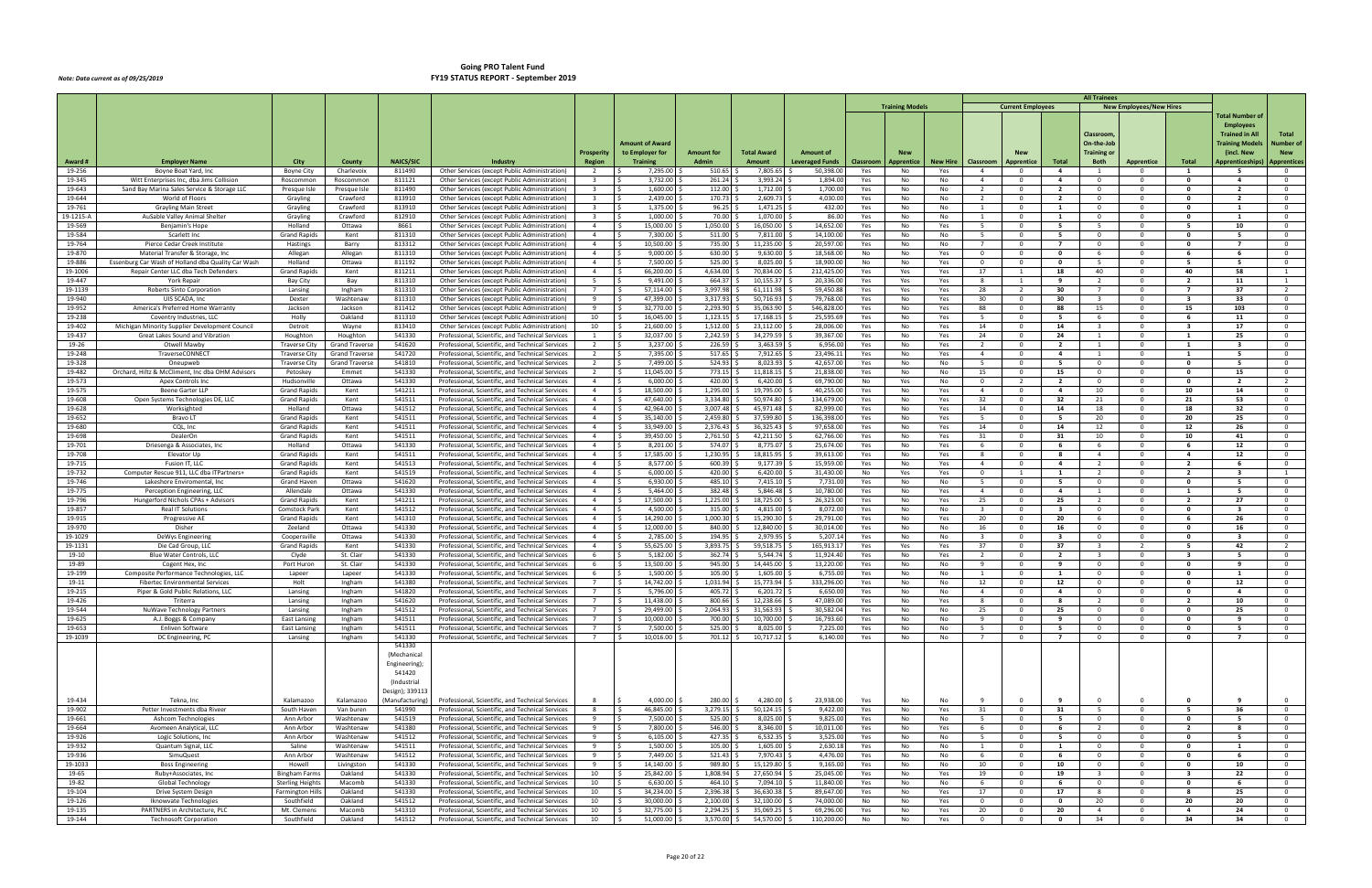|                        |                                                                                          |                               |                        |                   |                                                                                                      |                                           |                                    |                            |                              |                                     |            |                        |                 |                                            |                                     |                                           | <b>All Trainees</b>                       |                                |                                |                                         |                                                    |
|------------------------|------------------------------------------------------------------------------------------|-------------------------------|------------------------|-------------------|------------------------------------------------------------------------------------------------------|-------------------------------------------|------------------------------------|----------------------------|------------------------------|-------------------------------------|------------|------------------------|-----------------|--------------------------------------------|-------------------------------------|-------------------------------------------|-------------------------------------------|--------------------------------|--------------------------------|-----------------------------------------|----------------------------------------------------|
|                        |                                                                                          |                               |                        |                   |                                                                                                      |                                           |                                    |                            |                              |                                     |            | <b>Training Models</b> |                 |                                            | <b>Current Employees</b>            |                                           |                                           | <b>New Employees/New Hires</b> |                                | <b>Total Number of</b>                  |                                                    |
|                        |                                                                                          |                               |                        |                   |                                                                                                      |                                           |                                    |                            |                              |                                     |            |                        |                 |                                            |                                     |                                           | Classroom                                 |                                |                                | <b>Employees</b><br>Trained in Al       | Total                                              |
|                        |                                                                                          |                               |                        |                   |                                                                                                      |                                           | Amount of Award                    |                            |                              |                                     |            |                        |                 |                                            |                                     |                                           | On-the-Job                                |                                |                                | <b>Training Models</b>                  | Number of                                          |
| Award#                 | Employer Name                                                                            | City                          | County                 | <b>NAICS/SIC</b>  | Industry                                                                                             | <b>Prosperity</b><br><b>Region</b>        | to Employer for<br><b>Training</b> | <b>Amount for</b><br>Admin | <b>Total Award</b><br>Amount | Amount of<br><b>Leveraged Funds</b> | Classroom  | Apprentice             | <b>New Hire</b> | Classroom                                  | Apprentice                          | Total                                     | Training or<br><b>Both</b>                | <b>Apprentice</b>              | Total                          | (incl. New<br>\pprenticeships           | <b>New</b><br><b>Apprentices</b>                   |
| 19-145                 | Rumba Solutions LLC                                                                      | Southfield                    | Oakland                | 541512            | Professional, Scientific, and Technical Services                                                     | 10                                        | 33,000.00                          | 2,310.00                   | 35,310.00                    | 104,200.0                           | No         | No                     | Yes             | $\overline{0}$                             | $\Omega$                            | $\mathbf{0}$                              | 22                                        | $\Omega$                       | 22                             | 22                                      | $\overline{0}$                                     |
| 19-188                 | EL Shaddai Consulting                                                                    | <b>Rochester Hills</b>        | Oakland                | 541612            | Professional, Scientific, and Technical Services                                                     | 10                                        | 4,500.00                           | 315.00                     | 4,815.00                     | 10,195.0                            | Yes        | No                     | Yes             | $\overline{2}$                             | $\overline{\mathbf{0}}$             | $\overline{2}$                            | $\overline{1}$                            | $\Omega$                       | -1                             | - 3                                     | $\overline{0}$                                     |
| 19-192<br>19-205       | <b>Environmental Testing and Consulting</b><br>Industrie Reply, LLC                      | Romulus<br>Auburn Hills       | Wayne<br>Oakland       | 541620<br>5419990 | Professional, Scientific, and Technical Services<br>Professional, Scientific, and Technical Services | 10<br>10                                  | 84.450.00<br>10,490.00             | 5,911.50<br>734.30         | 90,361.50<br>11,224.30       | 87,717.00<br>7,561.0                | Yes<br>Yes | No<br>No               | Yes<br>No       | 53<br>8                                    | $\Omega$<br>$\overline{0}$          | 53<br>-8                                  | 26<br>$\mathbf{0}$                        | $\Omega$<br>$\overline{0}$     | 26<br>$\mathbf 0$              | 79                                      | $\overline{0}$<br>$\overline{0}$                   |
| 19-242                 | <b>ESG Automotive, Inc.</b>                                                              | Troy                          | Oakland                | 541330            | Professional, Scientific, and Technical Services                                                     | 10                                        | 115,666.00<br>∫ <                  | 8,096.62                   | 123,762.62                   | 235,164.69                          | Yes        | No                     | Yes             | 70                                         | $\Omega$                            | 70                                        | 40                                        | $\Omega$                       | 40                             | 110                                     | $\overline{0}$                                     |
| 19-308                 | Energy Sciences Resource Partners, LLC                                                   | Royal Oak                     | Oakland                | 541690            | Professional, Scientific, and Technical Services                                                     | 10                                        | 5,740.00                           | 401.80                     | 6,141.80                     | 6,812.0                             | Yes        | No                     | Yes             | $\overline{4}$                             | - 0                                 | 4                                         | -1                                        | $^{\circ}$                     | -1                             | - 5                                     | $\overline{0}$                                     |
| 19-351                 | Miracle Software Systems, Inc<br>FEV North America, Inc                                  | Novi                          | Oakland<br>Oakland     | 541511            | Professional, Scientific, and Technical Services                                                     | 10                                        | 10,735.00                          | 751.45                     | 11,486.45                    | 12,480.0                            | Yes        | No                     | No              | -8<br>40                                   | $\Omega$<br>$\Omega$                | -8<br>40                                  | $\mathbf{0}$<br>$\overline{0}$            | $\Omega$<br>-5                 | 0<br>- 5                       | 45                                      | $\overline{0}$<br>$-5$                             |
| 19-352<br>19-394       | PITSS America LLC                                                                        | Auburn Hills<br>Troy          | Oakland                | 541330<br>541511  | Professional, Scientific, and Technical Services<br>Professional, Scientific, and Technical Services | 10<br>10                                  | 64,735.00<br>4,500.00              | 4,531.45<br>315.00         | 69,266.45<br>4,815.00        | 203,417.0<br>5,937.0                | Yes<br>Yes | Yes<br>No              | No<br>No        | $\overline{4}$                             | $\Omega$                            | $\overline{a}$                            | $\overline{\mathbf{0}}$                   | $\Omega$                       | $\Omega$                       | 4                                       | $\overline{0}$                                     |
| 19-396                 | hofer powertrain (USA), Inc                                                              | Troy                          | Oakland                | 541330            | Professional, Scientific, and Technical Services                                                     | 10                                        | 8,610.00                           | 602.70                     | 9,212.70                     | 23,123.00                           | Yes        | No                     | No              | $\overline{7}$                             | $\Omega$                            | $\overline{7}$                            | $\Omega$                                  | $\Omega$                       | $\Omega$                       |                                         | $\overline{0}$                                     |
| 19-405                 | Dataspeed                                                                                | Rochester Hill                | Oakland                | 541715            | Professional, Scientific, and Technical Services                                                     | 10                                        | 14,400.00                          | 1,008.00                   | 15,408.00                    | 46,656.0                            | Yes        | No                     | Yes             | $\overline{\mathbf{3}}$                    | - 0                                 | - 3                                       | $\overline{7}$                            | $^{\circ}$                     | - 7                            | 10                                      | $\overline{0}$                                     |
| 19-440<br>19-517       | Red Level Networks, LLC.<br>Umicore Autocat USA Inc                                      | Novi<br>Auburn Hills          | Oakland<br>Oakland     | 541512<br>541380  | Professional, Scientific, and Technical Services<br>Professional, Scientific, and Technical Services | 10<br>10                                  | 36,000.00<br>27,620.00             | 2,520.00<br>1,933.40       | 38,520.00<br>29,553.40       | 43,301.6<br>40,871.0                | Yes<br>Yes | No<br>No               | Yes<br>Yes      | 22<br>19                                   | $\Omega$<br>- 0                     | 22<br>19                                  | $\overline{4}$<br>$\overline{2}$          | $\Omega$<br>$^{\circ}$         | $\overline{\mathbf{4}}$<br>- 2 | 26<br>21                                | $\overline{0}$<br>$\overline{0}$                   |
| 19-595                 | Mechanical Electrical Engineering Consultants, PC                                        | Plymouth                      | Wayne                  | 541330            | Professional, Scientific, and Technical Services                                                     | 10                                        | 8.873.00                           | 621.11                     | 9,494.11                     | 28,277.00                           | Yes        | No                     | No              | 6                                          | $\Omega$                            | - 6                                       | $\overline{0}$                            | $\Omega$                       | $\mathbf{0}$                   |                                         | $\overline{0}$                                     |
| 19-616                 | Walker Miller Energy Services                                                            | Detroit                       | Wayne                  | 541690            | Professional, Scientific, and Technical Services                                                     | 10                                        | 69,516.00                          | 4,866.1                    | 74,382.12                    | 178,003.0                           | Yes        | No                     | Yes             | 97                                         | $\Omega$                            | 97                                        | 12                                        | $\Omega$                       | 12                             | 109                                     | $\overline{0}$                                     |
| 19-663<br>19-726       | <b>Cyber Security Solutions (CBI)</b>                                                    | Detroit                       | Wayne<br>Oakland       | 541512<br>541511  | Professional, Scientific, and Technical Services                                                     | 10<br>10                                  | 46,500.00<br>5,600.00              | 3,255.00<br>392.00         | 49,755.00<br>5,992.00        | 453,388.0<br>6,287.0                | Yes        | Yes                    | No              | 11<br>$\overline{2}$                       | - 0<br>$\Omega$                     | 11<br>$\overline{2}$                      | $\overline{\mathbf{0}}$<br>$\overline{2}$ | 10<br>$\Omega$                 | 10<br>$\overline{2}$           | 21<br>4                                 | 10<br>$\overline{0}$                               |
| 19-1144                | Spire Intergrated Systems<br>RTI Laboratories, Inc                                       | Troy<br>Livonia               | Wayne                  | 541380            | Professional, Scientific, and Technical Services<br>Professional, Scientific, and Technical Services | 10                                        | 78,700.00                          | 5,509.00                   | 84,209.00                    | 138,222.0                           | Yes<br>Yes | No<br>No               | Yes<br>Yes      | 44                                         | $\Omega$                            | 44                                        | - 9                                       | $\Omega$                       | - 9                            | 53                                      | $\overline{0}$                                     |
| 19-1206                | Polker Design Services                                                                   | Warren                        | Macomb                 | 541512            | Professional, Scientific, and Technical Services                                                     | 10                                        | 29,980.00<br>$\prec$               | 2.098.60                   | 32,078.60                    | 190,604.0                           | Yes        | No                     | Yes             | 6                                          | $\Omega$                            | 6                                         | 14                                        | $\Omega$                       | 14                             | 20                                      | $\overline{0}$                                     |
| 19-1199                | City of West Branch                                                                      | West Branch                   | Ogemaw                 | 92                | <b>Public Administration</b>                                                                         | $\overline{\mathbf{3}}$                   | 21,948.00<br>- S                   | 1,536.36                   | 23,484.36                    | 21,852.00                           | Yes        | No                     | No              | 17                                         | - 0                                 | 17                                        | $\overline{0}$                            | $^{\circ}$                     | $\mathbf{0}$                   | 17                                      | $\overline{0}$                                     |
| 19-1223-A<br>19-1230-0 | West Branch City Police Department<br>City of Grayling                                   | West Branch<br>Grayling       | Ogemaw<br>Crawford     | 92212<br>921110   | <b>Public Administration</b><br><b>Public Administration</b>                                         | 3                                         | 960.00<br>2,430.00                 | 67.20<br>170.10            | 1,027.20<br>2,600.10         | 632.0<br>2,598.0                    | Yes<br>Yes | No<br>No               | No<br>No        | $\overline{4}$<br>- 6                      | $\Omega$<br>- 0                     | 4<br>- 6                                  | $\Omega$<br>$\mathbf{0}$                  | $\Omega$<br>$\Omega$           | $\Omega$<br>$\mathbf 0$        | $\mathbf{a}$                            | $\overline{0}$<br>$\overline{0}$                   |
| 19-510                 | City of Gladwin                                                                          | Gladwin                       | Gladwin                | 921130            | <b>Public Administration</b>                                                                         | 5                                         | 7.740.00                           | 541.80                     | 8,281.80                     | 19,507.00                           | Yes        | No                     | No              | 13                                         | $\Omega$                            | 13                                        | $\overline{0}$                            | $\overline{0}$                 | $\mathbf{o}$                   | 13                                      | $\overline{0}$                                     |
| 19-518                 | Gladwin County                                                                           | Gladwin                       | Gladwin                | 9211120           | <b>Public Administration</b>                                                                         | -5                                        | 14,920.00                          | 1,044.40                   | 15,964.40                    | 4,120.0                             | Yes        | No                     | No              | 10                                         | - 0                                 | 10                                        | $\mathbf{0}$                              | $\Omega$                       | $\Omega$                       | 10                                      | $\overline{\mathbf{0}}$                            |
| 19-538                 | City of Harrison                                                                         | Harrison                      | Clare                  | 92114             | <b>Public Administration</b>                                                                         | -5                                        | 5,700.00                           | 399.00                     | 6,099.00                     | 6,580.0                             | Yes        | No                     | No              | $\overline{4}$                             | - 0                                 | 4                                         | $\mathbf{0}$                              | $\Omega$                       | $\mathbf{0}$                   | -4                                      | $\overline{\mathbf{0}}$                            |
| 19-542<br>19-147       | City of Beavertor<br>City of Eaton Rapids                                                | Beaverton<br>Eaton Rapids     | Gladwin<br>Eaton       | 921130<br>921140  | <b>Public Administration</b><br><b>Public Administration</b>                                         | - 5<br>$\overline{7}$                     | 6,960.00<br>7,500.00               | 487.20<br>525.00           | 7,447.20<br>8,025.00         | 7,718.0<br>7,884.0                  | Yes<br>Yes | No<br>No               | No<br>Yes       | 5<br>$\overline{4}$                        | $\Omega$<br>$\Omega$                | 5<br>$\overline{4}$                       | $\overline{0}$<br>$\overline{1}$          | $\mathbf 0$<br>$\Omega$        | $\mathbf{0}$<br>-1             | - 5<br>- 5                              | $\overline{0}$<br>$\overline{\mathbf{0}}$          |
| 19-623                 | City of Hamtramck                                                                        | Hamtramck                     | Wayne                  | 921110            | <b>Public Administration</b>                                                                         | 10                                        | 7,350.00                           | 514.50                     | 7,864.50                     | 8,728.49                            | Yes        | No                     | No              | 15                                         | $\Omega$                            | 15                                        | $\overline{0}$                            | $\Omega$                       | $\mathbf{0}$                   | 15                                      | $\overline{\mathbf{0}}$                            |
| 19-848                 | Star Truck Rentals, Inc.                                                                 | Grand Rapids                  | Kent                   | 53212016          | Real Estate and Rental and Leasing                                                                   | $\overline{4}$                            | 90,000.00                          | 6,300.00                   | 96,300.00                    | 894,000.0                           | No         | Yes                    | No              | $\overline{0}$                             | 10                                  | 10                                        | $\mathbf{0}$                              | 20                             | 20                             | 30                                      | 30                                                 |
| 19-1227-0<br>19-1227-D | Jones Lang LaSalle (JLL) - CCA<br>Jones Lang LaSalle (JLL) - LDT                         | Grand Blanc<br>Delta Township | Genesee<br>Eaton       | 531390<br>531390  | Real Estate and Rental and Leasing<br>Real Estate and Rental and Leasing                             | - 6<br>$\overline{7}$                     | 897.00<br>897.00                   | 62.79<br>62.79             | 959.79<br>959.79             | 1,012.0<br>1,012.0                  | Yes<br>Yes | No<br>No               | No<br>No        | $\overline{1}$<br>1                        | $\Omega$<br>$\Omega$                | 1<br>1                                    | $\overline{0}$<br>$\mathbf{0}$            | $\Omega$<br>$^{\circ}$         | $\mathbf{0}$<br>$\mathbf{0}$   | <sup>1</sup><br>$\mathbf{1}$            | $\overline{\mathbf{0}}$<br>$\overline{\mathbf{0}}$ |
| 19-1227-E              | Jones Lang LaSalle (JLL) - LGR                                                           | Lansing                       | Ingham                 | 531390            | Real Estate and Rental and Leasing                                                                   | $\overline{7}$                            | 897.00<br>- Ś                      | 62.79                      | 959.79                       | 1,012.0                             | Yes        | No                     | No              | 1                                          | $\overline{\mathbf{0}}$             | $\mathbf{1}$                              | $\overline{0}$                            | $\Omega$                       | 0                              | 1                                       | $\overline{\mathbf{0}}$                            |
| 19-436                 | ATD Solutions Corporate LL                                                               | Clarkston                     | Oakland                | 53310             | Real Estate and Rental and Leasing                                                                   | 10                                        | 3,848.00                           | 269.36                     | 4,117.36                     | 10,098.7                            | Yes        | No                     | No              | $\overline{\mathbf{3}}$                    | $\Omega$                            | $\overline{\mathbf{3}}$                   | $\Omega$                                  | $\Omega$                       | $\Omega$                       | -3                                      | $\overline{0}$                                     |
| 19-971                 | JLL - Wayne County                                                                       | Romulus                       | Wayne                  | 531390            | Real Estate and Rental and Leasing                                                                   | 10                                        | 21,750.00                          | 1,522.50                   | 23,272.50                    | 48,043.00                           | Yes        | No                     | No              | 15                                         | - 0                                 | 15                                        | $\overline{0}$                            | $^{\circ}$                     | 0                              | 15                                      | $\overline{\mathbf{0}}$                            |
| 19-1227-F<br>19-1227-G | Jones Lang LaSalle (JLL) - Orion<br>Jones Lang LaSalle (JLL) - PEC                       | Lake Orion<br>Pontiac         | Oakland<br>Oakland     | 531390<br>531390  | Real Estate and Rental and Leasing<br>Real Estate and Rental and Leasing                             | 10<br>10                                  | 1,793.00<br>897.00                 | 125.51<br>62.79            | 1,918.51<br>959.79           | 2,024.00<br>1,012.0                 | Yes<br>Yes | No<br>No               | No<br>No        | $\overline{2}$<br>- 1                      | $\Omega$<br>- 0                     | $\overline{2}$<br>1                       | $\overline{0}$<br>$\mathbf{0}$            | $\Omega$<br>$\overline{0}$     | $\Omega$<br>$\mathbf{0}$       | $\overline{\phantom{a}}$                | $\overline{0}$<br>$\overline{0}$                   |
| 19-1227-H              | Jones Lang LaSalle (JLL) - Romulus                                                       | Romulus                       | Wayne                  | 531390            | Real Estate and Rental and Leasing                                                                   | 10                                        | 897.00                             | 62.79                      | 959.79                       | 1,012.0                             | Yes        | No                     | No              | 1                                          | $\Omega$                            | $\mathbf{1}$                              | $\overline{0}$                            | $\Omega$                       | $\mathbf{0}$                   | <sup>1</sup>                            | $\overline{0}$                                     |
| 19-1227-               | Jones Lang LaSalle (JLL) - Royal Oak                                                     | Royal Oak                     | Oakland                | 531390            | Real Estate and Rental and Leasing                                                                   | 10                                        | 897.00                             | 62.79                      | 959.79                       | 1,012.0                             | Yes        | No                     | No              | - 1                                        | - 0                                 | 1                                         | $\mathbf{0}$                              | $^{\circ}$                     | 0                              | -1                                      | $\overline{\mathbf{0}}$                            |
| 19-1227-J<br>19-1227-K | Jones Lang LaSalle (JLL) - Stamping                                                      | Pontiac                       | Oakland                | 531390<br>531390  | Real Estate and Rental and Leasing                                                                   | 10<br>10                                  | 897.00<br>897.00                   | 62.79<br>62.79             | 959.79<br>959.79             | 1,012.00<br>1,012.0                 | Yes        | No                     | No              | $\overline{1}$<br>$\overline{1}$           | $\Omega$<br>$\Omega$                | $\mathbf{1}$<br>$\mathbf{1}$              | $\overline{0}$<br>$\overline{0}$          | $\Omega$<br>$\Omega$           | $\mathbf{o}$<br>$\mathbf{0}$   | $\mathbf{1}$<br>$\overline{\mathbf{1}}$ | $\overline{0}$<br>$\overline{0}$                   |
| 19-1227-1              | Jones Lang LaSalle (JLL) - Warren Tech<br>Jones Lang LaSalle (JLL) - Warren Transmission | Warren<br>Warren              | Macomb<br>Macomb       | 531390            | Real Estate and Rental and Leasing<br>Real Estate and Rental and Leasing                             | 10                                        | 897.00 \$<br>l S                   | 62.79                      | 959.79                       | 1,012.0                             | Yes<br>Yes | No<br>No               | No<br>No        | 1                                          | $\overline{\phantom{0}}$            | $\mathbf{1}$                              | $\overline{0}$                            | $\Omega$                       | 0                              | $\mathbf{1}$                            | $\overline{\mathbf{0}}$                            |
| 19-77                  | Mr. Tire, Inc                                                                            | Escanaba                      | Delta                  | 441300            | <b>Retail Trade</b>                                                                                  | -1                                        | 6,000.00                           | 420.00                     | 6,420.00                     | 10,640.00                           | No         | No                     | Yes             | $\overline{\mathbf{0}}$                    | - 0                                 | $\mathbf{o}$                              | $\overline{4}$                            | $\Omega$                       | $\overline{a}$                 | $\mathbf{A}$                            | $\overline{\mathbf{0}}$                            |
| 19-129                 | Newberry Motors, Inc.                                                                    | Newberry                      | Luce                   | 441110            | <b>Retail Trade</b>                                                                                  | 1                                         | 6,000.00                           | 420.00                     | 6,420.00                     | 8,695.0                             | Yes        | No                     | No              | $\overline{4}$                             | - 0                                 | 4                                         | $\overline{0}$                            | $\Omega$                       | 0                              | 4                                       | $\overline{\mathbf{0}}$                            |
| 19-181<br>19-428       | Frei Chevrolet<br>Wattsson & Wattsson Jewelers                                           | Marquette<br>Marquette        | Marquette<br>Marquette | 441110<br>448310  | <b>Retail Trade</b><br>Retail Trade                                                                  | $\overline{1}$<br>1                       | 20,834.00<br>1,685.00              | 1,458.38<br>117.95         | 22,292.38<br>1,802.95        | 5,025.0<br>3,520.0                  | Yes<br>Yes | No<br>No               | Yes<br>No       | 12<br>$\overline{2}$                       | $\Omega$<br>- 0                     | 12<br>$\mathbf{2}$                        | $\overline{4}$<br>$\mathbf{0}$            | $\Omega$<br>$^{\circ}$         | $\overline{a}$<br>$\mathbf{0}$ | 16<br>- 2                               | $\overline{0}$<br>$\overline{0}$                   |
| 19-475                 | Chuck Renze Ford of Newberry                                                             | Newberry                      | Luce                   | 441110            | Retail Trade                                                                                         | 1                                         | 4,500.00                           | 315.00                     | 4,815.00                     | 10.860.00                           | No         | No                     | Yes             | $\Omega$                                   | $\Omega$                            | $\mathbf{0}$                              | $\mathbf{3}$                              | $\Omega$                       | -3                             |                                         | $\overline{0}$                                     |
| 19-55                  | Photodon, LLC                                                                            | <b>Traverse City</b>          | <b>Grand Traverse</b>  | 45411             | Retail Trade                                                                                         | $\overline{z}$                            | 2,250.00                           | 157.50                     | 2,407.50                     | 1,452.0                             | Yes        | No                     | No              |                                            | $\Omega$                            |                                           | $\Omega$                                  | $\cap$                         | . റ                            |                                         | $\mathbf{0}$                                       |
| 19-626<br>19-568       | Cooper Standard<br>Zagers Pool & Spa                                                     | East Tawas                    | losco<br>Ottawa        | 454210<br>453998  | <b>Retail Trade</b><br>Retail Trade                                                                  | $\overline{\mathbf{3}}$<br>$\overline{4}$ | 6,000.00<br>ΙŚ<br>10,195.00<br>l s | 420.00<br>713.65           | 6,420.00<br>10,908.65        | 4,135.00<br>26,048.00               | Yes<br>Yes | No<br>No               | Yes<br>No       | $\overline{\mathbf{3}}$<br>$7\overline{ }$ | $\overline{0}$<br>$\mathbf 0$       | $\overline{\mathbf{3}}$<br>$\overline{7}$ | $\mathbf{1}$<br>$\overline{0}$            | $\overline{0}$<br>$\mathbf{0}$ | $\mathbf{1}$<br>$\mathbf 0$    | $\overline{4}$<br>$\overline{7}$        | $\overline{0}$<br>$\overline{0}$                   |
| 19-752                 | Bekins, Inc                                                                              | Jamestown<br>Coopersville     | Ottawa                 | 443141            | <b>Retail Trade</b>                                                                                  | $\overline{4}$                            | 4,000.00 \$<br>l s                 | 280.00 \$                  | 4,280.00                     | 8,000.0                             | No         | No                     | Yes             | $\overline{0}$                             | $\overline{0}$                      | $\mathbf{0}$                              | 5 <sup>5</sup>                            | $\overline{0}$                 | 5                              | 5                                       | $\overline{0}$                                     |
| 19-1079                | K&R Truck Sales, Inc                                                                     | Holland                       | Allegan                | 441228            | Retail Trade                                                                                         | $\overline{4}$                            | 33,000.00<br>l \$                  | 2,310.00                   | 35,310.00                    | 50,200.0                            | Yes        | No                     | Yes             | 8                                          | $\overline{\mathbf{0}}$             | 8                                         | 14                                        | $\overline{0}$                 | 14                             | 22                                      | $\overline{0}$                                     |
| 19-1157                | Urka Auto                                                                                | Ludington                     | Mason                  | 44110             | <b>Retail Trade</b>                                                                                  | $\overline{4}$                            | 9,330.00<br>IS.                    | 653.10                     | 9,983.10                     | 11,450.00                           | Yes        | No                     | No              | 10                                         | $\overline{0}$                      | 10                                        | $\overline{0}$                            | $\mathbf{0}$                   | $\mathbf 0$                    | 10                                      | $\overline{0}$                                     |
| 19-1195<br>19-446      | West Michigan International<br>AHB Tooling & Machinery, LLC                              | Wyoming<br>Saginaw            | Kent<br>Saginaw        | 441110<br>45439   | <b>Retail Trade</b><br><b>Retail Trade</b>                                                           | $\overline{4}$<br>5 <sup>5</sup>          | 146,500.00<br>l \$<br>8,395.00     | 10,255.00<br>587.65        | 156,755.00<br>8,982.65       | 377,491.00<br>19,136.0              | Yes<br>Yes | No<br>No               | Yes<br>No       | 107<br>$7\overline{ }$                     | $\Omega$<br>$\overline{\mathbf{0}}$ | 107<br>$\overline{7}$                     | 29<br>$\overline{0}$                      | $\Omega$<br>$\mathbf{0}$       | 29<br>$\mathbf 0$              | 136<br>$\overline{7}$                   | $\overline{0}$<br>$\overline{0}$                   |
| 19-136                 | <b>Optimed Health Partners</b>                                                           | Kalamazoo                     | Kalamazoo              | 446110            | Retail Trade                                                                                         | 8                                         | 18,000.00<br>ΙŚ                    | 1,260.00                   | 19,260.00                    | 78,460.00                           | No         | No                     | Yes             | $\overline{0}$                             | $\overline{\mathbf{0}}$             | $\mathbf{0}$                              | 12                                        | $\mathbf{0}$                   | 12                             | 12                                      | $\overline{0}$                                     |
| 19-958                 | Halo Super Cars, Inc                                                                     | Benton Harbor                 | Berrien                | 441310            | Retail Trade                                                                                         | 8                                         | 5,500.00                           | 385.00 \$                  | 5,885.00                     | 4,762.0                             | Yes        | No                     | Yes             | $\overline{\mathbf{3}}$                    | $\mathbf{0}$                        | $\overline{\mathbf{3}}$                   | 1                                         | $\overline{0}$                 | 1                              | $\overline{a}$                          | $\overline{0}$                                     |
|                        |                                                                                          |                               |                        |                   | Transportation and Warehousing - Air, Rail,<br>Water, Truck, Passenger, Pipeline, Scenic &           |                                           |                                    |                            |                              |                                     |            |                        |                 |                                            |                                     |                                           |                                           |                                |                                |                                         |                                                    |
| 19-760                 | Inontime                                                                                 | Zeeland                       | Ottawa                 | 484110            | Sightseeing, Support Activities                                                                      | $\overline{4}$                            | 5<br>31,900.00 \$                  |                            | 2,233.00 \$ 34,133.00        | 211,667.00                          | Yes        | No                     | Yes             | 20                                         | $\Omega$                            | 20                                        | 10                                        | $\Omega$                       | 10                             | 30                                      | $\overline{0}$                                     |
|                        |                                                                                          |                               |                        |                   | Transportation and Warehousing - Air, Rail,                                                          |                                           |                                    |                            |                              |                                     |            |                        |                 |                                            |                                     |                                           |                                           |                                |                                |                                         |                                                    |
|                        |                                                                                          |                               |                        |                   | Water, Truck, Passenger, Pipeline, Scenic &                                                          |                                           |                                    |                            |                              |                                     |            |                        |                 |                                            | $\Omega$                            |                                           | $\Omega$                                  |                                |                                |                                         |                                                    |
| 19-874                 | Holland (Wayland)                                                                        | Wayland                       | Allegan                | 484122            | Sightseeing, Support Activities<br>Transportation and Warehousing - Air, Rail,                       | $\overline{4}$                            | S.<br>45,000.00 \$                 |                            | $3,150.00 \div 48,150.00$    | 536,700.00                          | No         | Yes                    | No              | $\overline{0}$                             |                                     | $\mathbf{o}$                              |                                           | 15                             | 15                             | 15                                      | 15                                                 |
|                        |                                                                                          |                               |                        |                   | Water, Truck, Passenger, Pipeline, Scenic &                                                          |                                           |                                    |                            |                              |                                     |            |                        |                 |                                            |                                     |                                           |                                           |                                |                                |                                         |                                                    |
| 19-740                 | Duncan Aviation, Inc                                                                     | <b>Battle Creek</b>           | Calhoun                | 488190            | Sightseeing, Support Activities                                                                      | 8                                         | 90,000.00 \$<br>$\leq$             | $6,300.00$ \$              | 96,300.00                    | 406,198.00                          | Yes        | No                     | Yes             | 25                                         | $\Omega$                            | 25                                        | 35                                        | $\Omega$                       | 35                             | 60                                      | $\overline{0}$                                     |
|                        |                                                                                          |                               |                        |                   | Transportation and Warehousing - Air, Rail,<br>Water, Truck, Passenger, Pipeline, Scenic &           |                                           |                                    |                            |                              |                                     |            |                        |                 |                                            |                                     |                                           |                                           |                                |                                |                                         |                                                    |
| 19-894                 | Ralph Moyle, Inc                                                                         | Mattawan                      | Van Buren              | 484120            | Sightseeing, Support Activities                                                                      | 8                                         | 183,000.00                         |                            | 12,810.00 \$ 195,810.00      | 1,340,998.00                        | No         | Yes                    | No              | $\overline{\mathbf{0}}$                    | -5                                  | 5                                         | $\Omega$                                  | 61                             | 61                             | 66                                      | 66                                                 |
|                        |                                                                                          |                               |                        |                   | Transportation and Warehousing - Air, Rail,                                                          |                                           |                                    |                            |                              |                                     |            |                        |                 |                                            |                                     |                                           |                                           |                                |                                |                                         |                                                    |
|                        |                                                                                          |                               |                        | 484221            | Water, Truck, Passenger, Pipeline, Scenic &                                                          | 9                                         | l \$                               |                            |                              |                                     |            |                        |                 | $\overline{\mathbf{0}}$                    |                                     | $\mathbf{0}$                              |                                           |                                | - 7                            | $\overline{7}$                          |                                                    |
| 19-873                 | Holland (Jackson)                                                                        | Jackson                       | Jackson                |                   | Sightseeing, Support Activities                                                                      |                                           | 21,000.00 \$                       |                            | 1,470.00 \$ 22,470.00        | 236,460.00<br>S.                    | No         | Yes                    | No              |                                            |                                     |                                           |                                           |                                |                                |                                         | 7                                                  |